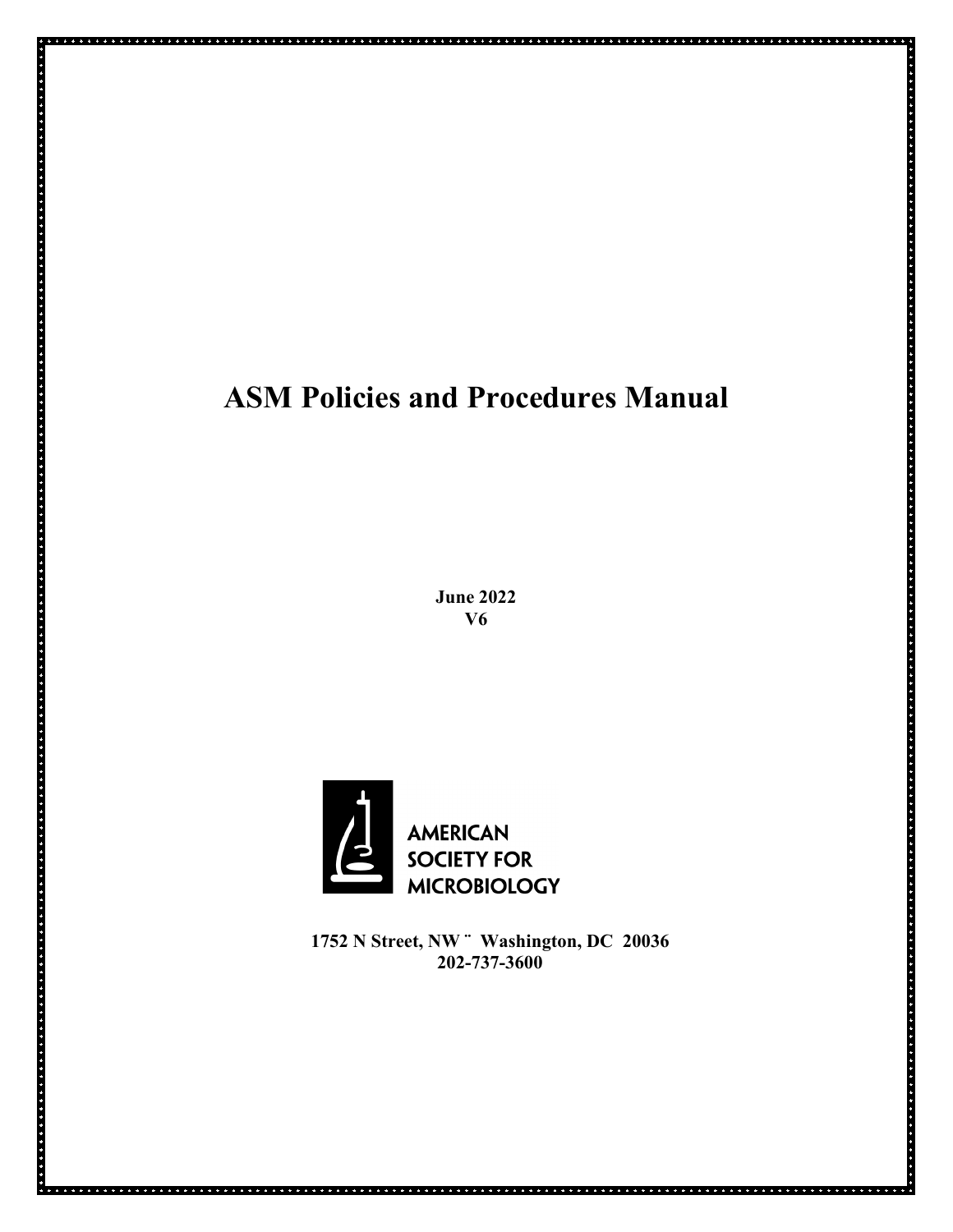# Preface

| GOVERNING DOCUMENTS, POLICIES & PROCEDURES, & COMMUNICATIONS  3          |  |
|--------------------------------------------------------------------------|--|
|                                                                          |  |
|                                                                          |  |
|                                                                          |  |
|                                                                          |  |
|                                                                          |  |
|                                                                          |  |
|                                                                          |  |
|                                                                          |  |
|                                                                          |  |
|                                                                          |  |
|                                                                          |  |
|                                                                          |  |
|                                                                          |  |
|                                                                          |  |
|                                                                          |  |
|                                                                          |  |
|                                                                          |  |
|                                                                          |  |
| FUNCTIONS AND RESPONSIBILITIES OF A COMMITTEE MEMBER  40                 |  |
|                                                                          |  |
|                                                                          |  |
|                                                                          |  |
|                                                                          |  |
|                                                                          |  |
|                                                                          |  |
| CLEARANCE PROCEDURES FOR PUBLIC POLICY STATEMENTS  49                    |  |
|                                                                          |  |
|                                                                          |  |
|                                                                          |  |
|                                                                          |  |
| TRAVEL EXPENSE REIMBURSEMENT POLICY FOR EMPLOYEES, VOLUNTEERS, AND OTHER |  |
|                                                                          |  |
|                                                                          |  |
|                                                                          |  |
|                                                                          |  |
|                                                                          |  |
| GIFTS, MEALS, AND TRAVEL FOR GOVERNMENT EMPLOYEES  64                    |  |
| GUIDELINES FOR COLLABORATIVE RELATIONSHIPS WITH FOR-PROFIT OR NOT-FOR-   |  |
|                                                                          |  |
|                                                                          |  |
|                                                                          |  |
|                                                                          |  |
|                                                                          |  |
| CONFIDENTIALITY AGREEMENT FOR ASM ETHICS AND APPEAL COMMITTEES 76        |  |
|                                                                          |  |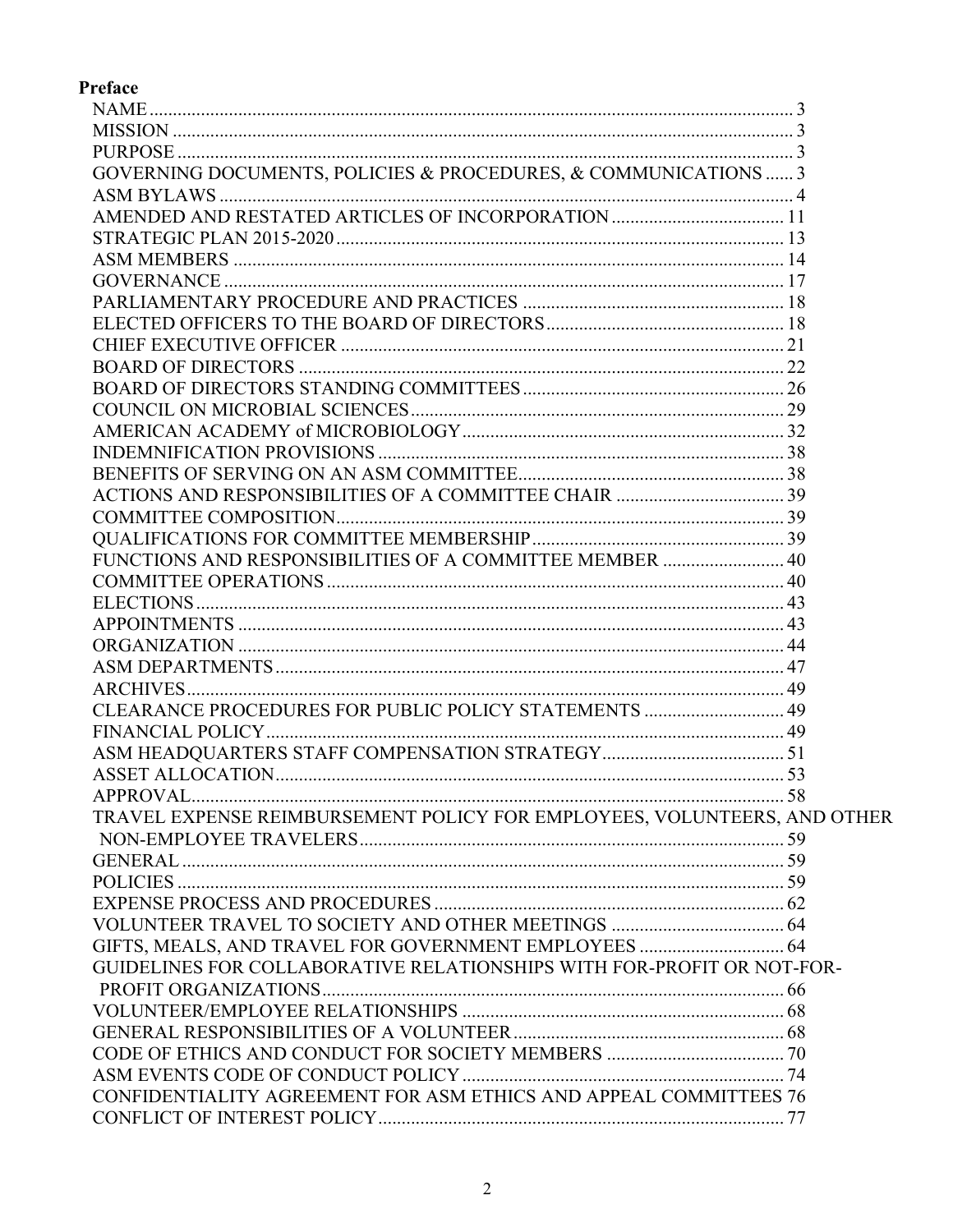#### **NAME**

<span id="page-2-0"></span>The name of the organization shall be the AMERICAN SOCIETY FOR MICROBIOLOGY, referred to as the Society.

### **MISSION**

<span id="page-2-1"></span>The mission of ASM is to promote and advance the microbial sciences.

### **PURPOSE**

<span id="page-2-2"></span>The purposes of the Society are educational and scientific endeavors, and no other. To further the mission of ASM, the Society shall work towards:

- Section 1. The promotion of scientific knowledge of microbiology and related subjects;
- Section 2. The stimulation of scientific investigations:
- Section 3. The planning, organization, and administration of publications for the Advancement of scientific knowledge in this field; and
- Section 4. The improvement of education in microbiology and related subjects.

### **GOVERNING DOCUMENTS, POLICIES & PROCEDURES, & COMMUNICATIONS**

<span id="page-2-3"></span>The official governing documents of the Society consist of the Bylaws and Articles of Incorporation, and these shall be made readily available to members. In addition to these documents, the following written communications are used by the Society to transmit information to members and the public.

A Policies and Procedures Manual(s) shall be kept current under the direction of the Governance Committee to describe the guidelines, procedures, practices, and traditions for operating and governing the Society and to record cumulatively the resolutions of the Board of Directors (BOD) and Council on Microbial Sciences (COMS) that interpret the operation and governance of Society affairs. The Policies and Procedures Manual shall be provided to BOD and COMS, and it may be provided or loaned to members as needed.

The BOD may adopt and amend from time to time Policies and Procedures for the governance and operations of the Society, provided that such Policies and Procedures shall not be inconsistent with the Articles of Incorporation or Bylaws of the Society. The BOD shall publish and make generally available to the membership any such Policies and Procedures that are in effect at any time.

Position papers and testimony for a state or federal agency or legislature on behalf of ASM may be written by a proper representative of the Society with endorsement by the Executive Committee, subject to review by the Public and Scientific Affairs Committee (PSAC).

The Society shall not be responsible for statements or opinions by groups or individuals or for statements in the above communications unless specifically approved by the BOD.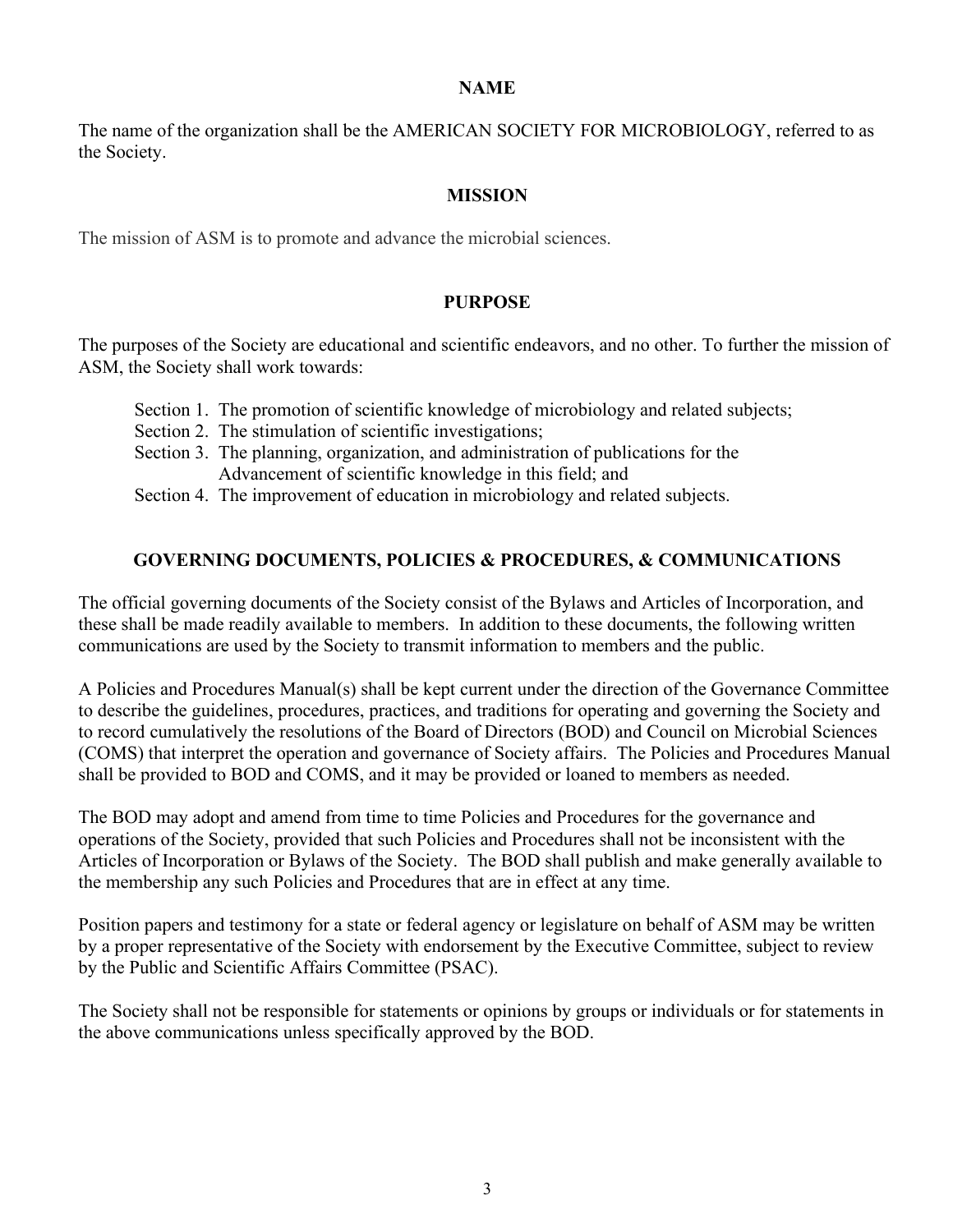### **ASM BYLAWS**

<span id="page-3-0"></span>On October 31, 2015, the Council Policy Committee (CPC) unanimously approved a motion to revise the Bylaws and incorporate the ASM Constitution into the Bylaws. CPC approved/amended the ASM Bylaws, thereby joining the two documents together. The Proposed ASM Bylaws now incorporate the ASM Constitution, leading to a single combined document. Based on emerging not-for-profit best practices for Bylaws modernization, the proposed ASM Bylaws were drafted in total, rather than editing the existing bylaws piecemeal. The draft Bylaws were then further reviewed after incorporation of edits from legal counsel. The frame of the new document is drawn and adapted from exemplary Bylaws from other scientific societies. As is common practice in nonprofits today, the Bylaws are designed to stand the test of time by including fundamental elements, with much of the detail about how activities occur being explained in a policy document, which is a living document. This shift of detail to policy will allow the fundamentals to remain relatively unchanged, while the means of implementing those fundamentals can be adapted as needed.

A draft of the proposed Policies and Procedures Manual, together with the final Bylaws, was presented to CPC at the April 16, 2016 meeting. CPC voted unanimously to approve the Bylaws and, in principle, the Policies and Procedures Manual. On June 19, 2016, the Council, which includes Officers, Board Chairs, and Branch and Division representatives, met during the ASM Microbe 2016 meeting in Boston and unanimously approved the new draft Bylaws and Articles of Incorporation. On September 5, 2016, ASM members ratified the new Bylaws with over 98 percent of members who participated in the vote agreeing with the proposed changes.

### **Article I. Name**

The name of the Society shall be the American Society for Microbiology (ASM), referred to as the Society.

# **Article II. Purpose**

The purposes of the Society are educational and scientific endeavors, and no other.

### **Article III. Membership**

### **Section 1. Members.**

The Board of Directors (BOD) establishes categories of membership and determines the dues to be paid by each category. All members of ASM in good standing may vote in elections, for amendment of the Articles of Incorporation, or Bylaws, and for such other matters as submitted to the membership for vote by the BOD. The BOD shall determine the qualifications for each category of membership, as described in the Policies and Procedures Manual, as amended from time to time.

### **Article IV. Meetings**

**Section 1. Annual Meeting of the Membership.** The Society membership shall meet annually at a place and time designated by the Board of Directors. The Board of Directors may also call special meetings of the membership.

**Section 2. Notice of Meetings**. The Chief Executive Officer (CEO) shall notify members of the date, time, and place for the Annual Meeting of the Membership, or for special meetings. In case of a special meeting, the purpose of the meeting must be clearly indicated in the meeting notice. Such notice of the Annual Meeting of the Membership or special meetings shall be distributed no less than 10 days and no more than 60 days prior to the date of the meeting.

**Section 3. Quorum.** The quorum requirement for any meeting of the membership is five percent of the total membership present in person or represented by proxy. The affirmative vote of a majority of the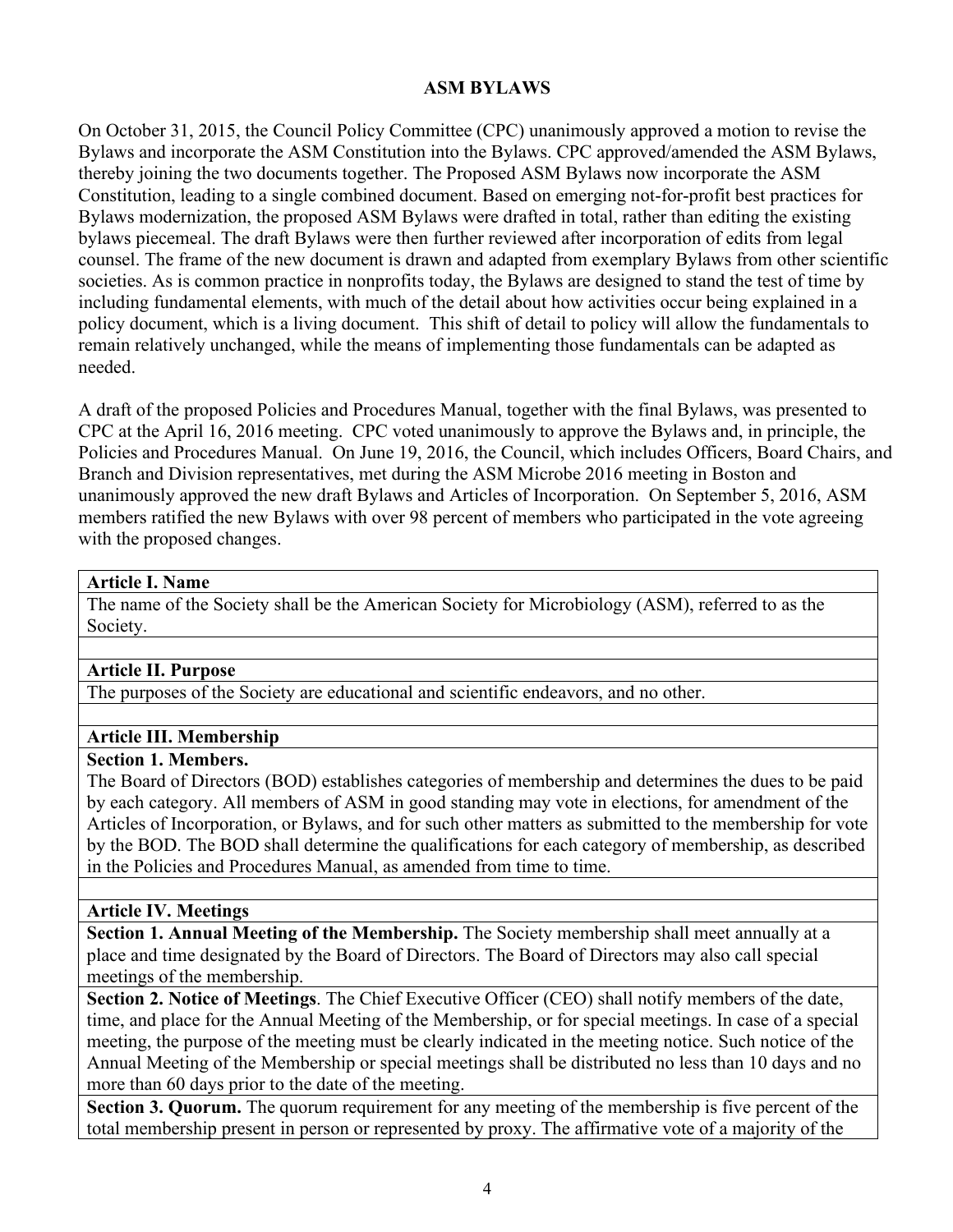members entitled to vote who are present or represented by proxy at a meeting at which a quorum is present shall be necessary for the adoption of any matter voted upon by the members, unless a greater proportion is required by governing law, the Articles of Incorporation, or these Bylaws.

Voting by members shall also be allowed by mail, e-mail, or electronic means.

### **Article V. Officers**

**Section 1. The Presidential Officers.** The President shall be Chair of the Board of Directors and preside at meetings of the Board of Directors and at annual and special meetings of the Membership. The President shall be responsible for ensuring the execution of the policies determined by the Board of Directors and shall act as primary spokesperson for the Society. The Past President and the President-Elect shall assist the President, shall be voting members of the Board of Directors and *ex-officio*  members of the Council on Microbial Sciences (COMS) without voting rights, and shall substitute for the President in the absence of the President. The President-Elect shall take precedence over the Past President in substituting for the President.

**Section 2. Election and Succession of Presidential Officers.** The President-Elect shall be elected annually for a term of one year by a vote of eligible members of the Society. Election shall be by simple plurality of votes received from the Membership. The President-Elect shall assume office on 1 July following the election. At the same time, the previous President-Elect shall become President and the previous President shall become Past-President. Former Presidential Officers shall not be eligible for reelection to the office of President.

**Section 3. The Secretary.** The Secretary shall assist the President and shall oversee the accurate and faithful recording of the minutes of all meetings of the Board of Directors and the Meetings of the Membership. The Secretary shall be elected by a plurality of votes received from the Membership. The Secretary shall assume office on 1 July following the election. The Secretary may serve two 3-year terms.

**Section 4. The Treasurer.** The Treasurer shall be responsible for overseeing all moneys and valuable effects in the name and to the credit of the Society and for overseeing full and accurate accounting of receipts and disbursements. The Treasurer shall render to the Board of Directors at its regular meetings, or when the Board of Directors so requires, an account of the financial transactions and status of the Society. Election shall be on the basis of a plurality of votes received from the Membership. The Treasurer shall assume office on 1 July following the election. The Treasurer may serve two 3-year terms.

### **Section 5. Vacancies.**

A vacancy in the office of President shall be filled by the President-Elect or the Past President, with the President-Elect taking precedence over the Past President.

A vacancy in the office of the Secretary or Treasurer shall be filled *ad interim* by one of the members of the Board of Directors until the next regular election, unless a Secretary or Treasurer designate has already been elected by the membership, in which case the elected individual will take office at the moment of the vacancy and will serve the remainder of the current term and the term to which he or she was elected.

# **Article VI. Board of Directors.**

**Section 1. Board of Directors.** The Society's affairs shall be conducted by a Board of Directors (BOD) consisting of no fewer than 14 and no more than 18 Directors, including the CEO, who is an *ex officio* member without a vote. It will be comprised of the 5 Officers—President, President-Elect, Past President, Treasurer, and Secretary—as well as a minimum of 8 and a maximum of 12 at-large Directors, all of whom will be elected by a simple plurality of votes received from the Membership,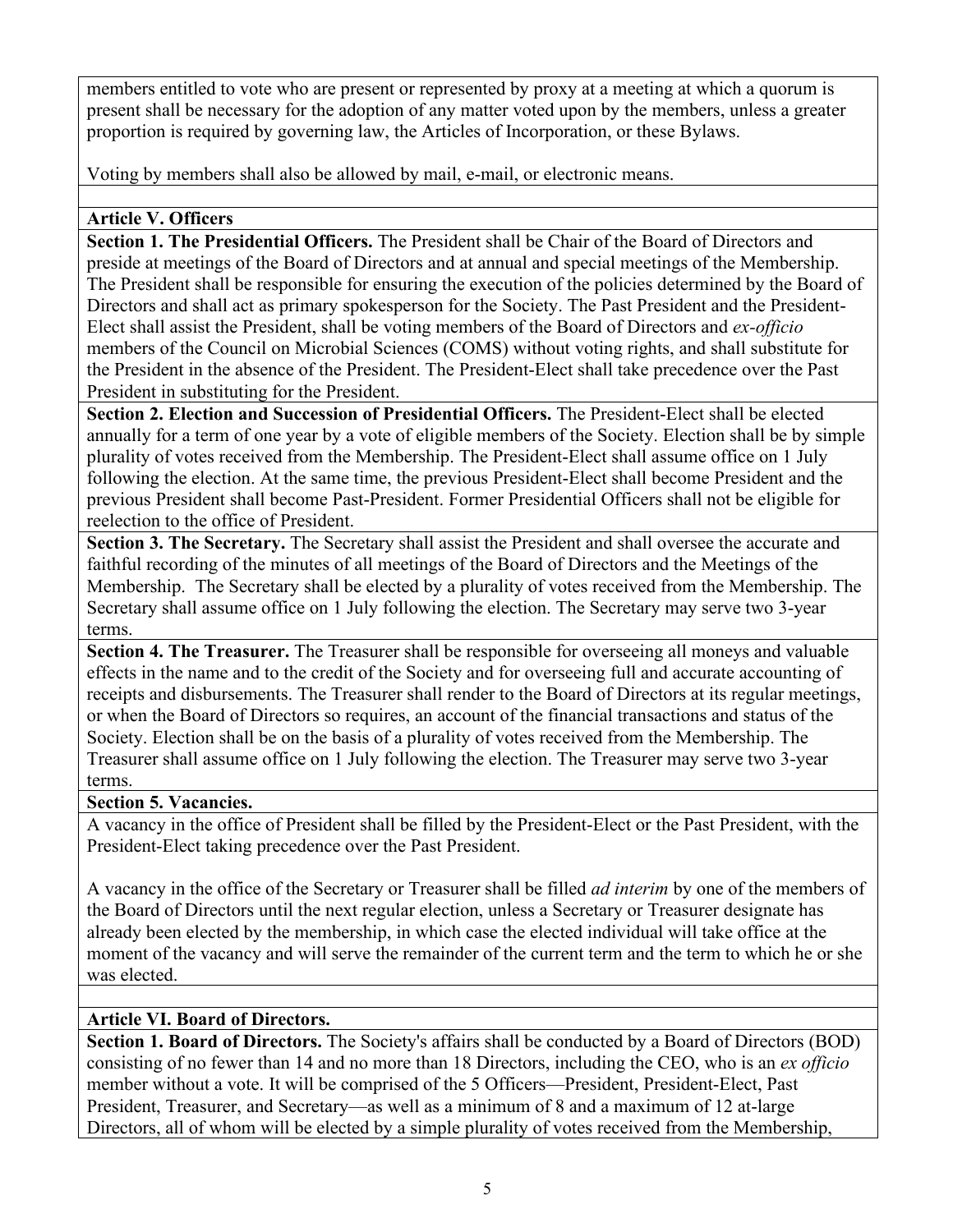with the exception of two at-large Directors who are members of the Council on Microbial Sciences, and who will be elected by the Council on Microbial Sciences. All elected members of the Board of Directors shall be entitled to one vote each.

**Section 2. Duties.** The function of the Board of Directors is to set the strategic direction and uphold the objectives of the Society, authorize policy matters, direct fiduciary, legal, and business decisions, and hire, oversee, and work in partnership with the CEO.

**Section 3. Quorum.** A quorum of the Board of Directors shall consist of a simple majority of the total number of Board members then in office with voting rights.

Section 4. Meetings. The Board of Directors shall meet at least three times per year, with at least one in-person meeting. Meetings may be conducted in person or by any means of communication by which all Directors participating may simultaneously hear each other during the meeting. Action may be taken without a meeting of the Board if all Directors consent to the proposed action in writing.

**Section 5. Voting at meetings.** The act of the majority of the members of the BOD present at a meeting, at which a quorum is present, shall be the act of the BOD unless a different proportion is specified by these Bylaws, the Articles of Incorporation, or governing law. Any or all Directors may participate in a meeting of the BOD by means of conference telephone or by any means of communication by which all persons participating in the meeting are able to hear one another, and such participation shall constitute presence in person at the meeting. The BOD may not participate in a meeting by proxy.

**Section 6. Action without a meeting.** Any action required or permitted to be taken at a meeting of the BOD may be taken without a meeting if a unanimous written consent which sets forth the action so taken is (1) signed by each member of the BOD and (2) filed with the minutes of proceedings of the BOD. Such consent may be given electronically.

**Section 7. Election of Directors.** Directors shall be elected for a 3-year term. Directors may serve two 3-year terms unless they are elected to be an Officer of the Society. Directors will serve staggered terms.

An election will be held each year to fill vacating terms. Newly elected Directors shall assume office on 1 July following election unless filling a vacancy. Directors are required to be Members of the Society in good standing.

Candidates for all Director positions will be selected by the Nominating Committee, with write-in candidates allowed.

**Section 8. Removal.** The Members may remove any Director elected by them for cause as provided in the District of Columbia Nonprofit Corporations Act. The Members may remove any Director who fails to attend three consecutive meetings of the BOD. The two at-large Directors who are elected by the Council on Microbial Sciences may be removed only by that body.

**Section 9. Vacancies.** Any vacancy on the Board of Directors with respect to an elected Director may be filled by vote of the Board for the remainder of such Director's term.

# **Article VII. Council on Microbial Sciences**

**Section 1. Council.** The Society's scientific affairs shall be conducted through a Council on Microbial Sciences (COMS) consisting of elected Councilors from Branches and Divisions/Special Interest Groups (SIGS), at-large Councilors elected by the membership, and Program Chairs, all having one vote each, provided that they are in good standing with ASM.

Officers, the Chair of the Governors of the American Academy of Microbiology, and the CEO serve on the COMS as *ex officio* members without a vote.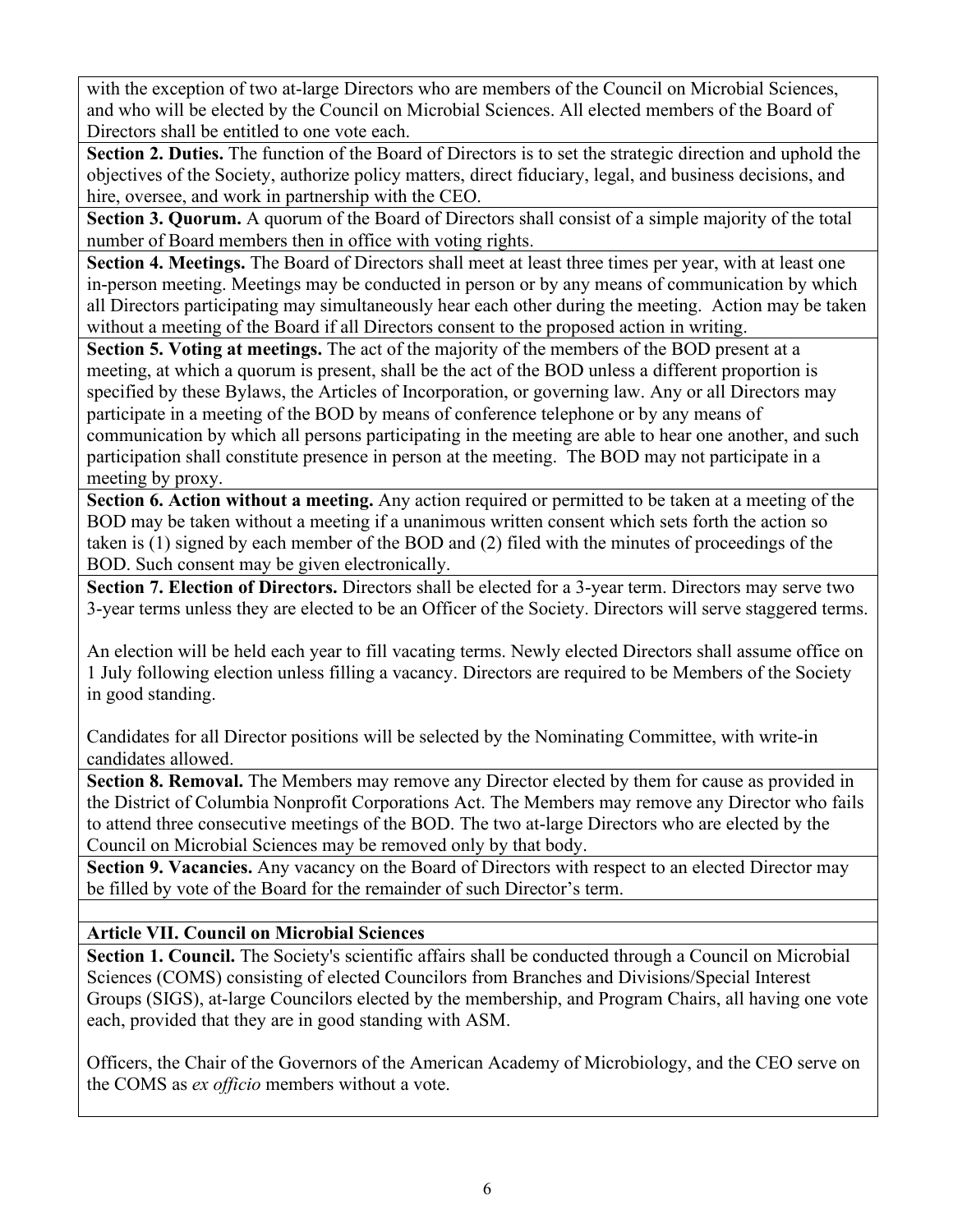The Chair of the Council on Microbial Sciences will be elected from the Council on Microbial Sciences and serve a 1-year term. The Council on Microbial Sciences will elect a Vice Chair, who will serve a 1 year term. This position does not automatically ascend to the position of the Chair of the Council on Microbial Sciences.

**Section 2. Duties.** The function of the Council on Microbial Sciences is to support the work of ASM by prioritizing the scientific focus of the Society, identifying the upcoming opportunities in microbial sciences and scientific trends to ensure effective programs and scientific activities that benefit the members and the scientific community at large.

**Section 3. Quorum.** A quorum of the Council on Microbial Sciences shall consist of a majority of the total number of voting Council members then in office.

**Section 4. Meetings.** The Council on Microbial Sciences shall meet at least one time per year in person and at other times and places as is deemed necessary. Meetings may be conducted in person or by telephone or other form of electronic communication. The Council on Microbial Sciences may also conduct business by mail or e-mail.

**Section 5. Election of Councilors.** The Council on Microbial Sciences Councilors may serve two 3 year terms and may not continue to serve unless they are elected to serve as Chair of the Council on Microbial Sciences. Councilors will serve staggered terms.

An election will be held each year to fill vacating terms. Newly elected Councilors shall assume office on 1 July following election. Councilors are required to be Members of the Society in good standing. The composition of Councilors and the balance of representation will be reviewed and determined by the Council on Microbial Sciences every five (5) years.

Councilors from Branches and Divisions/SIGS will be elected in a manner consistent with ASM policy. Council members-at-large will be nominated by the ASM Nominating Committee.

**Section 6. Committees of the Council on Microbial Sciences. Committees of the Council on** Microbial Sciences can be created and populated by processes identified in policies established by the Council on Microbial Sciences.

While the BOD is responsible for procedures on governance and the CEO is responsible for operations, the Council on Microbial Sciences may adopt and amend Policies and Procedures related to the scientific interest of the Society, provided that such Policies and Procedures shall not be inconsistent with the Articles of Incorporation or Bylaws of the Society.

The Council on Microbial Sciences shall publish and make generally available to the membership any such Policies and Procedures that are in effect at any time.

# **Article VIII. Chief Executive Officer (CEO)**

**Section 1. CEO.** The Board of Directors may appoint and compensate a Chief Executive Officer (CEO) of ASM. The Board of Directors or a committee of the Board shall review the CEO's performance on an annual basis.

**Section 2. Leadership Duties.** The CEO is an *ex officio* nonvoting member of the BOD and of the COMS and shall be responsible for executing the strategic decisions of these governance bodies. Together with the President, the CEO is a key spokesperson and ambassador for the Society. The CEO supervises all staff and is responsible for the management of the Society headquarters. The CEO operates with the oversight of the Board of Directors.

# **Article IX. Divisions/Special Interest Groups**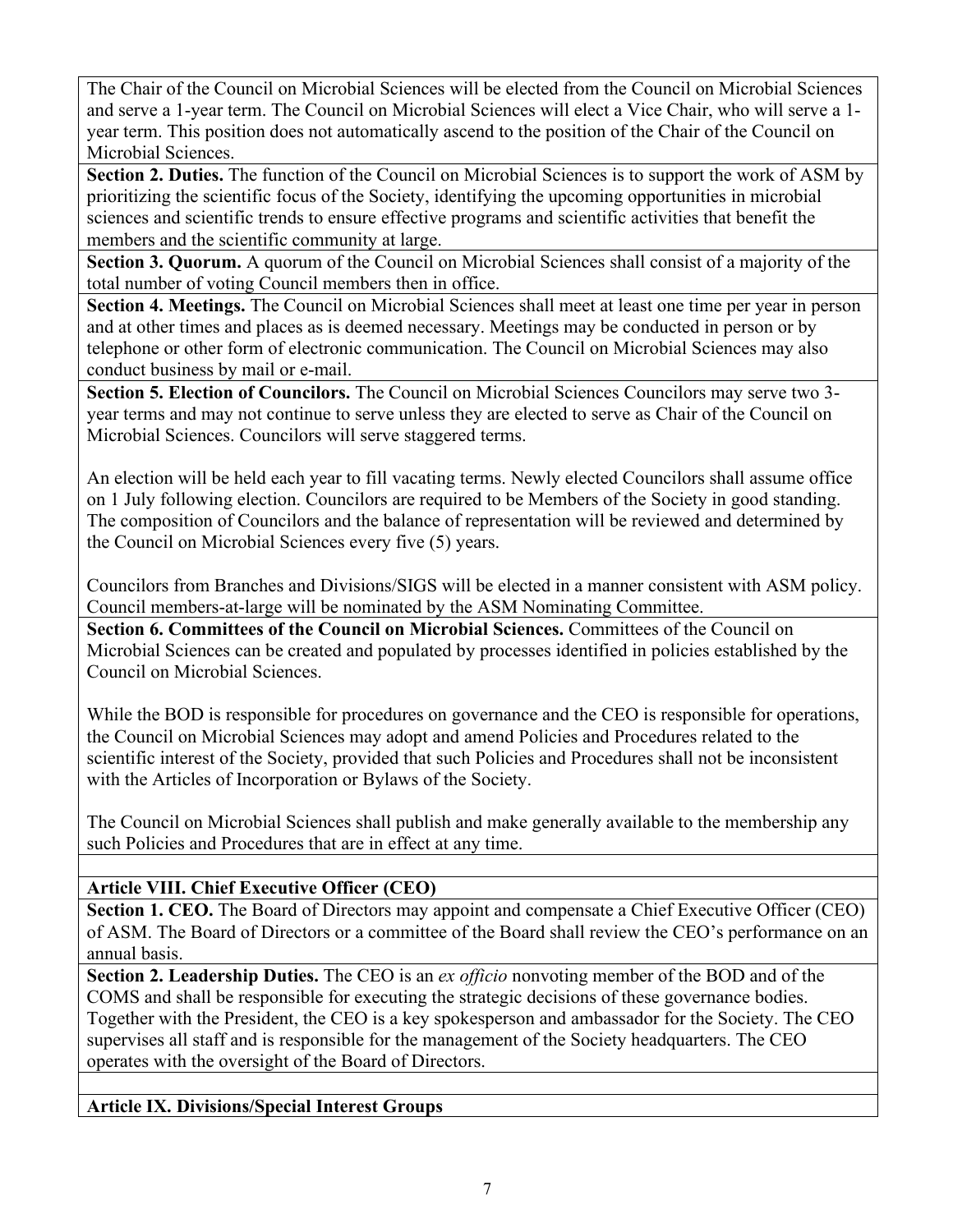**Section 1. Formation and Function.** As part of its aim to promote scientific activities and contacts among scientists with specialized knowledge in different fields of learning, the Society shall encourage the formation of Divisions/Special Interest Groups (SIGS).

Divisions may be chartered by the BOD as defined in the Policies and Procedures Manual. Divisions shall promote the Society's goals among professionals, provide training for microbial scientists, and educate the public on microbial sciences.

# **Article X. Branches**

**Section 1. Formation and Function.** As part of its aim to promote scientific activities and contacts among scientists with specialized knowledge in different fields of learning, the Society shall encourage the formation of geographic Branches. Branches may be chartered by the Board as defined in the Policies and Procedures Manual. Branches will have an obligation to promote, at the local level, the general objectives of the Society, including its goals among professionals interested in microbial sciences and education of the general public and future microbial scientists.

### **Article XI. American Academy of Microbiology**

The American Academy of Microbiology ("the Academy") is a component of the American Society for Microbiology (Society). In support of the Society's mission, the Academy's mission is to recognize scientific excellence and foster knowledge and understanding in the microbiological sciences. Activities of the Academy shall be directed by the Academy Governors, pursuant to ASM's Policies and Procedures. ASM recognizes that the Academy functions by its own set of procedures that are agreed upon by the Academy Governors and Fellows, approved by the ASM Board of Directors.

### **Article XII. Standing Committees of the Board of Directors**

**Section 1. Formation.** The Board of Directors may appoint committees to act for the Board for special purposes, designating their duties and powers in their appointment. The Board may also appoint or designate members of the Society to serve as *ex officio* members of standing committees without voting rights as deemed appropriate.

**Section 2. Standing Committees.** Standing Committees of the Board of Directors shall include but are not limited to the following Committees: Executive, Finance, Nominating, Governance, Appointments, Audit, Council of Past Presidents, and Ethics. With the exception of roles of elected officers specified below, members and chairpersons of Standing Committees are recommended by the Appointments Committee and approved by the Board of Directors. Unless otherwise stated in these Bylaws, members of Standing Committees shall be appointed for a 3-year term and may be reappointed for one additional term.

**a. Executive Committee.** The Executive Committee consists of the President, Past President, President-Elect, Secretary, Treasurer, and, serving *ex officio* and in a nonvoting capacity, CEO. Subject to applicable provisions of law, the Articles of Incorporation, and these Bylaws and to the direction and continuing oversight of the Board of Directors, the Executive Committee is authorized by the Board of Directors to act on its behalf on ordinary matters between meetings of the Board of Directors.

**b. Finance Committee.** The Finance Committee, composed of the Treasurer as Chairperson and three or more members, who may or may not be required to be members of the Board of Directors, shall advise the Board of Directors regarding the annual budget, the management of Society funds, and other financial matters.

An Investment Committee will be a subcommittee of the Finance Committee and shall advise the Finance Committee regarding the Investment Policy in the context of the Society's overall budget and long-term financial vision.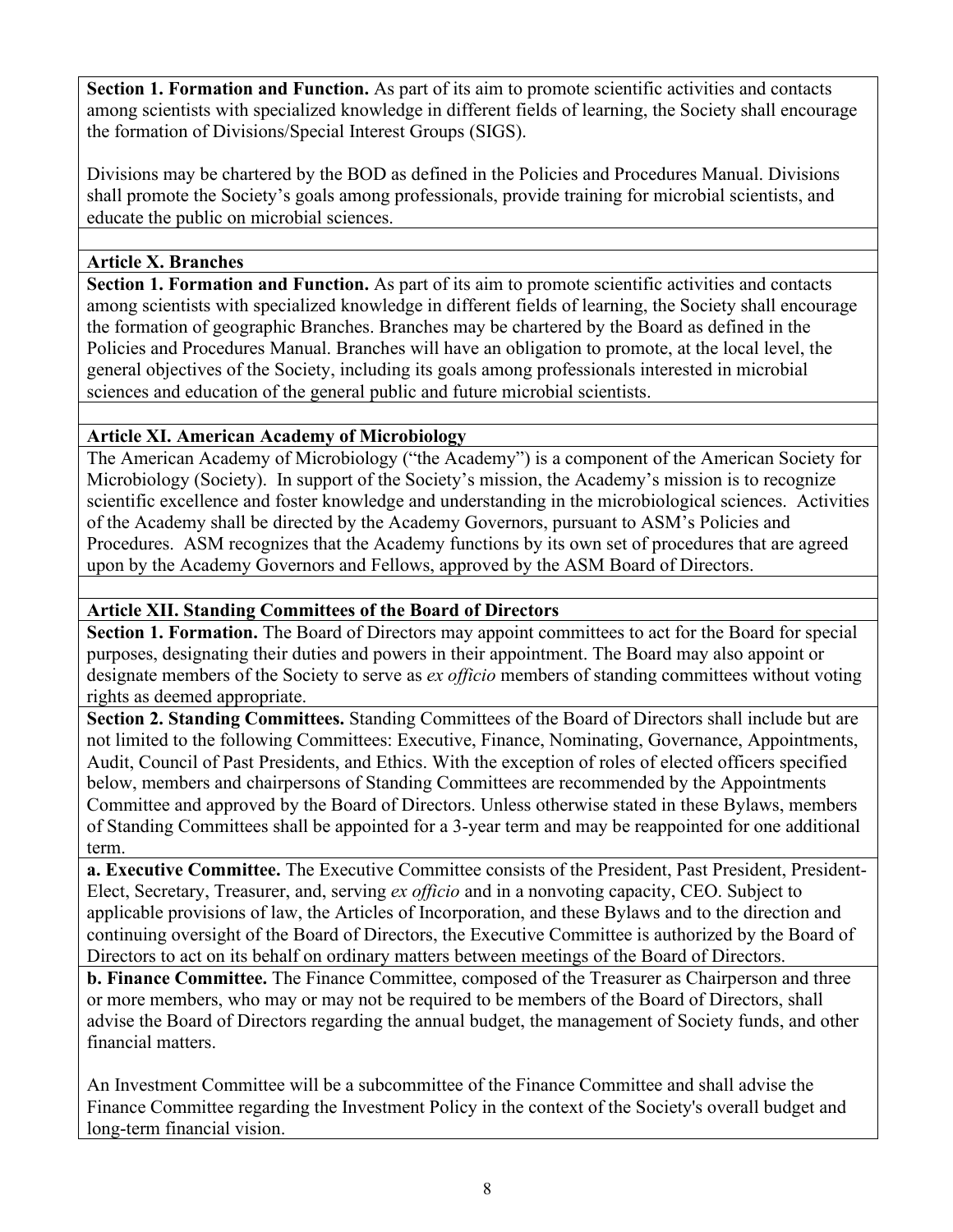**c. Nominating Committee.** The Nominating Committee will put forth a slate for each position on the Board of Directors and for at-large positions on the Council on Microbial Sciences. All slates will include at least two candidates for each position. The Past President will serve as chair, and the Committee will include two members appointed by the Board, plus six members selected by the Council on Microbial Sciences to be broadly representative of perspectives on the Council on Microbial Sciences. The Council on Microbial Sciences appointments to the Nominating Committee may be sitting or former Council on Microbial Sciences members. All Nominating Committee members, except the Chair, shall serve a single 2-year term. The Chair serves a single 1-year term.

No member of the Nominating Committee may seek elected office during the period of his or her service on the Nominating Committee.

**d. Governance Committee.** The Board of Directors shall appoint a Governance Committee, consisting of such persons as the Board may specify. At least every three years, the Governance Committee shall be responsible for reviewing the effectiveness of governance structures and processes, including the Articles of Incorporation and Bylaws of the Society and the Policies and Procedures of the Society, and for making recommendations to the Board of Directors and the Council on Microbial Sciences of any appropriate changes.

**e. Appointments Committee.** Program Committee Chairs are appointed by the Appointments Committee and approved by the Board of Directors, with the exception of the Chair of the Academy Governors. The Committee is chaired by the President-Elect and operates according to procedures detailed in the Policies and Procedures Manual.

**f. Audit Committee.** The Board shall appoint an Audit Committee consisting of five members. Following each fiscal year the Audit Committee shall review the audit of the Society's financial statements with the Society's auditors and submit a written report to the Board, which shall include recommendations on fiscal management issues.

**g. Council of Past Presidents.** The Council of Past Presidents comprises the 10 most recent past presidents and serves as an advisory committee to the Board of Directors. The Council of Past Presidents is charged with reviewing and making recommendations to the Council on Microbial Sciences regarding nominees for Honorary Membership and eventual other matters deemed appropriate for the group.

**h. Ethics Committee.** The BOD shall appoint an Ethics Committee consisting of four to seven members specified by the BOD. The Ethics Committee shall focus on issues surrounding misconduct in research and oversee matters involving Member noncompliance with the Society's code of ethics.

### **Article XIII. Fiscal Year**

Section 1. Period. The fiscal year of the Society shall commence on the 1st day of January and end on the 31st day of December.

**Section 2. Treasurer's Report.** A report of the fiscal state of the Society shall be made by the Treasurer annually and whenever requested by the Board of Directors.

### **Article XIV. Amendments**

**Section 1. Proposals.** Amendments to these Bylaws may be proposed by the Board of Directors, the Council on Microbial Sciences, or any 25 Society members in good standing. The exact text of the changes being proposed shall be submitted to the Governance Committee for review. The Governance Committee may assist with the development of specific language to enact the change being proposed.

**Section 2. Review.** Proposed Amendments shall be sent by the Governance Committee to the Board of Directors for their review and recommendation.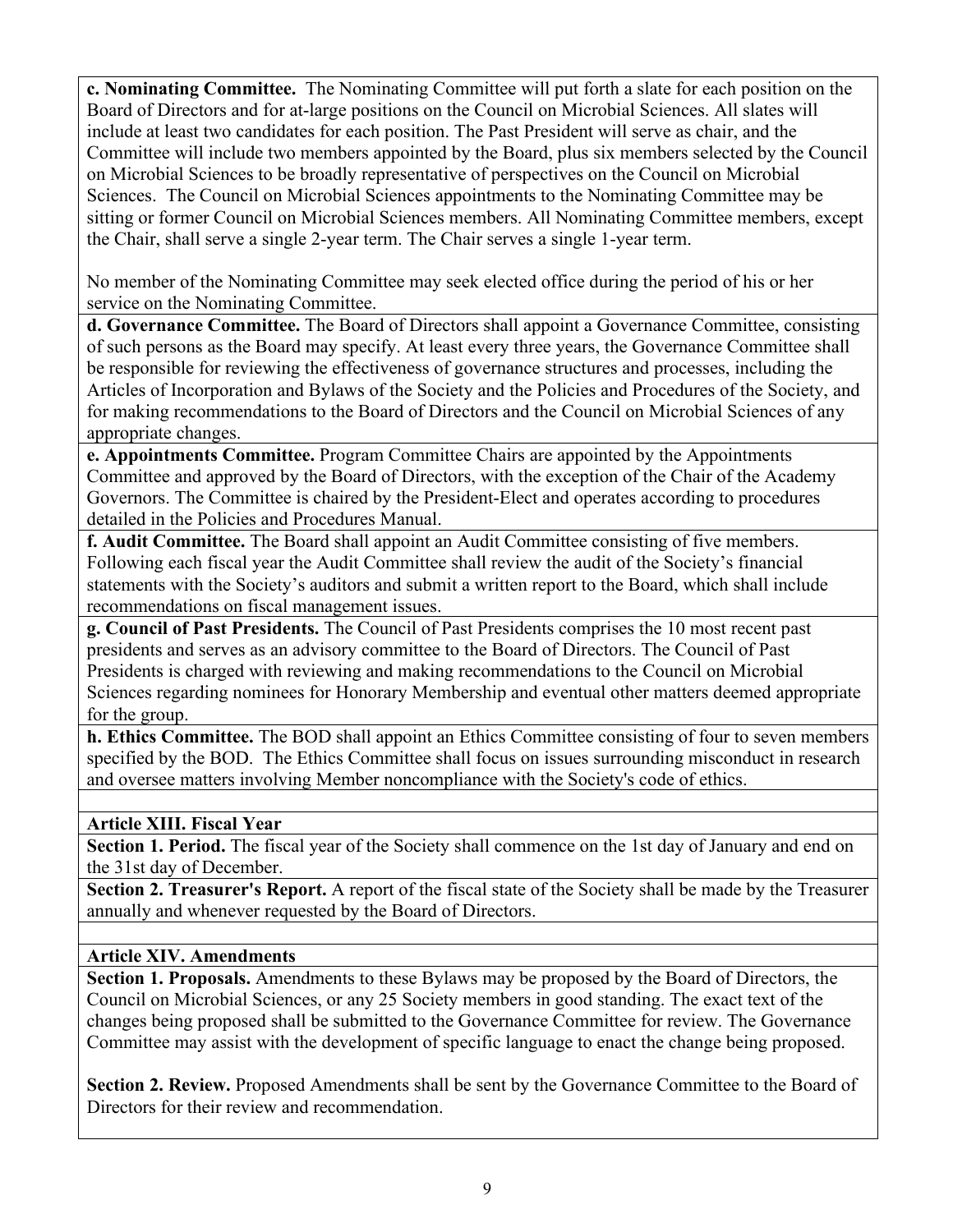**Section 3. Approval.** If the Board of Directors approves the proposed amendment or a modification of the proposed amendment, it shall be submitted to the membership for approval. A two-thirds vote of the members participating in the vote shall be required to amend these Bylaws.

# **ARTICLE XV. Policies and Procedures**

The Board of Directors may adopt and amend Policies and Procedures for the governance and operations of the Society, provided that such Policies and Procedures shall be consistent with the Articles of Incorporation or Bylaws of the Society. The Board shall publish and make generally available to the membership any such Policies and Procedures that are in effect at any time.

### **ARTICLE XVI. Indemnification**

The Society may indemnify any current or past officer or Director to the fullest extent permitted by law.

# **ARTICLE XVII. TRANSITION PROVISIONS**

**Section 1. Officers and Directors.** The election for officers and directors under these Bylaws shall first be held in accordance with the established calendar for elections to be held in 2017.

**Section 2. Committees.** The committees established by Article XII of these Bylaws will be appointed on or before July 1, 2017.

**Section 3. Council on Microbial Sciences.** Article VII establishing the Council on Microbial Sciences shall be effective on or before July 1, 2017.

**Section 4. Implementation.** The remaining provisions of these Bylaws shall be effective immediately upon the adoption of these Bylaws and shall be implemented by the Society's Officers and Directors.

On September 5, 2016, the Society's Bylaws were revised in accordance with Article XXII of the constitution and bylaws in force at that time.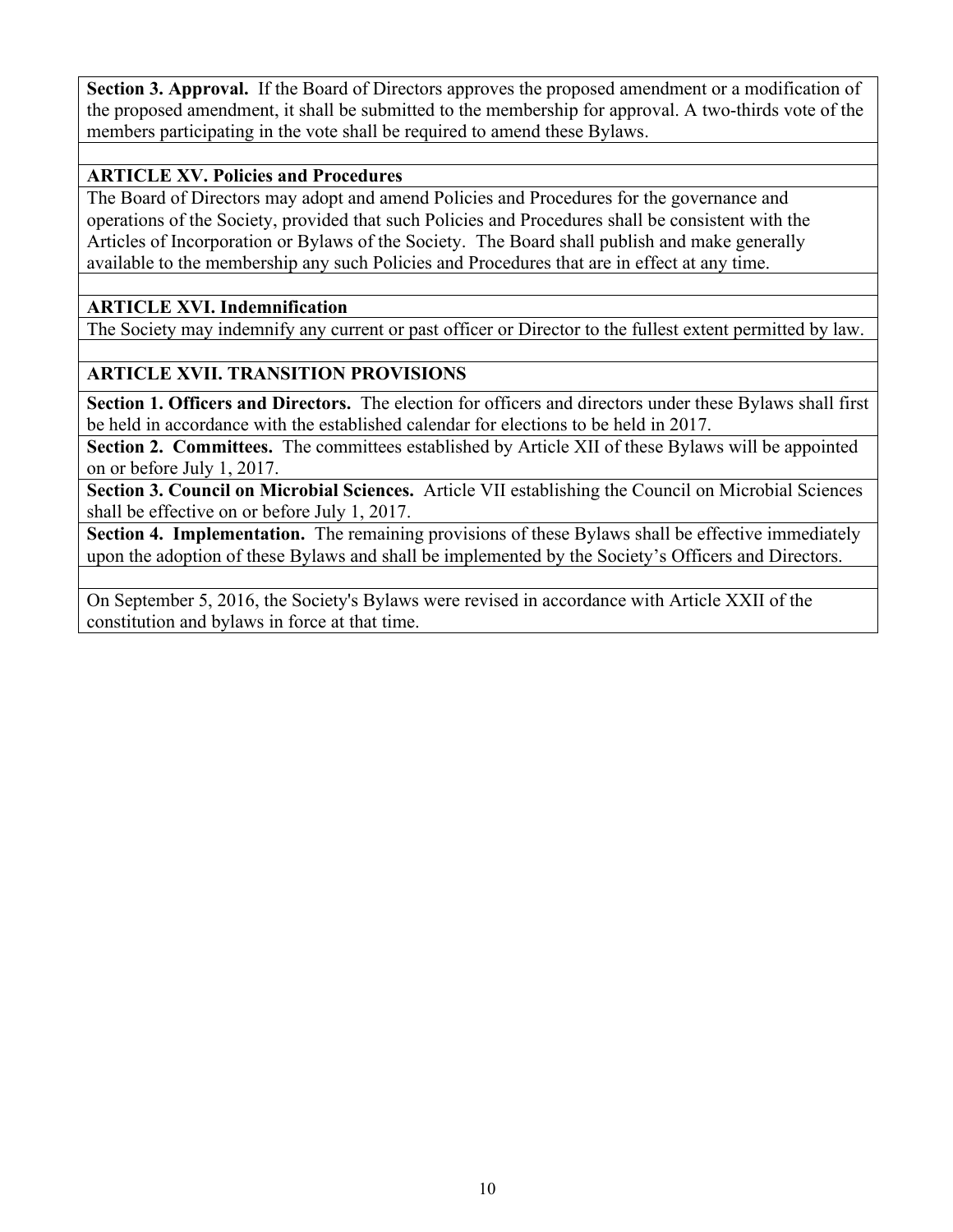# **AMENDED AND RESTATED ARTICLES OF INCORPORATION**

### <span id="page-10-0"></span>TO: Department of Consumer and Regulatory Affairs Corporations Division 1100 4th Street SW Washington, D.C. 200024

Pursuant to Section 29-408.07 of the District of Columbia Nonprofit Corporation Act, the undersigned Corporation elects to avail itself thereto.

- FIRST: The name of the Corporation is AMERICAN SOCIETY FOR MICROBIOLOGY.
- SECOND: The term for which the Corporation is organized is perpetual.
- THIRD: A resolution recommending that the Corporation amend and restate its Articles of Incorporation was adopted in the following manner:
	- 1) The resolution was adopted at a meeting of the Corporation's Council, the legal governing body, held on June 19, 2016, at which a quorum was present and the resolution received a majority of the votes which members present were entitled to cast.
	- 2) The resolution was submitted to the Corporation's membership for ratification and was approved by at least three-fifths of members voting.
- FOURTH: The purposes which are to be promoted or carried on by the Corporation shall be exclusively charitable or educational within the meaning of Section  $501(c)(3)$ of the Internal Revenue Code of 1986, as amended, and in furtherance of such purposes and no other purposes, including specifically:
	- Section 1. The promotion of scientific knowledge of microbiology and related subjects;
	- Section 2. The stimulation of scientific investigations;
	- Section 3. The planning, organization, and administration of publications for the advancement of scientific knowledge in this field; and
	- Section 4. The improvement of education in microbiology and related subjects.
	- FIFTH: The Corporation shall have one class of members who shall be entitled to vote and whose qualifications are set forth in the Bylaws.
	- SIXTH: In conducting its activities, the Corporation shall have all of the powers granted nonprofit corporations under the District of Columbia Nonprofit Corporation Act.
	- SEVENTH: In conducting its activities, the Corporation shall observe the following regulations:
		- (a) The internal affairs of the Corporation shall be regulated by a Board of Directors whose actions shall be consistent with the requirements of the District of Columbia Nonprofit Corporation Act and the Bylaws of the Corporation.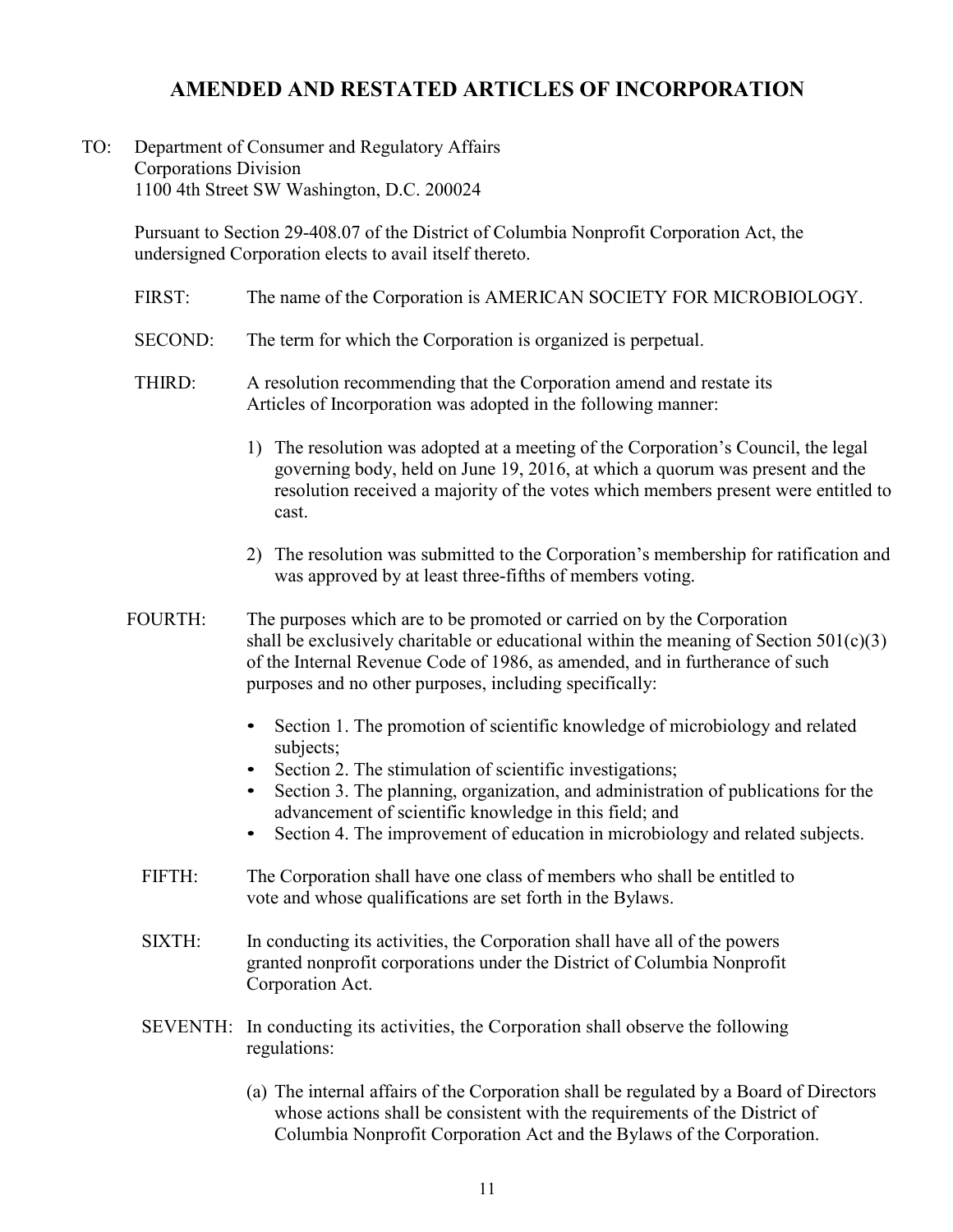- (b) No part of the assets or the net earnings of the Corporation shall ever be used for, nor shall the Corporation ever be organized or operated for, purposes that are not exclusively charitable or educational within the meaning of Section  $501(c)(3)$  of the Internal Revenue Code.
- (c) No part of the assets or net earnings of the Corporation, current or accumulated, shall inure to the benefit of, or be distributable as dividends or otherwise, to the directors, officers, or employees of the Corporation, or to other private persons, except that the Corporation is authorized and empowered to pay reasonable compensation for services actually rendered and to make payments and distributions to further its purposes and objectives.
- (d) No director, officer, employee, member of a Committee, person connected with the Corporation, or any other private individual shall be entitled to share in the distribution of the corporate assets upon the dissolution of the Corporation.
- (e) Upon dissolution or winding up, assets of the Corporation then remaining in the hands of the Board of Directors shall, after paying or making provisions for payment of all liabilities of the Corporation, be distributed, transferred, conveyed, delivered and paid over only to educational, scientific, religious and charitable organizations that are exempt from Federal income tax under Section  $501(c)(3)$  of the Internal Revenue Code and which are not private foundations within the meaning of Section 509(a) of the Code, except that no distribution shall be made to organizations testing for public safety; the distributions shall be made on whatever terms and conditions and in whatever amounts the Board of Directors may determine, to be used by the institutions receiving them exclusively for educational, scientific, or charitable purposes.
- (f) No substantial part of the activities of the Corporation shall be the carrying on of propaganda or otherwise attempting to influence legislation, and the Corporation shall not participate in or intervene in political campaigns on behalf of any candidate for public office, whether by publishing or distributing statements or otherwise.
- (g) The Corporation will carry on, otherwise than as an insubstantial part of its activities, only activities that in themselves are in furtherance of educational and charitable purposes.
- (h) The Corporation shall not be operated for the primary purpose of carrying on an unrelated trade or business for profit.
- (i) The principal office of the Corporation is to be located in the District of Columbia. It may establish such other offices either in or outside of the United States as it may from time to time determine. The Corporation will operate to some extent throughout the world, but its principal operations will be conducted in the United States.
- EIGHTH: The number of Board Members that the Corporation may henceforth have shall not be less than three.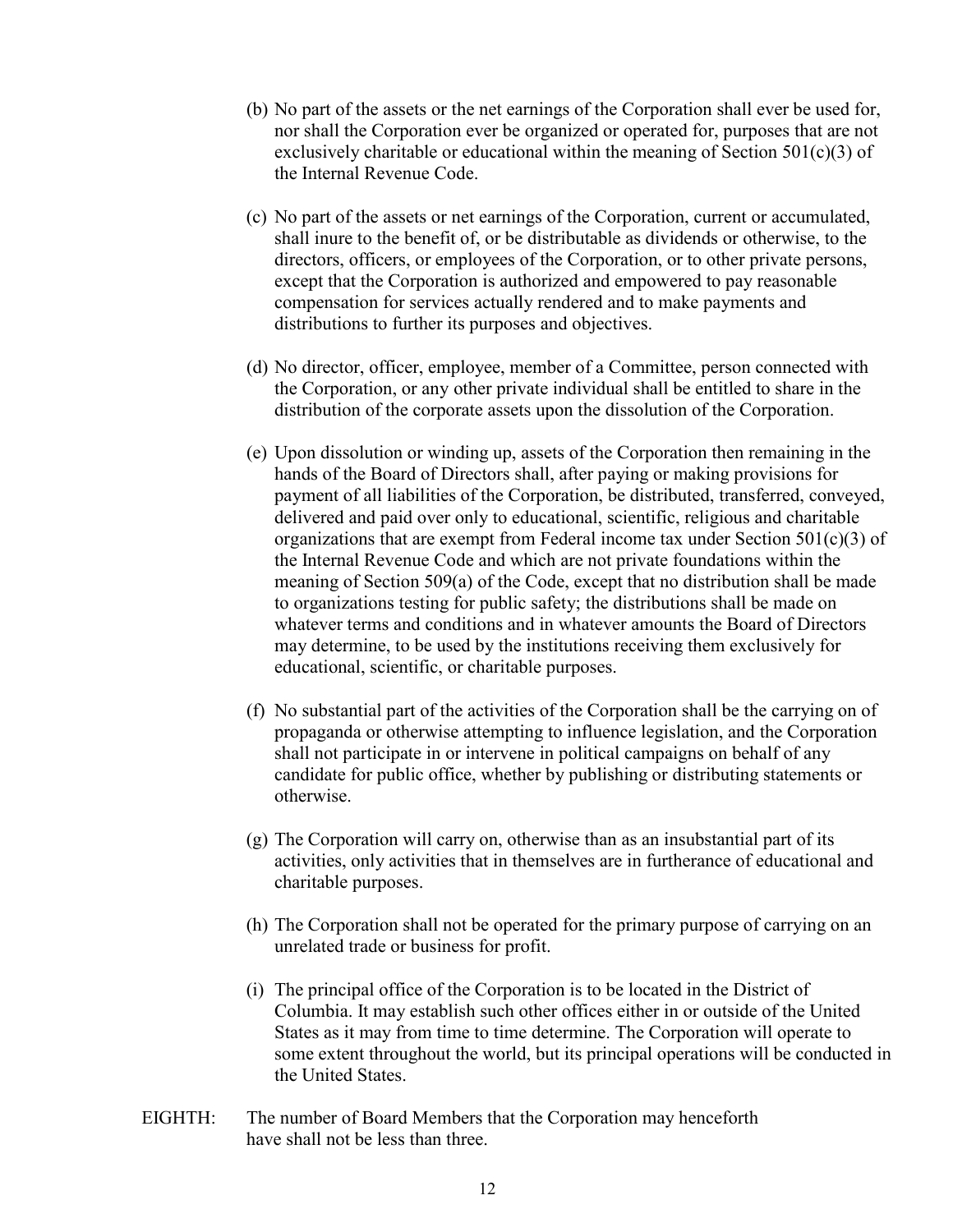### NINTH: The Members of the Board of Directors shall be elected in the manner prescribed by the Bylaws of the Corporation.

<span id="page-12-0"></span>

# **STRATEGIC PLAN 2015-2020**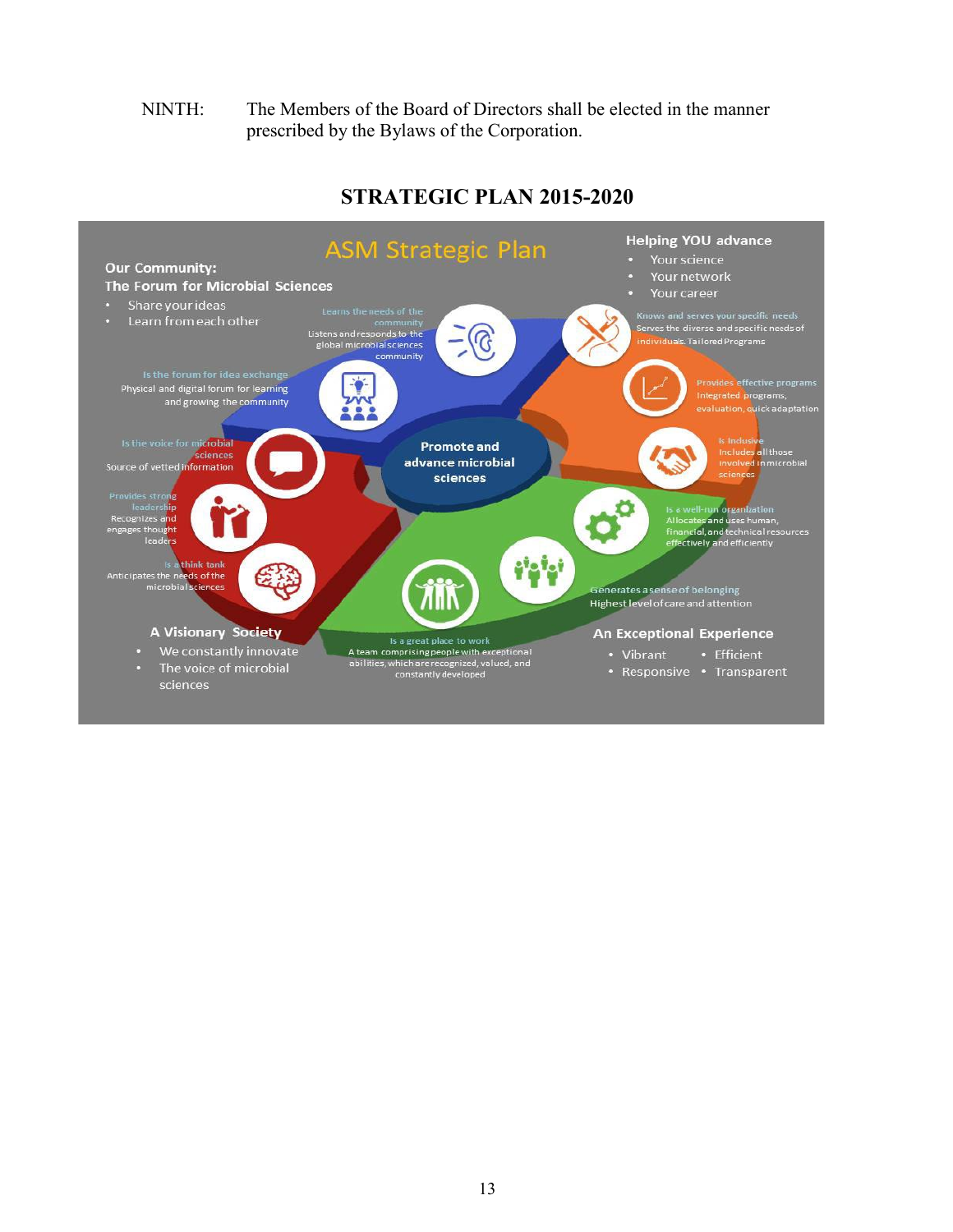### **ASM MEMBERS**

<span id="page-13-0"></span>The Society shall consist of the member categories listed below. *The dues and benefits associated with each category of membership may be changed as needed. Such changes must be approved by the Board of Directors.*

*Full Members.* Any person who endorses the mission of the Society and works in the microbial sciences or related fields shall be eligible to become a Full Member. Full Members shall be eligible to vote, hold elective office, serve on the Board of Directors (BOD), Council on Microbial Sciences (COMS), various Program Committees, and enjoy other rights. *The following membership types described below are considered Full Members.* The differences associated with these membership types are based on dues and benefits delivered. The dues and benefits for each category may be changed as needed. Each Full Member in good standing shall be entitled to the privileges so listed in the Bylaws and may subscribe to publications as specified by the Membership Committee.

*Member in Good Standing.* A Member in Good Standing is defined as any member who has paid his or her current dues or who is designated as a certified Global Outreach, Emeritus, or Honorary member. *A Member in Good Standing, including dues-paying and honorific Academy Fellows, must further abide by the Society's Code of Ethics.*

A Member who fails to pay dues shall not receive Society benefits until full payment is made. Persons suspended for nonpayment of dues shall not be eligible to submit papers intended for presentation at the ASM Microbe meeting the following year or submit a manuscript to any journal as an ASM member. Failure to pay dues will result in automatic suspension of membership.

*Membership rights to vote*. All membership types that qualify as Full Membership have the right to vote if the member is in good standing.

*Membership Fees*. The BOD approves membership fees, typically after consulting with the Membership Committee and the Finance Committee.

*Nondiscrimination Policy*. The Society does not discriminate in membership or in any activity on the basis of race, color, ethnicity, religion, national origin, sex, age, marital status, personal appearance, sexual orientation, gender identity or expression, family responsibilities, genetic information, disability, or political affiliation or any other personal characteristic not related to the ethical promotion of the scientific knowledge and professional conduct within the microbial sciences..

*Exclusion or Removal from Membership.* A person may be excluded or removed from membership because of conduct that is inimical to the objectives or mission of the Society or injurious to it or that affects its reputation adversely. Accusations of breaches of *Code of Ethics and Conduct* must be presented to the Ethics Committee according to the ethical review process of the Society.

*Annual Meeting of Membership.* DC Code requires the Society to have at least one annual meeting of the membership, as specified in the Bylaws. This meeting shall typically occur during the ASM Microbe meeting.

*Notice of Meeting of Membership.* Such notice of the Annual Meeting and special meetings shall be distributed by the CEO not less than ten (10) days and not more than sixty (60) days before the date of the meeting. Notice of the Annual Membership Meeting need not specify the purpose of the meeting unless specifically required otherwise by law or the Bylaws.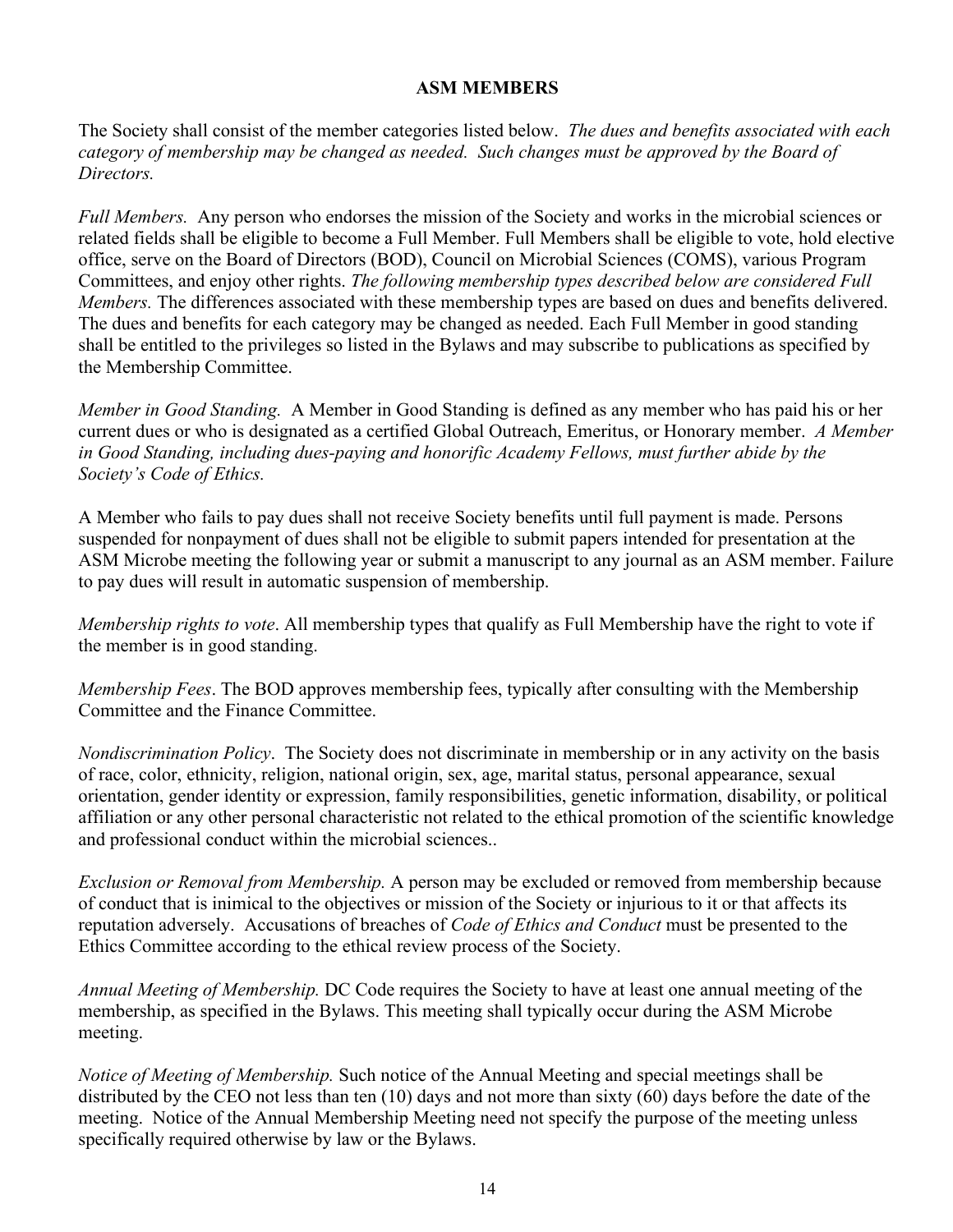*Quorum of Members.* At any annual or special meeting of members, a quorum shall consist of at least five percent of the Membership entitled to vote, present in person or represented by proxy. A quorum of members shall be necessary only at those meetings where members vote on particular matters.

# *Full Member Types: The core types of Full Membership are ASM Supporting, ASM Contributing, and ASM Premium, each with its own dues amount and associated benefits. Other Full Member types include:*

*Emerita/Emeritus ASM Members.* A person who has been a Full Member in good standing for at least 20 years preceding retirement from regular and remunerative professional work shall be eligible to apply to the Membership Committee for emeritus status. Emeritus Members shall have the rights of Full Members but are exempt from dues and may be provided publications specified by the Membership Committee.

*Global Outreach ASM Members*. An individual currently studying or working in the microbial sciences, who resides in a resource-limited country may apply for Global Outreach Membership at no cost. Individuals must be full-time residents of a resource-limited country, as classified by the World Bank, Human Development Index, or the United Nations List of Least Developed Countries. Countries must be identified as resource-limited for a three-year rolling period for individuals to be considered eligible for Global Outreach membership. When countries are no longer listed as resource-limited, Global Outreach membership will be unavailable for new and renewing members residing in that country. Global Outreach Members shall have the rights and privileges of Full membership and are granted access to all the Society's journals at no cost.

*Honorary ASM Members.* A person who has made outstanding contributions to microbial sciences shall be eligible for nomination and election as an Honorary Member. Honorary membership status is the highest membership recognition given by the Society. Nominations for Honorary Members can be made by any member of the Society. Nominations must be made in writing to the Secretary together with the following information: (i) a complete curriculum vitae with a condensed summary (as in *American Men and Women of Science*), (ii) a bibliography of scientific publications, (iii) a statement summarizing the nominee's major contributions to microbiology, together with information attesting to the high personal and professional standards of conduct of the candidate. The Council of Past Presidents shall review the qualifications of each nominee and transmit to the Secretary the names of up to eight nominees who have made outstanding contributions to microbiology. Candidates who are recommended by the Council of Past Presidents and who receive approval by a two-thirds vote of the COMS and BOD shall be declared nominated, and their names shall be placed on the annual ballot. A nominee receiving approval of the members on the annual ballot shall be declared an Honorary Member. Proposals for Honorary Membership that are not approved by the COMS and BOD may be proposed again in a subsequent year, as provided above. Honorary Members shall have the rights of Full Members but are exempt from membership dues and may receive without charge *Microcosm* magazine and any other periodical publications as specified by the Membership Committee.

*Postdoctoral ASM Members.* An individual with a doctoral degree (e.g., PhD, DVM, MD, DDS, etc.) may join the Society as a postdoctoral member once during their life as long as the application for membership is received within three years of graduation from a regularly matriculated program in microbial sciences or related field. Postdoctoral membership is limited to five consecutive years. Postdoctoral members shall have the rights of Full Members.

*Student ASM Members.* A regularly matriculated student in microbial sciences or a related field who does not hold a doctoral degree may join the Society as a Student Member. Student Members shall have the rights of Full Members.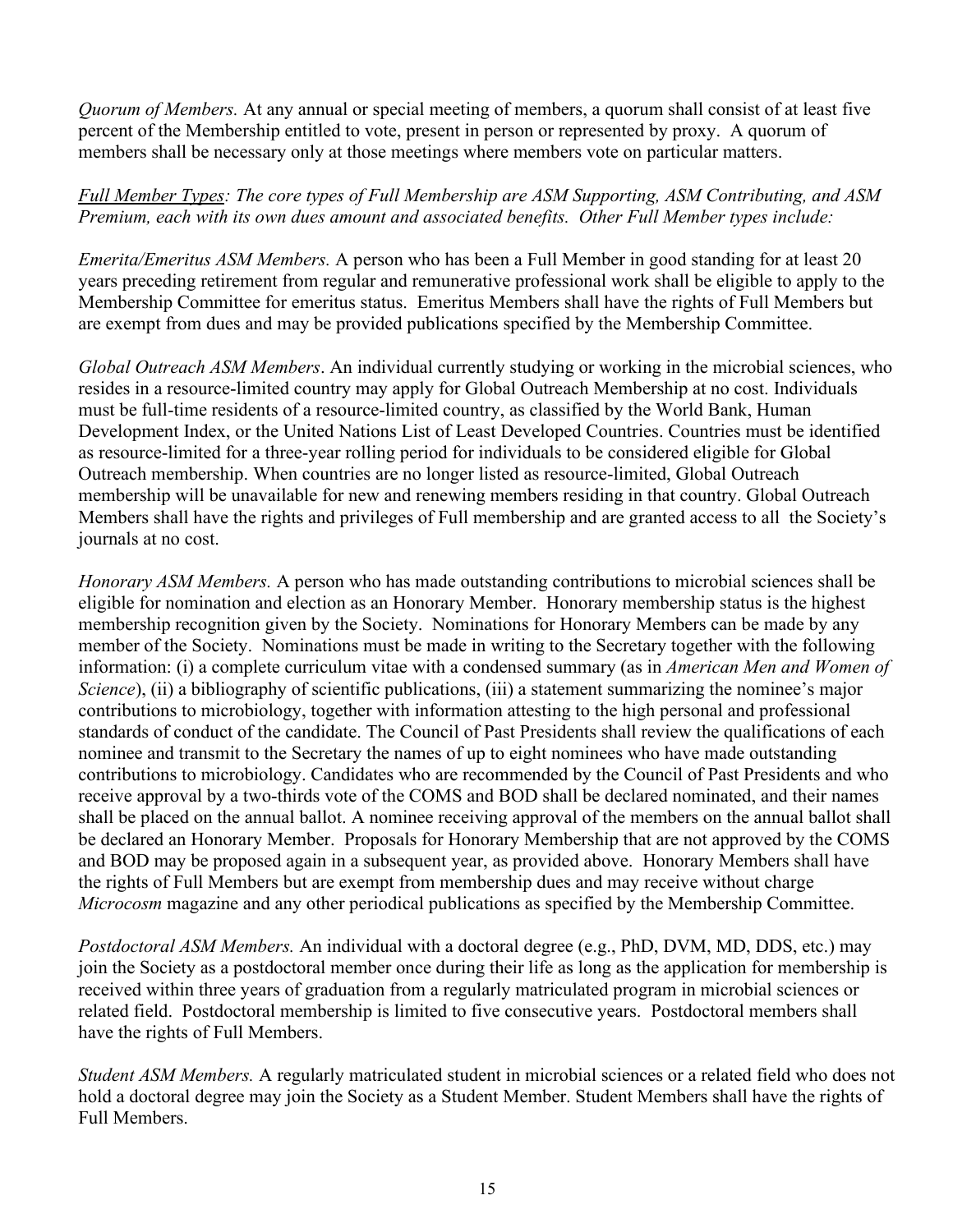*Academy Members:* In addition to the types of ASM Full Members described above, certain members of the American Academy of Microbiology are also considered Full Members of the Society. Annual dues for the Academy shall be recommended by the Governors, after consultation with the Finance Committee, and subject to approval by the Board of Directors:

Academy Fellows (dues-paying). Members of the Academy are called Fellows. Fellows who wish to participate as Full Members must pay dues for the Society and the Academy. Dues-paying Fellows in good standing are entitled to the rights of Full ASM Members; have the rights to vote for Academy officers and initiatives; have the right to nominate candidates for Academy Fellowship; and shall be granted such Membership benefits as agreed upon by the Academy Governors and as approved by the Board of Directors (e.g., have the opportunity to communicate papers to mBio).

Candidates for Academy Fellowship are nominated by dues-paying Academy Fellows in good standing, and are ratified by the Academy Governors, based on review and recommendation of the Academy Committee on Elections (COE).

Duly elected Fellows may choose not to pay dues. Such Fellows will retain the honorific title "Academy Fellow" but shall receive no benefits nor be granted the rights of Full Members as described above.

Academy Emerita/Emeritus Fellows. On retirement from remunerative professional employment, a duespaying Fellow in good standing may be granted Emeritus/Emerita status by the Academy Governors. Academy Emeritus/Emerita Fellows are exempt from Academy dues, and shall have the rights of Full Members as long as they continue to pay ASM dues or have been granted ASM Emeritus/Emerita status**.**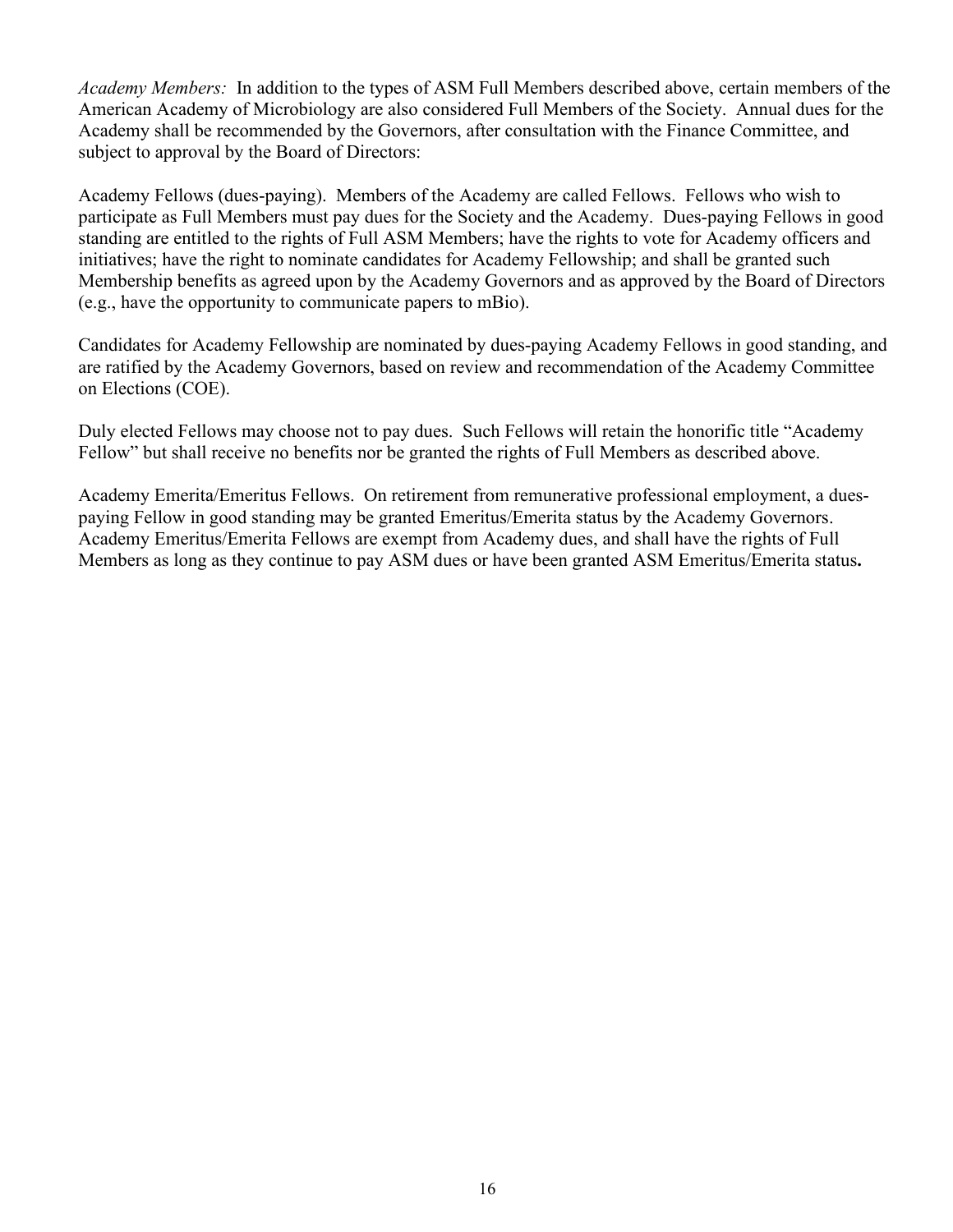#### **GOVERNANCE**

<span id="page-16-0"></span>In pursuit of its objectives, the Society has built an organization with interrelated responsibilities and directives with a Board of Directors (BOD) serving as the ultimate governing body responsible for all of the Society's fiduciary tasks and advised on scientific matters by the Council on Microbial Sciences (COMS). Governance authority and responsibility begin with the voting *Membership*. All elective and appointed positions in the Society's governance are held by Society members who volunteer their time and effort to further the mission and the objectives of the Society. The volunteer positions may require significant hours of time, and only the dedication of all elected and appointed persons, together with the efforts of ASM staff, ensure that the objectives of the Society are met. Volunteer positions are non-compensated positions.

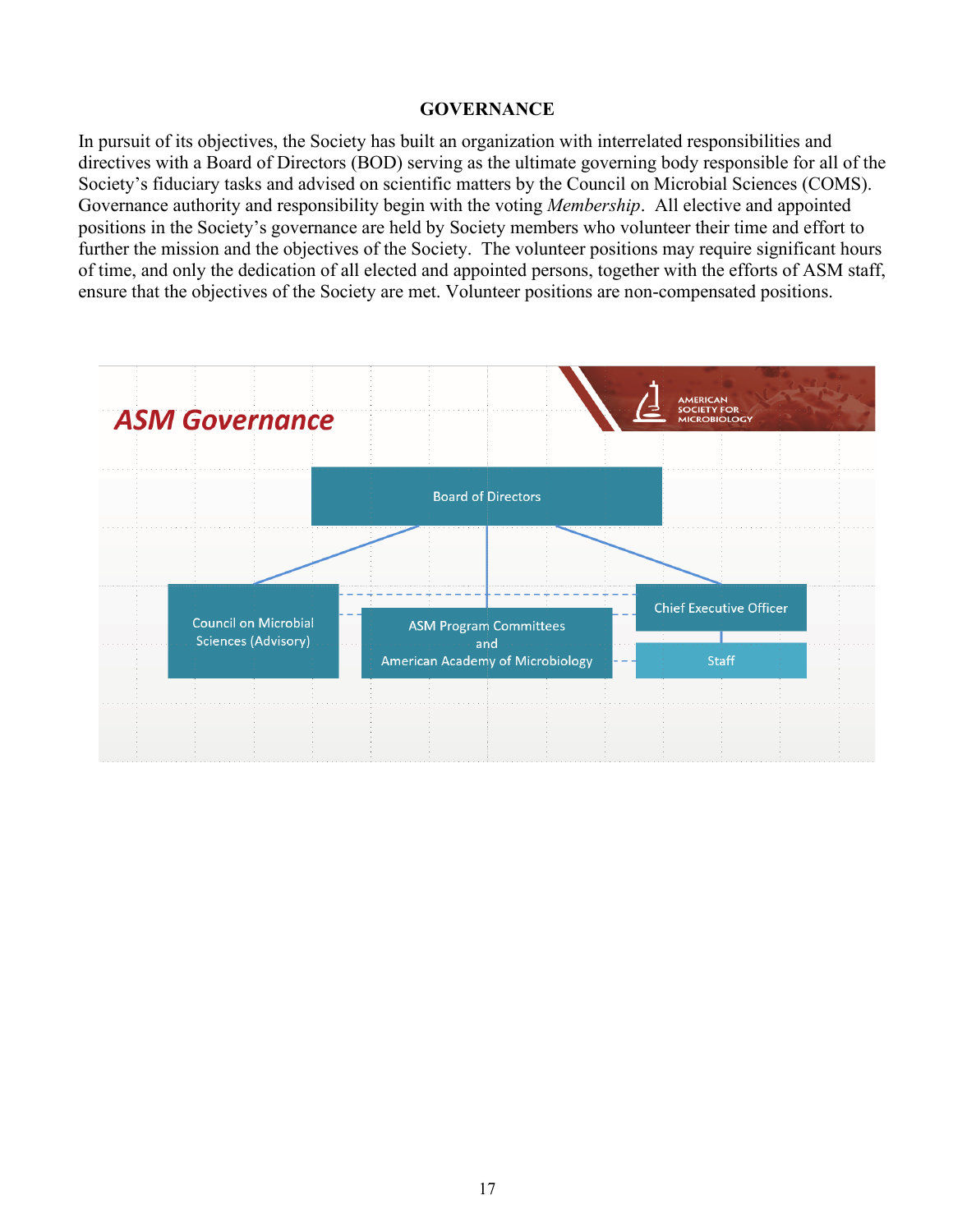# **PARLIAMENTARY PROCEDURE AND PRACTICES**

<span id="page-17-0"></span>*Robert's Rules of Order (Newly Revised)*, except when inconsistent with the Bylaws, shall govern parliamentary practice in the meetings of the BOD, COMS, the Annual Membership Meeting, and committee meetings.

# **ELECTED OFFICERS TO THE BOARD OF DIRECTORS**

### <span id="page-17-1"></span>*The Presidential Officers*

The Presidential Officers are the President, President-Elect, and Past President (who shall be the last person to have served as President).

The Past President and the President-Elect shall assist the President and substitute for the President in his/her absence.

### *The President*

The President shall be Chair of the BOD and preside at meetings of the BOD, Annual and Special Meetings of the Membership, and, together with the CEO, shall act as primary spokesperson for the Society. The President also serves *ex officio*, without vote, on the COMS.

Other roles of the President include:

- In consultation with the CEO, decide the agenda for the BOD meetings.
- Attend and participate in the opening session and ceremonial and social functions associated with the ASM Microbe Meeting.
- Deliver a President's Address at the ASM Microbe Meeting.
- Make the Society visible in the scientific and professional practice communities as well as with the general public, the Administration, and Congress.
- Lead the Society as a whole during the term and serve as an ambassador for the good of the organization.
- Raise awareness on the value proposition of the Society with scientists and the public at large.
- Attend Branch meetings when possible and speak, if invited.
- Appoint *ad hoc* committees deemed necessary for strategic analysis and study of policies, positions, or future directions.
- Make *ad hoc* appointments of representatives from ASM to attend functions, such as inauguration of college presidents, funerals or memorial services for past Officers, Program Committee Chairs, and Honorary Members, and call on local members, especially Branch and Division officers, whenever possible.

# *President-Elect*

The President-Elect provides secondary leadership for the Society, substitutes for the President when needed, and prepares to serve as President. The President-Elect shall assist the President, shall be a voting member of the BOD and an *ex officio*, nonvoting member of the COMS, and shall substitute for the President in the absence of the President. The President-Elect shall take precedence over the Past President in substituting for the President.

Other roles of the President-Elect include:

• Review the performance of the various BOD Standing Committee and Program Committee Chairs.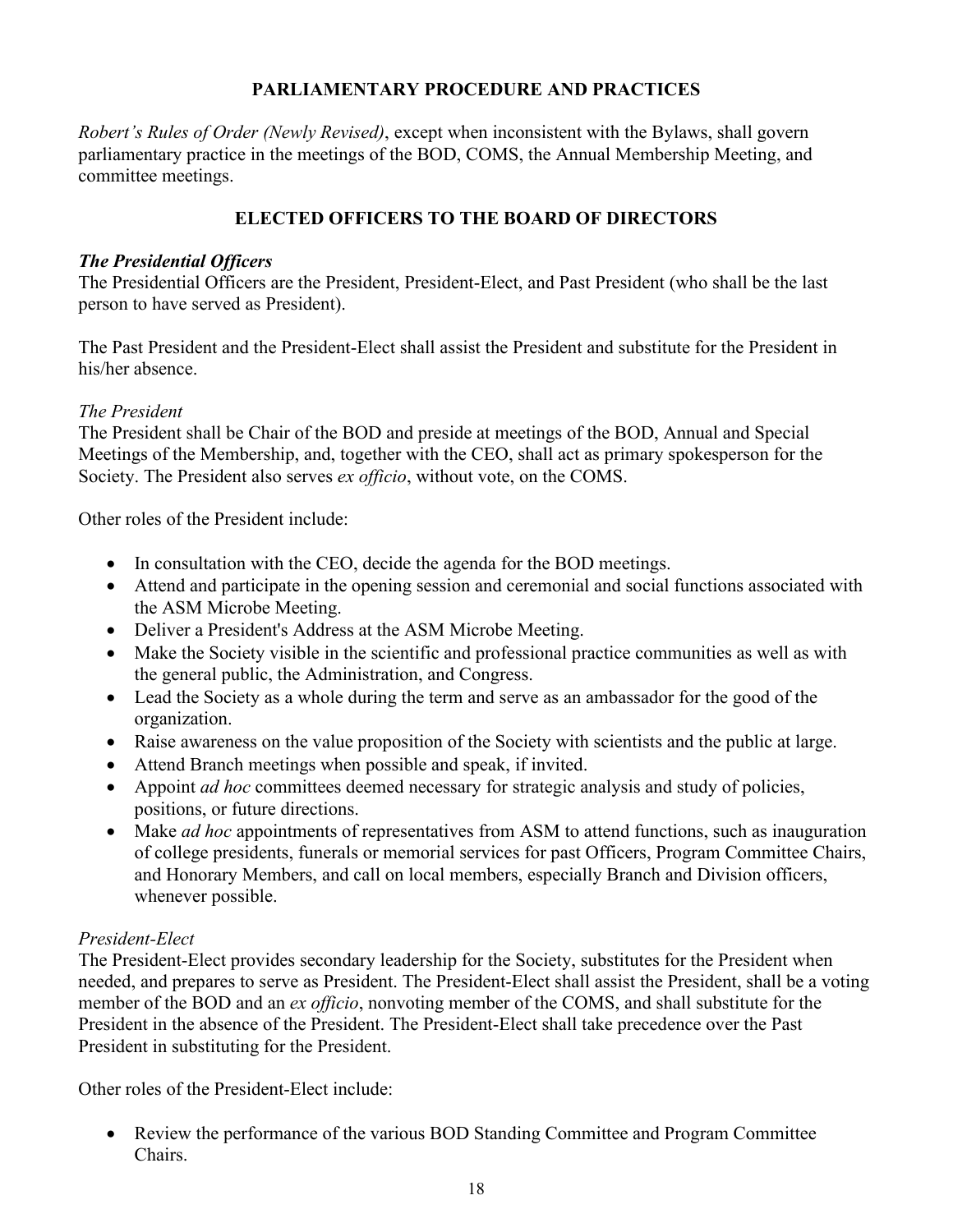- Chair the Appointments Committee.
- Chair, if requested by the BOD, an *ad hoc* committee to review a major activity, function, or program of the Society or profession and provide a written report with specific recommendations to the BOD.

# *Past President*

The Past President shall assist the President, and be a voting member of the BOD and an *ex officio* member of the COMS. The Past President is the chair of the Nominating Committee and chair of the Council of Past Presidents. The President-Elect shall take precedence over the Past President in substituting for the President.

# *Other Board Officers*

The Secretary shall assist the President and shall be responsible for overseeing the accuracy of the minutes of all meetings of the BOD and meetings of the Membership.

In addition, the Secretary shall:

- Provide continuity of service and experience among the Officers.
- Work closely with the CEO to ensure timely appointment of volunteer members of the organization.
- Ensure transmittal to ASM Archives of documents of archival or historical value.

The Treasurer shall be responsible for overseeing all moneys and valuable effects in the name and to the credit of the Society and for overseeing full and accurate accounting of receipts and disbursements. Together with the CEO and Finance Director, the Treasurer shall render to the BOD at its regular meetings, or when the BOD so requires, an account of the financial transactions and status of the Society.

In addition, the Treasurer shall:

- Provide continuity of service and experience among the Officers.
- Chair the Finance Committee and exercise oversight of all aspects of the Society's finances.
- Together with the CEO and Finance Director, oversee the preparation of an annual budget for review and approval of the BOD.
- Advise the BOD on projected major expenditures.
- Oversee the management of investments and deposits from the Society's financial reserves with the advice and recommendations of a professional investment advisor.
- Chair and appoint members to the Investment Committee, in consultation with the BOD.
- Prepare an annual report of the financial status of the Society for the Membership.

# *Nomination of Officers.*

The Nominating Committee is responsible for putting forward a slate of candidates for the BOD, as well as for the at-large positions of the COMS. Because of this responsibility, the Nominating Committee is in charge of the nominations of all Officers of the Society.

The Nominating Committee is chaired by the Past President and, in addition to the Past President, shall include two members appointed by the BOD who can be members of the BOD or not and six members selected by the COMS to be broadly representative of perspectives and scientific domains of the COMS. The Past President votes to break the tie. The COMS appointments to the Nominating Committee may be sitting or former COMS members. All Nominating Committee members shall serve a single two-year term. The Chair of the Nominating Committee serves a single one-year term. No member of the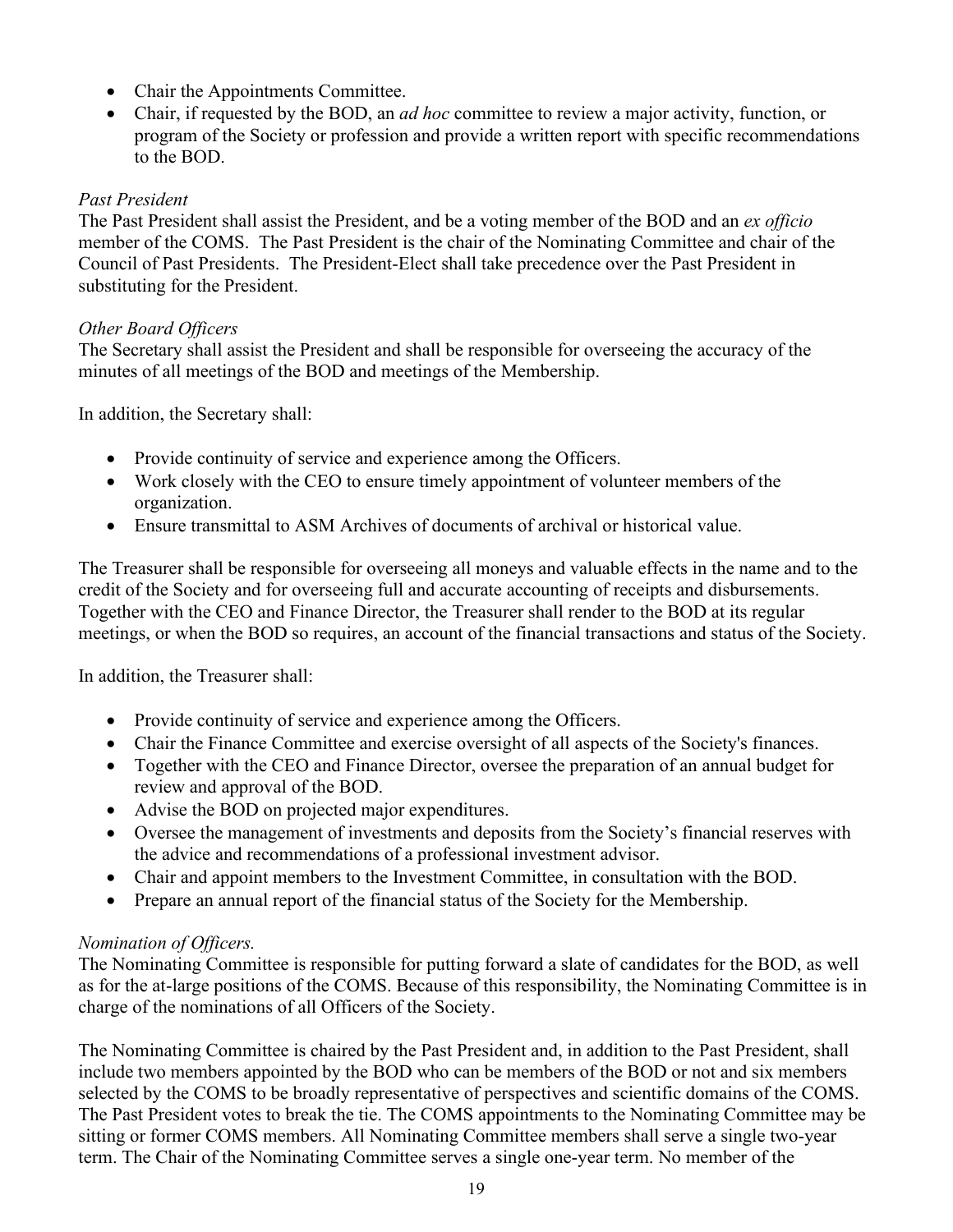Nominating Committee may seek elected office during the period of his or her service on the Nominating Committee. In case an individual on the Nominating Committee is nominated by a colleague and agrees to be put forward for consideration, he/she shall immediately resign from the Nominating Committee.

With respect to the Officer nominations, the Nominating Committee shall put forward a slate which includes at least two candidates for each position to be filled. An incumbent Secretary or Treasurer who is eligible for, and willing to serve, a renewed term can be nominated as the sole nominee by the Nominating Committee, unless the Nominating Committee, after consulting with the BOD, decides not to nominate the incumbent. If an incumbent Secretary or Treasurer is not re-nominated, then at least two nominations must be included in the slate for that vacancy. When possible, a slate of paired candidates should be considered.

The Nominating Committee shall send the nominations to the Secretary and the CEO, who shall announce them broadly within the Society. Additional nominations for these elective offices may be made, but such nominations shall be valid only if presented in a petition form over the signatures of at least 250 members entitled to vote and in good standing and if received by the Secretary on or before 1 August for the next regular election.

*Election and Succession of Presidential Officers.* The President-Elect shall be elected annually for a term of one year by a vote of eligible members of the Society. Election shall be by simple plurality of votes received from the Membership. The President-Elect shall assume office on 1 July following the election. At the same time, the previous President-Elect shall become President and the previous President shall become Past President. Former Presidential Officers shall not be eligible for reelection to the office of President.

The Secretary and CEO shall send, ideally by 1 November, a final digital ballot form bearing all valid nominations for the Officers to all eligible voting members. Each member shall vote electronically for the nominees on the ballot. To be counted, a ballot must be received before the stated deadline. Ballots from members not in good standing shall be rejected. Tellers shall count the ballots and report the results to the Secretary and CEO, who shall first notify each nominee and then broadly announce the results through electronic and/or in print outlets.

Any nominee for the offices of President-Elect, Secretary, or Treasurer who receives a plurality of the votes cast for that office shall be declared elected. In case of a tie vote, a runoff election for that office shall be held until such time as a candidate receives a plurality of votes for that office.

*Terms of Office.* The term of President-Elect shall be one year beginning 1 July after the election. The person holding the office of President-Elect will automatically advance to the office of President for one year without intermediate election and then serve an additional one-year term as Past President. The oneyear term of the President or President-Elect may not be renewed. The Secretary and Treasurer shall assume office on 1 July after the election and may serve up to two three-year terms in each office.

*Vacancies.* A vacancy in the office of President shall be filled by the President-Elect or the Past President, with the President-Elect taking precedence over the Past President. A vacancy in the office of the President-Elect, Secretary, or Treasurer shall be filled *ad interim* by one of the members of the BOD, until the next regular election, unless a President-Elect, Secretary, or Treasurer designate has already been elected by the Membership, in which case the elected individual will take office at the moment of the vacancy and will serve the remainder of that term followed by the full term to which he/she was elected.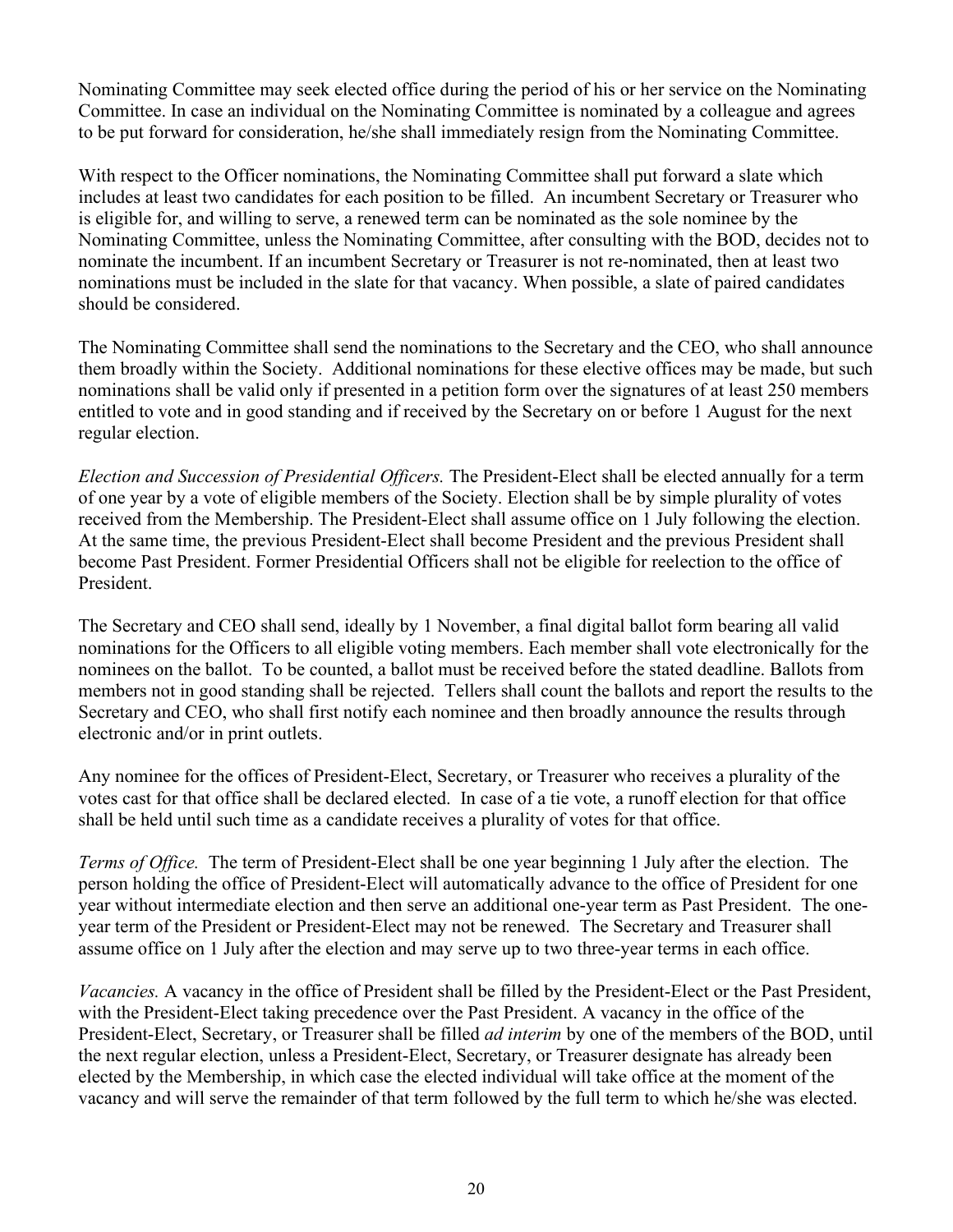# **CHIEF EXECUTIVE OFFICER**

<span id="page-20-0"></span>The BOD may appoint and compensate a Chief Executive Officer (the "CEO"). The BOD, or a committee of the BOD, shall be responsible for hiring and reviewing the performance of the CEO on an annual basis.

The CEO shall be an *ex officio* nonvoting member of the BOD, of the COMS, and of all Program Committees and shall be ultimately responsible for executing the strategic decisions of the BOD. The CEO works in close partnership with the BOD and COMS in mutual trust, forthrightness, and a common commitment to the mission of the Society.

The Chief Executive Officer (CEO) shall notify members of the date, time, and place for the Annual Meeting of the Membership, or for special meetings.

The CEO provides tools, support, and information for the BOD to govern. The CEO is in constant close communications with BOD members and is held accountable to the BOD.

Together with the President, the CEO is a key spokesperson and serves as an ambassador for the Society. The CEO supervises all staff and is responsible for the management of the Society headquarters and all day-to-day activities.

The CEO shall carry out duties as prescribed in a written job description agreed to by the CEO and the BOD or committee of the BOD.

In addition, the CEO:

- Ensures, Secretary, that vacancies in volunteer positions are filled and that the election process is on track
- Identifies, in collaboration with the BOD, trends and opportunities in membership, operations, management, and strategic opportunities for the Society
- Although not responsible for the scientific content of the activities of the Society, is versed in the scientific trends and the scientific opportunities identified by the COMS
- Is a thought leader who provides leadership to the Society and is appreciated and respected in the nonprofit, government, and industry worlds
- Makes the Society visible and significant to the broad community
- Shares the vision of the BOD with staff and helps them identify goals in their purview to implement the general vision and the Society's strategic plan
- Approves and signs, or delegates the authority to approve and sign, grants, contracts, and agreements
- Is a good steward of Society resources
- Is responsible for hiring staff and holding them accountable
- facilitates all relationships among the Society's governing bodies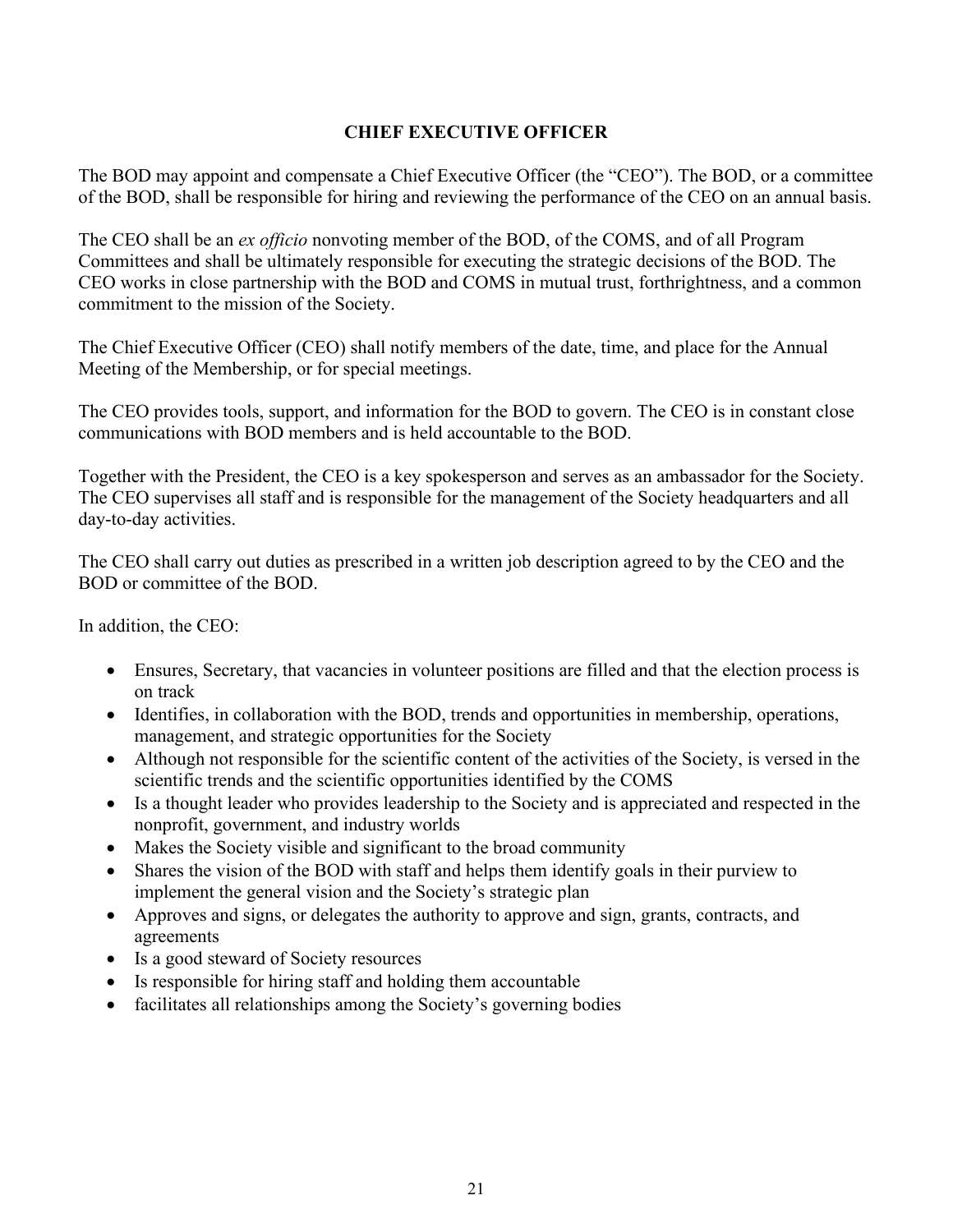# **BOARD OF DIRECTORS**

<span id="page-21-0"></span>The BOD has the primary fiduciary responsibility for governance and the exercise and assignment of power of authority for the Society. It is the highest governing body of the Society and oversees all other bodies and functions. The BOD's role includes:

- Setting the strategic direction and upholding the objectives of the Society
- Authorizing policy matters
- Directing fiduciary, legal, and business decisions
- Hiring and overseeing the work of the CEO
- Upholding the strategies and measuring progress through objectives
- Ensuring that the Society's property, funds, and affairs are handled in conformity with the Bylaws and within the Articles of Incorporation of the Society under the statutes of the District of Columbia (D.C.)
- Approving an annual budget

The BOD delegates to the COMS the role of identifying trends in science and suggesting programs that best capture and serve the future of microbial sciences and its workforce and reserves for itself the role of approving them. The BOD delegates to the CEO responsibility for leading and managing operations. The BOD does not operate as an "outside examiner" of the Society; rather, it supports the roles of the COMS, Program Committees, and CEO in a constructive partnership. The role of the BOD is to govern, while the COMS is responsible for scientific activities and the CEO is responsible for implementation and operations.

Broadly defined characteristics of an exceptional board include, but are not limited to:

- Works in constructive partnership with the COMS, Program Committees, and CEO
- Is mission driven, articulating a compelling vision to ensure congruence between decisions and core values
- Sets the strategic direction, engaging in discussions and deliberations which affect the Society's direction in the long run
- Presents a culture of inquiry, respect, and debate that leads to sound strategic decisions
- Is independent-minded, putting forward the interests of the Society before anything else
- Develops a culture of transparency, ensuring that members and all stakeholders have access to appropriate and accurate information regarding finances, operations, and outcomes
- Adheres to the highest standards of integrity by managing conflicts of interest and establishing appropriate mechanisms of oversight
- Is a careful steward of the Society's resources, by linking bold visions and plans to appropriate financial prudence
- Is results-oriented, measuring and evaluating the performance of various bodies and programs without managing them directly
- Operates under best practices in fulfilling its governance duties
- Evaluates its own actions for continuous learning and improvement
- Revitalizes itself through planned turnover and inclusiveness based on diversity at all levels (gender, race, geography, sexual orientation, scientific discipline)

In concert with the broadly defined characteristics of an exceptional board, a Director should:

• Be an individual who is a leader in the field of microbial sciences as viewed by his/her peers and has a stake in microbial sciences;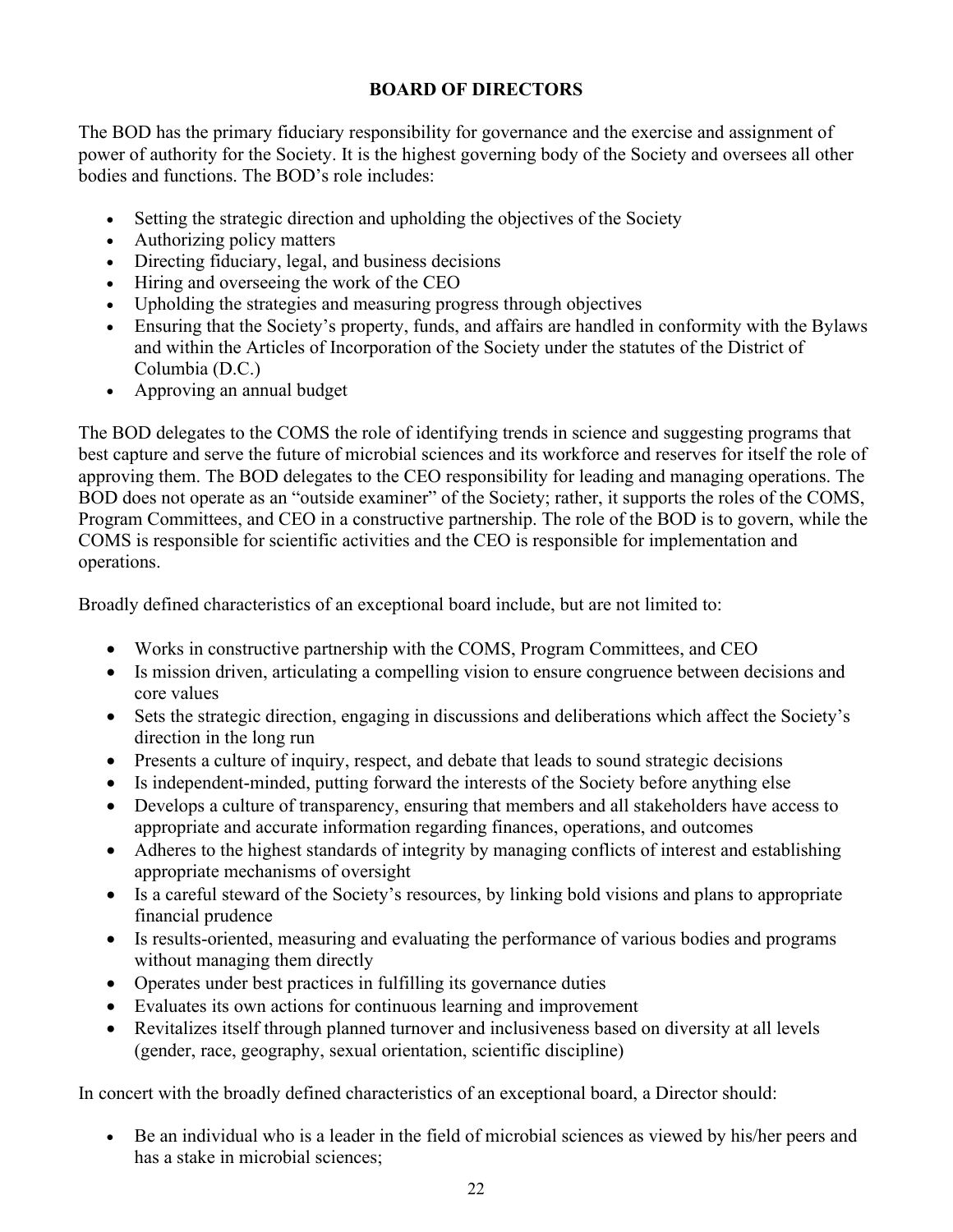- Be an individual who is selected for this role on the basis of his/her skills in governing and has experience and competencies in this arena;
- Be familiar with ASM bylaws and governance structure, in particular with the roles and responsibilities of key components of the organization, such as the BOD, COMS, and CEO;
- Consider the needs of the entire organization, not the specific region or section from which he/she was elected;
- Understand the decision process and chain of command for both the volunteer leaders and the headquarters staff;
- Maintain respect for other Directors and their opinions; the BOD should be a place where it is safe to disagree without being disagreeable. Once decisions are made, though, the BOD speaks with one voice, and responsible Directors do not publicly voice their dissent with decisions made by the BOD;
- Study and become knowledgeable about all subjects on which a decision is needed;
- Know when and how to present views on policy or issues, knowing that the BOD needs to function as a group that makes decisions and is not simply a discussion forum;
- Set personal goals as a volunteer leader in support of the Society's mission and strategic plan; and
- Set personal priorities to ensure attention to all communications and attendance at all BOD meetings.

*Fiduciary Functions and Responsibilities of the BOD.* According to D.C. law, members of the BOD are the Directors of the corporation. There are specific legal obligations and responsibilities that accompany the privilege of service as a Director (see "Liabilities of Directors" below).

Under D.C. law, the following actions require the approval of the membership on the recommendation of the Board:

- adoption of an Amendment to the Articles of Incorporation;
- adoption of a resolution for merger or consolidation of the corporation;
- the sale, lease, exchange, mortgage, pledge, or other disposition of all, or substantially all, the property or assets; and
- the voluntary dissolution of the corporation

*Nature of Director's Duties*. A Director's duties are both personal and fiduciary in nature. A fiduciary is a person who stands in a special relationship of trust, confidence, or responsibility in obligation to others. As a fiduciary, a Director must exercise corporate power for the good of the Society rather than to satisfy a personal agenda or to serve as a representative for a particular group of colleagues. In this regard, Directors are not "owners" of the Society but rather serve as custodians and governors.

The responsibilities of the position may not be transferred to any other person, and proxies may not be used by a Director to permit another person to substitute at a meeting or vote on behalf of the Director.

*Three Duties of Directors.* The first is the absolute duty of loyalty, which requires the avoidance of conflicts of interest. Thus, Directors may not seek personal gain or to benefit another person or entity through service on the BOD. The duty of loyalty includes the obligation to maintain as confidential BOD discussions and information presented to the BOD in executive session or otherwise identified as being confidential. The second is the duty of care, which requires all Directors to keep informed of the facts pertaining to the Society's activities through regular attendance at the BOD meetings and thoughtful review of pertinent information. The third is the duty of obedience to the mission and purpose(s) of the organization.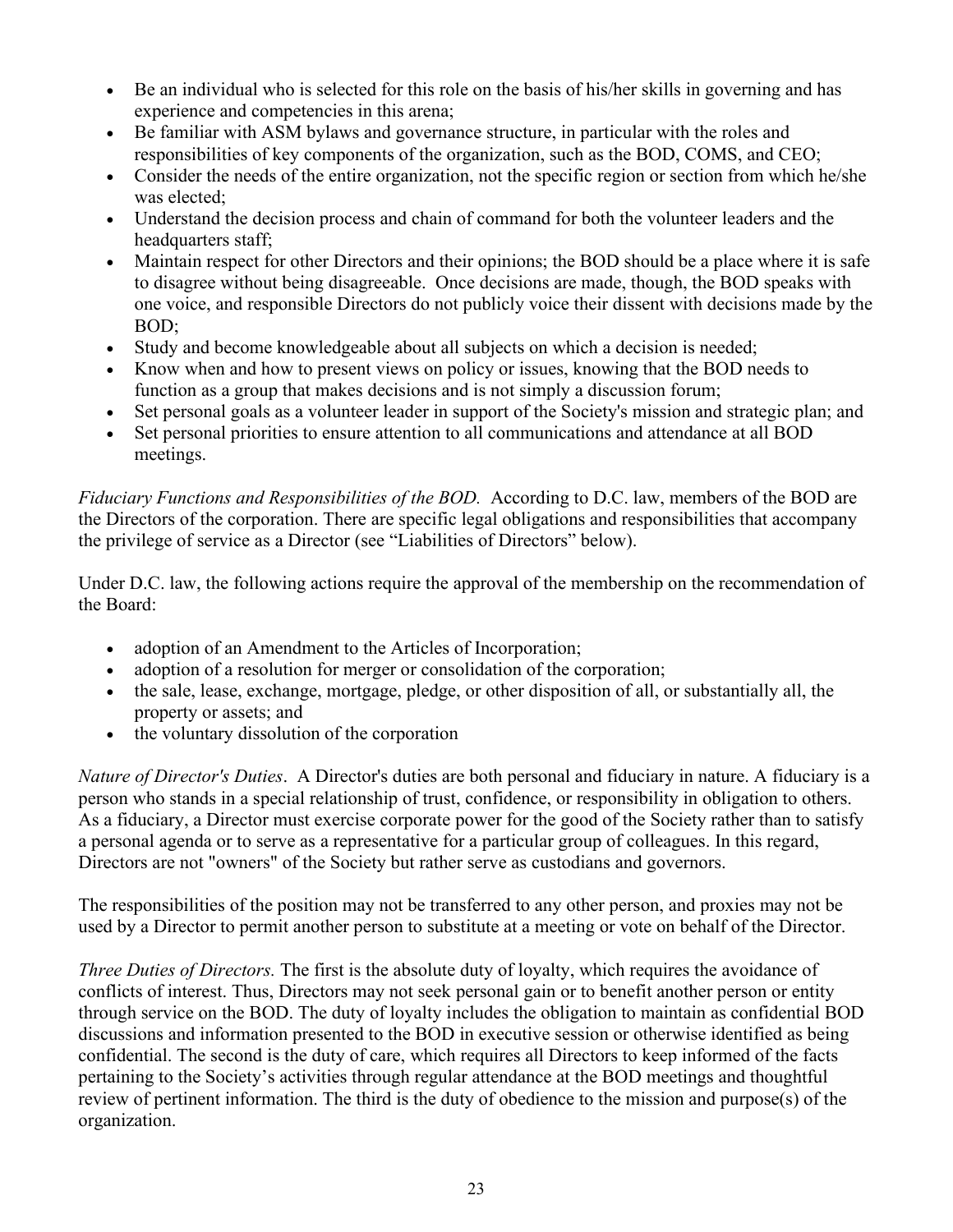*Standard of Care*. Directors are required to exercise the same degree of care in governing the activities of the Society that an ordinary prudent person would exercise under the same or similar circumstances. This duty carries with it several requirements.

Having fulfilled the duty of loyalty and the maintenance of the requisite degree of attention to corporate affairs, Directors are expected to make reasonable and prudent judgments based on the information available to them. Directors may rely upon the advice and guidance of professional staff and outside experts, but they must continuously fulfill their duties of loyalty, inquiry, knowledge, and prudence expected of any persons charged with such responsibilities. These duties are to be observed not because of possible liability for failure to do so but because they are the appropriate standard of care to be expected of persons managing the affairs of a corporation that is not their own.

*Liabilities of Directors*. Directors must recognize that there are potential liabilities associated with service. Directors could be subject to actions filed by persons dissatisfied with corporate decisions and actions. Such actions arise from concerns that Directors have not exercised reasonable prudence and business judgment. In such instances, Directors may be personally liable for failure by the association to meet the requisite standard. Although there are limitations upon liability in D.C. law, as well as indemnification provisions in the Society's Bylaws and insurance for Directors and Officers, these safeguards do not protect against gross negligence or intentional misconduct. The best protection against personal liability is observance of the proper standard of care.

*Composition.* The BOD shall consist of no fewer than 14 and no more than 18 Directors, including the CEO, who is an *ex officio* member without a vote. It will comprise the 5 Officers—President, President-Elect, Past President, Treasurer, and Secretary—as well as a minimum of 8 and a maximum of 12 at-large Directors, all of whom will be elected by a simple plurality of votes received from the Membership, with the exception of two at-large Directors who are members of the Council on Microbial Sciences and who will be elected by the Council on Microbial Sciences. Except for the CEO, all members of the BOD shall be entitled to one vote each. Other persons may be invited to speak or attend as needed but without the privilege of voting.

*Election of Directors.* Directors shall only serve a maximum of two terms unless they are elected an Officer of the Society. Directors will serve staggered terms. An election will be held each year to fill vacating terms. The Nominating Committee shall put forward a slate which includes at least two candidates for each position to be filled. When possible, a slate of paired candidates should be considered. Newly elected Directors shall assume office on 1 July following election unless filling a vacancy. Directors are required to be Members of the Society in good standing. Candidates for all BOD seats will be selected by the Nominating Committee, with write-in candidates allowed. Write-in candidates may be made by a petition to the Nominating Committee with the signatures of at least 250 members in good standing by August 1 prior to the election year. Although technically possible, to allow diversity and inclusiveness in leadership roles, Directors who already served two terms should not be permitted to serve again at a later date. With the exception of the two representatives from COMS, no one can serve both BOD and COMS with voting rights.

*Meetings.* The BOD shall meet at least three times per year, with at least one face-to-face meeting. Meetings may be conducted in person or by any means of communication by which all Directors participating may simultaneously hear each other during the meeting. Action may be taken without a meeting of the BOD if all Directors consent to the proposed action in writing.

*Quorum.* A quorum of the BOD shall consist of a majority of the total number of BOD members then in office.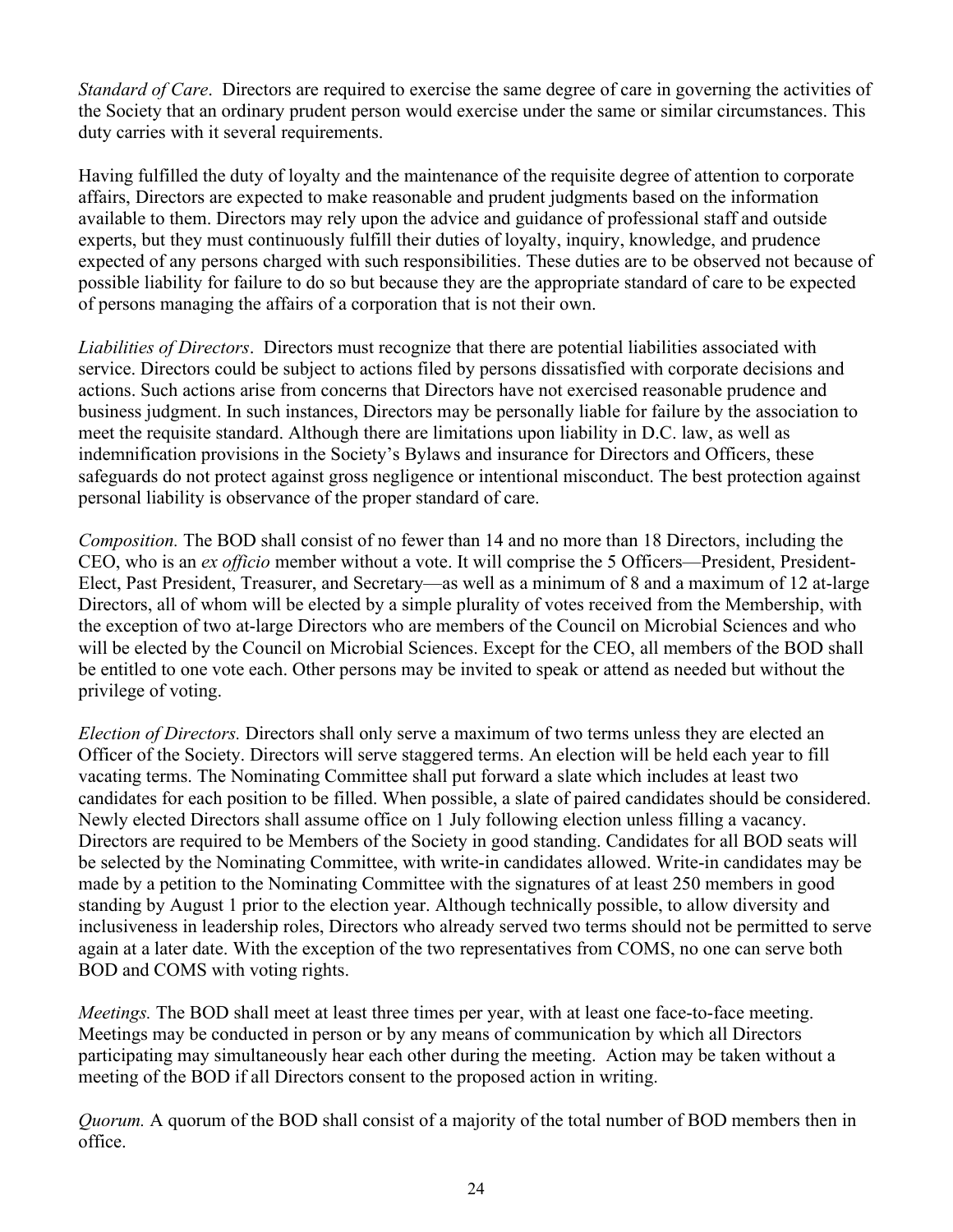*Manner of Acting.* (i) Meetings. The act of the majority of the BOD present at a meeting at which a quorum is present shall be the act of the BOD unless a different proportion is specified by the Bylaws or governing law. Any or all members of the BOD may participate in a meeting of the BOD by means of conference telephone or by any means of communication by which all persons participating in the meeting are able to hear one another, and such participation shall constitute presence in person at the meeting. (ii) Mail/Facsimile Transmission Voting. Unless specifically directed by a specific provision of the Bylaws, the BOD may take action by mail. On any mail vote, no less than a majority of all BOD members must cast a ballot to constitute a valid action. An affirmative vote of a majority of those voting shall be necessary to adopt the measure, unless a greater proportion is required by law or the Bylaws. In the event of a tie vote, the President shall cast the tie-breaking vote.

*Vacancies.* Any vacancy on the BOD with respect to an elected Director may be filled by vote of the BOD for the remainder of such Director's term, provided that the person so elected must have been qualified for election to such BOD seat at the time that the original term began. In addition, D.C. law provides that any vacancy occurring on the BOD shall be filled by the BOD, unless the Articles of Incorporation or Bylaws provide otherwise, in which case the Bylaws or Articles shall control.

*Removal*. In general, as provided in the Bylaws, the Members of the Society have the right to remove any Director they have elected and the COMS has the right to remove any Director that it elects. As provided in the District of Columbia Nonprofit Corporations Act, the BOD may remove any Director who:

- (1) Has been declared of unsound mind by a final order of court;
- (2) Has been convicted of a felony;
- (3) Has been found by a final order of court to have breached a duty as a Director under part C of this subchapter;
- (4) Has missed the number of BOD meetings specified in the articles of incorporation or bylaws (three consecutive meetings), if the articles or Bylaws at the beginning of the Director's current term provided that a Director may be removed for missing the specified number of BOD meetings; or
- (5) Does not satisfy at the time any of the qualifications for Directors set forth in the articles of incorporation or Bylaws at the beginning of the Director's current term, if the decision that the Director fails to satisfy a qualification is made by the vote of a majority of the Directors who meet all of the required qualifications.
- (6) Has been found to have violated ASM's Code of Ethics and Conduct as determined by ASM's Ethics Review Process.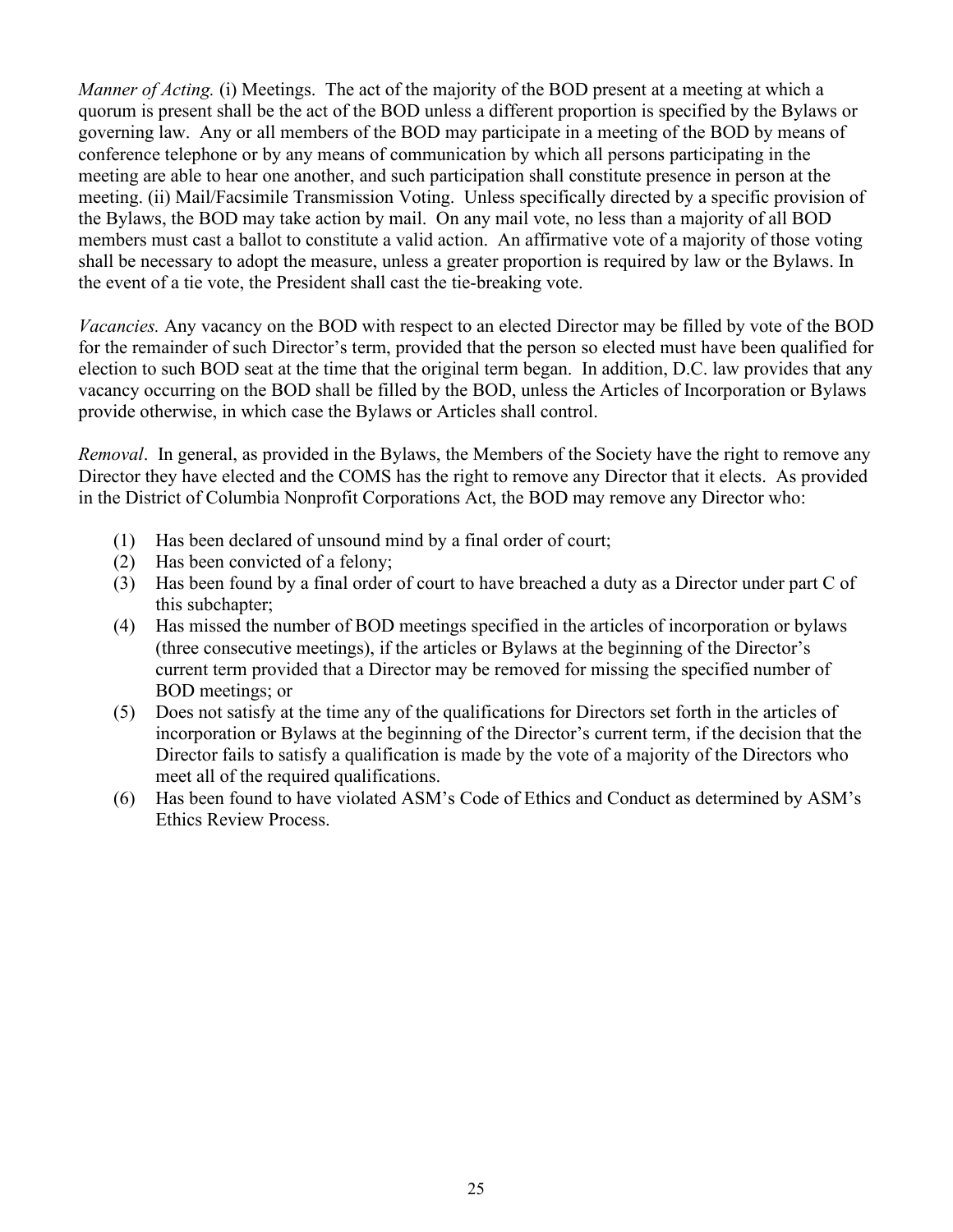# **BOARD OF DIRECTORS STANDING COMMITTEES**

<span id="page-25-0"></span>*Formation.* The BOD may appoint committees to act for the BOD for special purposes, designating their duties and powers in their appointment. The BOD may also appoint or designate members of the Society to serve as *ex officio* members of standing committees without voting rights as deemed appropriate.

*Standing Committees.* Standing Committees of the BOD shall include but are not limited to the following Committees: Appointments, Audit, Council of Past Presidents, Ethics, Executive, Finance, Governance, and Nominating. With the exception of roles of elected Officers specified below, members and chairpersons of Standing Committees are recommended by the Appointments Committee and approved by the BOD. Unless otherwise stated in the Bylaws, members of Standing Committees shall be appointed for a three-year term and may be reappointed for one additional term.

- *Appointments Committee.* The Appointments Committee is responsible for appointments that do not require an election. This includes the chairs and members of the Program Committees and Standing Committees of the BOD. The Appointments Committee does not appoint the Chair of the *Academy Governors*. The Appointments Committee is composed of the President-Elect, as Chairperson, and three or more members, of which at least two need to be members of the BOD. The CEO serves as an *ex officio* nonvoting member of the committee. The Chair serves for one year, not renewable; Committee members serve for three years, renewable once.
- *Audit Committee*. The BOD shall appoint an Audit Committee consisting of five members, preferably not Officers or Directors of the Society or otherwise directly involved in the business management of the Society. At least one member must be a financial expert. Following each fiscal year, the Audit Committee shall review the audit of the Society's financial statements with the Society's auditors and submit a written report to the BOD, which shall include recommendations on fiscal management issues. The Audit Committee shall recommend approval of the audit to the full BOD. Because of the special nature and mandate of this committee, Finance Director shall serve as staff liaisons to provide the Committee what it needs to discharge its duties but not engage as Committee members or as *ex officio.* The CEO can be present as needed by the Committee, but just like the Finance Director he/she shall not engage as a Committee member or as *ex officio*. The Chair and Committee members serve for three years, renewable once.
- *Council of Past Presidents.* The Council of Past Presidents (CPP) comprises the 10 most recent past presidents and serves as an advisory committee to the BOD. The immediate Past President serves as chair of the CPP. The CPP is charged with reviewing and making recommendations to COMS regarding nominees for Honorary Membership and other matters deemed appropriate for the group.
- *Ethics Committee.* The BOD shall appoint an Ethics Committee consisting of four to seven members specified by the BOD. The Ethics Committee shall focus on issues surrounding scientific, research, and professional misconduct. It will oversee matters involving Members' or Nonmember Affiliates' noncompliance with the Society's Code of Ethics and Conduct. As directed by the ASM BOD, the Committee will be the authoritative body in resolution of these issues. The Chair and Committee members serve for three years, renewable once.
- *Executive Committee.* The Executive Committee consists of the President, President-Elect, Past President, Secretary, and Treasurer, with voting rights, and the CEO *ex officio*, without voting rights. The President serves as chair of the Executive Committee. The Executive Committee shall carry out its duties as provided in the Bylaws and, subject to applicable provisions of DC law and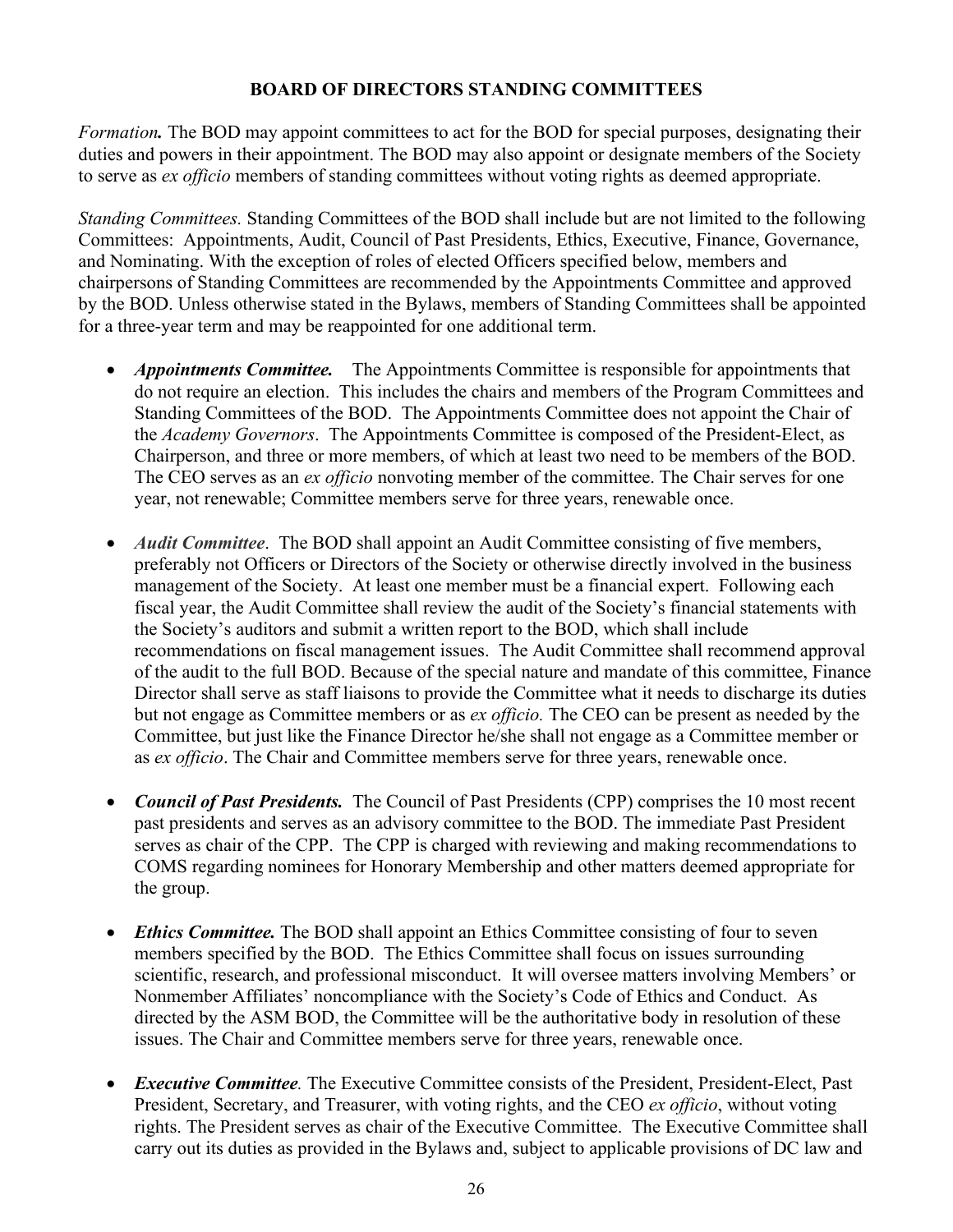the Articles of Incorporation, act on behalf of the BOD. The Executive Committee is responsible for acting on ordinary matters and should not establish or set policies on its own. Any actions taken by the Executive Committee are reported back to the full BOD at the following meeting of the BOD.

• *Finance Committee.* The Finance Committee is composed of the Treasurer, as Chairperson, and three or more members, of which at least two need to be members of the BOD; the CEO serves *ex officio,* without a vote. All Finance Committee members must be Members of the Society in good standing. The Finance Committee shall be responsible for financial, accounting, budgetary, dues, and similar affairs of the Society. The Finance Committee shall advise the BOD regarding the annual budget, the management of Society funds, and other financial matters. The Chair and Committee members serve for three years, renewable once.

The Finance Committee will review the annual budget (including capital outlays) prepared by staff and then submit it to the BOD for approval.

The Finance Committee shall require adequate accounting of funds received into and disbursed from the treasury of the Society.

Annual dues in the Society shall be recommended by the Membership Committee, after consultation with the Finance Committee, and subject to the approval of the BOD.

- o An Investment Subcommittee will be a subcommittee of the Finance Committee and shall advise the Finance Committee regarding the Investment Policy in the context of the Society's overall budget and long-term financial vision. The Investment Subcommittee is composed of the Treasurer, as Chairperson, and at least three or more members who need not be members of the BOD or the Society. The CEO serves *ex officio,* without a vote. The Chair and Subcommittee members serve for three years, renewable once.
- *Governance Committee*. The BOD shall appoint a Governance Committee, consisting of such persons as the BOD may specify. At least every three years, the Governance Committee shall be responsible for reviewing the effectiveness of governance structures and processes, including the Articles of Incorporation and Bylaws of the Society and the Policies and Procedures Manual of the Society and for making recommendations to the BOD and the COMS of any appropriate changes. The Chair and Committee members serve for three years, renewable once.
- *Nominating Committee.* The Nominating Committee is responsible for nominations of elected positions. The Nominating Committee will put forth a slate for each position on the BOD and for at-large positions on the COMS. All slates will include at least two candidates for each position; membership will vote for one of each of the candidates. When possible, the Nominating Committee should put forward slates of paired candidates.

On the advice of the BOD, the Nominating Committee may put forward nominations for additional members of the BOD and/or recommend a reduction in the number of members to the BOD within the limits set by the BOD.

The Past President will serve as Chair, and the Committee will include two members appointed by the BOD plus six members appointed by the COMS to be broadly representative of perspectives on the COMS. The COMS appointments may be sitting or former COMS members. All Nominating Committee members, except the Chair, shall serve a single two-year term. The Chair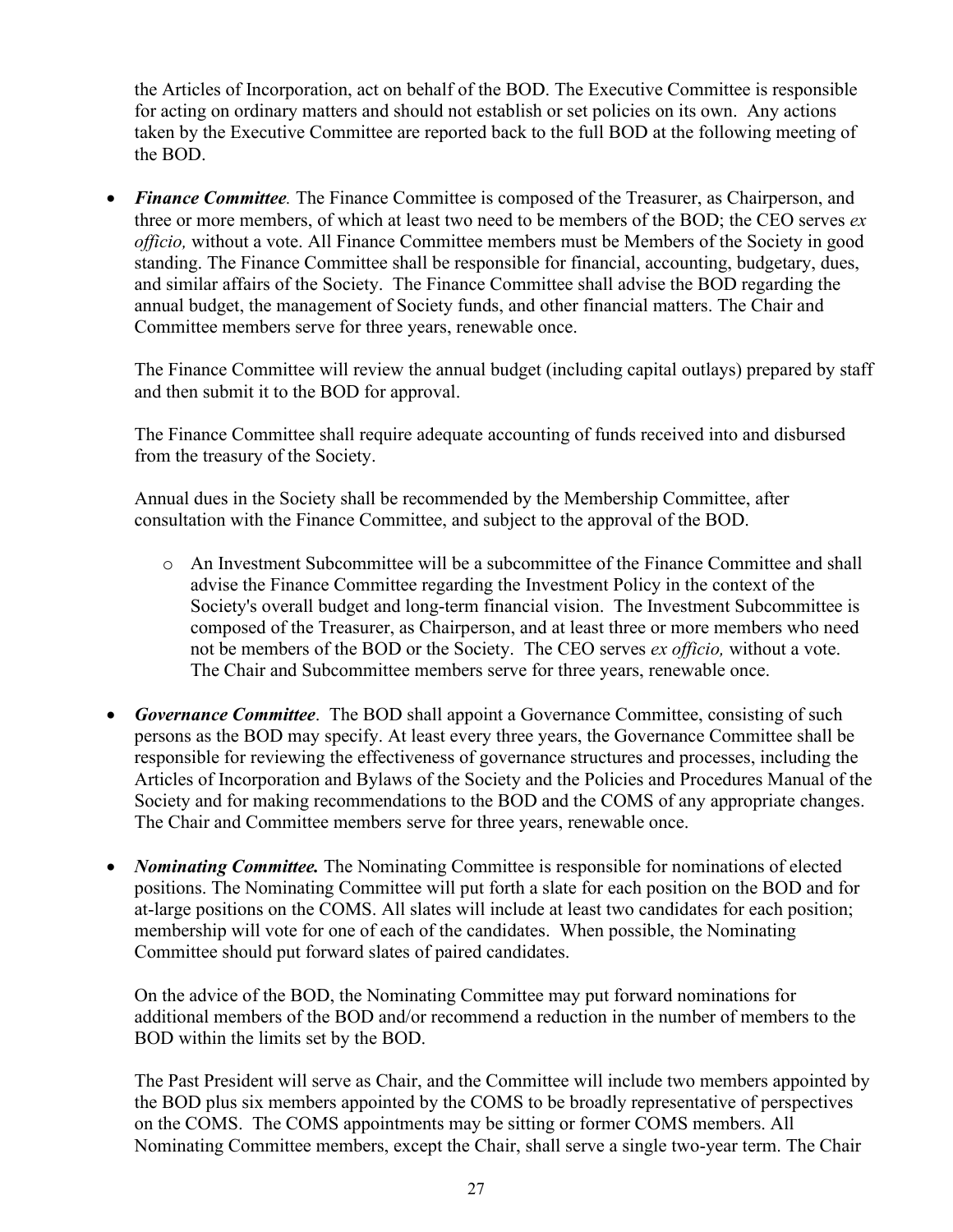serves a single one-year term. The CEO serves as an *ex officio* nonvoting member of the committee.

*Society Representatives.* The Society may also appoint individuals to serve as representatives to other organizations or at certain special events. These representatives shall be nominated by the President and approved by the BOD for a specified term.

*Responsibilities of Committee Members and of Representatives.* The charges to and responsibilities of committee members or representatives shall be clearly defined in writing at the time of the appointment and may be amended from time to time by the BOD.

*Appointment of Committee Members and of Representatives.* Appointments of committee members and representatives shall be made for specified terms, but the terms shall be staggered to provide for new members and maintain continuity.

*Vacancies*. Any vacancy of a committee member, other than the Chair, shall be nominated by the respective committee Chair, approved by the Appointments Committee, then approved by the BOD

• *Publishing Committee.* The Publishing Committee is a committee of the board, rather than a standing committee. The committee meets in person annually and is composed of BOD member (Chair), Chair of the Journals Committee (ex officio, voting member), Chair of the ASM Press Committee (ex officio, voting member), Journals EiC representative (1), Books representative (1), ASM members (2), External publishing professionals (3), Academic librarian (1), Ex-Officio Voting (ASM Treasurer), Ex-Officio Non-Voting: ASM CEO, Director of Journals, Director of ASM Press. The Chair serves on the committee for three years, renewable once. Other members (non ex-officio) serve 3-year terms, renewable once.

The Publishing Committee is to set the strategic direction and priorities for publishing activities that further ASM's mission to promote and advance the microbial sciences and position ASM as the premier source of microbiology content globally, supported by profitable revenue streams.

The committees responsibilities are to develop a content strategy for ASM publications that best positions AMS to compete effectively in the evolving scientific and publishing landscapes, and responds to the needs of the academic, research and professional markets; advise the BOD and CEO to ensure the business soundness and viability of the ASM publishing strategy; provide input to BOD and CEO as needed on issues related to scientific publishing, including the development and /or discontinuation of products or services; monitor the overall health and success of publications in meeting market demand and make recommendations as needed to help drive publication relevance and meet publication scope; ensure that publishing policies are in accordance with sound and forward-thinking publishing industry practices and uniformly practiced; responsible for the nominations of the Journals and Press Committee Chairs; set framework and process for the selection of incoming EiCs to be executed by the Journals Committee; formulates proposals as needed for BOD approval; and presents and annual publishing status report to the ASM BOD and the Journals and Press Committees.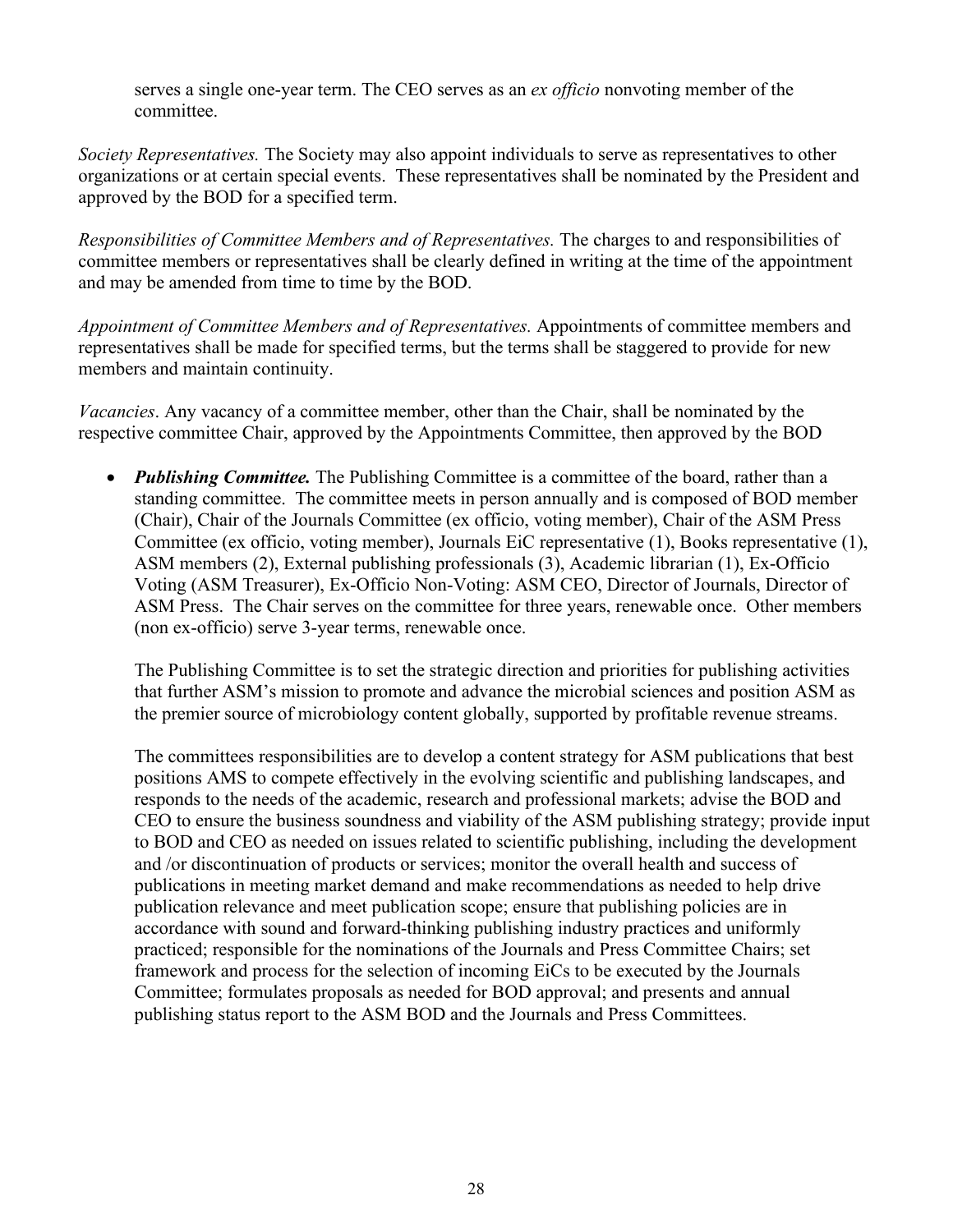# **COUNCIL ON MICROBIAL SCIENCES**

<span id="page-28-0"></span>The Society's scientific affairs shall be conducted through the Council on Microbial Sciences (COMS), which advises the BOD on scientific matters coming before the COMS and from other groups within the Society.

*Functions.* The COMS serves six main functions:

- Is the "creative mind" of the Society that generates and deliberates on microbial sciences-related ideas, issues, and programs? The COMS has its radar screen set to scan the horizon to detect and anticipate trends in the science
- Informs and advises the BOD on scientific opportunities and threats, suggesting policies, actions, and programs that need to be taken or initiated to advance the microbial sciences
- Works in partnership with the BOD and seeks BOD approval for resources for scientific programmatic activities deemed a priority by the COMS
- Works in partnership with BOD, CEO, and staff to explore feasibility and implementation of programs
- Identifies and makes recommendations to the BOD for discontinuation of scientific programs deemed no longer essential for the future of microbial sciences
- Considers petitions to charter Branches and Divisions/SIGs at the programmatic level, and submits to the BOD for fiduciary review and approval

Six broadly defined characteristics of an exceptional COMS to be considered include, but are not limited to:

- Is broadly representative of the microbial sciences and the various components of the Society in all its scientific, ethnic, gender, cultural, and geographical components
- Is composed of elected members who are recognized for their scientific and professional achievements and are leaders in their profession
- Is visionary regarding the future of microbial sciences and speaks authoritatively
- Is focused on the long-term horizon of the science, professional practice, and educational affairs
- Works in partnership with the BOD, CEO, and staff to ensure that ASM allocates attention and resources to anticipate opportunities which will grow and advance the microbial sciences
- Works in partnership with committees and staff to ensure the feasibility and implementation of proposed programs

Committees of the COMS will be generated and populated by processes identified in policies and procedures established by the COMS itself. The COMS shall adopt, and may amend from time to time, policies and procedures in the scientific interest of the Society, provided that such policies and procedures shall not be inconsistent with the Articles of Incorporation, Bylaws, or Policies and Procedures Manual of the Society. The COMS shall publish and make generally available to the membership any such policies and procedures in effect at any time.

*Composition.* The COMS will consist of elected Councilors from Branches and Divisions/SIGS, at-large Councilors, and Program Committee Chairs, all having one vote each. In addition, the Officers, the Chair of the *Academy Governors*, and the CEO shall serve *ex officio*, without a vote. An individual is prohibited from simultaneously serving in more than one voting position on COMS.

Councilors are required to be Members of the Society in good standing. The COMS will elect a Vice Chair each year to serve a one-year term. The Vice Chair position will automatically ascend to the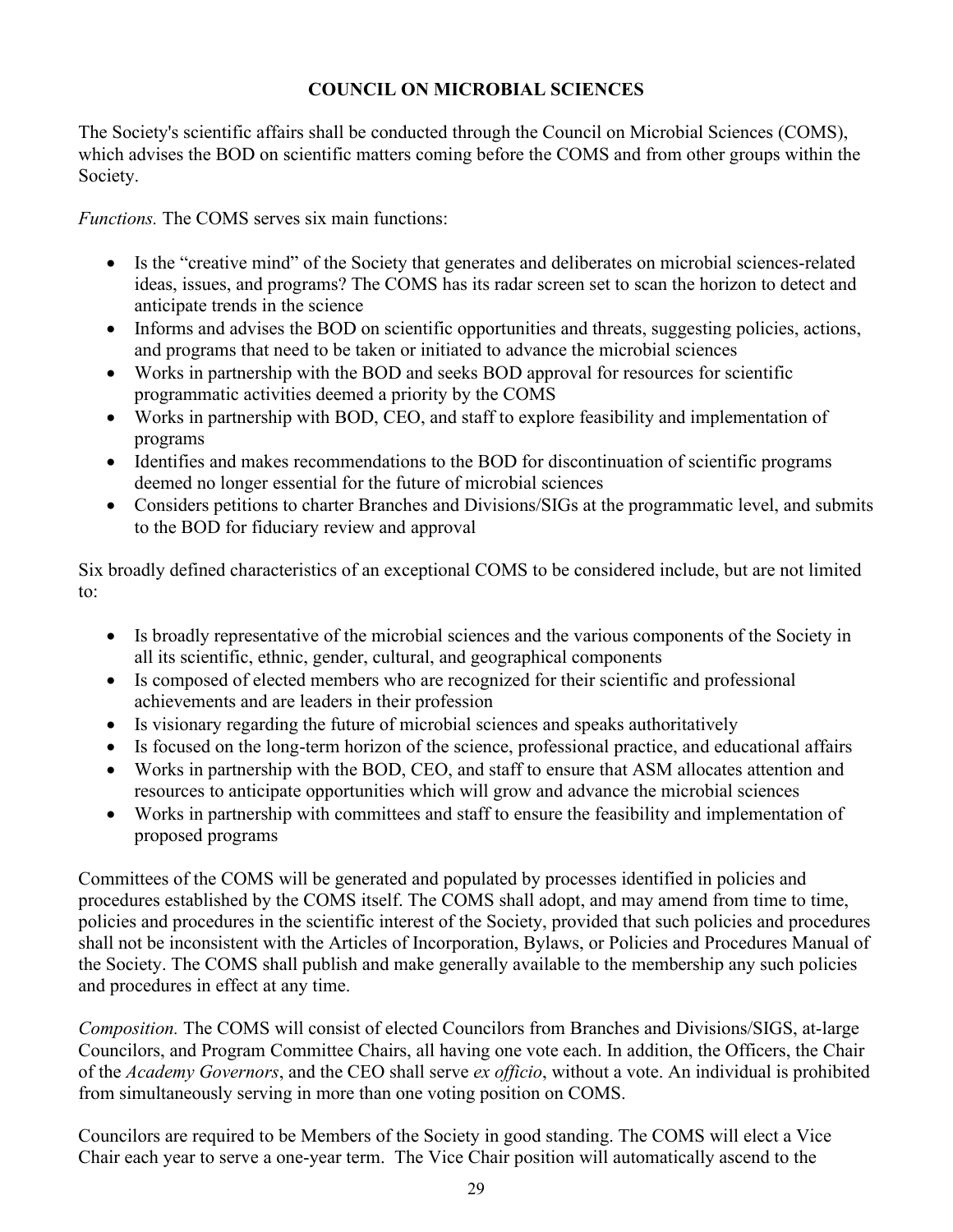position of the Chair of the COMS to serve a one-year term. If that person is no longer a member of COMS, he or she will be admitted into COMS for the purpose of serving.

The voting members of the COMS are as follows:

- 35 Branch Councilors
- 27 Division Councilors
- 8 Division Interdisciplinary Councilors
- 10 At-large Councilors
- Program Committee Chairs
- Chair and Vice Chair of COMS

*Election of Councilors.* The COMS shall establish, and may from time to time amend, rules and procedures governing the election of Councilors by Branches and Divisions/SIGs, including the number of Councilors to be elected by Branches and Divisions/SIGs, respectively, provided, however, that the total number of Councilors elected by Branches and Divisions/SIGs shall be equal in number.

Currently (2018), there are 35 Branches and 27 Divisions. Each Branch and Division will elect one representative to COMS (Branch and Division Councilors). To ensure the equal number of Branch and Division representatives on COMS, each year a Nominating Committee of COMS Division Councilors (4-5 members, broadly representative of the Divisions) will be appointed by the COMS Chair and Vice Chair to develop a slate of 12-14 interdisciplinary candidates in consultation with Division Councilors. These interdisciplinary candidates will be on a ballot, and all Division members will vote for eight. The eight candidates (or in the future the appropriate number needed to achieve balance) who receive the most votes will be elected as Division Interdisciplinary Councilors with voting rights on the COMS. These collective Division Interdisciplinary Councilors are distinct from the 10 at-large members identified by the nominations process and elected by all ASM members. To ensure balance, every five years the numbers of Branches and Divisions/SIGs will be assessed to adjust the number of candidates elected.

For the election of the at-large members, the ASM Nominating Committee shall put forward a slate which includes at least two candidates for each position to be filled. When possible, a slate of paired candidates should be considered.

Councilors shall be elected for a three-year term, renewable once, and may not continue to serve unless they are elected to serve as Chair of the COMS. Councilors will serve staggered terms. An election will be held each year to fill vacating terms. Newly elected Councilors shall assume office on 1 July following the election. The composition of Councilors and the balance of representation will be reviewed and determined by the COMS every five (5) years.

*Ex officio* members of the COMS, having privileges of the floor but without the right to vote, shall include the Officers, the Chair of the *Academy Governors*, the CEO, and staff directors. Additional persons may be invited by the COMS without vote.

COMS shall elect two COMS members to also serve as voting members of the BOD and as links between the BOD and COMS. These positions will be three-year staggered terms on the BOD. A COMS-elected BOD member must serve simultaneously as an *ex officio* member on COMS. These positions do not need to be held by the COMS Chair and Vice Chair.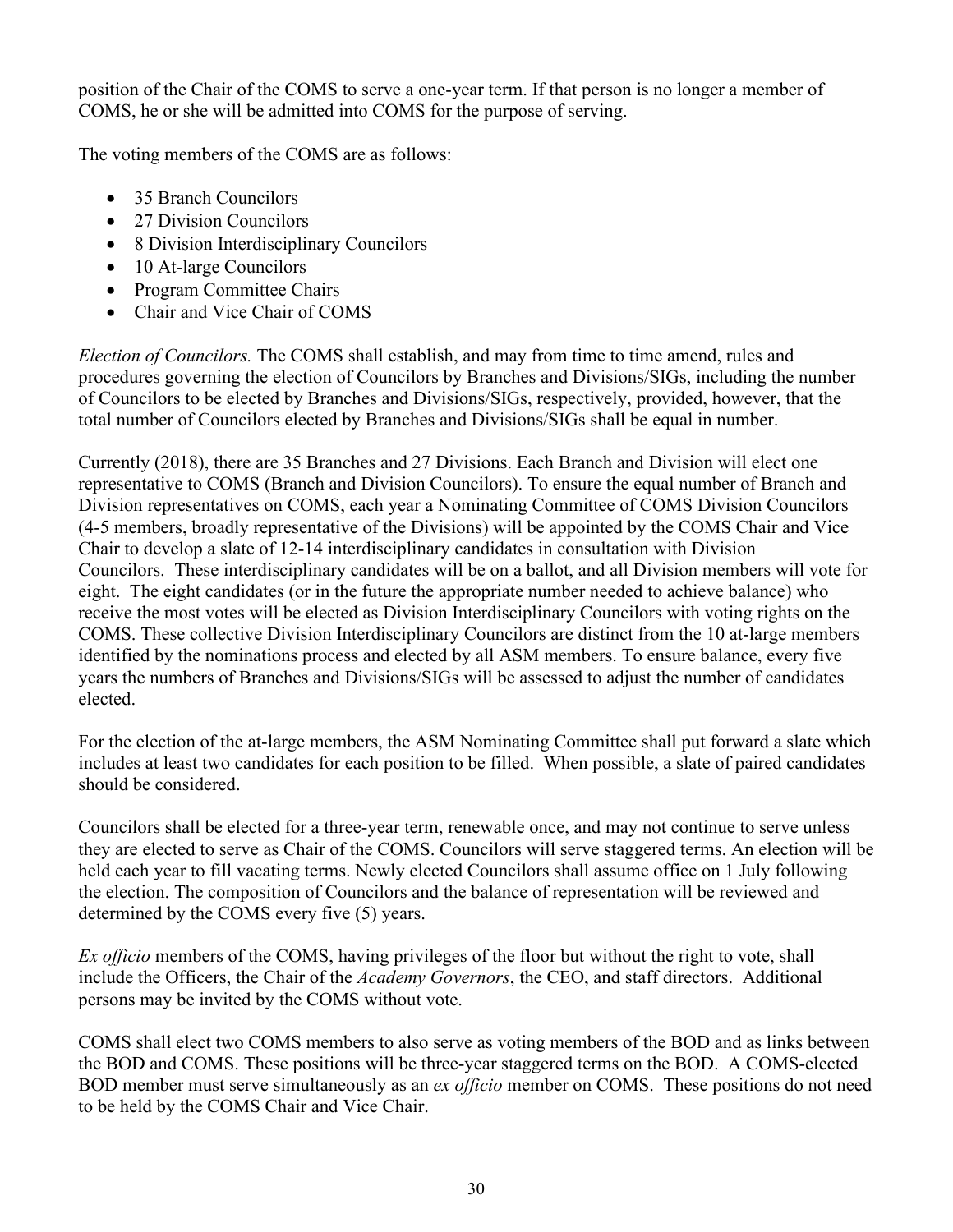*Meetings.* The COMS shall meet at least one time per year face to face during the ASM Microbe meeting or at other times and places as is deemed necessary. The COMS can meet virtually using electronic technology.

*Quorum.* A quorum of the COMS shall consist of a majority of the total number of voting Council members then in office.

*Manner of Acting.* The act of the majority of the members of the COMS present at a meeting at which a quorum is present shall be the act of the COMS unless a different proportion is specified by the Bylaws or governing law. Meetings may be conducted in person or by telephone or other form of communication so long as everyone can be heard; the COMS may also conduct business by mail or e-mail.

*Vacancies.* Any vacancy of a Branch or Division/SIG Councilor shall be filled with the nomination of another individual from that Branch or Division/SIG. A vacancy of an at-large member or of a Division Representative will be filled by a vote of the COMS for the remainder of such term, provided that the person elected is qualified for election. A vacancy of the Chair of the COMS will be filled by the Vice Chair. A vacancy of the Vice Chair of the COMS will be filled by a vote of the COMS, provided that the person elected is qualified for election.

*Removal*. In general, as provided in the Bylaws, the membership of COMS has the right to remove any member it elects. Additionally, a member of COMS may be removed if the individual is found in violation of ASM's Code of Ethics and Conduct as determined by ASM's Ethics Review Process.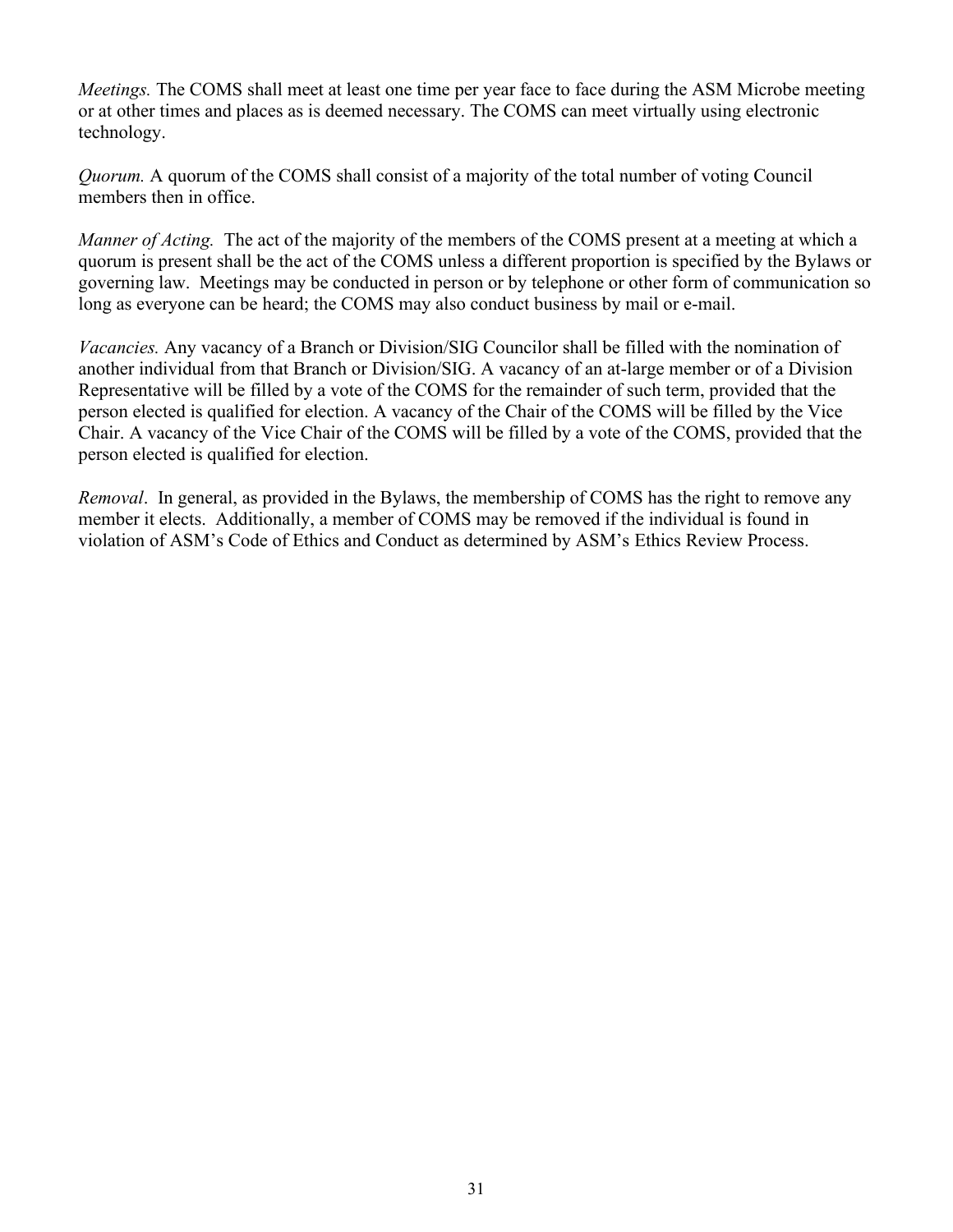# **AMERICAN ACADEMY of MICROBIOLOGY**

<span id="page-31-0"></span>The American Academy of Microbiology ("the Academy") serves to promote professional recognition and foster the highest scientific and ethical standards among microbiologists in service to science and the public. The Academy's mission is to recognize excellence in the microbial sciences; increase awareness of advances in microbial sciences and the potential contributions of these advances to human welfare; provide accurate, science-based information about critical issues in microbial sciences; and identify and convene experts to consider and advise on issues related to microbial sciences. The Academy aims to serve as a resource for the Society's members, for other operational units of the Society, for organizations that support microbial sciences research, and for the public.

The Academy operates according to the following protocols and procedures:

The primary responsibilities of the Academy are to:

- (a) Develop and administer programs that recognize outstanding achievement, distinction, and promise in designated areas of microbiology;
- (b) Sponsor, organize, and convene colloquia, round tables, newsletters, and meetings in order to prepare consensus-building papers that provide expert scientific opinion and advice about current and emerging issues in microbiology for scientists, government agencies, scientific decision makers, and the general public;
- (c) Develop other programs consistent with the mission of the Academy and in support of ASM's mission to promote and advance the microbial sciences.

Academy business is conducted by the Governors of the Academy, acting for dues-paying Fellows in good standing. The Governors consist of:

- (a) Chair. The Chair of the Governors must be a full member of the Society and a dues-paying Fellow in good standing of the Academy. The chair serves a three-year term, beginning on July 1, and is eligible for one additional three-year term. The Academy Governors Nominating Committee, in consultation with members of the Governors, will review the performance of the Governors Chair during the first term of office and determine whether the Governors Chair may run unopposed for a second term. The Chair is elected by the dues-paying Fellows in good standing of the Academy by majority vote of those Fellows casting ballots. As provided in ASM's Policies and Procedures Manual, the Chair of the Governors serves on the Council of Microbial Sciences (COMS) of the Society.
- (b) The Academy Chair-Elect shall be elected for a term of one year by a vote of Academy Fellows in good standing. Election shall be by simple plurality of votes received from the eligible Fellows. Election of the Academy Chair-Elect shall take place one year before the current Chair completes the term. The Chair-Elect shall assume office on 1 July following the election. After serving as the Chair-Elect for one year, Chair-Elect shall become Chair on 1 July of the following year without further voting. Former Academy Chairs who complete the two terms shall not be eligible for reelection to the Chair position. The Chair-Elect provides secondary leadership for the Academy, substitutes for the Chair when needed, and prepares to serve as Chair of the Academy Governors. The Chair-Elect shall assist the Chair, shall be a non-voting member of the Academy Governors, and shall substitute for the Chair to preside over meetings in the absence of the Chair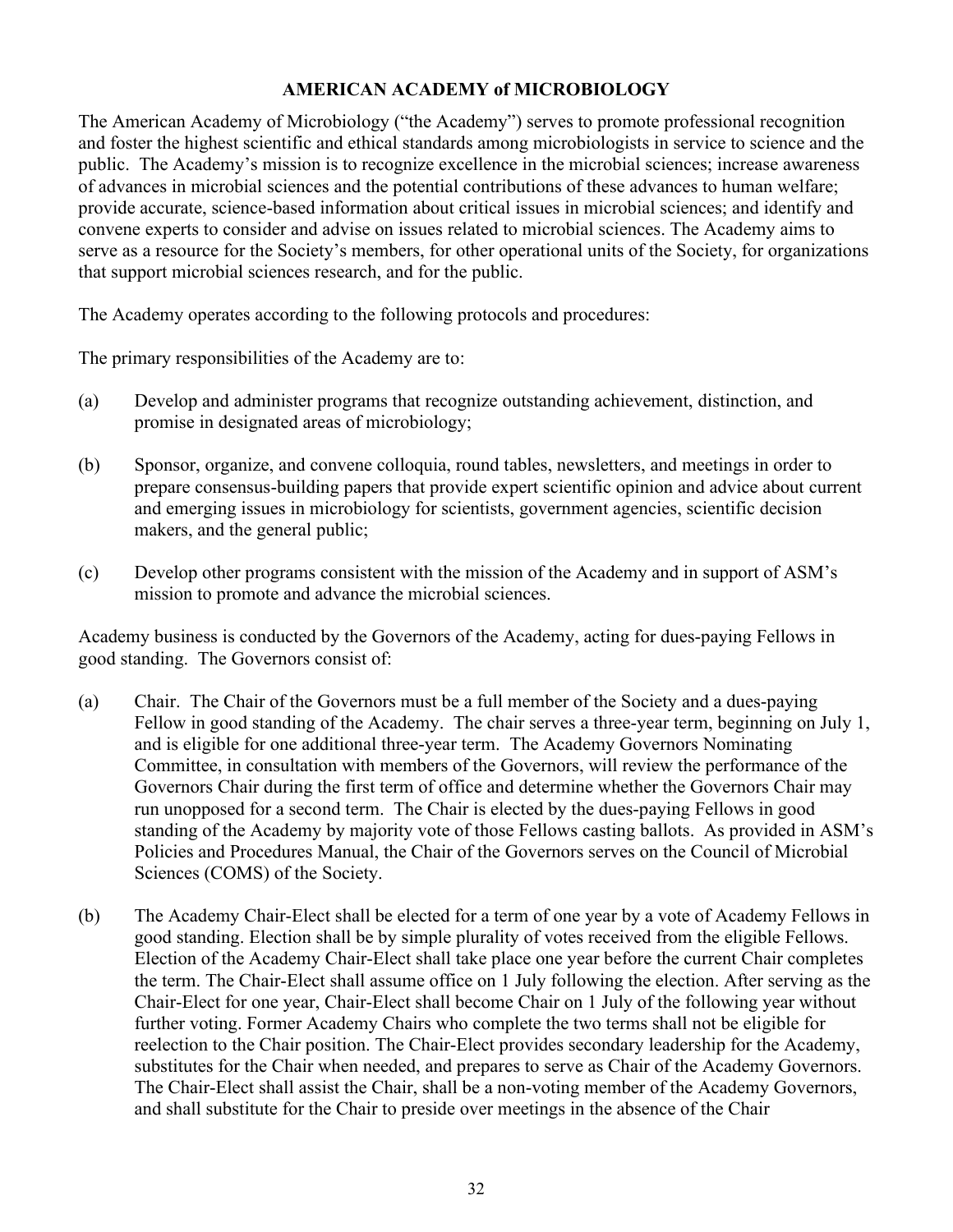- (c) Eleven Governors. Each Governor must be a dues-paying Fellow in good standing and serves a three-year term, beginning on July 1. The Governors shall be elected by the Fellows in good standing of the Academy. The Academy Governors Nominating Committee, in consultation with the Governors, will review the performance of each Governor during the first term of office and determine whether that Governor may run unopposed for a second term. Governors may not serve more than two elected terms, but may serve additional terms as Chair of the Governors. Any vacancy prior to completion of a term shall be filled through appointment by the Chair of the Governors and ratified by the Governors.
- (d) Elected Officers of the Society, including President-Elect, President, Secretary, and Treasurer, ex officio without vote.
- (e) The Chief Executive Officer of the Society and the Director, American Academy of Microbiology (an ASM staff executive), ex officio without vote.

The Governors shall have responsibility for:

- Setting strategic direction for Academy programs;
- Establishing new programs consistent with the Academy's mission and strategic plan, and in support of ASM's mission to promote and advance the microbial sciences;
- Developing and approving all colloquia topics;
- Establishing and overseeing the Fellowship nomination and election process;
- Developing the slate of candidates for the Academy Subcommittee on Elections;
- Ratifying all election recommendations of the Academy Subcommittee on Elections;
- Approving all new awards recommended by the Academy Subcommittee on Awards;
- Receiving annual reports of all Academy sub-committees; and
- Serving as a review panel and decision-making body for all Academy termination of membership actions.

The Governors shall meet at least once annually. Meetings may be called by the Chair of the Governors at other times when necessary.

# *Changes in the above duties may be initiated by the Governors or by written petition sent to the Governors signed by 50 dues-paying Fellows in good standing. These duties may be amended by a majority vote of dues-paying Fellows in good standing, subject to approval by the Society's Board of Directors.*

**Academy Committees are hereafter referred to as subcommittees.** The activities of the Academy will be supported by the following subcommittees:

- (a) Academy Leadership Nominating Subcommittee. This subcommittee is responsible for developing and vetting the slate of candidates for the Academy Governors & Academy leadership for submission to the dues-paying Fellows in good standing of the Academy at the annual election. The subcommittee shall be composed of a minimum of five (5) Fellows in good standing, all of whom, except the Chair, shall not be current Governors. The subcommittee shall be appointed by the Chair of the Governors. A member of the Governors shall be appointed Chair of the Subcommittee by the Chair of the Governors. Each member of the Academy Leadership Nominating Subcommittee shall serve a single three-year term.
- (b) Subcommittee on Elections. This subcommittee examines the credentials of nominees to Fellowship and makes election recommendations to the Governors. The Academy Subcommittee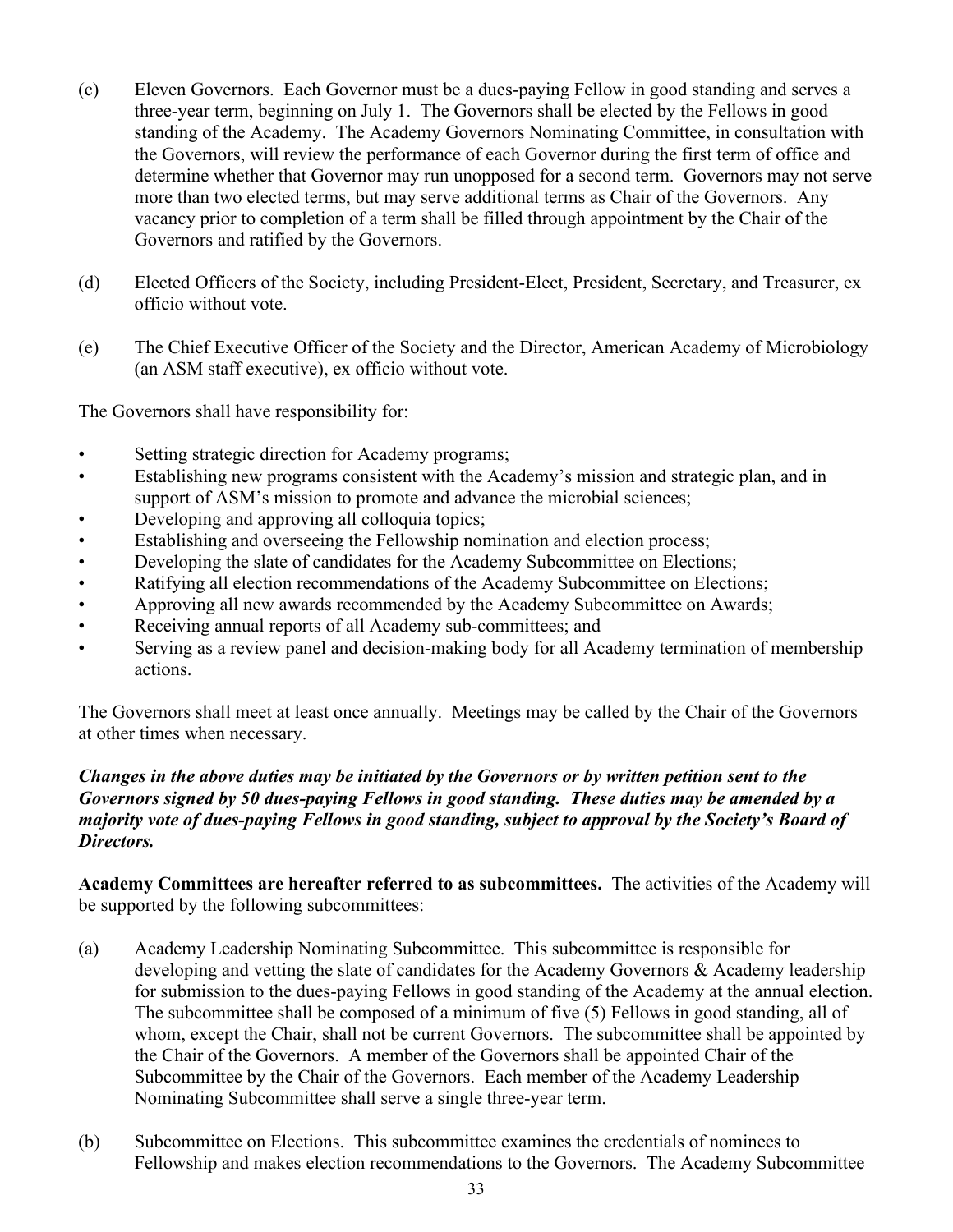on Elections consists of a minimum of twelve (12) Academy dues-paying Fellows in good standing who are elected by the Fellows of the Academy. One member, appointed by the Chair of the Governors, serves as Chair. The Chair of the Subcommittee must have served on the Academy Committee on Elections for a minimum of one (1) year to be eligible to serve as Chair. Candidates for the Academy Subcommittee on Elections are nominated by the Governors and should represent the diverse facets of microbiology. Subcommittee members serve for one fouryear term. Should a member of the Academy Subcommittee on Elections resign prior to completing a full term, the Chair of the Governors will appoint a replacement subcommittee member to complete the term of the individual who has resigned.

- (c) Subcommittee on Awards. This subcommittee oversees all awards on behalf of the Society. Each Subcommittee member, including the Chair, shall serve a three-year term and be eligible for one additional three-year term. Subcommittee members are appointed by the Chair of the Governors. The Subcommittee on Awards consists of at least eight (8) dues-paying Fellows in good standing, of whom one shall be appointed Chair of the Subcommittee by the Chair of the Governors. The ASM Microbe Program Subcommittee Co-Chairs shall be invited to serve on the Committee on Awards as representatives from the ASM Meetings Committee, ex officio without vote.
- (d) Nominations Subcommittee. This subcommittee develops a list of potential nominees for Fellowship, ensuring that the full breadth of microbiology, with an emphasis on new and emerging areas, is represented. The Academy Nominations Subcommittee consists of the Chair, appointed by the Chair of the Governors for a three-year term and eligible for a second three-year term, and at least five (5) dues-paying Fellows in good standing, appointed by the Chair of the Governors on an annual basis according to identified gaps in representation.
- (e) Subcommittee on Diversity. This subcommittee identifies issues facing underrepresented minority members of the Academy in support of both the Academy's and the Society's missions. The Subcommittee on Diversity consists of at least five (5) dues-paying Fellows in good standing, one of whom is appointed Chair of the Committee by the Chair of the Governors. Subcommittee members are appointed by the Chair of the Governors for a three-year term and are eligible for a second three-year term.

The Governors of the Academy shall be elected according to the following policies and procedures:

- (a) The Governors Nominating Subcommittee shall present the names of one or more dues-paying Fellows in good standing for each position to be filled on the Governors, including the Chair, and submit the list of nominees to the current Governors by the first day of October.
- (b) Ballots of all candidates for election shall be conveyed to dues-paying Fellows in good standing no later than January 15.
- (c) Each Fellow eligible to vote shall return his or her completed ballot no later than March 1.
- (d) Candidates receiving the most affirmative votes are deemed elected. Election results shall be announced to Academy Fellows no later than March 15.

Academy Fellows shall be nominated and elected according to the following policies and procedures:

Nomination to Fellowship is made through the sponsorship of three (3) dues-paying Fellows in good standing. The sponsors shall provide such information as is required for election to Fellowship.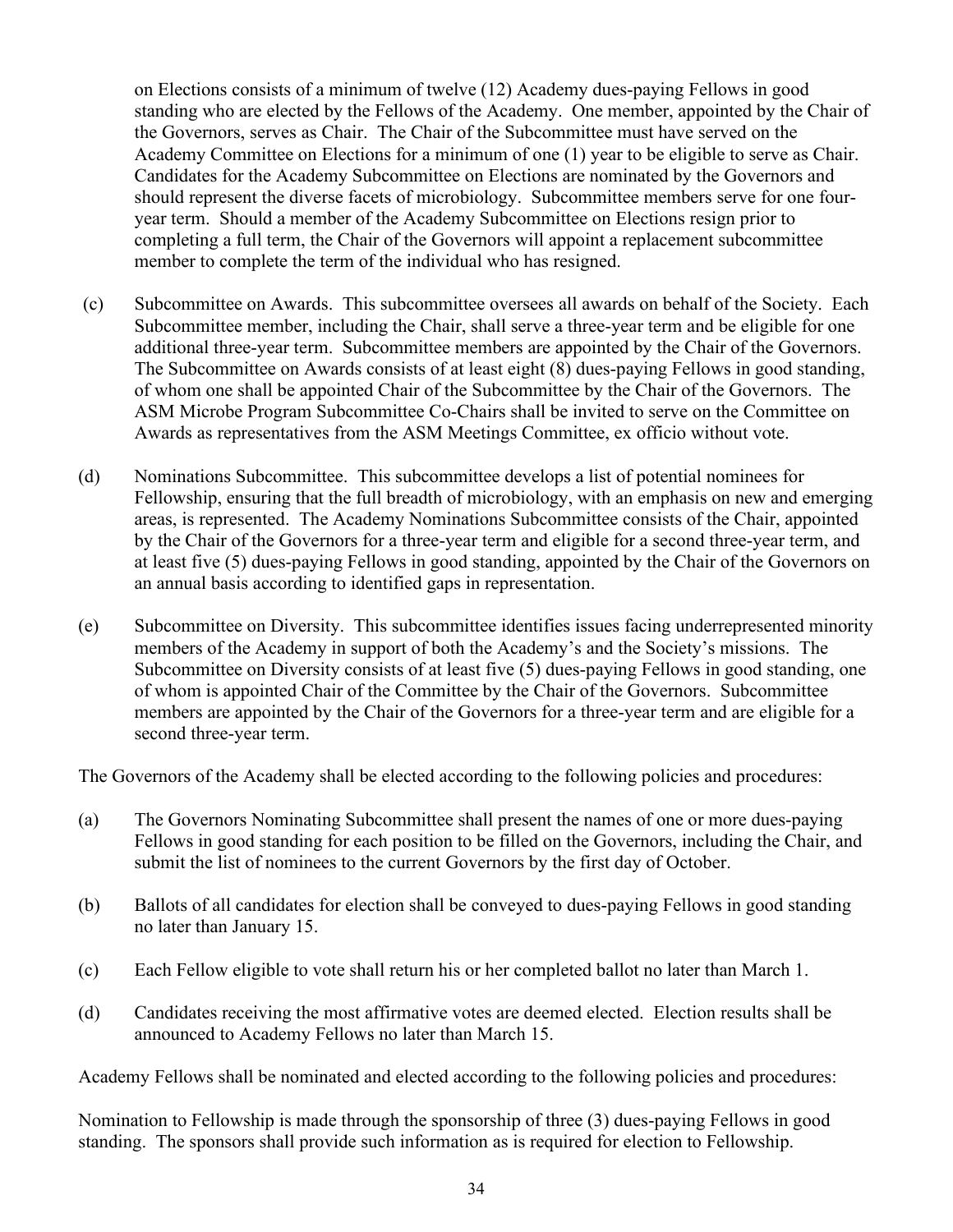Exceptions to any of the above requirements will be considered by the Subcommittee on Elections upon petition of five (5) dues-paying Academy Fellows in the area of specialization of the nominee.

Nominations may be made based on outstanding contributions as evidenced by distinguished scholarly achievement and a strong publication record, supported by strong professional and editorial board service; honorary, scientific, educational, clinical, and professional achievement awards; inventions; patents; outstanding achievement and service in government or industry.

A minimum of two-thirds (2/3) affirmative votes of the full voting members of the Governors of the Academy present during the annual meeting of the Governors is required to elect nominees to membership in the Academy.

The dues-paying Fellows in good standing shall meet as follows:

- (a) Once each year there shall be a general meeting of the dues-paying Fellows in good standing of the Academy.
- (b) Special meetings of dues-paying Fellows in good standing may be called at the discretion of the Governors.

Academy Membership *(dues-paying or honorific)* may be terminated according to the following policy and procedure:

Any Fellow against whom charges of misconduct have been made in writing by another Fellow may be removed from Academy Fellowship by an affirmative vote of four-fifths (4/5) of the Governors, provided that the accused Fellow has been advised in writing of the charges against him or her and given a reasonable opportunity to present, either in person or in writing, the reasons why he or she should be allowed to retain his or her Fellowship. *The ASM Ethics Policy shall apply to any cases related to Fellows' ethics*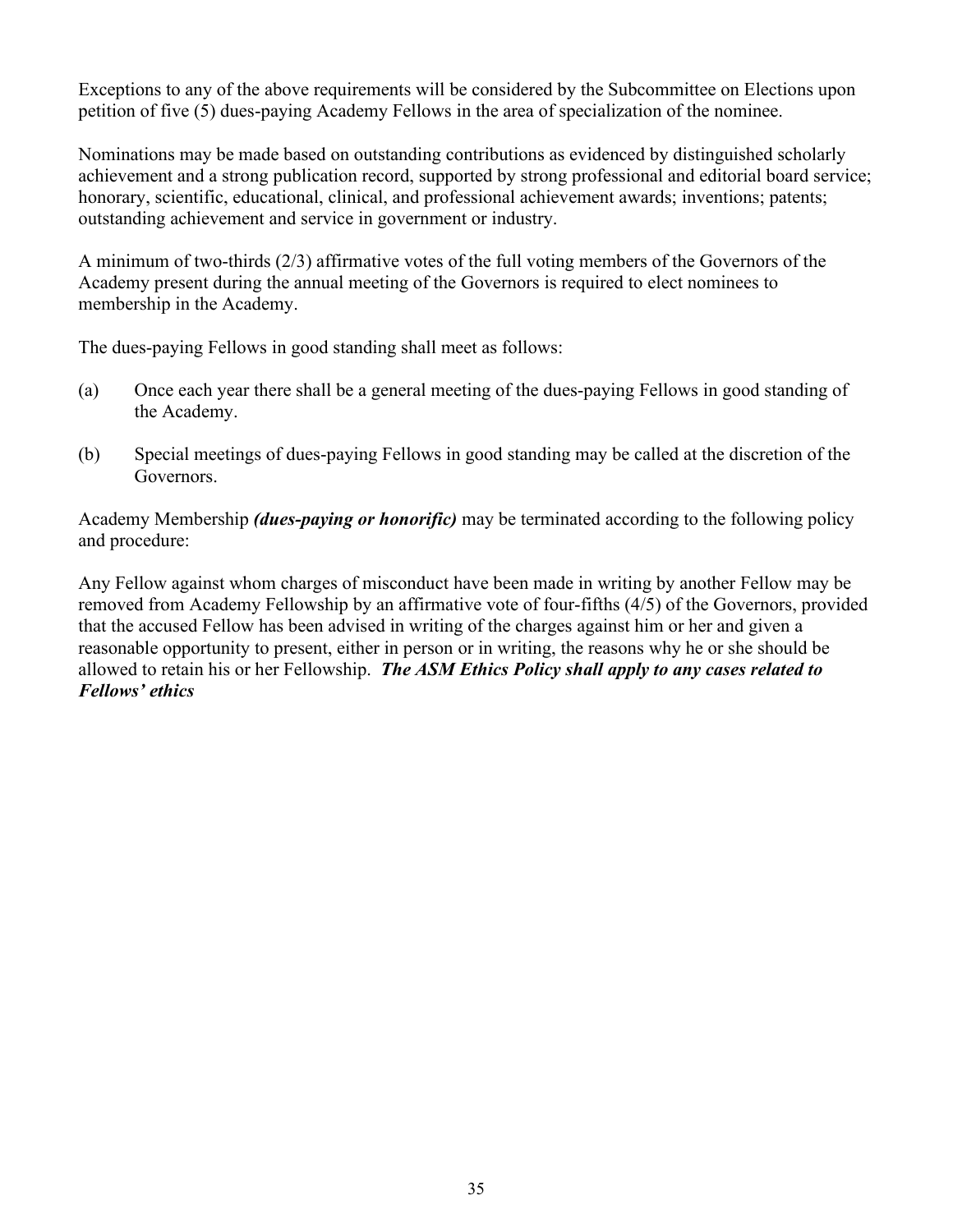# **PROGRAM COMMITTEES**

The Society shall have Program Committees, which shall have certain ongoing duties and responsibilities. Program Committees shall establish subcommittees or ad hoc committees, as needed, to assist in fulfilling these duties and responsibilities. Other Program Committees may be established or changed by the BOD or on recommendation of the COMS and approval by the BOD.

*Composition.* Voting members of the Program Committees will consist of its Chair and appointed committee members, executive staff, staff directors, and representatives from other Program Committees, who may serve *ex officio* without a vote, unless otherwise specified through a BOD-approved committee charter.

Program Committees may establish, appoint and renew terms of *ad hoc* subcommittees without approval by the Appointments Committee or the BOD. Terms for subcommittee members shall be for a three-year term. Subcommittee chairs must be members of the program committee to which the subcommittee reports.

*Appointment of Program Committee Chairs and Committee Members.* Chairs of Program Committees as well as program committee members, except for that of the American Academy of Microbiology, shall be recommended by the Appointments Committee and approved by the BOD.

*Term.* Program Committee Chairs and committee members shall be appointed for a three-year term and may be reappointed for one additional three-year term. Program Committee chairs may not serve concurrently as an editor-in-chief, editor, or BOD member. The exceptions are the Journals Committee and Clinical and Public Health Microbiology Committee: The Journals Committee Chair serves a threeyear term, renewable twice (three terms total). Journal Committee Editors-in-Chief (aka members) serve a five-year term, renewable once (two terms total). The CPHMC Chair serves one three-year term and a vice-chair that also serves one three-year term.

*Meetings.* Program Committees shall meet at least one time per year. Program Committees can meet virtually using electronic technology.

*Quorum.* A quorum shall consist of a majority of the total number of voting members.

*Manner of Acting.* (i) Meetings. The act of the majority of the members present at a meeting at which a quorum is present shall be the act of the Program Committee. Meetings may be conducted in person or by telephone or other form of telephonic communication, and the business of the Program Committee may be conducted by mail or e-mail.

Activities of Program Committees shall be reported and presented annually in writing by the Committee Chair to the BOD.

*Vacancies.* Any vacancy shall be nominated by the respective committee Chair, who then recommends approval by the Appointments Committee.

### *Current Program Committees*

*ASM Press Committee.* The ASM Press Committee strives to work with the microbial sciences community and serve this community with top-quality information sources in all fields of microbial sciences. ASM Press publishes reference manuals, textbooks, research monographs, and electronic products of the highest quality.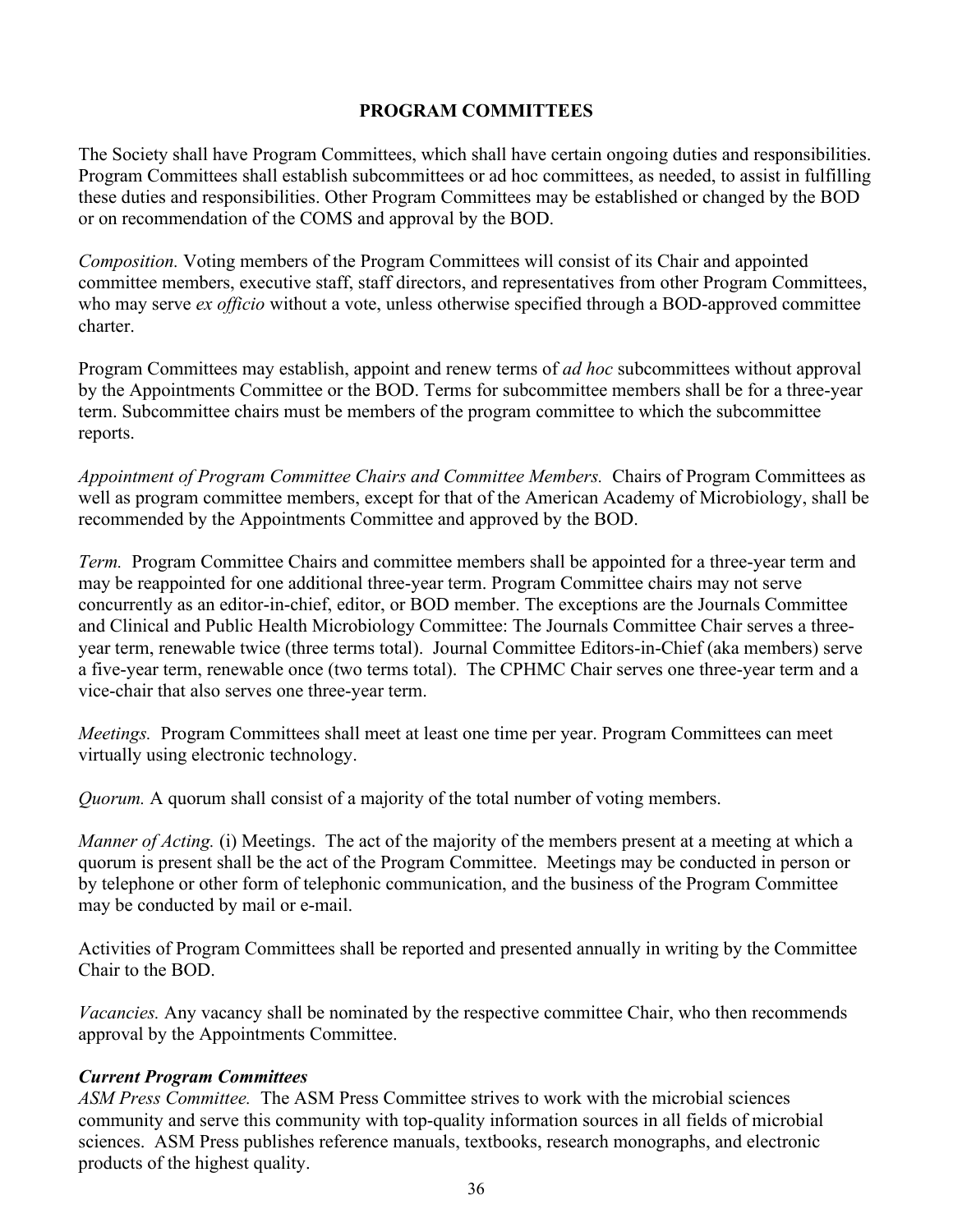*Clinical and Public Health Microbiology Committee.* The Clinical and Public Health Microbiology Committee's (CPHM) mission is to promote and advance the practice of clinical and public health microbiology.

*Communications Committee.* The core purpose of the Society's Communications Committee is to engage, inform, and excite about our science.

*Education Committee.* The Education Committee governs the Society's objective for the improvement of education in microbial sciences and related subjects. The Education Committee's mission is to (i) promote access, excellence, professional development, and advancement in microbial sciences education; (ii) promote community among microbial sciences students, postdoctoral scientists, educators, researchers, and practitioners; and (iii) lead microbial sciences education worldwide.

*Journals Committee.* The Journals Committee governs the Society's objective for planning, organization, and administration of publications.

*Meetings Strategy Committee.* The Meetings Strategy Committee provides strategic oversight of ASM's meeting portfolio; provides guidance and insight on leveraging content from face-to-face meetings for year-long learning and engagement of audiences; identifies opportunities for ASM to expand the meeting portfolio; recommend appropriate resource allocation across all ASM meetings and events based on portfolio analysis; promotes creative learning environments across the meeting portfolio; enhances the value of ASM meetings; facilitates the role of ASM meetings in supporting broader ASM activities; and reviews and approves new meeting ideas and concepts, in conjunction with other programming committees and COMS as appropriate.

*Membership Committee*. The Membership Committee the Society's objective for the promotion of scientific knowledge through membership activities. The Membership Committee strengthens member recruitment and retention through communication and enhancement of the value of membership in the Society.

*Public and Scientific Affairs Committee*. The Public and Scientific Affairs Committee (PSAC) governs the Society's objective for the stimulation of scientific investigations. PSAC serves as the public policy arm for the Society, reaching out to inform and influence public policy affecting the microbial sciences, clinical microbial sciences, and public health. The PSAC interacts with government officials; representatives of industry, including food, drug, health care, and environmental sectors; and other organizations concerned with health, safety, environmental, and other issues involving the microbial sciences.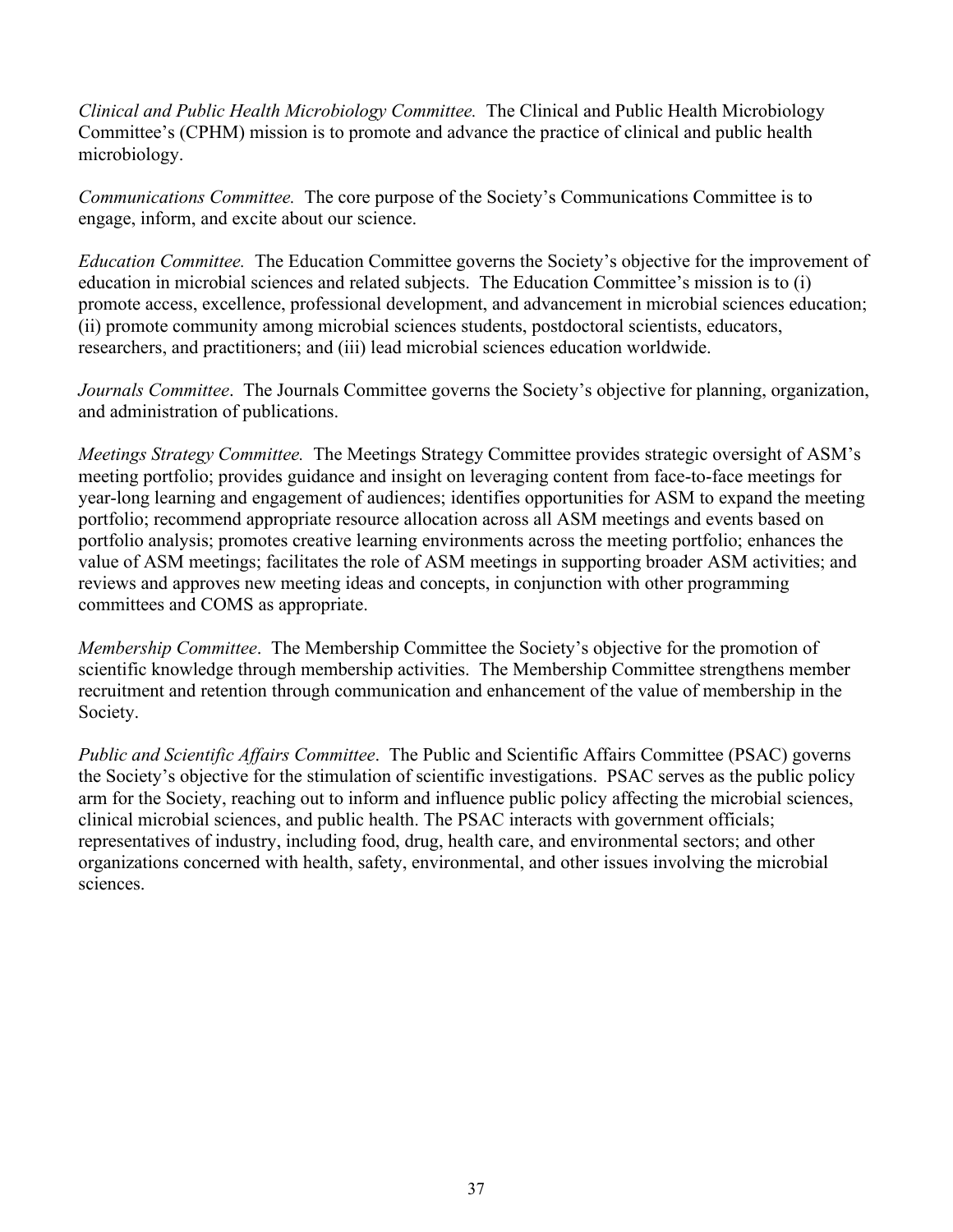### **INDEMNIFICATION PROVISIONS**

The BOD shall indemnify any person against costs reasonably incurred, if such person is or was a director, officer, employee, or committee or board member or any other duly designated representative of the Society, and if such person is or was a party (or is threatened to be made a party) to any threatened, pending, or completed action or proceeding by reason of the fact that such person is or was a duly designated representative of the Society, provided such person acted in good faith and had no reasonable cause to believe that such conduct was wrongful. However, no indemnification or advance shall be made in cases of willful misconduct, gross negligence, or reckless disregard of the duties of one's office, or where such indemnification would be inconsistent with a provision of the Articles of Incorporation, Bylaws, any condition expressly imposed by a court approving a settlement, or the laws of the District of Columbia.

The termination of any proceeding by judgment, order, settlement, conviction, plea of *nolo contendere*, or otherwise shall not, of itself, create a presumption that the person did not act in good faith and in a manner which the person reasonably believed to be in the best interest of the Society, or that the person had reasonable cause to believe that such conduct was unlawful, or that such person is not entitled to indemnification pursuant to above.

No indemnification shall be made in an action brought by or in the right of the Society where the person shall have been adjudged to be liable to the Society in the performance of duties owed to the Society, or of amounts paid in settling or otherwise disposing of any proceeding brought by or in the right of the Society.

To the extent that a person has been successful on the merits in defense of any proceeding referred to above, the person shall be indemnified against expenses actually and reasonably incurred in connection therewith.

Expenses incurred in defending any proceeding may be advanced by the Society, if authorized by the BOD, prior to the final disposition of such proceeding upon receipt of an agreement, by or on behalf of the person, to repay such amounts unless it is ultimately determined that the person is entitled to be indemnified as authorized herein.

### **BENEFITS OF SERVING ON AN ASM COMMITTEE**

Accepting appointment to a committee provides the ASM member with the opportunity to:

- **Influence** ASM's role in specific and general areas of microbial sciences;
- **Make** a personal contribution to the conduct and enhancement of ASM's programs and services;
- **Develop** personal relationships with other ASM members with similar interests; and
- **Keep informed** of activities of the ASM and of other organizations working with the ASM.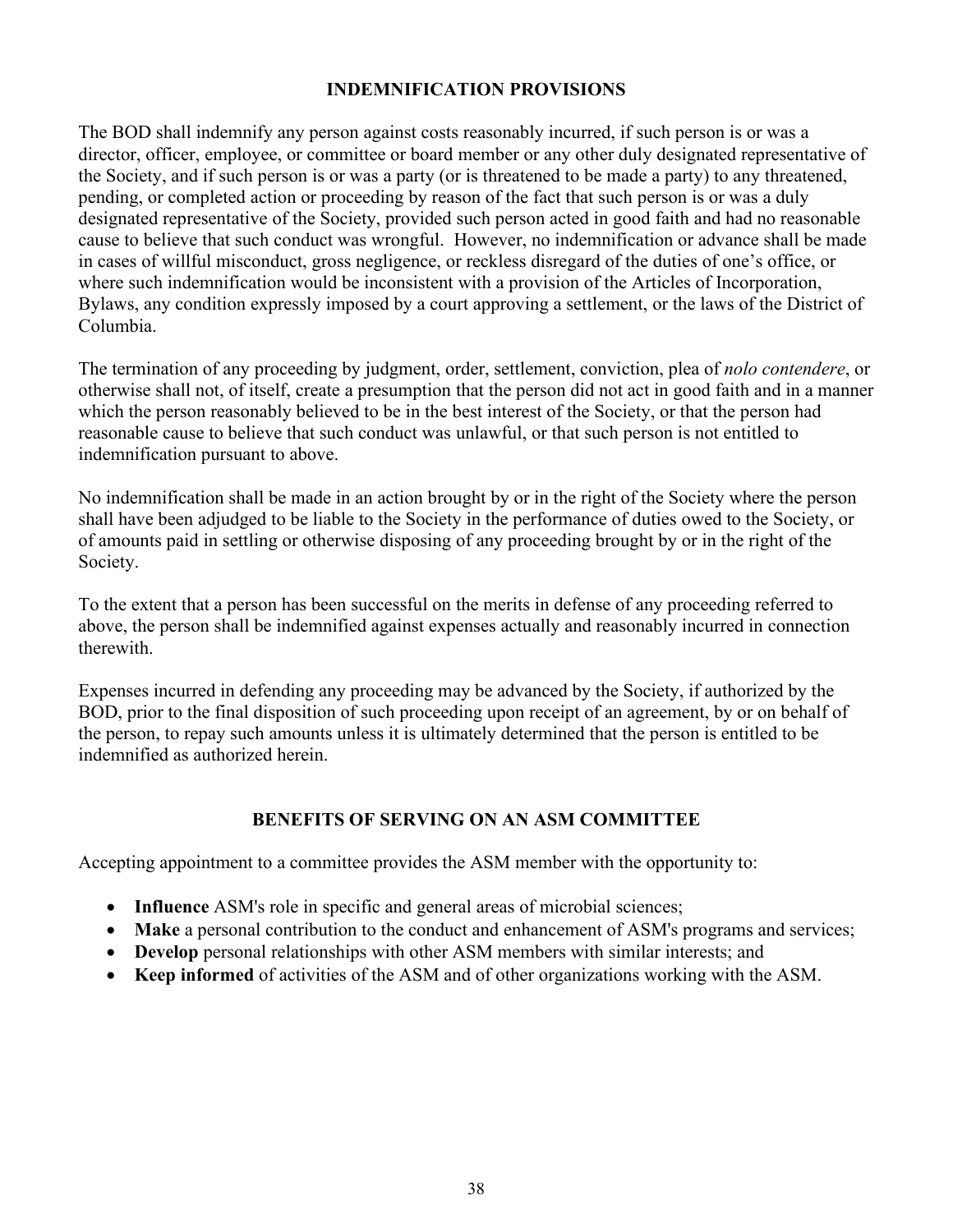### **ACTIONS AND RESPONSIBILITIES OF A COMMITTEE CHAIR**

The specific *functions* and *responsibilities* of the committee chair include the following:

- **Lead** the committee in identifying goals and objectives based on the ASM strategic plan;
- **Assign** individual responsibilities for achieving committee's objectives;
- **Keep** up-to-date on progress of all assignments;
- **Plan, conduct, and follow through** on meetings;
- **Provide input to** staff director on the annual budget for committee's programs;
- **Prepare** required annual report, including follow-up on strategic plan goals and objectives, for submission to COMS and the Board;
- **Understand** the relationships with other committees and with the ASM governing bodies;
- **Understand** the role of staff and its relationship to the committee; and
- **Evaluate** on a regular basis the purpose and effectiveness of the committee.

## **COMMITTEE COMPOSITION**

The term of appointment to a committee is for three years, with reappointment for a maximum of one additional term.

### **Factors to consider in appointing committee members are:**

- Staggered terms for members to provide continuity;
- Representatives of academe, industry, and other areas of employment as appropriate for the committee's charge;
- Members from historically underrepresented groups
- Members from different geographical areas;
- Early-career scientists members:
- Reappointment of experienced, contributing members; and
- Selection of ASM members who have volunteered their services and expertise if appropriate for committee's charge.

A committee's membership should include persons with the unique areas of expertise necessary to achieve the committee's charge within the ASM Strategic Plan.

A committee member may be asked to step down or not be reappointed for failure to fulfill the obligations assumed with committee membership, or found to be in violation of ASM's Ethics Review Process.

## **QUALIFICATIONS FOR COMMITTEE MEMBERSHIP**

Committee members, as well as committee chairs, must be qualified to ensure their participation is productive for the ASM as well as a source of satisfaction and pride for themselves.

## *Qualifications*

- An ASM member in "good standing"
- A demonstrated interest in the ASM and its programs
- High ethical standards—no possible conflict of interest
- Excellent professional reputation among peers
- Both ability and willingness to make personal sacrifices to participate in committee's programs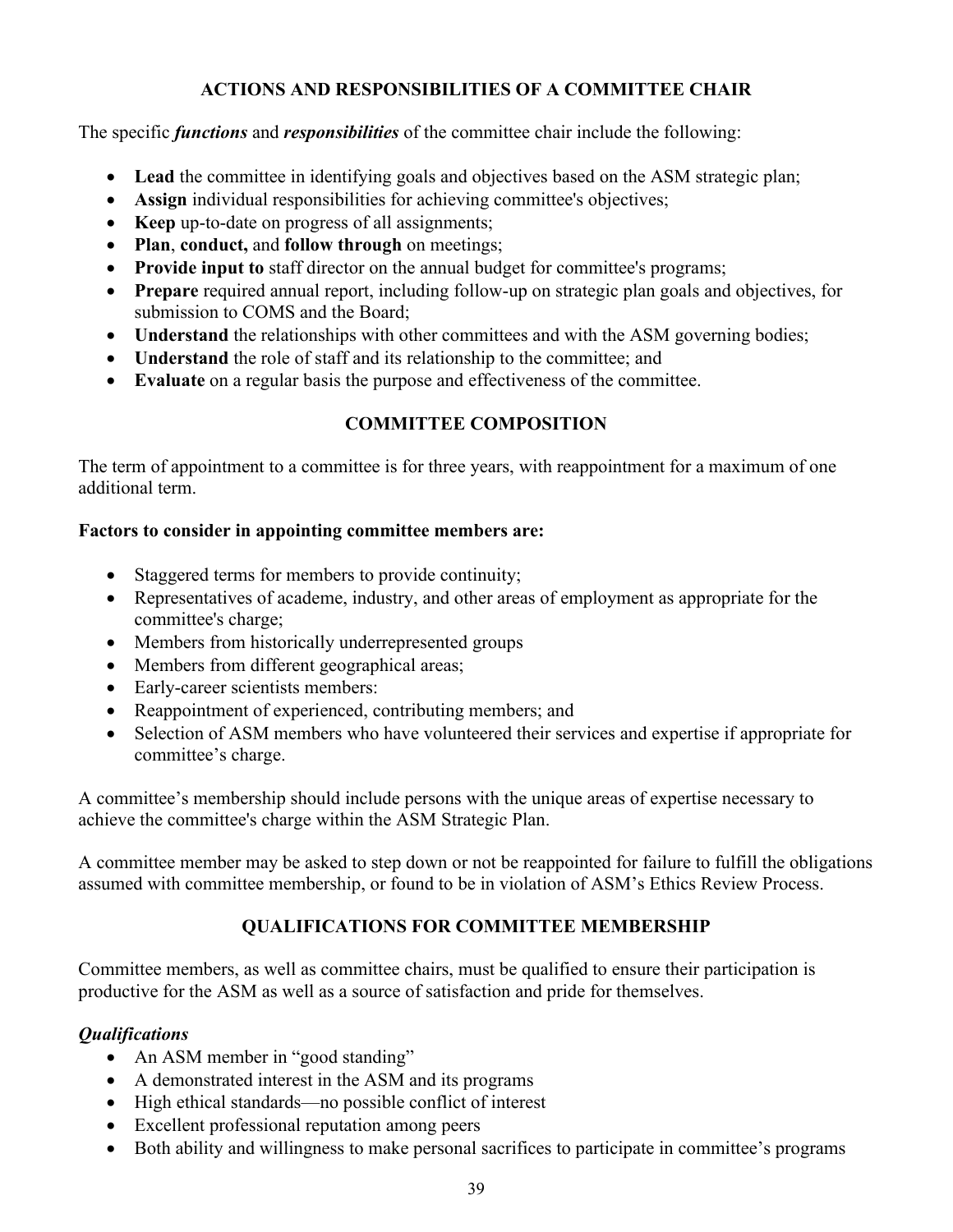and meetings

- Excellent communication skills, both person-to-person and in meetings
- Ability to work cooperatively as a team member
- Leadership and administrative qualities

## **FUNCTIONS AND RESPONSIBILITIES OF A COMMITTEE MEMBER**

Among the major *functions* and *responsibilities* of a committee member are:

- Acceptance of and follow through on all assignments from chair;
- Prompt acknowledgment of all communications from chair and co-committee members, including notification of availability for meetings, conference calls, etc.;
- Attendance at all committee meetings;
- Review of agenda prior to each meeting to enable active participation; and
- Understanding of and respect for others' ideas or conflicting viewpoints, particularly in development of position or policy statements.

### **COMMITTEE OPERATIONS**

Successful committee operations take planning, preparation, and organization. Headquarters staff are available at all times to advise, assist, or seek outside assistance as appropriate for all committees.

#### *Objectives*

Specific objectives for each committee must be clearly understood by the members and by the organization within the ASM to which the committee reports.

### *Policies*

The committee members must be familiar with the policies of ASM—the charge to the committee, the scope of authority, and the limitations on funds.

Also, the working relationship between the committee members and staff must be clear. Members need to know what to expect from staff; staff need to know what is expected of them by members. To facilitate this working relationship, the committee members must understand the basic operations of the ASM headquarters offices that support their activities.

### *Reports (See also Minutes of Meetings, below.)*

Each committee must submit reports at various times, at the request of the BOD or COMS on a specific charge or program, or a final report if an *ad hoc* committee.

Each report should be brief, preferably one page, include all recommendations or actions approved by the committee, and include the highlights of the period of time covered. If the report consists of recommendation for action by a governing body, or of committee action taken, the objective must be clearly stated. Background information may be needed to clarify the subject and the justification for decisions made.

A report involving recommendations by two or more committees must be prepared as a joint report. Joint reports should clearly indicate agreement or disagreement of each committee and be submitted with background information and justification for the opinions stated.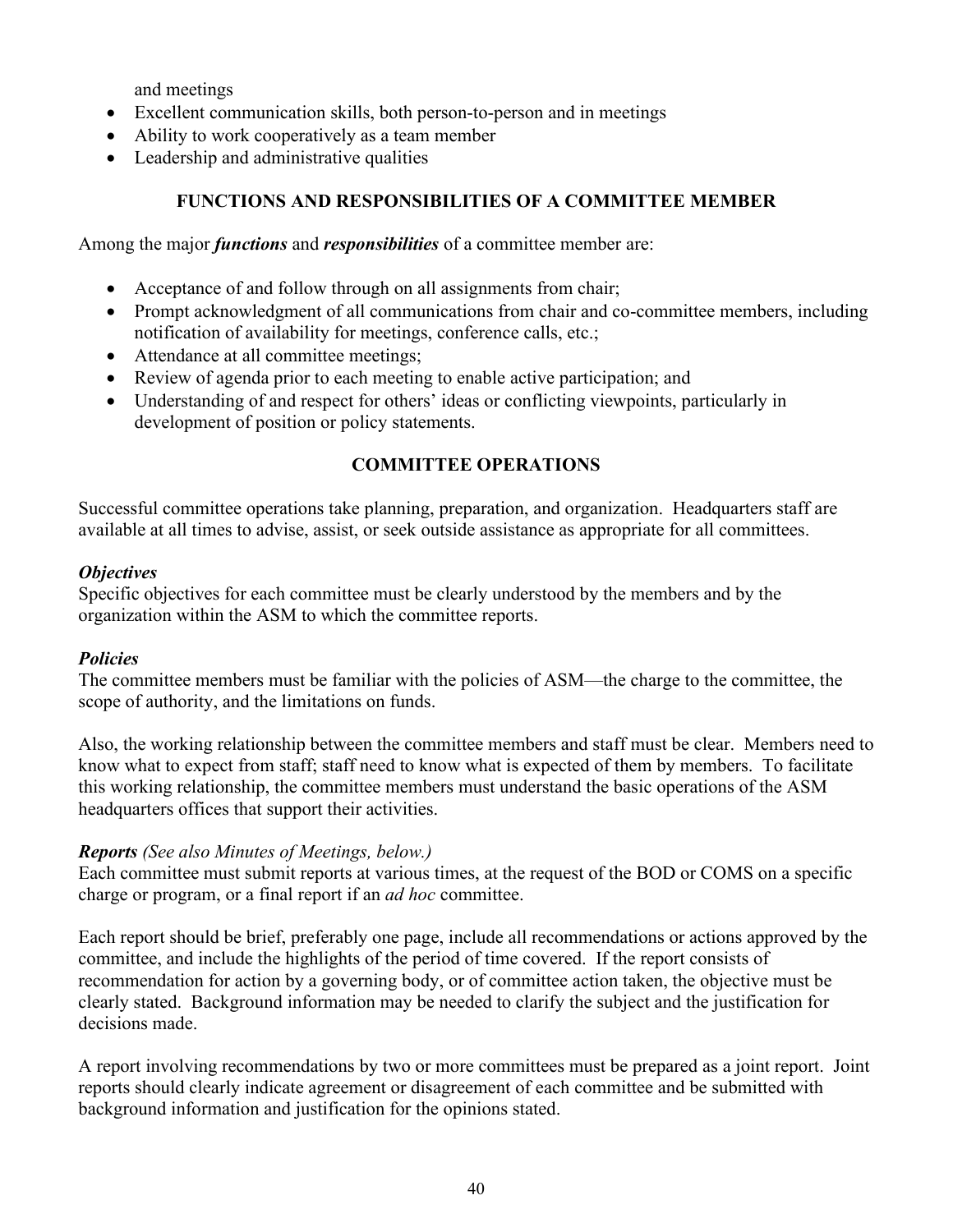## **PREPARATION FOR COMMITTEE MEETINGS**

#### *Agenda*

- The agenda may be prepared by the committee chair or by the committee chair and a staff member. The list of subjects and schedule of presentations must allow sufficient time for items that may require discussion, but also take time restrictions into consideration.
- The final agenda with supporting materials should be e-mailed to all committee members well in advance of the meeting. The agenda should include the date, location (city and hotel), schedule of meals and breaks, and time of opening and adjournment.

### *Background Information*

• A brief history of the committee or its previous activities, the latest report, and any policy decisions currently under consideration should be sent to each member of the committee along with an agenda. This information offers all members a review of recent actions and informs new members about the committee.

#### *Dates and Times*

- Provide the members several dates from which to select the one most convenient for them. The selection can then be made to accommodate the most members.
- Notify all members of the time and place as far in advance as possible, and how to make their arrangements for attendance. Let them know if they or staff make reservations for hotel, and, if the committee members do, give them explicit instructions for making their hotel reservations.

### **MEETING MANAGEMENT CHECKLIST**

The following checklist can help the chair conduct an effective meeting, maintain time control, and give recognition to all participants.

- $\checkmark$  Start on time.
- $\checkmark$  Introduce each participant, or give participants an opportunity to identify themselves.
- $\checkmark$  State the objectives of the meeting.
- $\checkmark$  Keep members on the agenda item under discussion.
- $\checkmark$  Give recognition to each member. This can be accomplished by repeating, or paraphrasing, the member's comment, or by asking for comments from others on the agenda item.
- $\checkmark$  Direct questions to members who are silent, or ask for their opinion.
- $\checkmark$  If one or more members seem to be dominating the discussion, ask for their cooperation or give them a special assignment relating to the subject under discussion.
- $\checkmark$  If the meeting seems to be dragging, or if you sense apathy or boredom, call a brief recess. Or, in advance, have arranged for a mid-session coffee break.
- $\checkmark$  Have an approximate time limit for each agenda item and adhere to it as much as practical.
- $\checkmark$  Adjourn the meeting on schedule, tabling any incomplete items or assigning them to committee members for recommendations either for a future meeting or for a mail vote.

### **MINUTES OF MEETINGS**

Properly prepared, minutes consist of summary statements of the proceedings of a meeting, not a verbatim transcript. Minutes can serve several purposes:

- to provide an official record of actions taken and decisions made during the meeting
- to pinpoint responsibilities assigned to individuals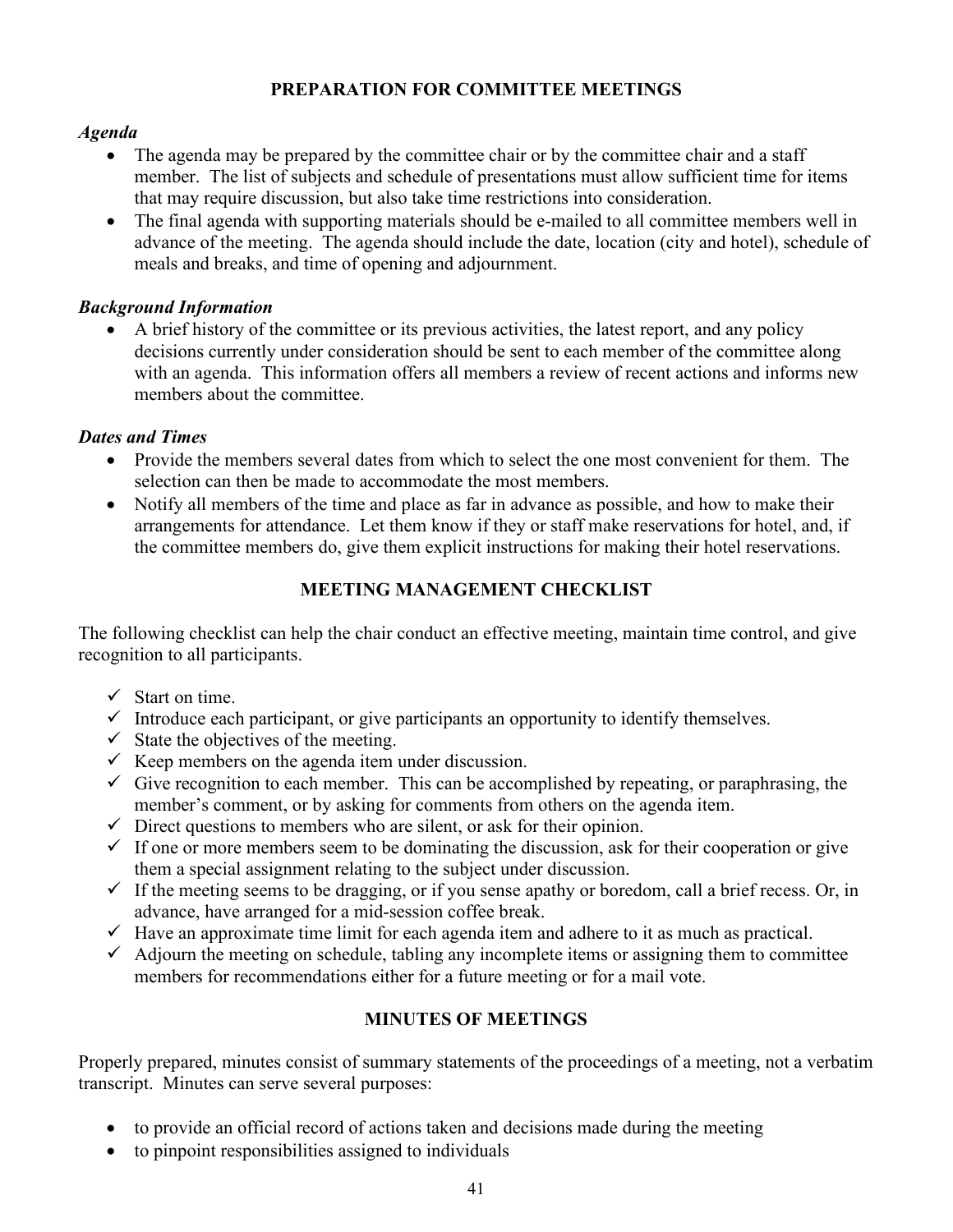- to satisfy legal requirements for records
- to maintain an historical record
- to communicate the results of the meeting to a wider audience

The names of the people present are listed, usually alphabetically by first letter of the last name, either in column or paragraph form, with the chair listed first. If appropriate, title or position and organization are noted next to each name. Depending on custom, members not present are listed as "absent" or "excused." Guests or other participants who are not regular members are listed separately and identified.

If minutes of the last meeting were reviewed, any corrections that were made are noted, together with a statement that the minutes were approved as written or amended.

Those persons responsible for writing minutes must focus on action items. Do not include either material describing accomplishments (unless they relate directly to an action item) or information from outside sources.

Each item is reported in the order in which it was discussed during the meeting. The item heading should be set apart from the text. The heading should be brief and should identify the subject of the discussion.

The narrative under a subject title is written in sentence form and generally contains the following elements:

- source of the item (i.e., who introduced the subject for discussion);
- reason for its being brought up (e.g., information to be shared, question to be resolved, proposal to be reviewed);
- major points of information (e.g., points of view expressed, alternatives considered, motions made);
- record of assignments made, including all pertinent data (i.e., who is to do what and when, and any specific guidelines or directives given for the task);
- exact identification of any documents distributed or discussed; and
- conclusion or resolution of each item (e.g., decisions reached, assignments made, results of any vote).
- Note the time that the meeting adjourned.
- Note the date, time, and place for the next meeting, if set.
- Sign the minutes as recorder.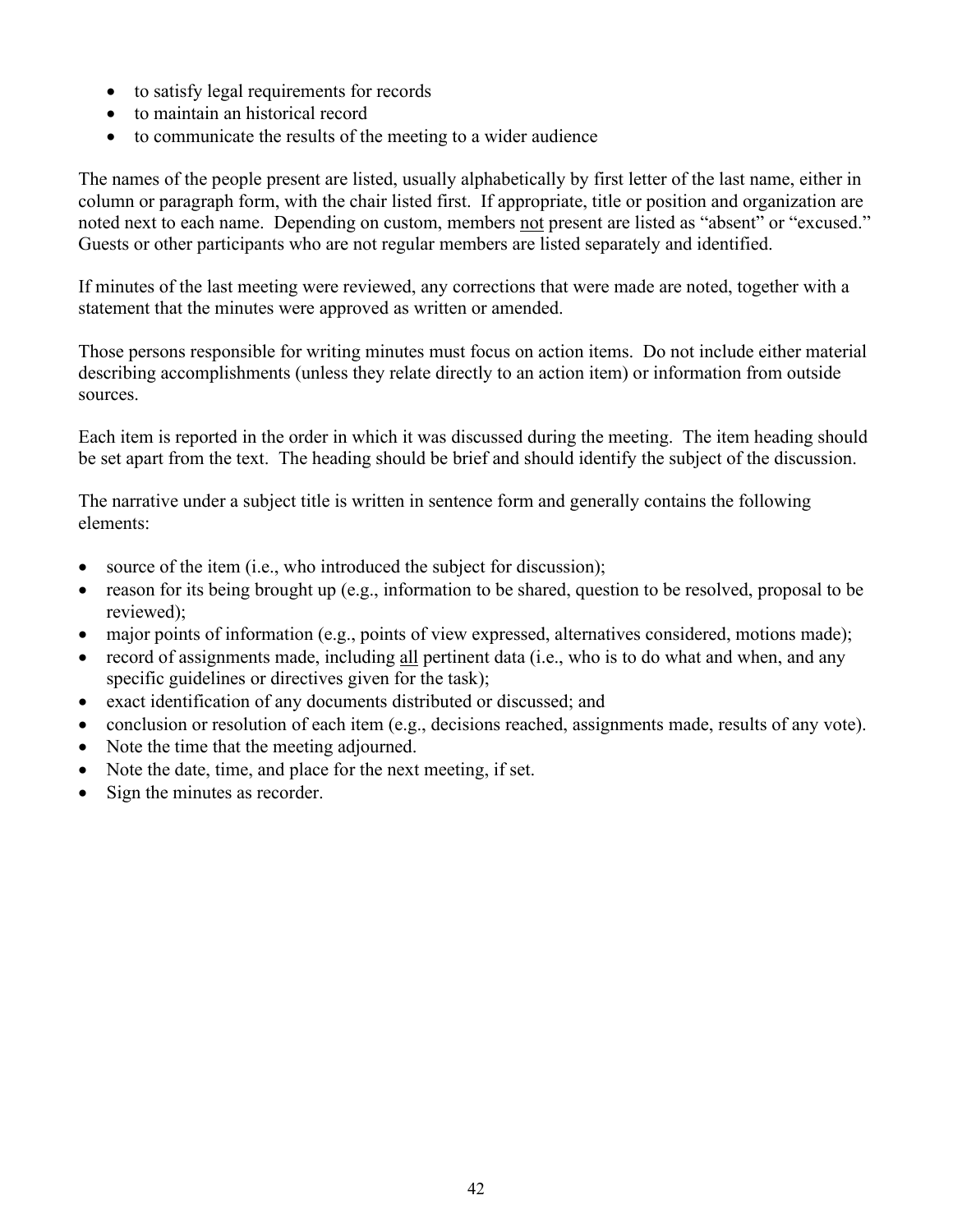### **ELECTIONS**

### *Elected Officers, At-Large Board Directors, and At-Large COMS Councilors*

With respect to nominations, the Nominating Committee shall put forward a slate which includes at least two candidates for each position to be filled, with the exception of the Secretary and Treasurer. When possible, a slate of paired candidates should be considered. An incumbent Secretary or Treasurer who is eligible for, and willing to serve, a renewed term can be nominated as the sole nominee by the Nominating Committee, unless the Nominating Committee, after consulting with the BOD, decides not to nominate the incumbent.

On or about November 1, an email with a link to the final ballot developed by the Nominating Committee shall be sent to all ASM members in good standing. A postcard shall be mailed to those who do not have an email address.

### **APPOINTMENTS**

#### *Program Committees and Standing Committees of the BOD*

Members and Chairs of Standing Committees and Chairs of Program Committees are recommended by the Appointments Committee and approved by the BOD. Unless otherwise stated in the Bylaws, members and Chairs of Standing Committees and Chairs of Program Committees shall be appointed for a threeyear term and may be reappointed for one additional term. The BOD does not approve Program Committee members.

The exception is the Journals Committee: The Journals Committee Chair serves a three-year term, renewable twice (three terms total). Journals Committee Editors-in-Chief (aka members) serve a fiveyear term, renewable once (two terms total).

#### *Standing and Program Committee Chairs*

The following steps are taken after the end of a term (June 30) for Chairs:

#### *December*

- The CEO's Office requests input from Standing and Program Committees via staff directors for suggested new Chairs for Standing and Program Committees who have Chairs with terms ending June 30 of the following year
- The Appointments Committee reviews the list of potential Standing and Program Committee Chairs submitted by the CEO's Office
- If the Appointments Committee decides that the appointments/reappointments are appropriate, their approval is communicated to the CEO's Office
- If the Appointments Committee decides that the appointments/reappointments are not appropriate, procedures for appointment of other individuals are initiated.

### *January*

- After approval by the Appointments Committee, the CEO's Office submits the list to the BOD for approval
- After approval by the Board, the CEO's Office communicates the approval to staff directors

### *Standing and Program Committee Members*

The following steps are taken after the end of a term (June 30) for members:

#### *February*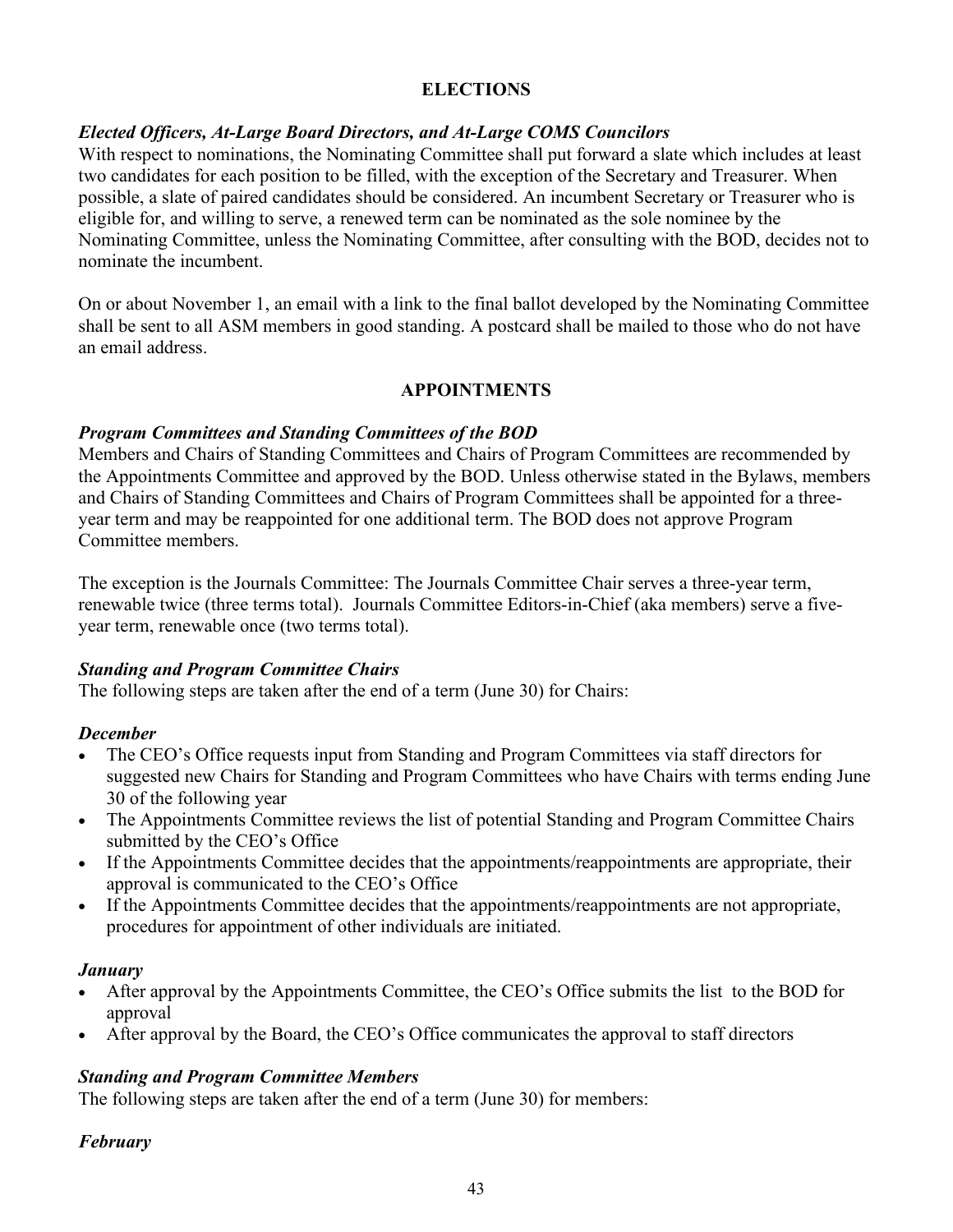- The CEO's Office identifies all Standing and Program Committee members whose terms will expire on June 30 of the current calendar year.
- The CEO's Office sends the list to the relevant staff directors with a request to obtain a list from their respective Standing and Program Committees of new or reappointed members for a second term if applicable.
- The Standing and Program Committee Chairs approach their potential appointee to confirm a willingness to serve if approved.
- Staff directors send a final list of new or reappointed members to the CEO'S Office.

### *March*

- The CEO's Office compiles the lists of new/reappointed Standing and Program Committee members and sends to the Appointments Committee for approval.
- After approval by the Appointments Committee, the CEO's Office notifies the Program Committee Chairs and staff directors of approval or rejection of any or all nominees, indicating the reason for any rejection, with a copy sent to the Secretary.
- The Standing Committee members are sent to the Board for approval by the CEO's Office
- The Standing and Program Committee Chairs write letters of appointment.

## *April*

• The Secretary oversees development of a Table of Organization by the CEO's Office based on information received from the Standing and Program Committee Chairs and Appointments Committee.

## **ORGANIZATION**

The Society shall be organized into the following major groups: American Academy of Microbiology, Branches, Divisions/SIGs, and non-BOD committees and representatives. Specific rules of governance for each of these major groups are provided here.

### *American Academy of Microbiology*

An American Academy of Microbiology shall be composed of a group of Society members and nonmember affiliates, all known as Fellows, organized to promote professional recognition and to foster the highest scientific and ethical standards among microbiologists in service to science and the public. The Academy shall establish policies and procedures for its governance, subject to approval by the BOD of the Society. The Academy shall have Governors elected by dues-paying Fellows in good standing. The Chair shall be elected by the dues-paying Fellows in good standing of the Academy in accordance with the protocols and procedures of the Academy, as described in ASM's Policies and Procedures Manual.

The Academy follows ASM's Policies and Procedures related to ethics and professional conduct. It also abides by the findings and recommendations of the ASM Ethics Committee.

## *Branches & Chapters*

As part of its aim to promote research activities and contacts among scientists with specialized knowledge in different fields of learning, the Society shall encourage the formation of geographic Branches. Branches will have an obligation to promote, at the local level, the mission and the general objectives of the Society, including its goals of interdisciplinary contacts among research workers interested in microbial sciences and education of the general public and future microbiologists.

*Formation*. A Branch may be chartered by the COMS in response to a petition signed by at least 25 Full Members in good standing who reside within a geographical region. The geographical limits of each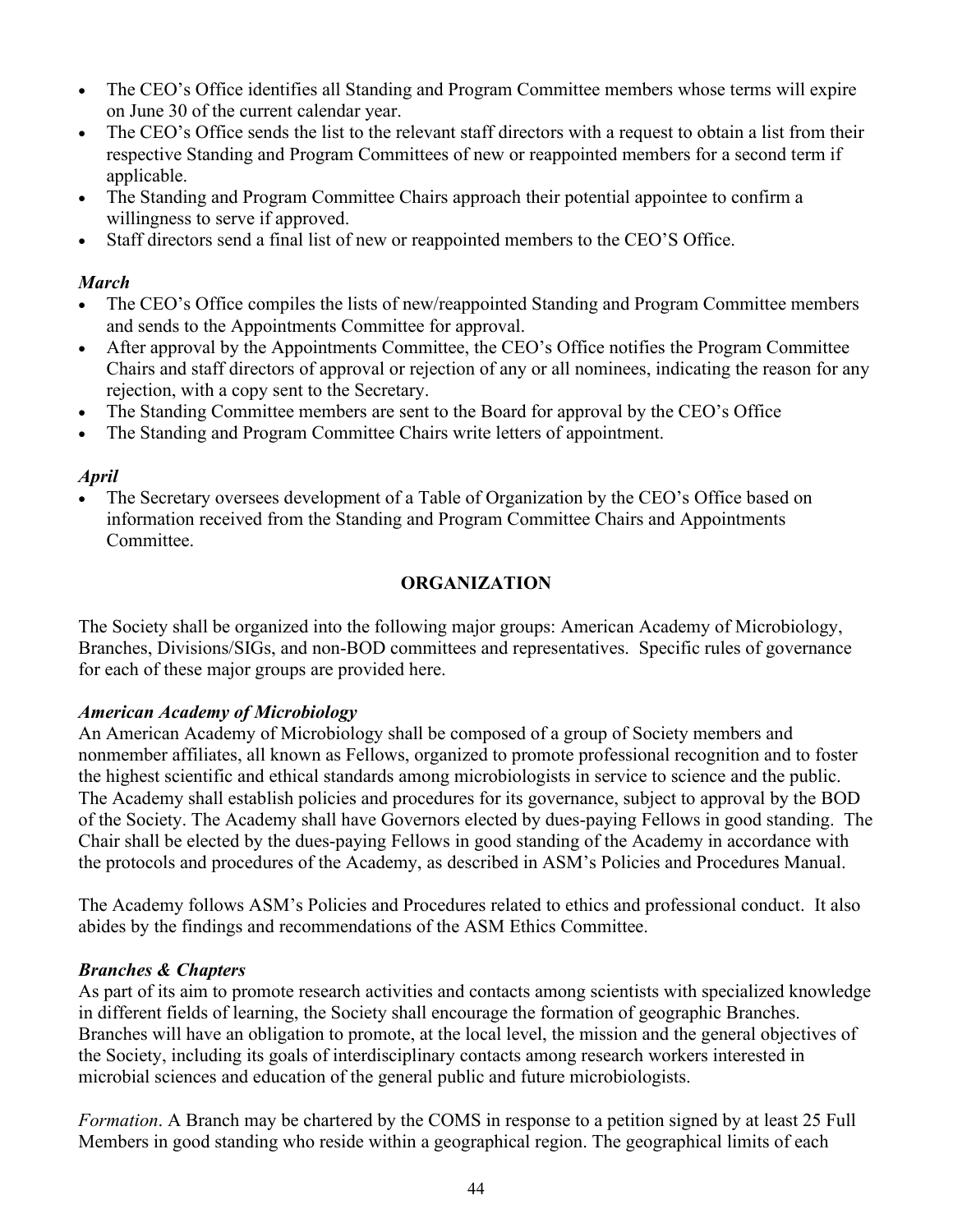Branch shall be arranged with the chair of the Membership Committee and approved by the COMS. There shall not be a geographical territorial overlapping of Branches.

Any ASM member may establish a Student and/or Postdoctoral Chapter within the geographical territory of a Branch. The Faculty Advisor must be an ASM member and submit the Chapter constitution to the local Branch for approval. Chapters are approved by the local Branch and reported to the BOD.

Branches may assess dues and shall manage their own funds and shall make rules for their own governance. Copies of the constitution, bylaws, and other guidelines of each Branch must be transmitted upon adoption or amendment to the chair of the Membership Committee.

It is encouraged for the Branches and/or Chapters to adopt the ASM's Code of Conduct and abide by the Society's Policies and Procedures related to ethics and professional conduct.

A Branch shall forfeit its title and rights as a Branch for failure to comply with the provisions of the Bylaws.

*Composition*. Each year the secretary of a Branch, or a chosen Branch Officer, must certify the number of members in the Branch to the chair of the Membership Committee. A Branch failing to maintain 25 Full Members for two successive years shall forfeit its title and rights as a Branch.

A Branch may include in its membership persons other than members of the Society, but such persons shall not be elected as Branch officers. Non-members of ASM may have voting privileges in the Branch, except they are not eligible to vote for, or serve as, the Branch Councilor on COMS.

*Nominations.* Branches shall nominate their own officers and committee chairs/members under the rules established for their own governance.

*Elections.* Branches shall elect their own officers and committee chairs/members under the rules established for their own governance.

*Officers and Standing Committees*. Each Branch shall transmit annually, to the chair of the Membership Committee, the names of officers within three weeks after their election, but no later than 1 December, and shall notify the chair of the Membership Committee promptly of any changes.

*Vacancies*. Any vacancy of a Branch officer shall be filled with another individual from that Branch for the remainder of the term, as determined by the Branch bylaws.

*Meetings*. Each Branch must have at least one meeting annually within its territorial limits or with one or more other Branches.

### *Divisions/SIGs*

As part of its aim to promote research activities and contacts among scientists with specialized knowledge in different fields of learning, the Society shall encourage the formation of Divisions or Special Interest Groups ("Divisions/SIGs").

Divisions/SIGs may be chartered by the BOD with the goal of being able to adapt to current and future changes in the sub-disciplines of the microbial sciences. Divisions/SIGs will have an obligation to promote the Society's goals of interdisciplinary contacts among research workers interested in microbial sciences and education of the general public and future microbiologists.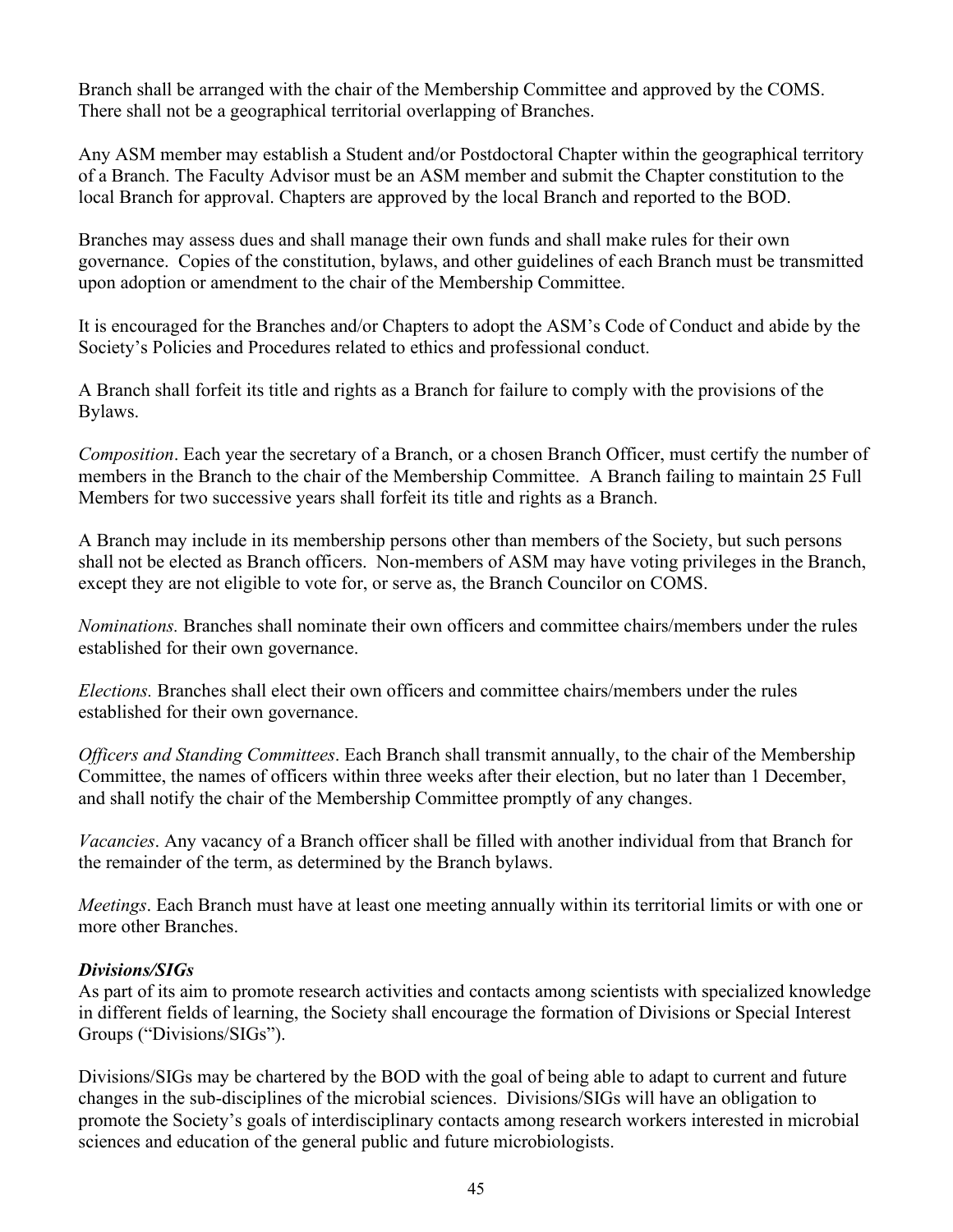*Formation*. A Division/SIG may be chartered by the BOD in response to a petition by a group of at least 300 total ASM members in good standing (the total of 300 members includes those declaring either a primary or secondary membership in the division, but does not include student members). Upon obtaining Division/SIG status, those members petitioning to create a new Division/SIG will be transferred to equivalent primary or secondary membership in that new Division/SIG.

Divisions/SIGs may assess dues and shall manage their own funds and shall make rules for their own governance. Copies of the charter and other guidelines of each Division/SIG must be transmitted upon adoption or amendment to the chair of the Membership Committee.

It is encouraged for Divisions and /or SIGs to adopt the ASM's Code of Conduct and abide by the Society's Policies and Procedures related to ethics and professional conduct.

A Division/SIG shall forfeit its title and rights as a Division/SIG for failure to comply with the provisions of the Bylaws.

*Composition*. Each year the Division/SIG must certify the number of members in the Division/SIG to the chair of the Membership Committee. A Division/SIG failing to maintain 300 total members for two successive years shall forfeit its title and rights as a Division/SIG.

A member may indicate annually a preferred Division/SIG affiliation and thereby may vote for the officers of the specified Division/SIG. Division/SIG affiliation shall remain in effect until the member chooses to transfer to another Division/SIG.

A member may indicate annually one secondary non-voting Division/SIG in the member record or included with the dues notice. Secondary Division/SIG membership will count towards the minimum 300 total members needed to maintain a Division/SIG in good standing. Secondary membership shall not provide privileges for selection of Division/SIG officers or Division/SIG Councilors. Members may hold elective office only in their primary Division/SIG.

*Nominations.* Divisions/SIGs shall nominate their own officers and committee chairs/members under the rules established for their own governance.

*Elections.* Divisions/SIGs shall elect their own officers and committee chairs/members under the rules established for their own governance.

*Officers and Standing Committees*. Each Division/SIG shall transmit annually, to the chair of the Membership Committee, the names of officers and standing committee chairs/members within three weeks after their election, but no later than 1 December, and shall notify the chair of the Membership Committee promptly of any changes.

*Vacancies*. Any vacancy of a Division/SIG officer shall be filled with the nomination of another individual from that Division/SIG for the remainder of the term.

*Meetings*. Each Division/SIG must have at least one meeting annually.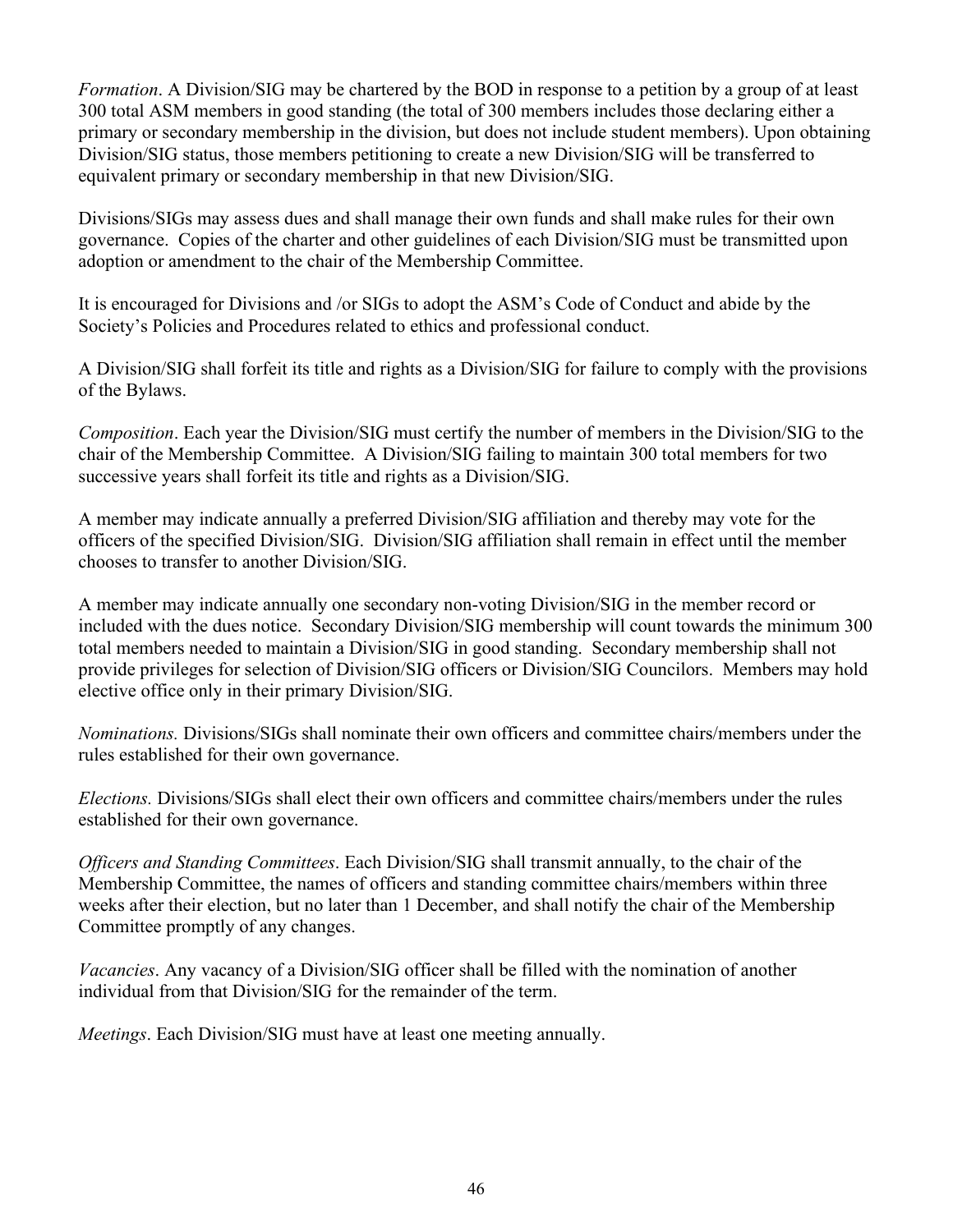#### **ASM DEPARTMENTS**

ASM headquarters (HQ) staff play a crucial role in the Society, being responsible for all day-to-day operations in implementing the strategies identified by the BOD in consultation with the COMS. The CEO is responsible, and the ultimate supervisor, for all staff at HQ, and he/she is the only one reporting to the BOD, which supervises no staff other than the CEO. Volunteers need to be aware of and adhere to this management structure as they assume their responsibilities.

The Society's executives, staff directors, and other employees undertake management, operation, and program services. Also, staff serves as liaisons to Program Committees in the following structure, noting that Program Committee Chairs do not have a supervisory role for staff, with the only exception being the BOD for the CEO.

#### *American Academy of Microbiology*

The American Academy of Microbiology is responsible for the administration of awards granted by the ASM and management of colloquia.

#### *ASM Press*

ASM Press is the book publishing division of the American Society for Microbiology. The ASM Press publishes a broad selection of content, including textbooks, references, monographs, and general interest titles that are used as the foundational texts in colleges and universities and as reference materials in laboratories and governmental agencies around the world. ASM Press also publishes *EcoSal Plus* and *Microbiology Spectrum*, periodicals that review focused microbial sciences topics.

### *Clinical and Public Health Microbiology*

The Clinical and Public Health Microbiology Committee promotes and advances the practice of clinical and public health microbiology and is the clearinghouse for these issues. It achieves its mission by offering professional certification, online education and mentoring, accreditation of postgraduate training programs, development of evidence-based guidelines, and monitoring of issues that impact the practice and profession—coding, reimbursement, personnel standards and workforce.

### *Communications and Marketing Strategy*

Communications has responsibility for public relations and publicity activities of the Society and directs press room activities at ASM-sponsored meetings. Marketing strategy for the Society is also overseen in this unit.

### *Education*

Education develops and conducts programs that support both student and faculty development through fellowships, online publications, conferences, workshops and institutes, and networking opportunities.

### *Finance*

Finance is responsible for controlling ASM's assets, paying vendors, collecting from customers, maintaining the accounting records, preparing periodic tax and information returns, and preparing internal and external financial reports.

### *Human Resources, Ethics and Administration*

Human Resources and Administration includes the human resources functions for ASM HQ, including payroll and general services and management of the headquarters building and facilities.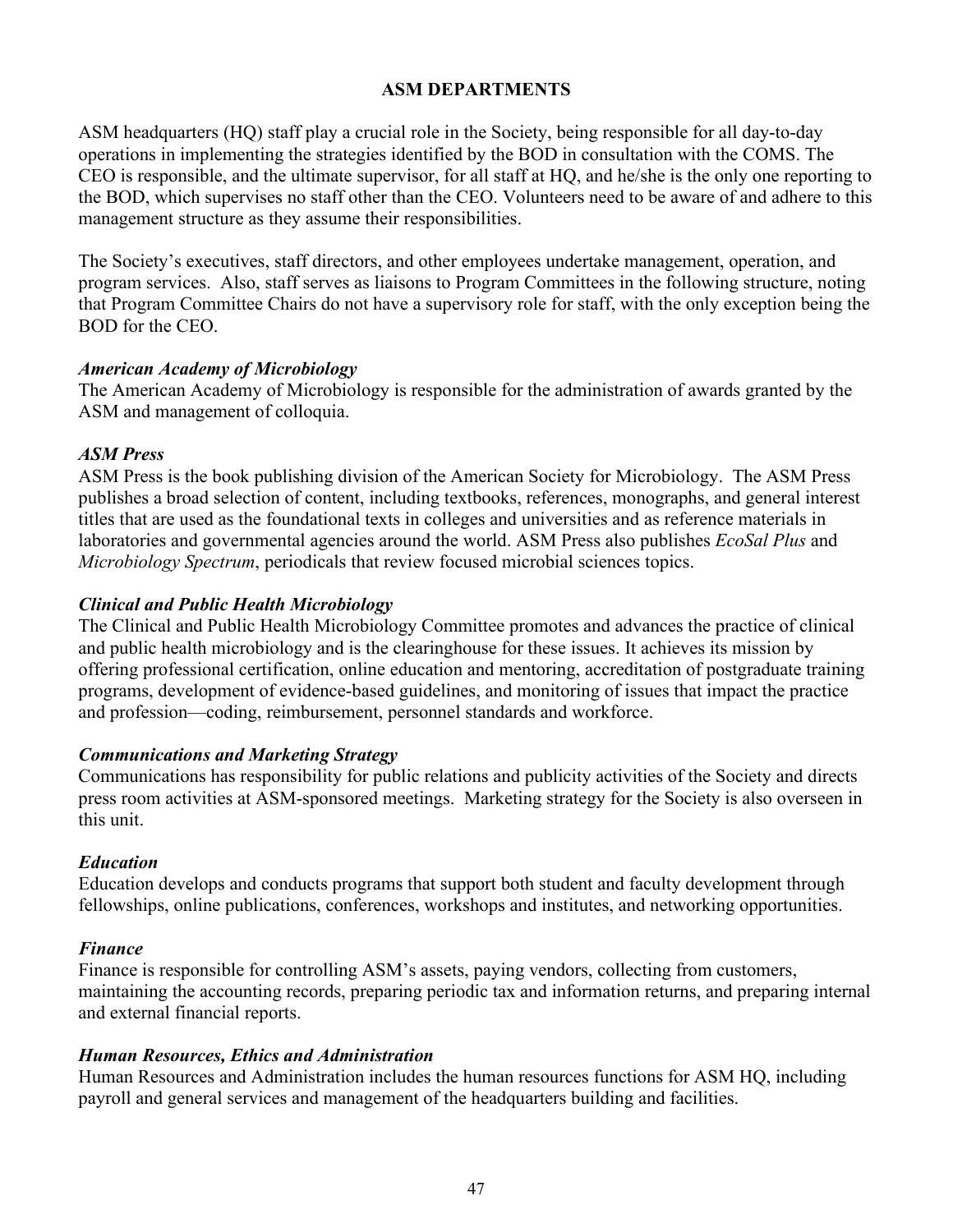The Ethics component shall focus on issues surrounding scientific, research, and professional misconduct. It will assist with matters involving Members' of Affiliates' noncompliance with the Society's Code of Ethics and Conduct along with providing support and guidance to the other departments.

### *Information Technology*

Information Technology provides data processing services, technology assessment, and information analysis to ASM staff. IT provides support for all of ASM's financial applications as well as for centralized office software and other specialized applications.

### *Journals*

Journals has responsibility for all manuscripts from submission through publication.

### *Meetings*

Meetings is responsible for the development and management of program content for ASM's major meetings and the Conferences program. Meetings is also responsible for event design, marketing, logistics, exhibits, registration, and housing for all meetings and conferences sponsored or co-sponsored by the ASM.

### *Member Engagement*

Membership Engagement is responsible for all membership services, e.g., branch and division activities, and membership promotion and retention. Subscription fulfillment includes processing of all ASM membership applications, membership renewals, and subscriptions to all ASM periodical publications.

International Affairs is responsible for ASM's international activities, e.g., international requests for assistance, international fellowships and grants, the LabCap program, and diverse international initiatives.

## *Office of the Chief Executive Officer*

- The CEO is responsible for all staff.
- The CEO oversees all programs, operations, and activities performed by ASM staff and volunteers in accordance with the Society's articles of incorporation, Bylaws, strategic plans, and the policies and procedures set by the volunteer leaders of the Society.

## *Public and Scientific Affairs*

Public and Scientific Affairs monitors legislative, regulatory, and other governmental issues and activities that impact science, particularly microbiology; keeps the BOD and its committees informed and advises them on courses of action; and follows through on approved positions and assists in the formal preparation of positions.

### *Strategic Alliances*

The Strategic Alliances department is responsible for developing, managing, analyzing, and executing ASM's partnership relationships, with the goal of leveraging these relationships to build sustainability for the future.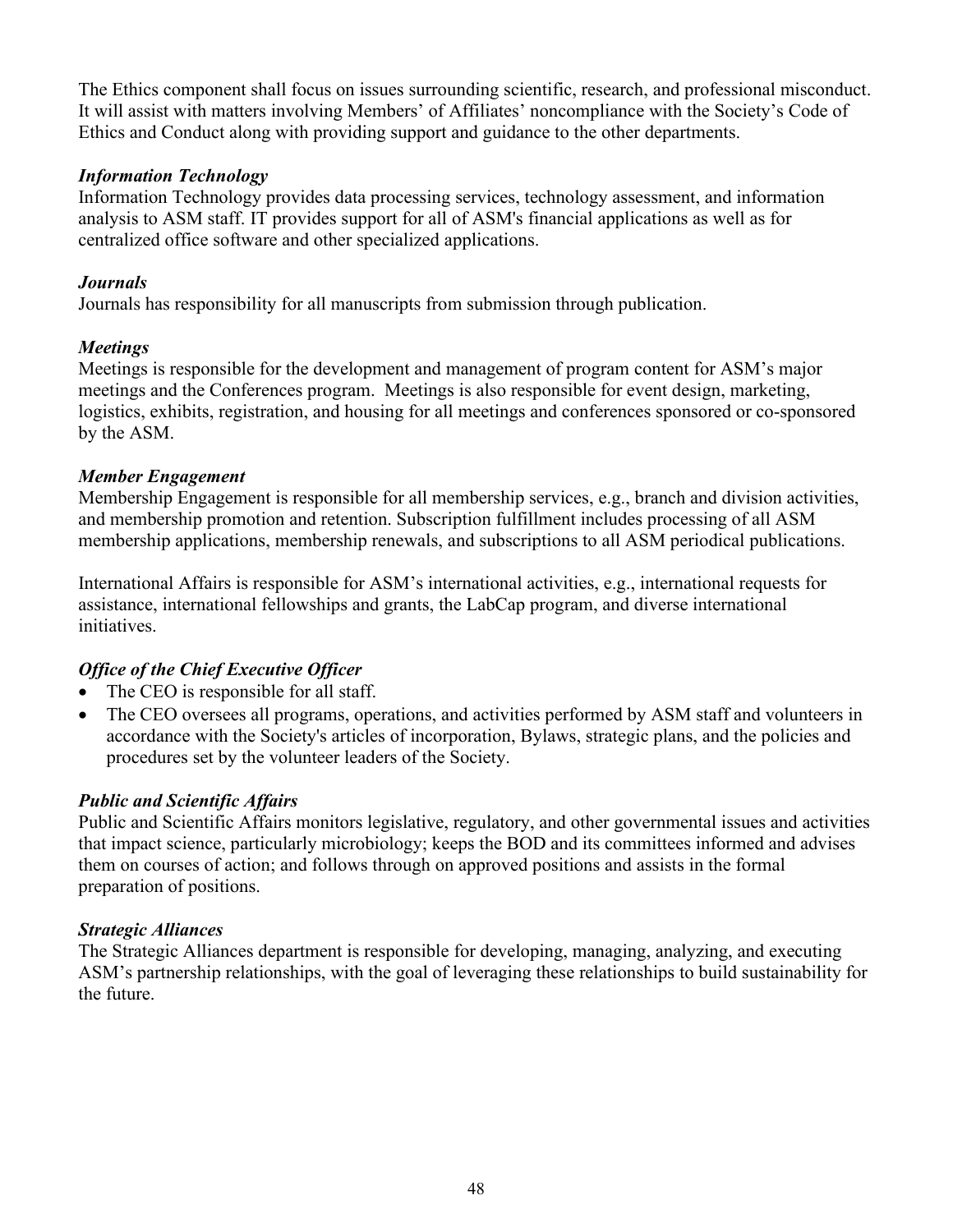#### **ARCHIVES**

Archives shall be maintained for the collection, preservation, and display of historical materials relating to the Society.

### **CLEARANCE PROCEDURES FOR PUBLIC POLICY STATEMENTS**

#### *Public Policy Issues*

Based on the Bylaws, the BOD proposes and implements policy through its subcommittees.

It is the usual procedure for the PSAC staff, with the approval of the CEO, to develop policy statements in consultation with the PSAC. The PSAC Chair may assign one or more members of the committee oversight for developing statements in response to public policy initiatives such as legislation or regulations.

### **FINANCIAL POLICY**

The Society's general financial goal is to minimize costs to the member, subject to absolute requirements for liquidity and solvency, while providing maximum benefits in the form of products and services.

*Tax exempt status—*as a scientific and educational organization, the Society qualifies as a corporation exempt from federal income under Section  $501(c)(3)$  of the Internal Revenue Code. The Society may not engage in any activities that would jeopardize its tax-exempt status. Such activities include intervening in (including the publication or distribution of statements) any political campaign on behalf of or in opposition to any candidate for public office, performing substantial lobbying activities, and engaging substantially in any activity not related to the fulfillment of its scientific and educational purposes. No part of the net income to the Society shall inure to the benefit of, or be distributed to, it's elected Officers or other persons, except that reasonable compensation may be paid to employees for services rendered in furtherance of the objectives listed in the Society's Bylaws.

*Solvency.* The Society intends to maintain at all times a strategic reserve fund that is equivalent to no less than 50 percent of annual operating expenses to defray the ongoing expenses of major programs and to permit restructuring of those programs in the event of severe economic conditions. This reserve is not to include funds specifically designated through precedent or commitment to the support of specific programs (e.g., Travel, Fellowships, Colloquia, and the Society Fellows). The purpose of the Society investment policy is to ensure that the strategic reserve fund provides, at a minimum, financial return several percentage points higher than inflation.

*Liquidity*. The Society intends to maintain a liquidity ratio (ratio of current assets to current liabilities) of no less than 3:1, measured at fiscal year-end. The Society's objective is to minimize short-term cash accumulation and to seek the highest possible return while preserving principal.

*Revenue.* The Society's annual revenue targets are set such that they:

- Cover all operating expenses from operating revenue so as not to require the use of income or principal from the strategic reserve fund;
- Support the expansion of existing programs or the introduction of new programs without bringing either solvency or liquidity levels below minimums; and
- Pay back short-term debt (e.g., line of credit)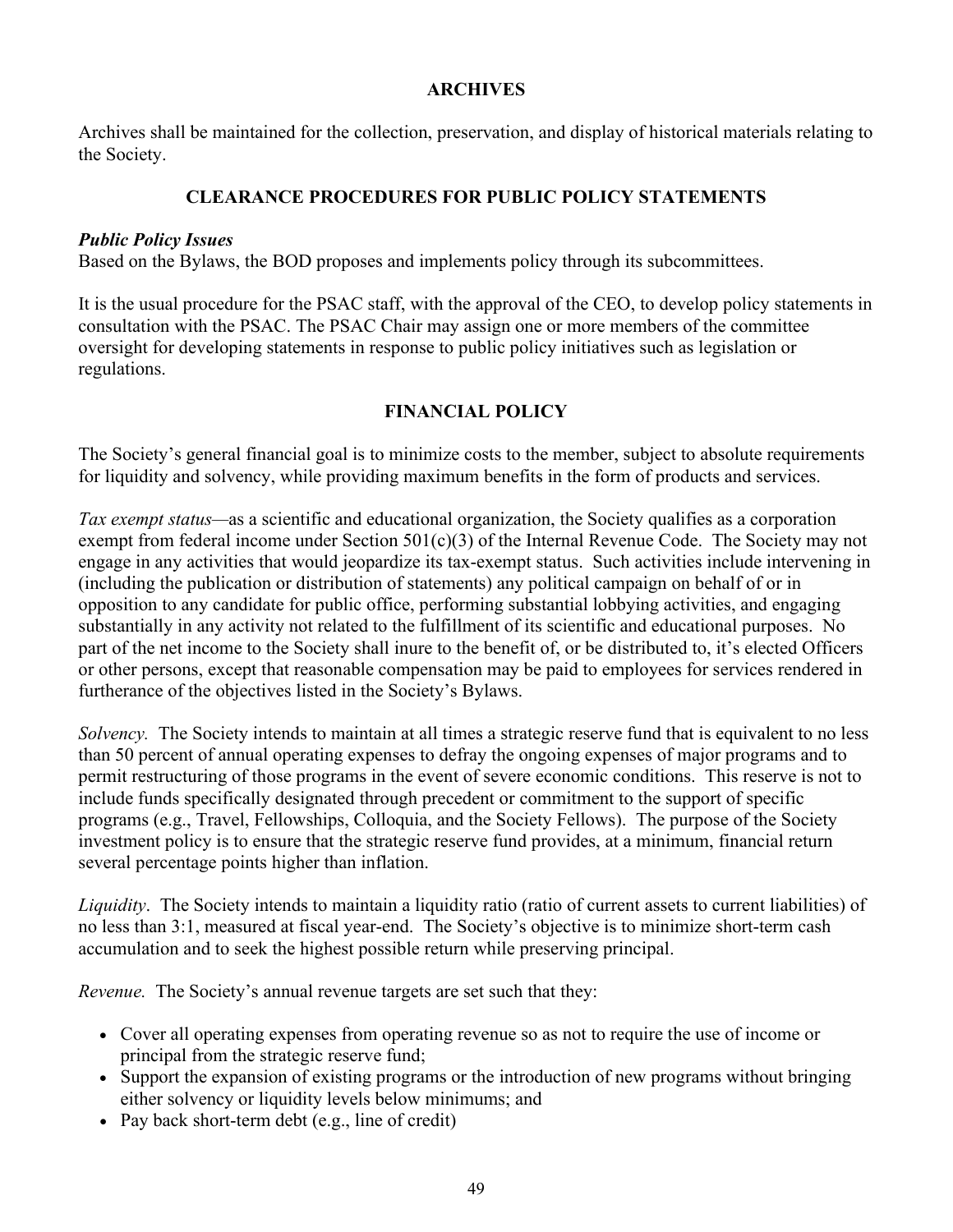*Net Operating Income.* Although financial results will vary based on changing economic conditions, periods of expansion and consolidation, and market pressures, the Society's net operating income goal is 3% to 5% of total operating revenue for any fiscal year. The Society's goal is to provide sufficient funds on an annual basis to (i) offset the impact of inflation on the strategic reserve fund, (ii) maintain the strategic reserve fund at a level that is no less than 50 percent of annual operating expenses, and (iii) take into account unanticipated expenses or revenue shortfalls. Investment income, including interest and dividends, is excluded from net operating income. The Society has established the following guidelines to meet the net operating income goal:

- All programmatic expenses, including direct expenses and indirect expenses, will be allocated to the program so that the total cost of each program can be determined.
- Operating revenue will be budgeted to generate operating net income growth in proportion to expense growth.
- Revenue programs (Journals, Meetings, ASM Press, and Membership) will endeavor to exceed their annual net operating income target of 3% to 5% of budgeted operating revenues for any fiscal year.
- Membership dues rates should be set at levels that will result in dues revenue that covers the total direct and indirect membership services expenses.
- Programs that directly benefit individual microbiologists (e.g. workshops, conferences, and certification) must be priced so that the consumer pays all expenses relating to the product or service.
- All programs are expected to operate in a fiscally prudent manner. Increases in an ongoing program that exceed inflation should be justified in the same manner as new programs.
- Pricing decisions for products and services should provide value for members while remaining competitive with the market, recognize a differential between members and nonmembers, and be sensitive to general economic conditions and membership perception.
- Budget targets are independent of expenses for research and development, which are intended to identify and market new products.

*Role of the Finance Committee.* The Finance Committee acts on behalf of the BOD, and its activities are guided by the need to maintain sound and proper auditing procedures, timely financial reports, and responsible justification of resources utilized. The Finance Committee will not dictate programmatic decisions within any program or activity but will determine the appropriate allocation of the Society's resources based upon the Strategic Plan in consultation with the COMS, making recommendations to the BOD for decisions.

## **FINANCE AND BUDGET INFORMATION**

*Annual Budget.* Annually, the Society prepares a budget for the following fiscal year based on projected revenues and expenses. The budget provides a financial roadmap for the allocation of resources and a guide for monitoring and controlling expenditures.

The annual budget development process typically begins in February, when the BOD meets to set the Society's strategic priorities based on input from the COMS, program committee chairs, and staff directors. Staff, after also receiving input from the Finance Committee, reports back to the BOD on implementation, feasibility, and resource implications of the Society's strategic priorities at its spring/summer meeting. Then the Finance Department, in collaboration with the CEO and Treasurer, develops budget targets that allocate resources (including head counts) to departments based on the BOD's strategic priorities.

The draft budget is developed with input from staff directors who work in close partnership with program committee chairs, after seeking input from the appropriate advisory groups, subcommittees, stakeholders, and others as needed. Operating budget proposals are submitted to the Finance Department in late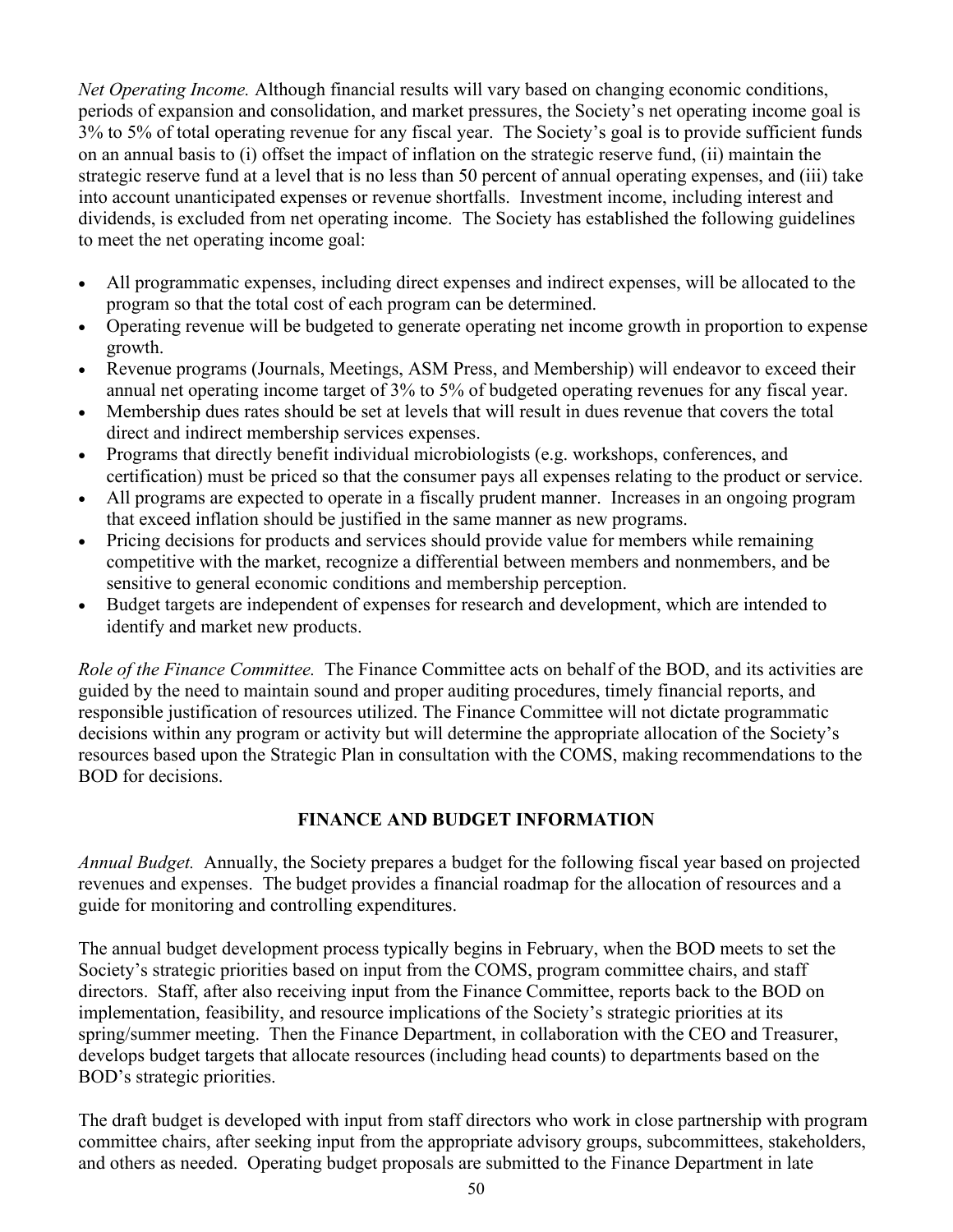summer. If applicable, a capital budget and/or a request for strategic reserve funding are included in the submission. The CEO and Director of Finance review each department's budget proposal, then meet with staff directors, individually, to discuss their proposed budget, suggesting changes as they deem necessary. The CEO submits a Society-wide budget proposal to the Finance Committee for review and vote in late September/early October.

The Finance Committee reviews the CEO's proposed budget, focusing on the soundness of the proposed budget in terms of consistency with the Society's financial policy and alignment with the BOD's strategic priorities. Depending on the budget requests (e.g., new program, large capital request), the Finance Committee may request to meet with the staff director and/or program committee chair to discuss their department's budget proposal. The staff director and/or program committee chair may also request a meeting with the Finance Committee to discuss their budget proposal. The Finance Committee then votes on the proposed budget and recommends approval to the BOD as is or with adjustments.

The BOD is ultimately responsible for approving a budget that aligns with the strategic priorities and available resources, and is consistent with the fiscal policies contained in the Society's Bylaws and Policies and Procedures Manual. The BOD votes on the proposed budget in late October/early November.

*Implementation and Monitoring.* Departments are responsible for authorizing expenditures within their approved budget, monitoring actual performance against the approved budget, and providing explanations for budget variances to Finance on a quarterly basis and for preparing revised budget forecasts on a quarterly basis. Departments are expected to make programmatic adjustments necessary to ensure that they operate within their approved budget.

*Financial Reporting.* Upon closing the books each month, Finance prepares and distributes a report of revenues and expenses, by department and by program, to each department. The report includes budgetto-actual results for the month and fiscal year to date. Departments use these reports to monitor performance against budget, to ensure that revenues and expenses are properly coded, and to prepare revised forecasts.

*Ex-Budget Requests*. Requests by departments to make unbudgeted expenditures, whether the result of a new program/activity or an overrun of approved budget item, are submitted to Finance for approval. All such requests must be approved by the CEO. Requests for unbudgeted expenditures, the approval of which would result in total unbudgeted expenditures exceeding 0.25% of total approved budgeted expenses for the fiscal year, must be approved by the Treasurer. Requests for unbudgeted expenditures, the approval of which would result in total unbudgeted expenditures exceeding 1% of total approved budgeted expenses for the fiscal year, must be approved by the Finance Committee.

### **ASM HEADQUARTERS STAFF COMPENSATION STRATEGY**

In order to establish and ensure competitive compensation, ASM HQ staff salaries are compared on an annual basis to national and local salary surveys that reflect the pay levels of equivalent work in the major trade and professional associations in the Washington metropolitan area. The comparison is made at the median level (50th percentile) of the selected surveys.

There is a single salary schedule that includes all ASM HQ staff. Salary ranges are structured to reflect the median salaries in the competitive market. The midpoint of each salary range represents the adjusted median salary level for equivalent work. A minimum salary level, approximately 20% below the established midpoint, is established for each salary range. A maximum salary level is established at a similar percentage, (20%), above the midpoint to limit the amount that the Society will normally pay for any position.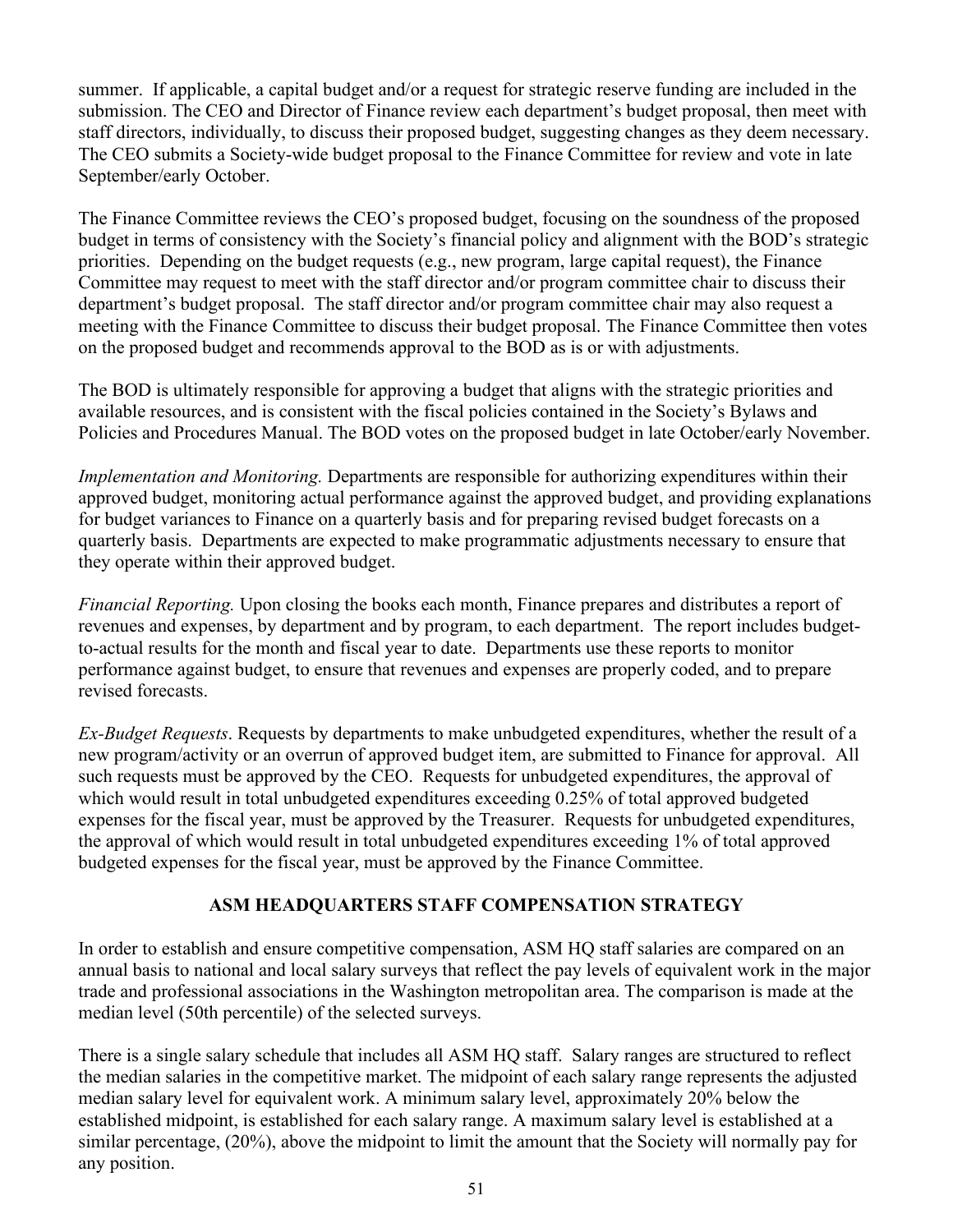The Society's target is to pay all employees, on average, at a level that is equal to the midpoints of the salary ranges. The salaries of individual employees may be higher or lower than the midpoint of the salary range to take into account the skills, experience, performance, or other relevant work-related factors pertaining to the individual.

#### **INVESTMENT POLICY**

#### **Purpose**

This statement sets forth the policy governing the management of the American Society for Microbiology's (ASM) investment portfolio (the "Portfolio").

#### **Investment Objective**

The Portfolio exists to support ASM's operations and to ensure its continued existence, as outlined in its Articles of Incorporation, By-Laws and other governing documents. ASM seeks to earn a long-term real rate of return that is greater than the spending rate, per the Strategic Investment Policy, plus inflation, net of fees, while recognizing that capital preservation is of the utmost importance.

### **Time Horizon**

Investment guidelines are based on an investment time horizon of greater than 10 years.

### **Risk Tolerance**

ASM's risk tolerance is best described as 'Moderate' to reflect ASM's desire to preserve capital while achieving higher returns over its investment time horizon.

### **Strategic Investment Policy**

ASM may utilize up to 4% of the Portfolio's average market value for the previous three complete fiscal years (e.g., 2018 would be based on the Portfolio's average balance for the period 2014 – 2016) annually. Strategic Investment Policy transfers will be liquidated annually and transferred to ASM's bank account.

### **Investment Style**

Assets will be allocated between active and passive managers based on the ability to identify active managers who can add value net of fees/expenses. In making investment recommendations to the ASM Investment Subcommittee (the "Subcommittee"), the investment advisor will present options for both active and passive managers or indicate if either is not available.

Management and investment decisions about an individual asset shall be made not in isolation but rather in the context of ASM's investments as a whole and as a part of an overall investment strategy having risk and return objectives reasonably suited to the Portfolio and to ASM.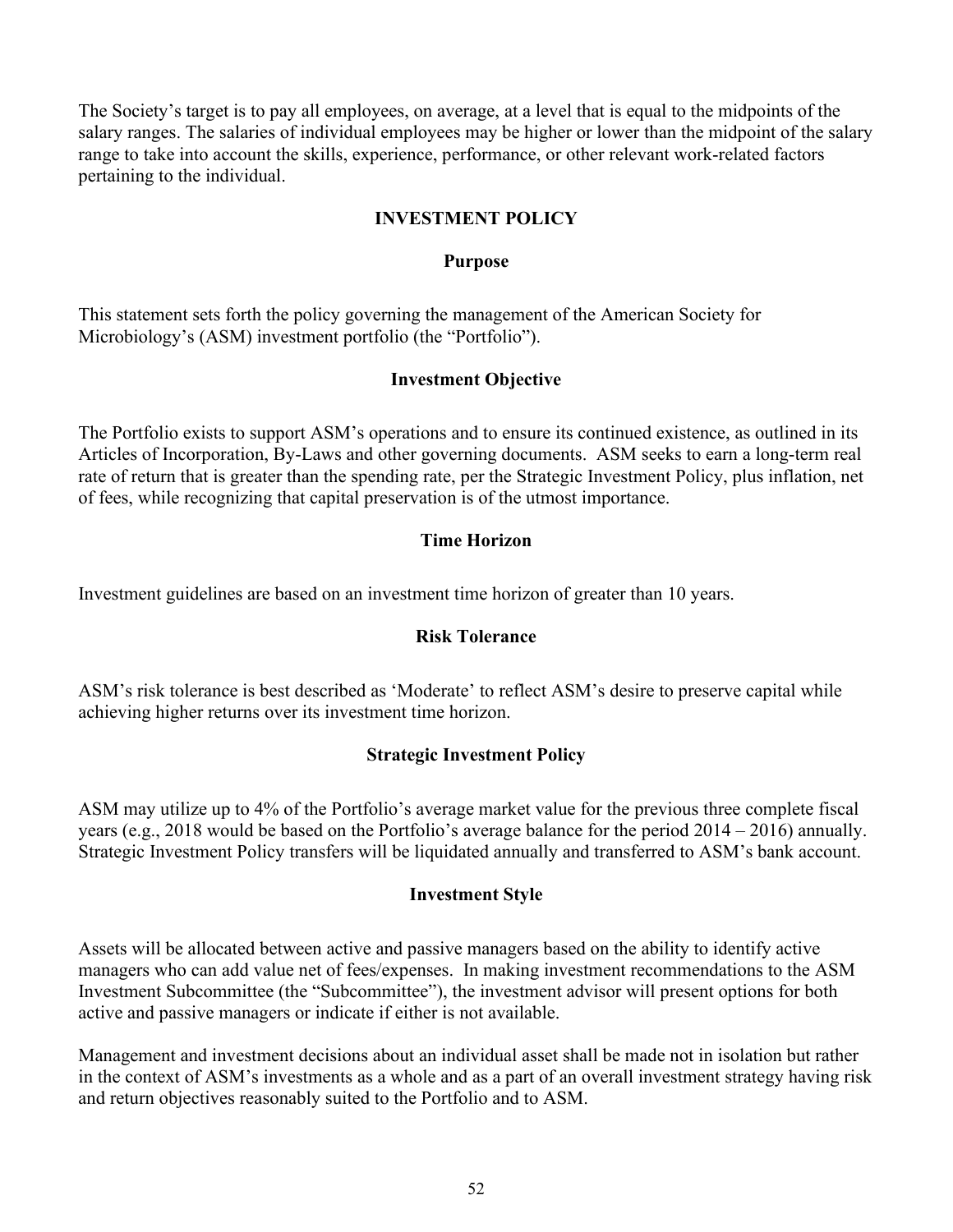#### **Leveraging or Margining**

Direct leveraging or margining of assets shall be prohibited.

#### **Liquidity**

At least 75% of the fund must be invested in liquid assets.

## **ASSET ALLOCATION**

The Portfolio will be diversified both by and within asset class to reduce risk and to provide reasonable assurance that no single security, or class of securities, will have a disproportionate impact on the performance of the Portfolio's total value. Each investment manager will be responsible for establishing and maintaining the asset allocation strategy for their individual portfolio and shall have the discretion to determine their portfolio's individual security selections. It is expected, however, that each investment manager will utilize a stable asset allocation strategy and not engage in tactical or market-timing asset allocation decisions.

| <b>Asset Class</b>               | <b>Minimum</b> | <b>Target</b> | <b>Maximum</b> | <b>Benchmark</b>          |
|----------------------------------|----------------|---------------|----------------|---------------------------|
| <b>Equities</b>                  | 35%            | 50%           | 70%            | <b>MSCI ACWI</b>          |
| U.S. Equity                      | 10%            | 30%           | 40%            | <b>S&amp;P 500</b>        |
| International Equity             | 10%            | 20%           | 40%            | MSCI ACWI ex U.S.         |
| <b>Fixed Income</b>              | 20%            | 27%           | 50%            | <b>BarCap Multiverse</b>  |
| U.S. Fixed Income                | 10%            | 19%           | 40%            | BarCap U.S. Aggregate     |
| International Fixed Income       | $0\%$          | 8%            | 25%            | BarCap Multiverse         |
| <b>Alternative Investments</b>   | $0\%$          | 20%           | 25%            | <b>HFRI Fund of Funds</b> |
| <b>Cash and Cash Equivalents</b> | $1\%$          | 3%            | 10%            | Citigroup 3 Mo T-Bill     |
| <b>TOTAL</b>                     | N/A            | 100%          | N/A            |                           |

The mix of assets in the Portfolio should be maintained as follows (percentages are of the Portfolio's total market value):

### **ASSET CLASSES**

Investments are to be invested in a portfolio of securities managed by a professional investment firm(s) and through direct investment in index funds or exchange traded funds (ETFs). Permissible investments, which may include individual securities or pooled investment vehicles, are as follows: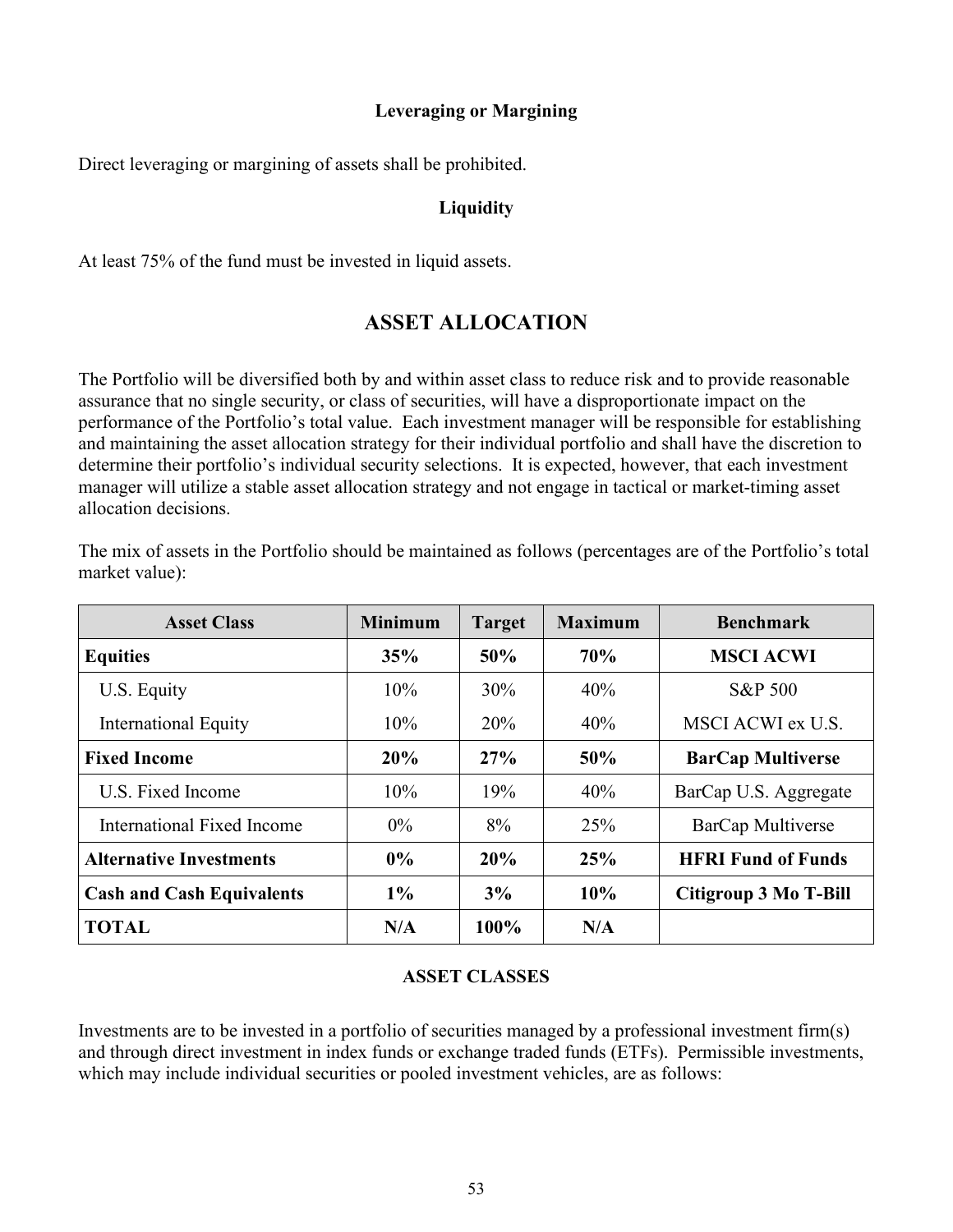#### *Equities*

Equities provide long-term capital appreciation. Equity holdings may be in developed or emerging markets and should comprise a total exposure to the asset class that is diversified by geographic region, economic sector, industry, and market capitalization.

#### *Fixed Income Securities*

Fixed Income Securities provide current income to support operating cash flow and to create some measure of diversification. As a result, both credit quality and preservation of principal are core emphases of this allocation.

#### Alternative Assets

Alternative Assets shall include the following:

Hedge Funds and Managed Futures – These assets represent a style that is different from traditional, long-only funds. They are expected to have low correlations with other traditional investments in the Portfolio and therefore help to diversify the overall fund and enhance risk-adjusted returns. Hedge Funds will typically comprise two categories: long/short equity funds and Absolute Return strategy funds, either of which may include fund of fund structures or direct investments in single funds.

Private Equity – Permissible investments include leveraged buyout funds, venture capital funds, growth capital funds, special situations, and mezzanine capital funds. Private equity is an illiquid investment class generally having a ten-year lifespan. Given their illiquidity, private equity investments are expected to provide at least 5% additional return beyond that of publicly traded equities. ASM may also consider investments in Secondary Funds. These are funds that purchase existing partnership units from distressed sellers at attractive prices in exchange for liquidity. Secondary funds provide the ability to enhance vintage diversification.

Real Estate – Permissible investments include publicly traded Real Estate Investment Trusts (REITs) and non-publicly traded investments in real properties. Publicly traded REITs will be considered as part of the Alternative Assets allocation because they have historically shown more sensitivity to interest rate movements than other publicly traded equity investments. Both public and private Real Estate investments are intended to provide low correlation to other investments in the Portfolio and therefore help to diversify the overall fund and enhance risk-adjusted returns.

Commodities – Commodities serve as an inflation hedge, have a relatively low correlation with U.S. equity returns, and provide capital appreciation. Typically a portfolio will have exposure to metals (such as gold, platinum and copper) energy (such as crude oil and natural gas) and agricultural commodities (such as corn, soy and wheat.) It is permissible to invest in these types of commodities through ETFs or Managed Futures. ASM will not directly invest in commodities nor will it take physical possession of any commodity.

#### Cash and Cash Equivalents

It is generally expected that each investment manager will remain fully invested in equity or fixed income securities; however, cash may be held in any investment manager's portfolio at the investment manager's discretion. Cash reserves shall be held in one of the custodian's money market fund, shortterm maturity Treasury securities or other high quality money market instruments such as commercial paper rated A-2, P-2 or better. Investment managers will be evaluated based upon the performance of their total fund relative to the appropriate index benchmark, regardless of the amount of cash equivalents held during any performance measurement period.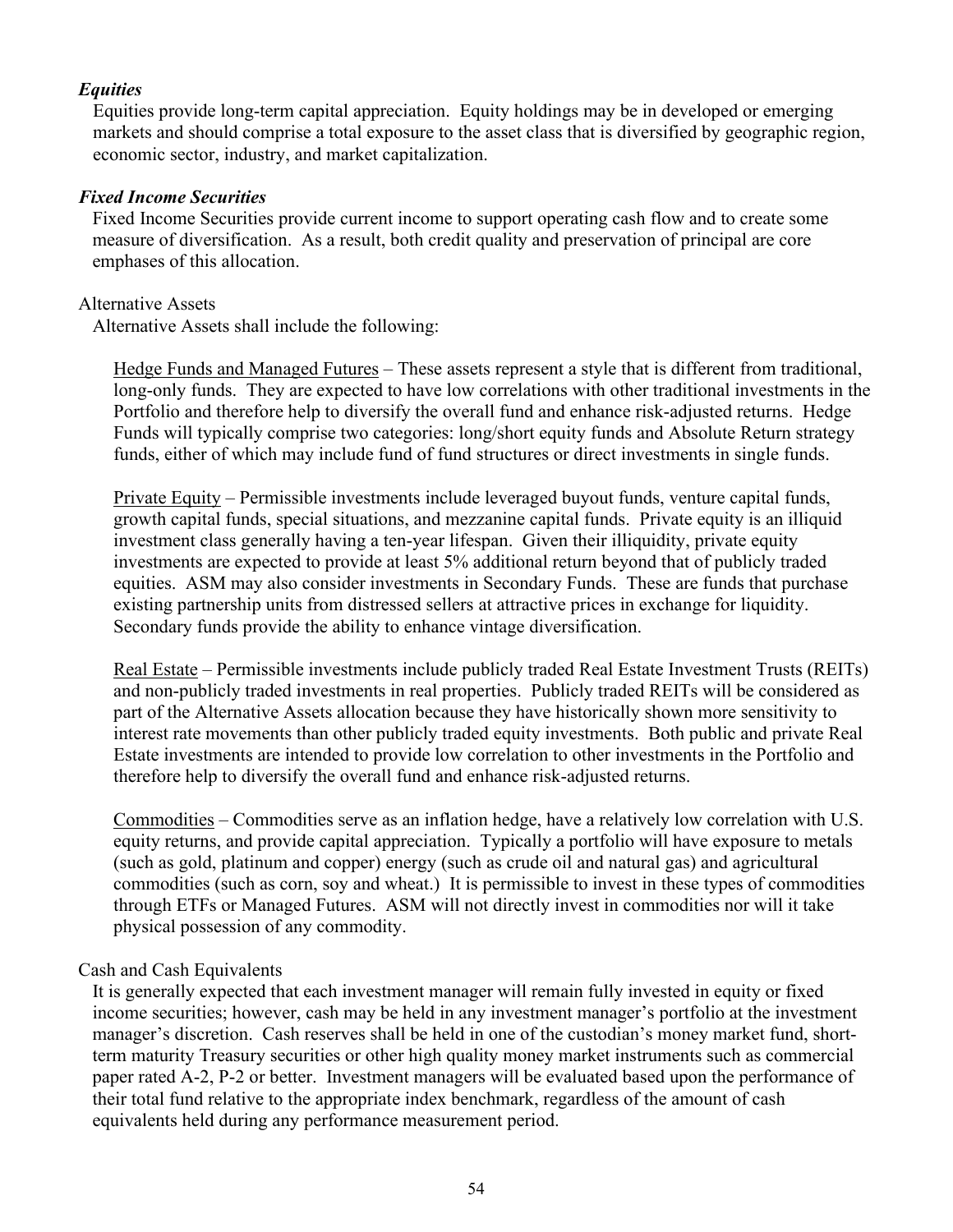#### **PORTFOLIO REBALANCING**

An asset class allocation that is either above or below the permissible range by no more than 5% solely as a result of market appreciation or depreciation does not require any action to rebalance the Portfolio. However, no transactions are permitted that would further the amount by which the asset class is above or below its permissible range. When market changes move the asset class allocation outside the permissible range and the manager(s) elects not to rebalance the Portfolio, the Subcommittee must be informed in the next report to the Subcommittee of the under-over allocation and the rationale for not rebalancing. The Subcommittee, at its discretion, may require the manager to rebalance the Portfolio.

#### **IVESTMENT SUBCOMMITTEE**

The Subcommittee is composed of the ASM Treasurer, as Chairperson, and at least three or more members who need not be members of the ASM Board of Directors or of ASM. The ASM CEO serves ex officio, without a vote. The Chair and Subcommittee members serve for three years, renewable once.

#### **IVESTMENT ADVISOR**

The Subcommittee will engage an investment advisor to implement the investment strategy outlined in this policy statement. The investment advisor does not have discretion over investment decisions for the Portfolio.

The investment advisor will be chosen based on a variety of factors, including:

- Services offered
- Experience with portfolios of similar size and objective
- Experience with other nonprofit organizations
- Past performance
- Process for determining investment strategy and selecting investment managers
- Monitoring and reporting practices
- Fee structure

The investment advisor's initial term is assumed to be no more than five years. The Subcommittee will evaluate the investment advisor's performance prior to the end of their initial term. Examples of criteria on which the investment advisor will be evaluated will include their ability to:

- Report performance in a clear and transparent manner
- Explain details of performance
- Produce positive returns relative to benchmarks
- Proactively communicate with the Subcommittee and management
- Prioritize providing sound advice over selling products
- Manage risk

#### **INVESTMENT MANAGERS**

The Portfolio will utilize a multi-manager structure of complementary investment styles and asset classes to invest the Portfolio's assets. Investment managers will be chosen based on a variety of factors, including: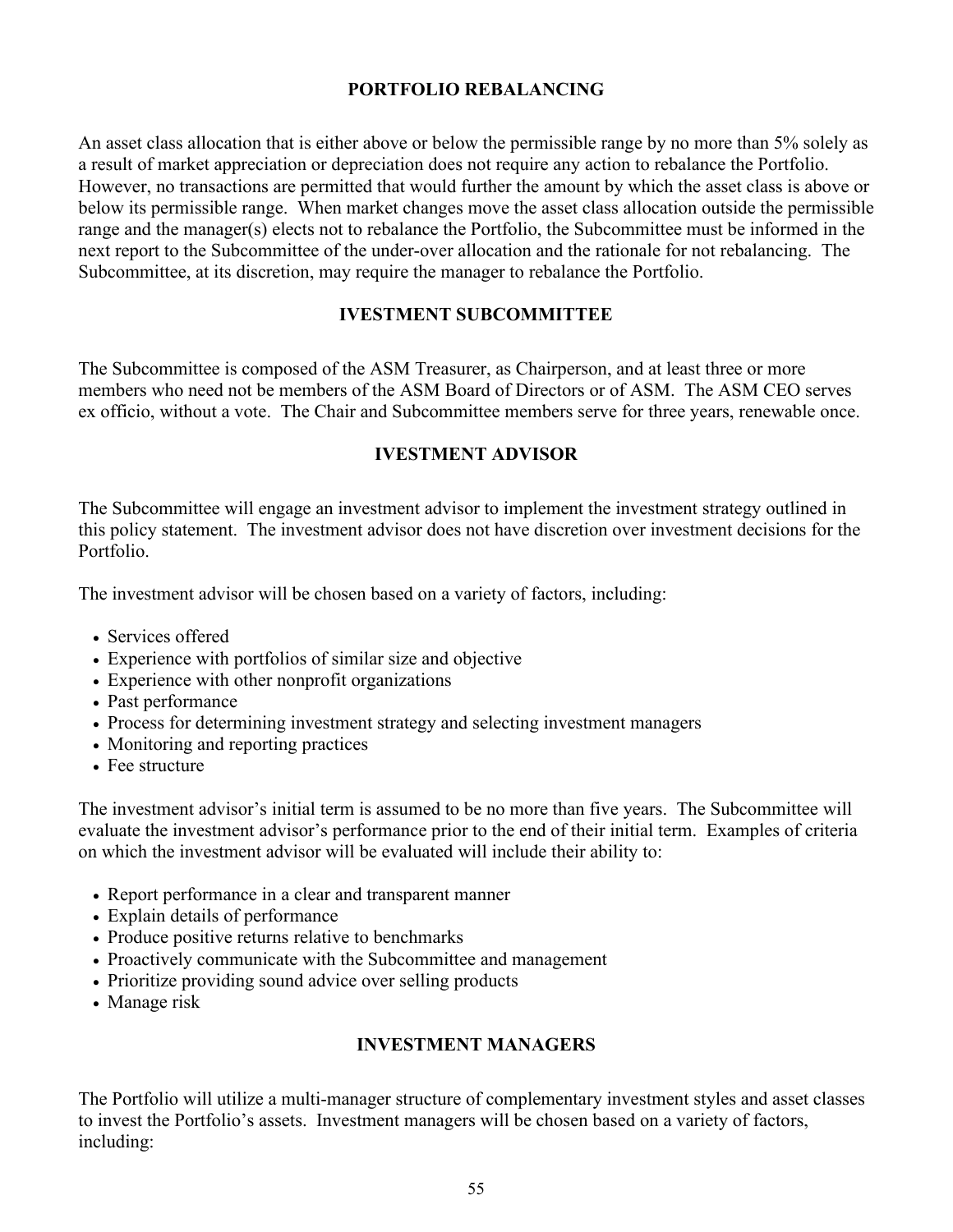- Past performance
- Consistency of performance
- Level of risk taken to achieve results
- Investment style
- Discipline
- Key personnel turnover
- Likelihood of future investment success

The Subcommittee may retain additional investment managers, as needed, to diversify the Portfolio by investment style, asset class, and management structure to enhance the probability of the Portfolio achieving its long-term investment objectives. The Subcommittee must approve the addition and termination of all investment managers.

The performance of each investment manager is measured versus a fully invested market index, or combination of market indexes, representative of the investment manager's investment style, asset allocation, and risk level. Each investment is expected to outpace the relevant benchmark, measured on a compound average annual return basis, net of fees, over a full five-year market cycle.

The Subcommittee will monitor the Portfolio's performance on a quarterly basis and evaluate each investment manager's contribution toward meeting the investment objectives. In the event an investment manager's performance falls below its stated benchmark for three successive quarters, a written explanation from the investment manager will be required. The request will be made by the investment advisor.

The Subcommittee, with assistance from the investment advisor, will monitor each investment manager's performance for purposes of evaluating their success in achieving ASM's investment objective. The Subcommittee acknowledges that most investments go through cycles; therefore, it is understood that there will be times when the investment objective is not met or when some investment managers fail to meet performance targets.

The Subcommittee will scrutinize an investment manager more closely if:

- 1. A material event occurs that affects the ownership or capital structure of the investment management firm or the management of the account,
- 2. A material change in the investment manager's senior investment, marketing, or administrative personnel occurs,
- 3. The investment manager begins to drift materially from the intended investment style at the time the manager was engaged, or
- 4. The investment manager consistently underperforms the stated benchmarks.

Corrective actions may include termination of an investment manager; however, the Subcommittee will not, as a general rule, terminate an investment manager on the basis of short-term performance. If the organization is sound and the firm is adhering to its investment style and approach, the Subcommittee will allow a sufficient interval of time over which to evaluate performance. The Subcommittee will rely on the investment advisor to provide guidance as to the appropriate length of time to evaluate a manager's performance. The investment manager's performance will be viewed in light of the firm's particular investment style and approach, keeping in mind at all times the Portfolio's diversification strategy as well as the overall quality of the relationship.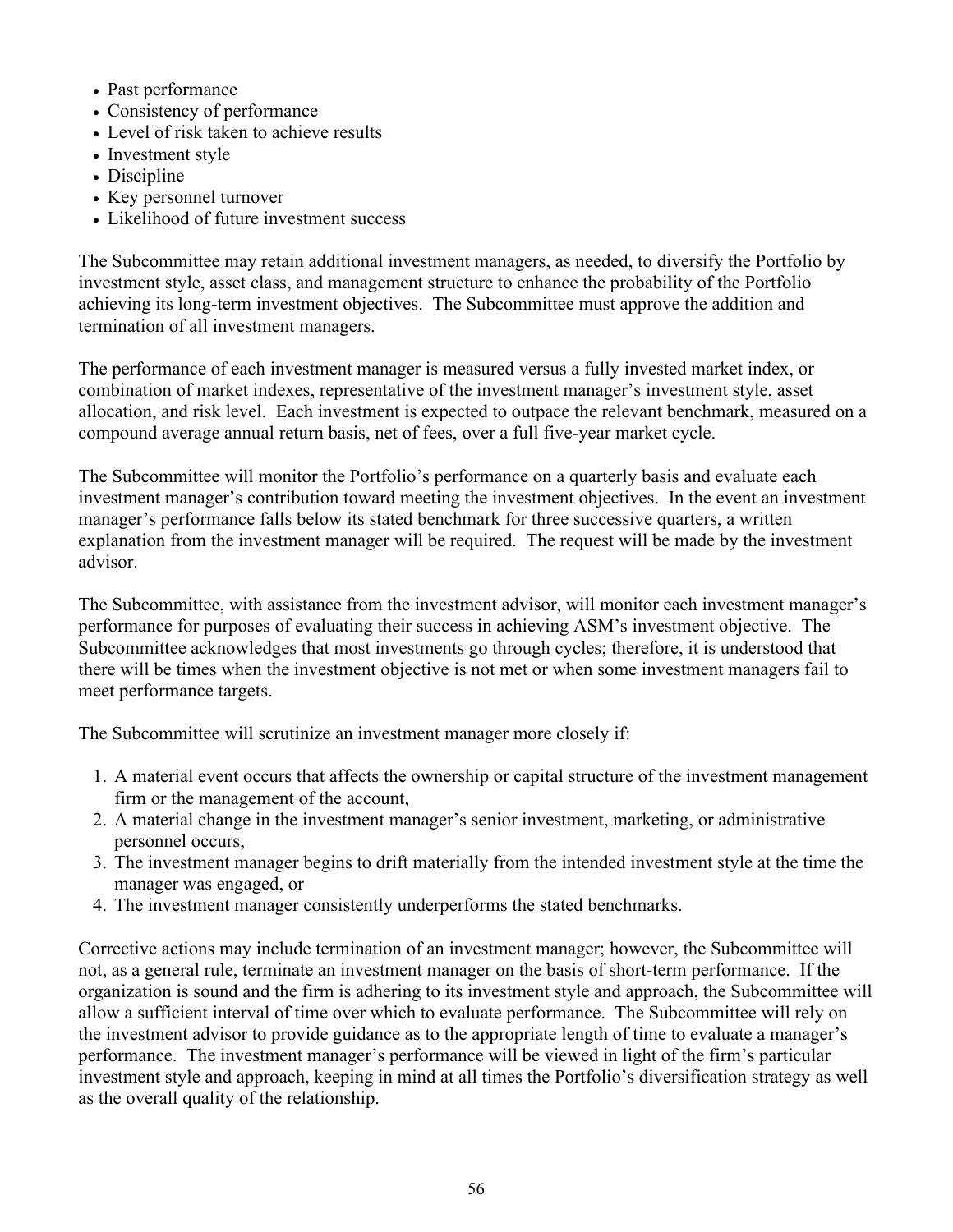## **DUTIES AND RESPONSIBILITIES**

#### *Investment Subcommittee*

- Retain ultimate discretion over portfolio investment decisions
- Establish investment objectives, risk tolerance, time horizon, and policy guidelines and communicate the same to the appropriate parties
- Monitor asset allocation and asset rebalancing activity among asset classes and investment styles
- Approve investment managers recommended by the investment advisor
- Hire third-party investment professionals to assist with Portfolio oversight
- Meet with investment advisors at least four times per year, by phone or in person, to review Portfolio performance
- Provide a verbal or written update on the status of the Portfolio at each Finance Committee meeting
- Evaluate the performance of investment advisors when deemed appropriate, but at least once every five years
- Ensure investment advisors and managers are complying with this policy
- Review the investment policy statement at least once every two years and recommend changes to the Finance Committee, as needed
- The Subcommittee, ASM Management, and the Investment Advisor shall monitor the Portfolios' investment fees and expenses on a regular basis, to ensure that fees are reasonable.

#### *Investment Advisor*

- Assist the Subcommittee in developing a long-term investment strategy, including strategic asset allocation targets and acceptable ranges around the long-term targets by which the investments are to be managed, relevant investments and Portfolio benchmarks, and active versus passive management
- Make recommendations to add or remove investment managers
- Rebalance the Portfolio within the permissible allocation ranges
- Recommend a tactical overweight or underweight to the long-term strategic targets, within the permissible ranges, as warranted by market conditions
- Provide monthly reports to the Subcommittee and ASM Staff detailing the month-end asset values and performance of investments to relevant benchmarks
- Provide monthly reports to the Subcommittee detailing the aggregate performance of the Portfolio compared to the policy benchmark
- Meet with the Subcommittee at least quarterly (typically twice in person and twice by conference call) to review the performance of the Portfolio and compliance with the investment guidelines
- Monitor and manage relationships with all investment managers
- Control investment expenses associated with the Portfolio
- Adhere to this investment policy statement
- Act in a fiduciary capacity on behalf of ASM and make every effort to preserve the assets of the Portfolio, protect the assets of the Portfolio from erosion due to inflation, meet the performance objectives of the Portfolio within the guidelines established by this policy, and monitor adherence to this policy

### *Investment Managers*

- Invest assets in accordance with this policy and applicable laws
- Effect transactions with or through brokers or dealers that, in the investment manager's view, are capable of providing best price and execution of client orders
- Report, on a timely basis, monthly investment performance results
- Communicate any major changes in the economic outlook, investment strategy, and other factors that could affect ASM's investments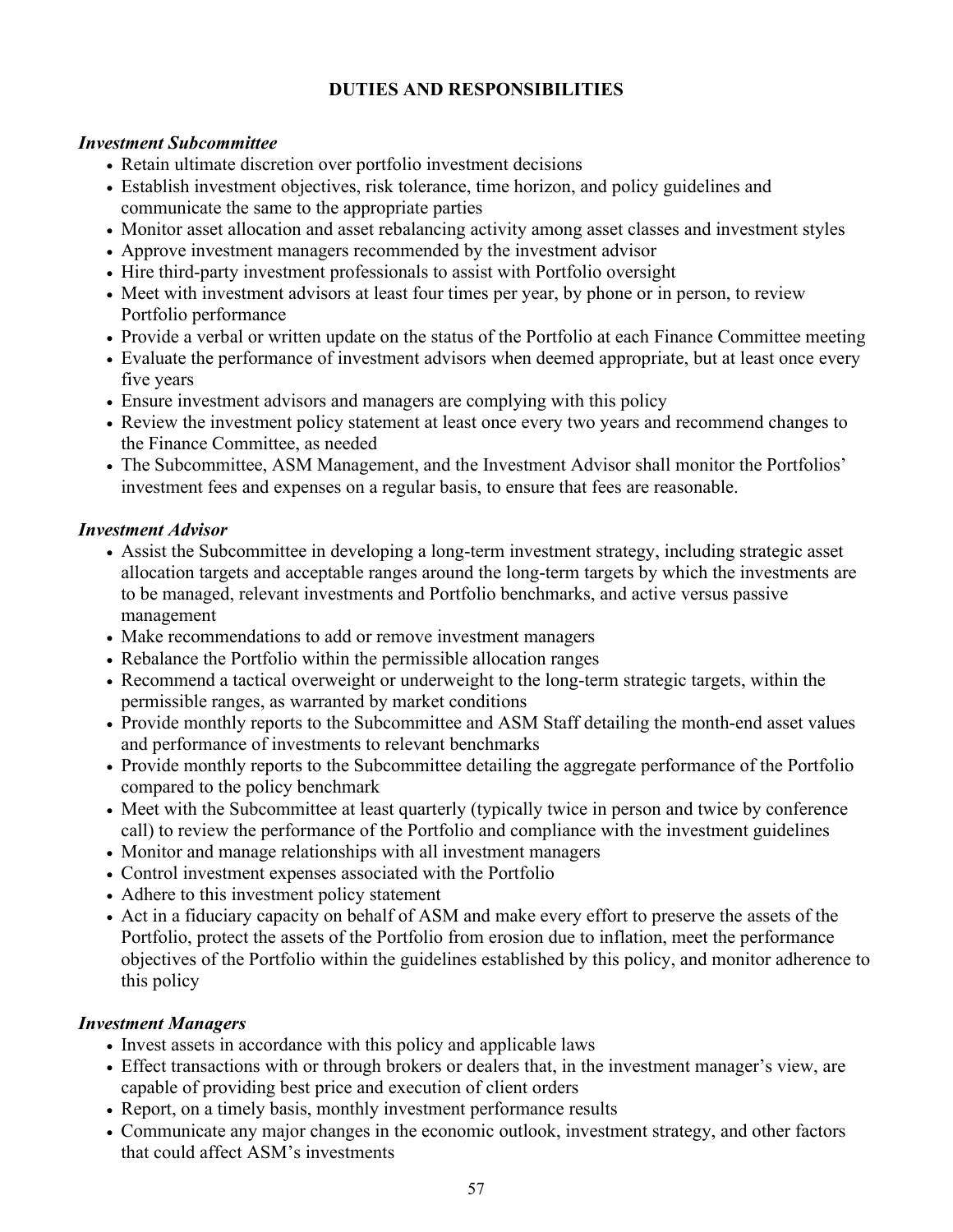- Vote proxies on behalf of ASM, if requested
- Administer ASM's investments at a reasonable cost without compromising quality
- Keep the Subcommittee and investment advisor apprised of any material changes in the investment manager's outlook, investment policy, tactics, etc.
- Meet with the Subcommittee and investment advisor, as requested
- Promptly notify the Subcommittee and investment advisor of any material event that affects the ownership or capital structure of the investment manager; senior investment, marketing, or administrative personnel changes; or any material event that affects the management of ASM's investments
- At all times be registered as an investment advisor under the Investment Advisers Act of 1940, as applicable, and acknowledge in writing that they are a fiduciary with respect to the assets they manage
- Act in a fiduciary capacity on behalf of ASM and make every effort to preserve the assets of the Portfolio, protect the assets of the Portfolio from erosion due to inflation, meet the performance objectives of the Portfolio within the guidelines established by this policy, and monitor adherence to this policy

### *ASM Staff*

- Assist the Subcommittee in discharging its duties and responsibilities
- Oversee the day-to-day administration and implementation of the investment policy and carry out decisions made by the Subcommittee
- Engage, and serve as liaison to, third-party investment professionals retained to assist with oversight and management of the Portfolio
- Ensure third-party investment professionals adhere to the terms and conditions of their contracts and have no material conflicts of interests with ASM
- Monitor third-party investment professionals' compliance with the investment policy statement
- Comply with accounting and auditing guidelines regarding due diligence and ongoing monitoring of investments

## **ETHICS AND CONFLICTS OF INTEREST**

The Subcommittee and ASM staff involved in the investment process are to refrain from any activity that could conflict with the proper execution of the investment policy, or which could impair their ability to make impartial investment decisions. Members of the Subcommittee, ASM staff, and third-party investment professionals are to disclose to the ASM Treasurer any material interests in financial institutions that conduct business with ASM and any personal financial/investment positions that could be related to the performance of the Portfolio.

### **Unrelated Business Taxable Income**

All efforts will be taken to ensure that no investment will jeopardize ASM's  $501(c)(3)$  tax exempt status. The generation of unrelated business taxable income ("UBTI") should be minimized if possible. Investments that have the potential to generate UBTI will be considered for ASM only if the contribution to the Portfolio is expected to outweigh the negative tax and accounting implications.

### **APPROVAL**

The Subcommittee will review this investment policy statement periodically to determine if any revisions are warranted by changing circumstances including, but not limited to, changes in financial status, risk tolerance, or changes involving the investment managers. All revisions proposed by the Subcommittee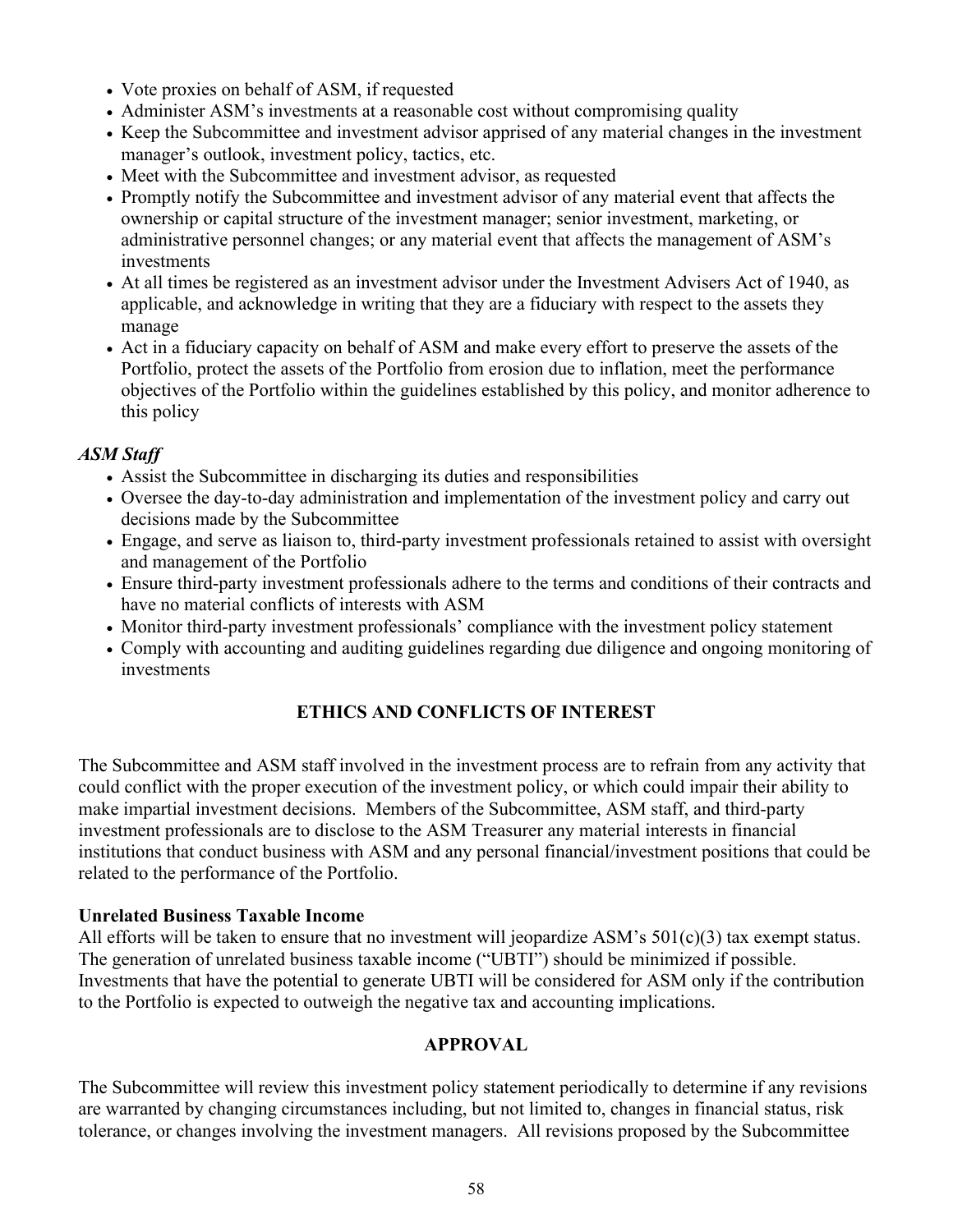will be recommended to the Finance Committee for approval, which will recommend approval of the same to the Board.

### **GRANTS**

Grants from private companies/organizations and federal and state agencies can provide the Society with the funding needed to carry out a project in support of its strategic initiatives. The Society staff will pursue grant funding when appropriate in support of Society program(s).

The Society is legally responsible for compliance with all terms and conditions of grants. This responsibility includes performance of the substantive work and scrupulous compliance with financial record-keeping and reporting requirements. Failure to fulfill such terms and conditions as set by the funding source may result in cancellation and imposition of penalties, including possible debarment from future awards and repayment of all funds.

### **TRAVEL EXPENSE REIMBURSEMENT POLICY FOR EMPLOYEES, VOLUNTEERS, AND OTHER NON-EMPLOYEE TRAVELERS**

#### **GENERAL**

It is ASM's intent to allow for adequate accommodations for employees, volunteers, and other approved non-employee travelers (hereinafter referred to collectively as "Travelers") who are required to travel on behalf of ASM. Travelers are expected to use discretion and good judgment in spending ASM funds. For Travelers whose travel is funded by a federal grant, federal reimbursement policies supersede ASM's policies in the event of a conflict.

#### **POLICIES**

#### *Meals and Incidental Expenses (Per Diem)*

ASM will reimburse Travelers a per diem for meals and incidental expenses (e.g., tips for bellhops, skycaps, and hotel housekeeping) while on business travel. Applicable per diem rates are those published by the General Services Administration, for domestic travel, and the US Department of State, for foreign travel. Rates vary by location. The current published rates, which may change from time to time, are located at:

**Domestic** -<http://www.gsa.gov/portal/content/104877> **Foreign** - [https://aoprals.state.gov/web920/per\\_diem.asp](https://aoprals.state.gov/web920/per_diem.asp)

Consistent with federal rules, ASM will reimburse 75% of the daily per diem rate for the first and last calendar day of travel.

Receipts are not required for meals and incidental expenses incurred on a day for which a per diem is paid. The per diem will be paid regardless of the actual expenses incurred. Travelers are responsible for expenses incurred in excess of the per diem.

The total per diem is further broken down into specific amounts for breakfast, lunch, dinner, and incidental expenses. Travelers must prorate their per diem for meals that are provided free of charge or are otherwise paid for (e.g., provided by a vendor, included in a conference registration fee, provided by ASM, etc.).

Items such as hotel mini-bar charges and in-flight snacks/meals are covered by the per diem and are not separately reimbursable.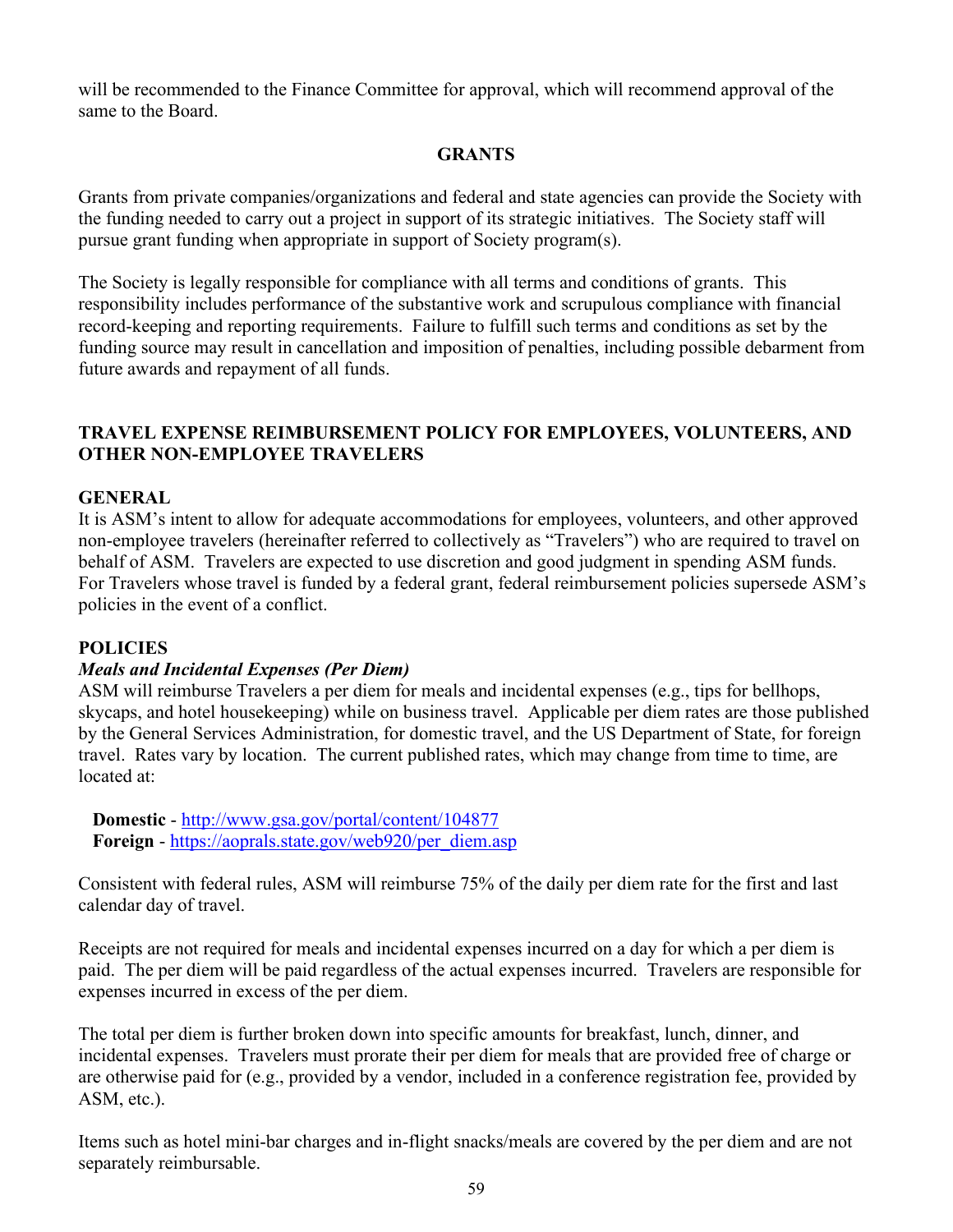Corporate credit card holders should not use their corporate credit card to pay for meals covered by per diem.

### *Business Meals and Employee Welfare Meals*

Departments may occasionally organize Business Meals (i.e., meals with outside guests, the purpose of which is to conduct ASM business) and Employee Welfare Meals (i.e., meals with other employees, the purpose of which is to improve morale, reward performance, etc.). Directors should use discretion and good judgment when determining the number of these meals and the amount spent per meal. Published per diem rates should be used as a guideline for determining the reasonableness of the per person cost of the meal. The most senior ASM employee at the meal should pay the bill.

Itemized receipts are required for all Business Meals and Employee Welfare Meals over \$25 and the names of all attendees and the purpose of the meal must be noted on the expense report or the receipt.

The purchase and use of alcohol creates significant legal exposure for ASM and should therefore be kept to a minimum. Alcohol may never be charged to a federal grant.

Tipping is customary for most full-service meals and is therefore reimbursable; however, excessive (>20%) and/or unnecessary tipping will not be reimbursed.

#### *Air/Train*

All air and train travel must be booked through ASM's approved travel agent (ATC). Travelers are responsible for obtaining their supervisor's approval prior to making air or train reservations.

Travelers are expected to book air and train travel at the lowest possible coach class fare that reasonably meets their travel needs. Travelers may elect a higher coach class airfare in order to book a nonstop flight or to fly to an alternate airport (i.e., not a primary airport serving the traveler's departure or destination city) provided the additional cost is less than \$200 per round trip. Travelers should make every effort to purchase airline tickets at least three weeks in advance of their departure date to help ensure a lower airfare.

Business class and premium economy travel are generally permitted: 1) for Travelers who have a disability or special need (as authorized through the ASM HR department), 2) when no coach class alternative is available, and 3) for trips in excess of 14 hours (continuous flying time without a layover) when the traveler must "report to duty" within one day of arriving at their destination. All requests for business class and premium economy travel must be submitted to the Director of Finance for approval at least three days prior to making the reservation. Business class and premium economy are not permitted when the travel will be charged to a grant that explicitly prohibits business class or premium economy travel. First class travel is strictly prohibited.

Baggage charges that are reasonable and appropriate for the purpose and length of the trip are allowable. Charges for baggage that are personal in nature (e.g. golf clubs) are not allowable. Change flight fees are allowable if incurred for a legitimate business reason or for a personal emergency. ASM does not reimburse for optional airline charges, such as fees for early boarding, seat selection, and flight cancellation insurance.

### *Lodging*

ASM will reimburse Travelers for the cost of a single occupancy room, plus all applicable taxes and fees, if the authorized travel is 50 miles or more from their home. The class of lodging must be reasonable and appropriate for the business purpose and location. Travelers should stay in standard rooms only. Suites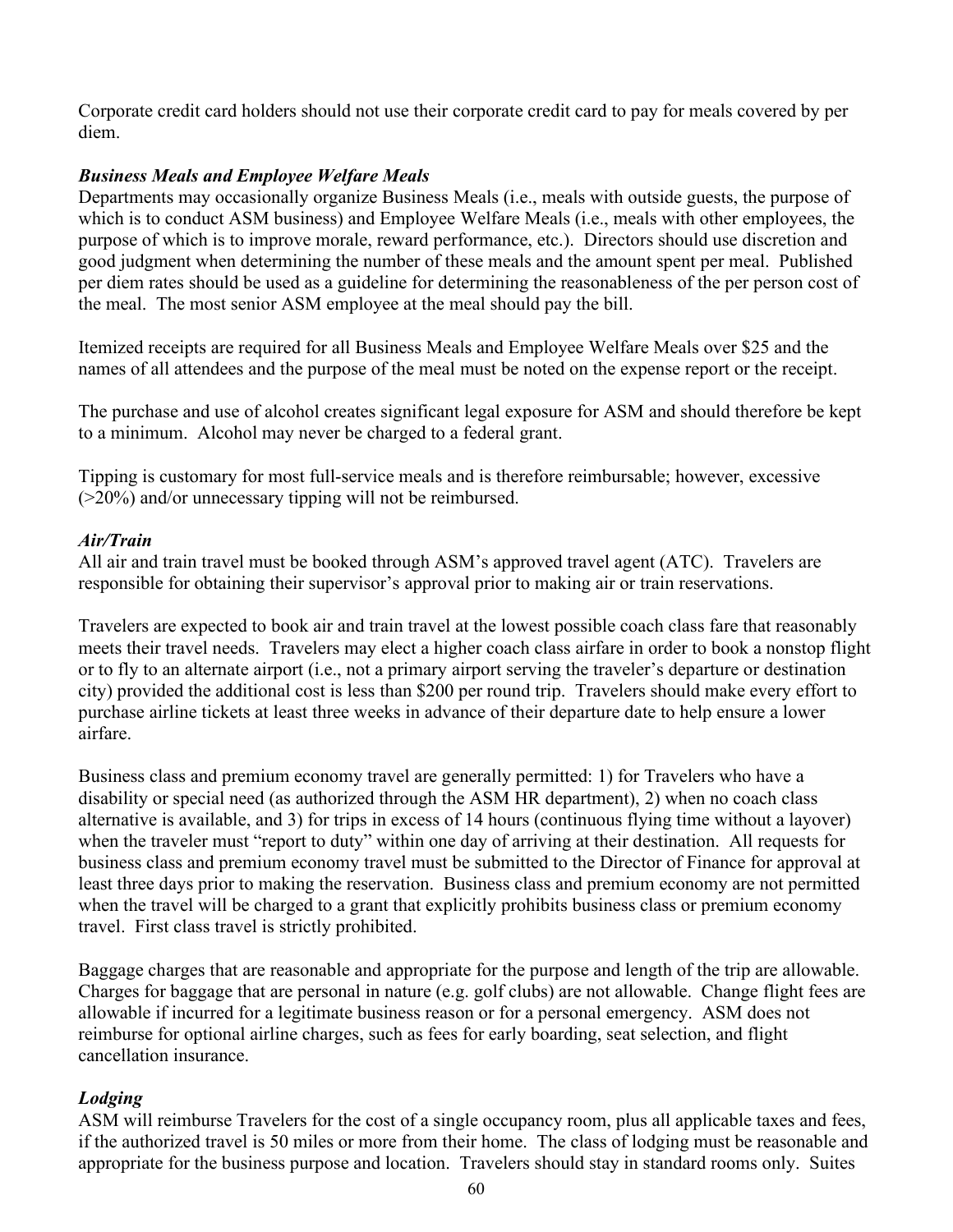and other upgraded rooms are unallowable unless the upgrade is provided at no additional charge to the traveler or a valid business purpose/reason exists and the expense is approved in advance by the Director of Finance.

Lodging per diem rates published by the General Services Administration and the US Department of State (as noted under "*Individual Meals and Incidental Expenses*") should be used as a guideline for the maximum nightly rate by location.

Other lodging charges (e.g., internet, parking, etc.) must be reported separately on their respective expense report lines and must comply with this policy to be reimbursable. The itemized lodging bill must always be included with the expense report.

When lodging is charged to an ASM master account, ASM will only pay for the cost of the room and all applicable taxes and fees. Travelers are responsible for paying for all other charges and requesting reimbursement for allowable expenses.

When exercise facilities are not provided for free by the hotel, exercise facility fees are allowable up to a maximum of \$15 per day.

### *Ground Transportation*

ASM will reimburse Travelers for necessary ground transportation expenses (e.g., taxi, Uber, subway, etc.) incurred while out of town on ASM business as well as for local travel that is in addition to the Traveler's commute to and from ASM. For example, the cost of taking a cab from the office to an offsite meeting and back to the office is reimbursable because it is over and beyond the Traveler's daily commute between home and ASM.

Expenses incurred to commute between home and ASM on a normal business day are not reimbursable regardless of the mode of transportation used.

Limousines and other car services (not comparable to cab/taxi service or Uber) may not be used unless approved in advance by the Director of Finance. The cost must be a lower cost alternative to other ground transportation options (e.g., cab or taxi).

Tipping is customary for certain types of ground transportation (e.g. taxi/cab) and is therefore reimbursable; however, excessive (>20%) and/or unnecessary tipping will not be reimbursed.

Rental cars should be used only when no other suitable options exist. Pre-approval to use a rental car must be obtained by the department director, or by the Director of Finance in the case of a departmental director. Luxury, premium, and SUV class vehicles are prohibited. The cost of fuel for a rental car is an allowable expense.

### *Mileage Reimbursement*

ASM will reimburse Travelers for use of their personal vehicle for ASM business. The reimbursement amount equals the total miles traveled over and beyond the normal commute multiplied by the allowable IRS rate. The "normal commute" is defined as the roundtrip mileage between the Traveler's primary residence and ASM headquarters. The IRS's standard mileage rate is subject to change from time to time. Finance will update the rate on the expense report whenever changes are made by the IRS.

## *Tolls & Parking*

ASM will reimburse Travelers for all necessary tolls and parking expenses incurred while travelling on ASM business.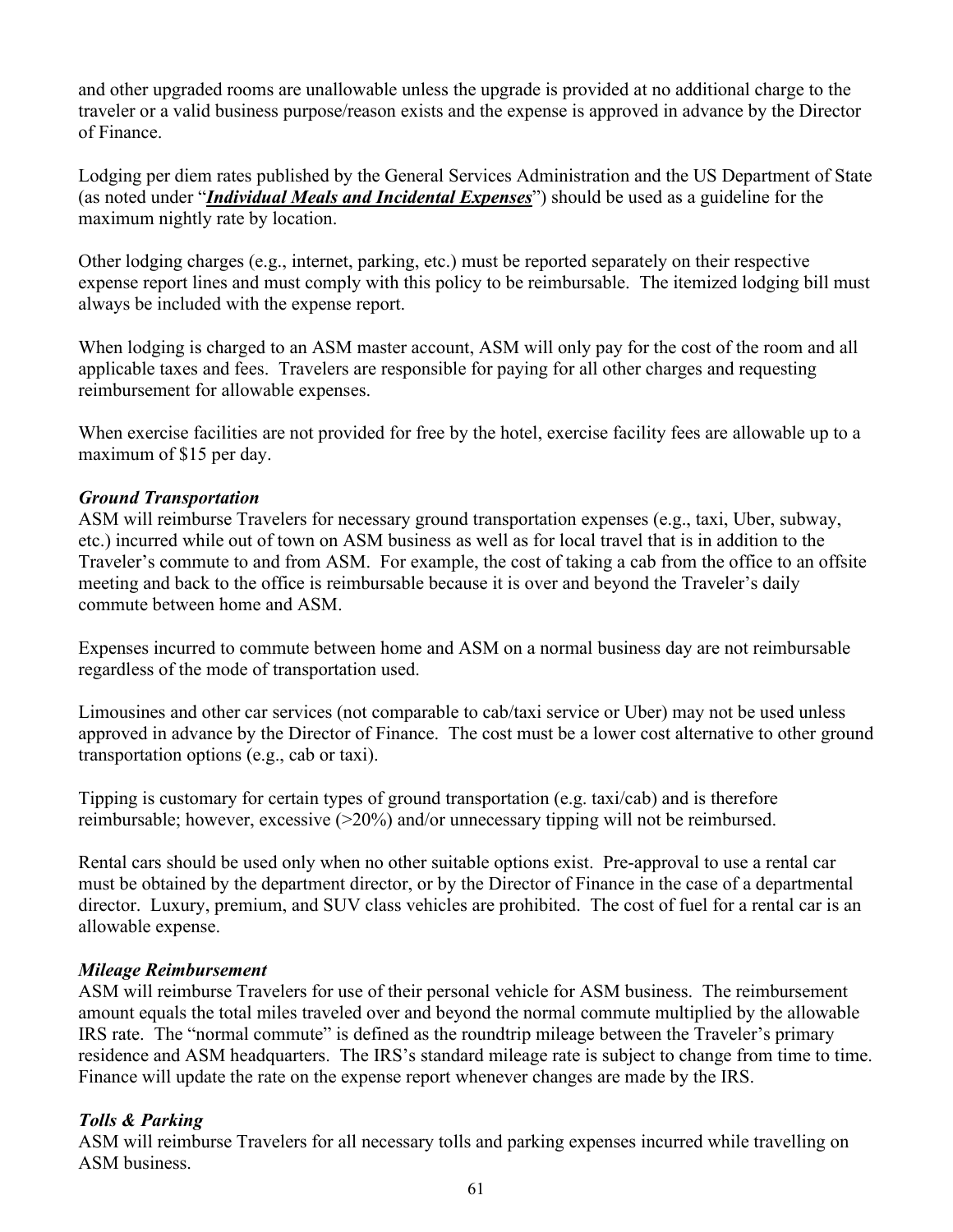#### *Phone, Data, and Internet*

ASM will reimburse Travelers for the cost of phone calls, data charges, and internet/ASM network access deemed necessary to conduct ASM business while away from ASM headquarters. Travelers are expected to use the most cost-effective methods available.

### *Dry Cleaning/Laundry Service*

With the exception of Travelers traveling internationally on a federal grant, ASM will reimburse for usual, reasonable, and customary laundry/dry cleaning expenses when travelling for 10 or more consecutive nights.

For Travelers traveling internationally on a federal grant, this expense is covered by the daily per diem and can therefore not be claimed separately.

### **EXPENSE PROCESS AND PROCEDURES**

#### *Expense Report*

All Travelers must complete an *Employee/Volunteer Expense Report* (S:\Finance\Staff Documents\Expense Policy) to request reimbursement of ASM-related business expenses.

 $\triangleright$  Departments are responsible for ensuring volunteers and approved non-employee travelers have the most current version of the expense report and this policy.

#### *Deadline*

Approved expense reports must be submitted to Finance **within 30 days** of Travelers incurring the expense or returning from their trip. Finance may deny reimbursement requests submitted after 30 days.

### *Supporting Documentation*

ASM must strictly adhere to the following documentation requirements to ensure expenses qualify as business expenses under the IRS's accountable plan rules:

- The amount, date, vendor name, and business purpose must be clearly documented for all expenses.
- Itemized receipts are required for all expenses over \$25 (except where noted otherwise).
- Credit card slips and credit card statements, by themselves, are not sufficient support for an expense.
- Support for taxi/cab/car fare expenses must indicate the date, pick-up location, destination, and purpose of the trip.
- Supporting documentation for multiple expenses reported together in a single line on the expense report (e.g., the fare for several taxi/cab rides in one day) must clearly reconcile to the expense report.
- Foreign currency invoices/transactions must be converted to US dollars prior to submission for reimbursement.
	- $\circ$  Cash purchases Conversion rate must be supported by a published rate (e.g., [xe.com,](http://www.xe.com/) xrates.com) for the date the charge was incurred.
	- o Credit card purchases Conversion rate must be supported by a rate published for the date the charge was processed by the credit card.
- Scanned copies of receipts are acceptable as long as they are legible.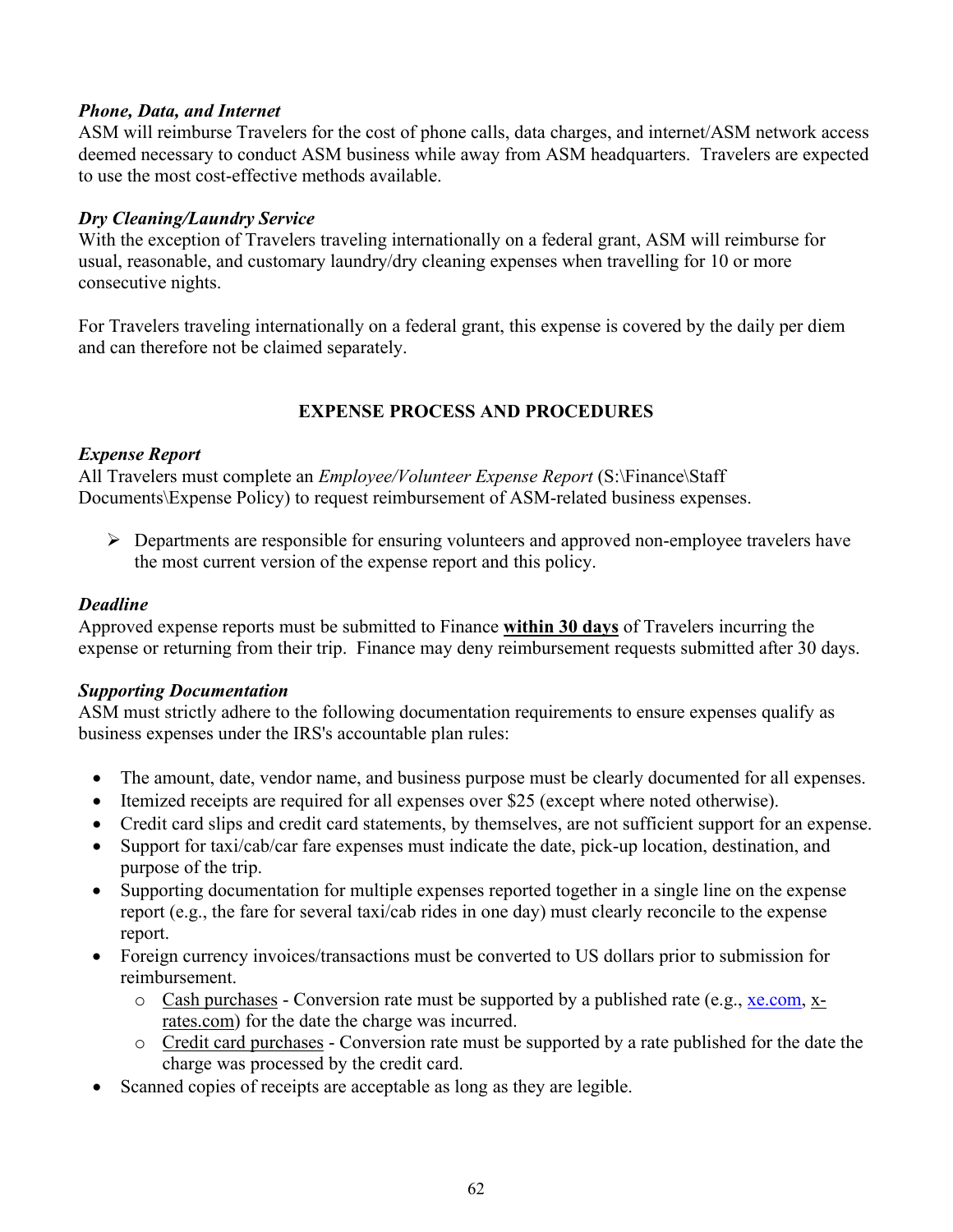### *Lost Receipts*

If a receipt for an allowable expense has been lost or accidentally destroyed and a duplicate receipt cannot be obtained, a signed *Lost Receipt Declaration Form* (S:\Finance\Staff Documents\Expense Policy) must be submitted with the expense report.

### *Petty Cash*

Travelers can obtain reimbursement of individual expenses under \$25 from Petty Cash, maintained by Finance.

### *Cash Advances*

ASM employees can request a cash advance for expenses to be incurred while on business travel (including per diem). To obtain an advance, complete page 2 of the *Request for Travel Authorization*  (S:\Finance\Staff Documents\Expense Policy) form, obtain departmental director approval, and submit the approved form to Accounts Payable for processing. Approved requests received in Accounts Payable by close of business Monday will be processed the following Wednesday.

Employees must report their use of cash advances within 30 days of returning from business travel. No new travel advances will be authorized until previous advances have been reconciled.

#### *Exceptions*

Requests for exceptions to this policy must be made in writing and approved by the Director of Finance. In most instances, the expected turnaround time for review and approval is three business days.

Consult the Director of Finance regarding the allow-ability of expenses not specifically addressed in this policy.

| The following table summarizes the        | <b>Receipt Required</b> |  |
|-------------------------------------------|-------------------------|--|
| receipt requirement for each type of      |                         |  |
| expense: Expense Item                     |                         |  |
| Baggage fees                              | Yes, if over \$25       |  |
| <b>Business meals</b>                     | Yes, if over \$25       |  |
| Change flight fees (non-personal)         | Yes, if over \$25       |  |
| Phone, data, & internet                   | Yes, if over \$25       |  |
| Dry cleaning/laundry service              | Yes, if over \$25       |  |
| Employee welfare meals                    | Yes, if over \$25       |  |
| Gas for rental car                        | Yes, if over \$25       |  |
| Ground transportation                     | Yes, if over \$25       |  |
| Lodging                                   | Yes, if over \$25       |  |
| Mileage                                   | No                      |  |
| Mobile phone                              | Yes, if over \$25       |  |
| Parking                                   | Yes, if over \$25       |  |
| Per diem                                  | No                      |  |
| Rental car                                | Yes, if over \$25       |  |
| Tips (not associated with another expense | Yes, if over \$25       |  |
| - e.g., taxi/cab)                         |                         |  |
| Tolls                                     | Yes, if over \$25       |  |

### *Table of Receipt Requirements*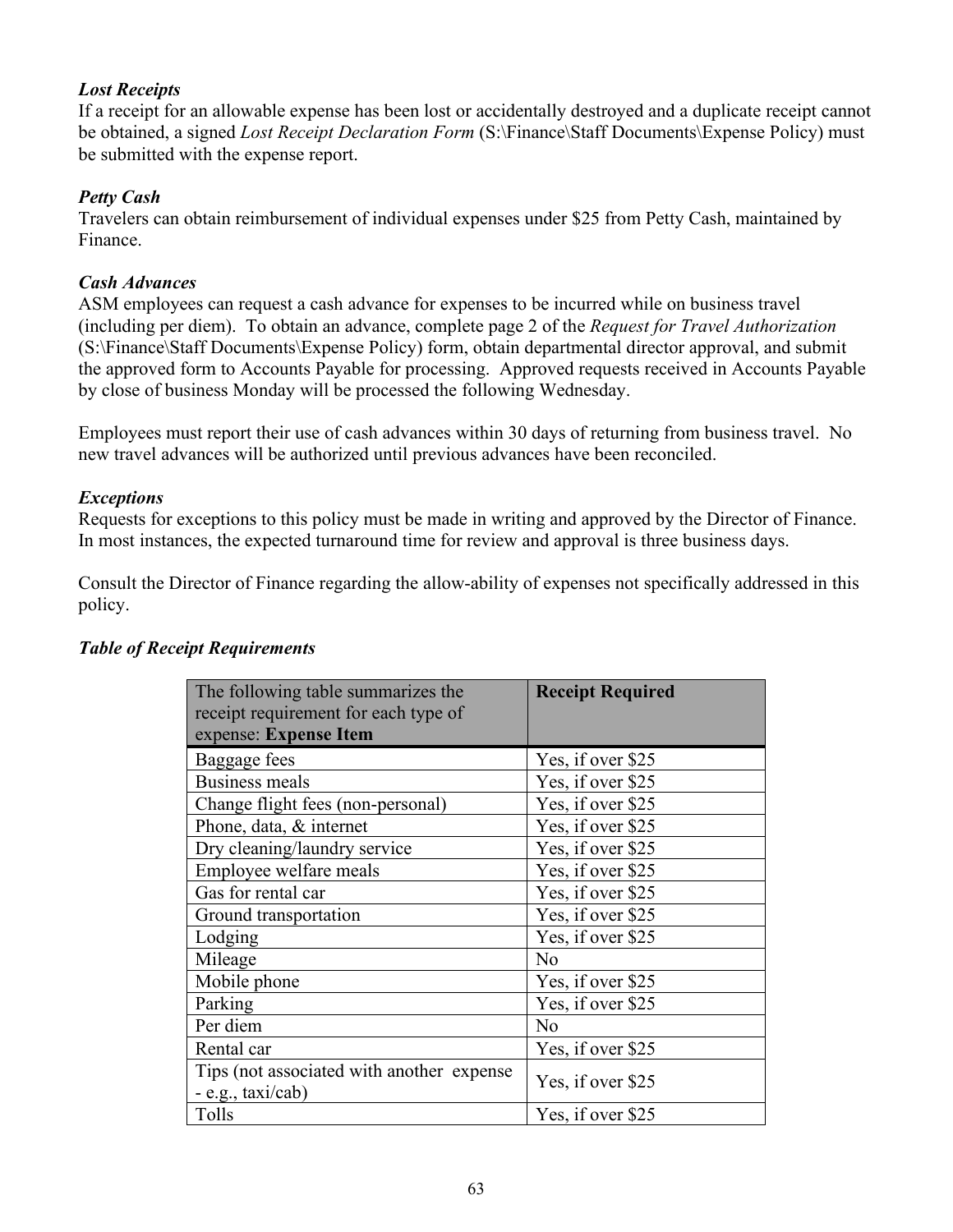As noted under *Air/Train*, all air and train tickets should be booked through ASM's designated travel agency, in which case the charges will be billed directly to ASM. In the unusual event Travelers must pay for an air or train ticket and request reimbursement, a receipt is required if the charge is over \$25.

### **VOLUNTEER TRAVEL TO SOCIETY AND OTHER MEETINGS**

#### *BOD, COMS, and Standing Committees*

The Society will reimburse volunteers for expenses incurred to travel to meetings of the BOD, COMS, and Standing Committees (e.g., Finance Committee, Audit Committee) that do not occur during the ASM Microbe meeting. For meetings that occur during ASM Microbe, which Society members are expected to attend, ASM will reimburse for any additional hotel nights required to attend governance meetings. Expenses will be reimbursed in accordance with the Travel Expense Reimbursement Policy. For ASM Officers, the Society will reimburse travel, six nights' hotel, six days' per diem, and waive the registration fee. It is expected that when Volunteers travel on behalf of the Society, they abide by the ASM Events Code of Conduct.

### *Other Meetings and Conferences*

The Society will reimburse volunteers for expenses incurred to attend meetings of Branches, Divisions, and other societies, as an official representative of ASM, only if approved in advance by the CEO and if funding is available.

#### *Spouse/Partner or Guest Travel*

The Society will not reimburse for travel by a volunteer's spouse/partner or guest. Volunteers should seek CEO approval for inclusion of a spouse/partner or guest at Society meal functions. If approval is granted, the volunteer will reimburse the Society for the cost of the spouse/partner or guest meal.

#### *ASM Meeting Registration*

Unless an exception is specifically requested and approved in advance by the CEO, volunteers are expected to pay the registration fee for attending Society meetings.

#### *Reimbursement Procedure*

Volunteers seeking expense reimbursement must contact the Volunteer and Governance Engagement Program Coordinator in the CEO's Office.

### **GIFTS, MEALS, AND TRAVEL FOR GOVERNMENT EMPLOYEES**

The Society fully supports and rigorously complies with the letter and spirit of federal and state lobbying laws related to efforts to influence the (i) formulation, modification, or adoption of legislation, (ii) formulation, modification, adoption, or administration of a Federal rule, regulation, Executive order, or any other program, policy, or position of the United States Government; (iii) nomination or confirmation of a person for a position subject to confirmation by the Senate. To assure compliance with lobbying laws, volunteers or staff may not undertake any lobbying activities on behalf of the Society unless the volunteer or staff receives an advance authorization or direction from the CEO or Director, Public and Scientific Affairs.

The Society supports and complies with federal and state laws related to gifts, meals, and travel for government employees and Congressional members and staff. Volunteers or staff may not make, direct, or request a gift or a payment for travel or meals to a government employee, including, but not limited to, member or staff of Congress, on behalf of the Society or in connection in any way with the volunteer's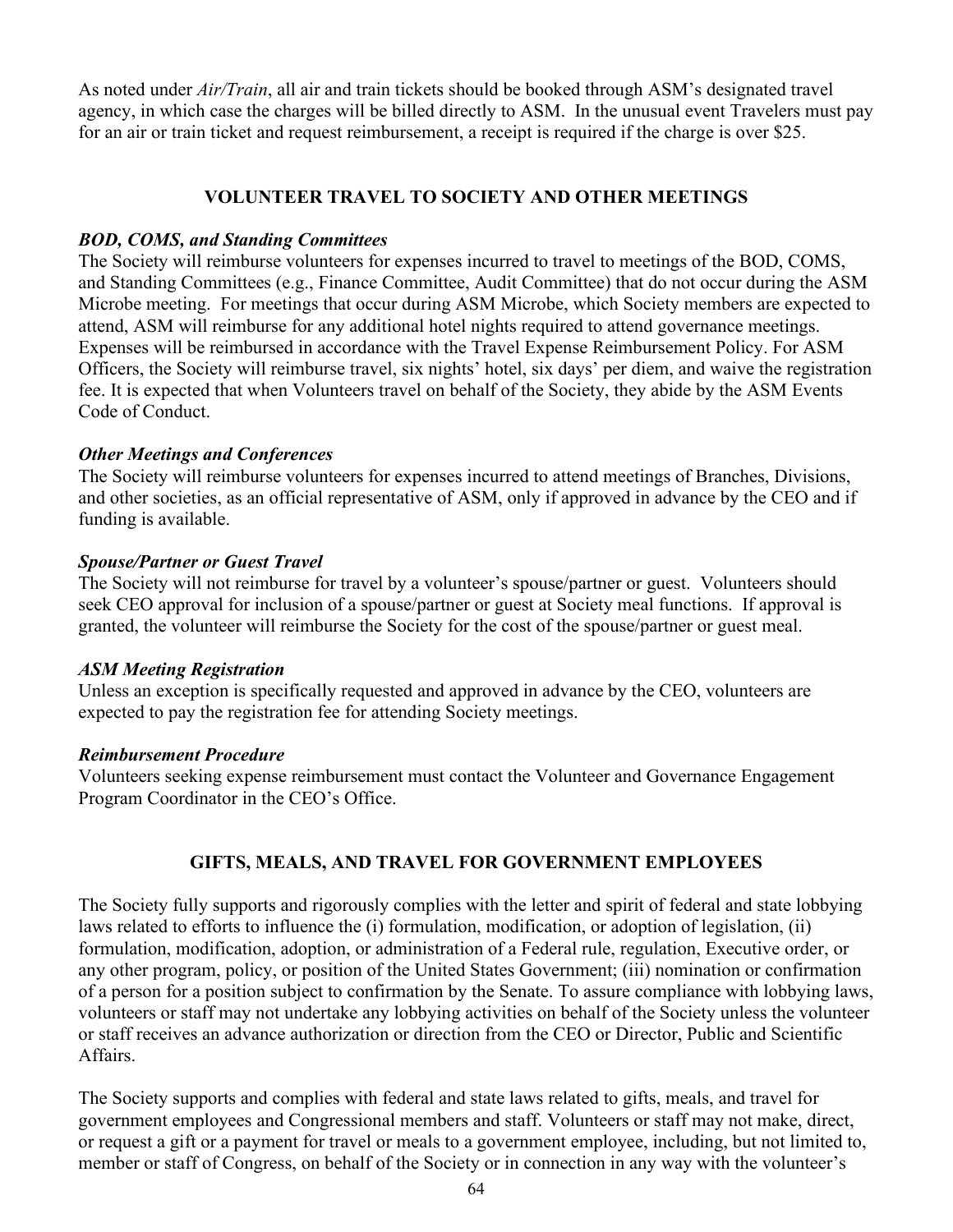work for the Society, unless the gift or payment is approved in advance by the government employee's agency or institution. A "gift" is any money, gratuity, favor, discount, entertainment, hospitality, loan, forbearance, or other item having monetary value. The term includes honoraria, awards, and gifts of services, training, transportation, lodging, and meals, whether provided directly or by purchase of a ticket, payment in advance, or reimbursement of an already incurred expense.

The Society must certify compliance with the restrictions on gifts, meals, and travel to members, Officers, or employees of Congress and covered Administration officials. Volunteers and staff must comply fully with the Society's policy. Violations of the policy by ASM would result in severe government penalties.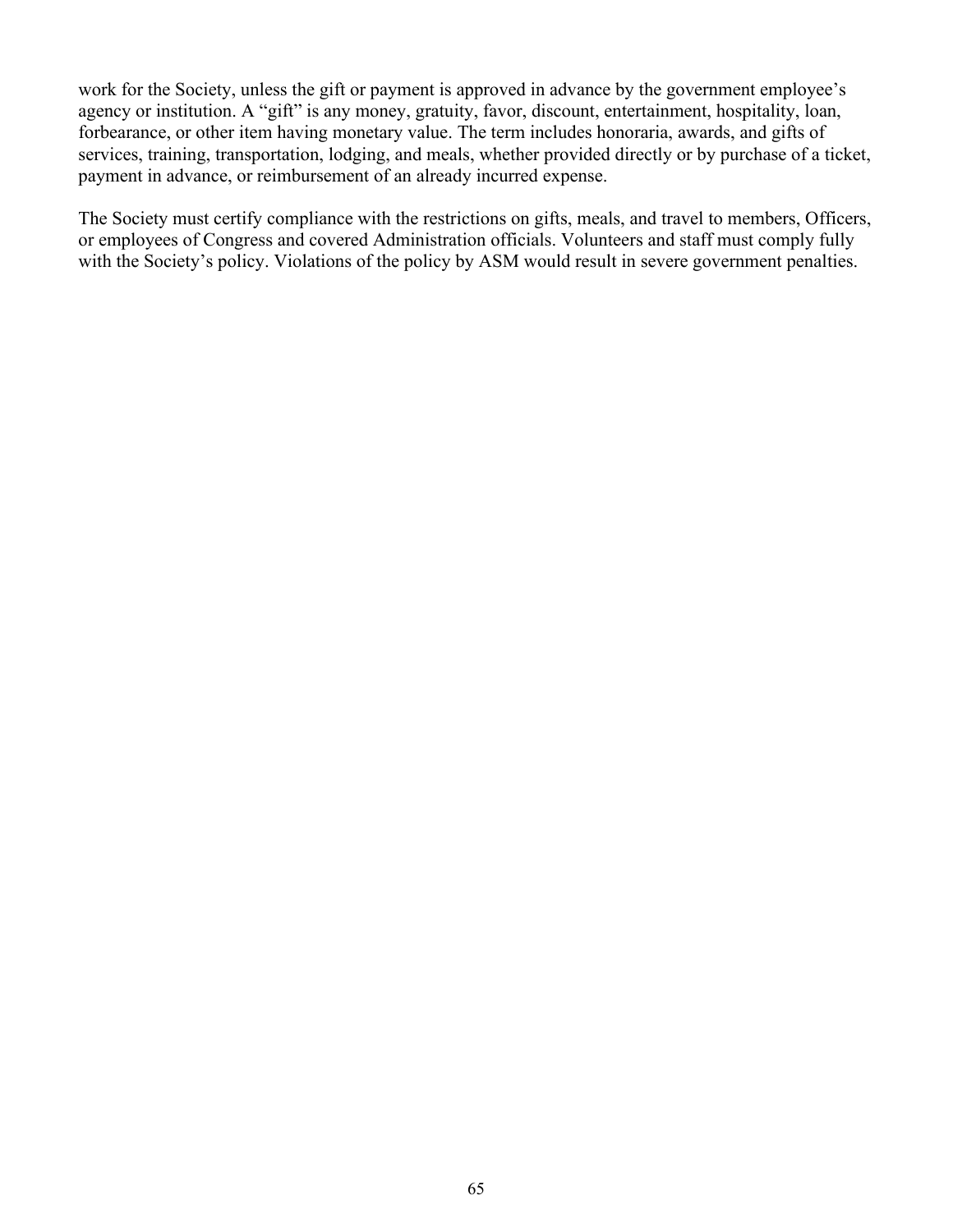#### **GUIDELINES FOR COLLABORATIVE RELATIONSHIPS WITH FOR-PROFIT OR NOT-FOR-PROFIT ORGANIZATIONS**

### *Statement of Purpose*

ASM recognizes the value of participating in a variety of collaborative relationships with for- profit and not-for-profit organizations. These will span from formal Memorandums of Understanding to one-time contributions to related societies' programs. Regardless of the level of collaboration or financial commitment, the strategic benefits for the partner and ASM should be carefully considered before relationships are initiated. Benefits include, but are not limited to:

- Advancement of the microbial sciences
- Increased members/users of ASM content and services
- Increased brand recognition for ASM

The primary resource for approving, implementing and evaluating strategic relationships lies with the CEO and the Director of Strategic Alliances. The Strategic Alliances Department, working in conjunction with the appropriate program, will be responsible for developing written agreements with other not-forprofit organizations.

### *Types of Collaborative Relationships*

### *Collaborative Activities Related to an ASM Event/Program*

Requests for collaborative activities related to an ASM event will be managed through the Strategic Alliances Department with input from the Director and Chair of the appropriate program(s). All decisions will be made on a case-by-case basis; however, the general criteria used for evaluation are as follows:

- The group requesting the activity is sufficiently aligned in content with a portion of the ASM participants/users.
- The content of the organization's program or activity will complement, not compete with, an existing ASM event/program.
- The event/program is void of commercial bias.
- **It is encouraged for these events to adopt the ASM's Code of Conduct.**

To be considered a **Joint Event/Program** the collaborating organization must make a financial commitment to the overall event/program and assume liability for the proportionate share of financial loss. Both parties must mutually agree to the amount/structure of the financial commitment, as well as the operational details associated with the event/program, prior to finalizing the agreement. Representatives of both organizations should also be represented on the planning committee for the event/program. For Joint Events/Programs, the names of both organizations will be used in the title of the event/program, with the ASM name listed first. Final decisions for Joint Events/Programs will be made by the Chief Executive Officer.

To be considered a **Supported Event/Program**, the collaborating organization must make a financial commitment to a specific activity within the event/program. Both parties must mutually agree to the amount/structure of the financial commitment prior to finalizing the agreement. Representatives of both organizations should be represented in the planning of the supported activity. For Supported Events/Programs, the activity will include the following statement: "This activity was organized and supported by xxxxx." Final decisions for Supported Events/Programs will be made by the Strategic Alliances Department and the appropriate ASM Director.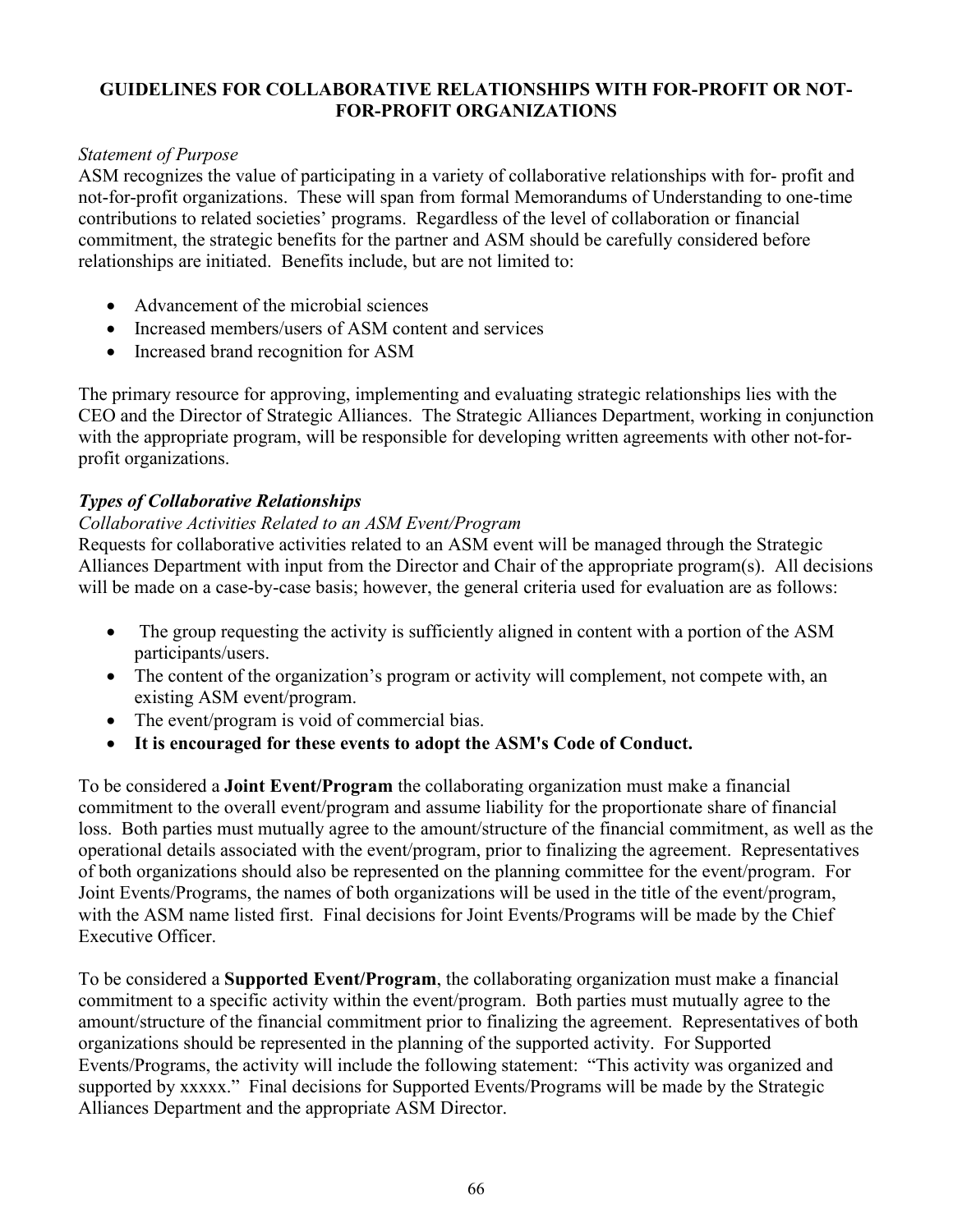To be considered a **Coordinated Event/Program,** the collaborating organization is not required to make a financial commitment to the activity but will provide input into the development of the event/program. For Coordinated Events/Programs, the activity will include the following statement: "This activity was coordinated in cooperation with xxxxx." Final decisions for Coordinated Events/Programs will be made by the Strategic Alliances Department and the appropriate ASM Director.

### *Collaborative Activities Related to Another Society's Event/Program*

Requests for collaborative activities from another society will be managed through the Strategic Alliances Department. Additional input will be requested from the Director of the appropriate ASM Program(s). Final decisions for providing support will be made by the Chief Executive Officer.

General criteria to be considered in reviewing support to another society include:

- ASM members or staff must be included on the planning/steering committee for the event/program.
- The event/program is not promoting or otherwise endorsing content or topics that conflict or compete with an ASM event/program or policy.
- The event/program is a noncommercial venture.
- The content of the meeting is of sufficient interest to a group of ASM members/users.
- It is encouraged for these events to adopt the ASM's Code of Conduct.

For support of another society's event/program, ASM will receive the following benefits:

- Placement of the ASM logo on promotional and event/program materials with acknowledgment as a supporter
- If the event/program includes a registration process, one complimentary copy of the registration list from the event

### *Memorandums of Understanding (MOU) with Other Societies*

A key purpose in negotiating an MOU is to work together towards shared goals and topics of interest for both organizations. The MOU must be in collaboration with another nonprofit organization and contribute to the broader dissemination of microbial sciences knowledge. Finally, partnership through an MOU should create an opportunity to increase awareness of ASM's benefits, products, and/or services.

The development and negotiation of an MOU with another society is the responsibility of the Strategic Alliances Department, working in conjunction with the Program Chair and Director and Chair of the appropriate ASM Programs. Final decisions to partner through an MOU will be made by the CEO in consultation with one or more Officers in the Executive Committee. All MOU's will be signed by the CEO.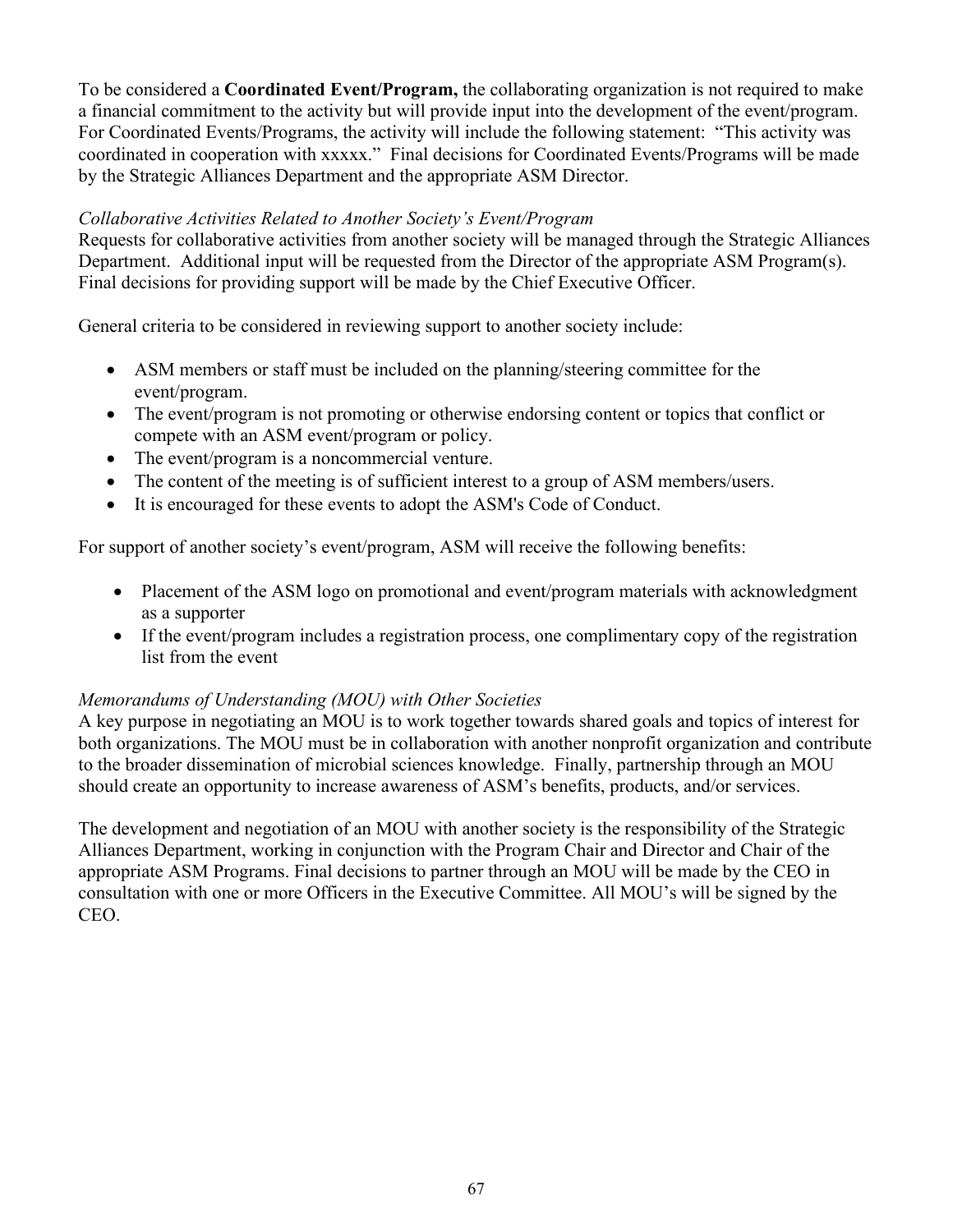### **VOLUNTEER/EMPLOYEE RELATIONSHIPS**

As a volunteer for the ASM, the role brings frequent contacts with staff of the Society. The actions of volunteers can often represent, or are perceived to represent, the views of the Society. In an attempt to ensure that volunteers do not find themselves inadvertently subjected to the same responsibilities and liabilities as an employer, or cause liabilities to the Society, below are general informational guidelines that provide the framework for interactions with ASM staff.

The BOD, COMS and the senior leadership at ASM are committed to the principles and practice of providing equal employment opportunity to all employees. ASM adheres to nondiscrimination policies and procedures in carrying out this commitment.

The Society pursues a positive and deliberate course of action to ensure equal consideration and treatment of all employees with regard to recruitment, selection, performance, promotion, training, staff development, transfer, salary or other forms of compensation, benefits, and termination regardless of race, color, creed, national origin, sex, age, sexual preference, marital status, or physical handicap.

Volunteers must exercise the same control and discretion in the conduct of their duties on behalf of ASM as do ASM supervisory staff even though they do not have the responsibility of supervision. Volunteers are expected to abide by ASM Code of Ethics and Conduct at all ASM-sponsored events. In addition to maintaining a professional demeanor with ASM staff.

### **GENERAL RESPONSIBILITIES OF A VOLUNTEER**

The purpose of this document is twofold. It outlines agency principles that should be known by all persons acting on behalf of the Society, and it summarizes major areas of legal and ethical responsibilities affecting volunteers and staff.

### *The Role of Agents in the American Society for Microbiology*

Tax-exempt organizations such as the Society are subject to regulation under, and potential liability from, numerous federal, state, and local laws and regulations. Claims may be brought against the Society by any governmental agency or by an individual. It is important, therefore, that the staff members of the Society and the volunteers working for it understand the sources from which liability may flow and recognize their duty to avoid endangering the Society.

In undertaking its activities, the Society is treated by the law as a legal "person" separate and distinct from the individuals actually conducting the Society's business. Nevertheless, the Society acts only by and through its staff and volunteers. Individuals acting on behalf of the Society are its "agents."

### *Principles of Agency*

The most fundamental rule of agency is the duty of loyalty. An agent's most important responsibility is to give absolute loyalty to the principal (i.e., the Society) on matters pertaining to the agent's duties.

Within an organizational structure, part of the duties of many agents is the responsibility to control other agents. Volunteers are agents who should be careful not only to act within the limits of their own authority but also to ensure that they do not obligate the Society to third persons by exercise of an "apparent" authority not actually conferred by the Society.

There are several rules that must be observed by all agents of the Society with respect to both their own activities and their supervision of others: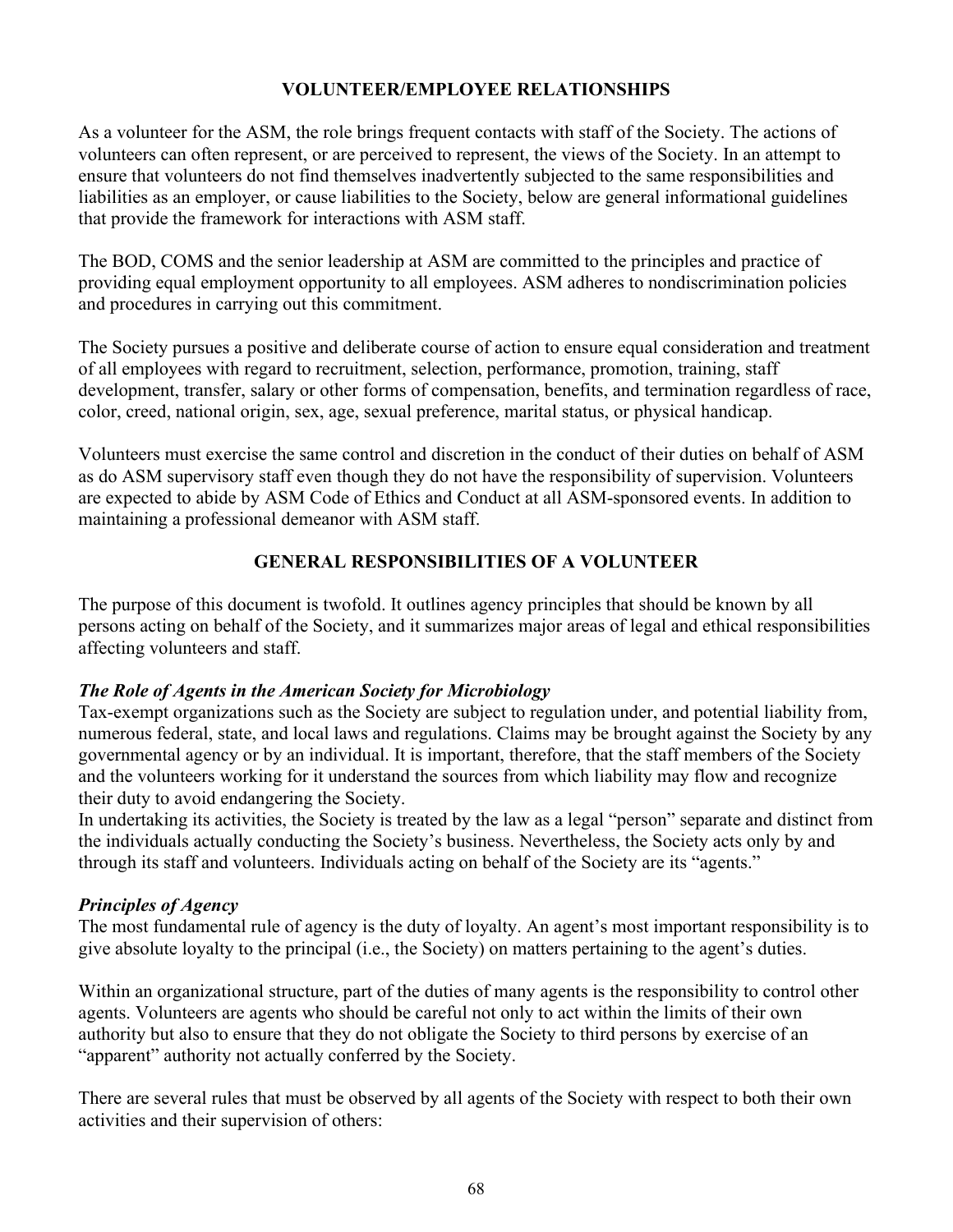- Understand and adhere to the limits of authority to represent the Society in a given area; in this regard, all volunteers should know and follow generally applicable policy guidelines and any guidelines of special significance to them. The Society has several reference documents describing duties and responsibilities. These are:
	- > The Articles of Incorporation;
	- $\triangleright$  the Bylaws;
	- $\triangleright$  the Code of Ethics and Conduct and the Ethical Review Process;
	- $\triangleright$  The Conflict of Interest and Nondisclosure Policy; and
	- ASM Policies and Procedures Manual.
- Never hold yourself out, or permit subordinate agents to hold themselves out, as having authority beyond that actually conferred. For example, all formal contracts may be signed only by those authorized to sign on behalf of the Society—the CEO or those with authority delegated by the CEO or the BOD.
- Recognize that any communication on Society stationery, using an ASM e-mail address, on an ASM social media platform, or in the capacity of an ASM staff member or volunteer office-holder may be construed as a statement of the Society.
- In communicating with any person outside the Society, do not make statements on behalf of the Society unless the statement being made has been approved or authorized in accordance with the proper procedures of the Society.
- Any limitations on a communication should be expressly stated.
- Do not use Society stationery, or e-mail addresses, for personal matters.
- Avoid all conflicts of interest, real or apparent.
- Finally, do not act in any area without checking with a supervisor or CEO within the Society, if (i) your authority is questionable, (ii) you may have a conflict of interest, (iii) you think the action may violate Society policies or injure another, or (iv) you believe the conduct to be wrongful.

### *Interactions with the Media and Government Representatives*

The Society encourages a presence in the media and in the policy arena to make the Society visible on important issues and establish itself as a respected and valuable source of authoritative information to advance the microbial sciences. However, specific policies and procedures need to be followed to ensure that the name of the Society is not misrepresented.

All communications on behalf of the Society should adhere to two principles: keep the credibility of the Society as a respected, trusted organization in mind and ensure that the Society activities on behalf of microbial sciences serve the public interest and are not, and do not appear to be, self-serving for the members of the Society. The Principles of Agency as outlined above apply as well to all interactions with the media and government representatives.

When dealing with the media, all ASM volunteers must recognize the distinction between speaking as an individual scientist and as a representative of the Society. As an ASM volunteer, your comments may be viewed as representing an official position of the Society and should be consistent with ASM policy. Insofar as possible, the Director of Communications and Marketing Strategy, the President, and the CEO are the main spokespersons for the Society. However, others in leadership and staff positions may be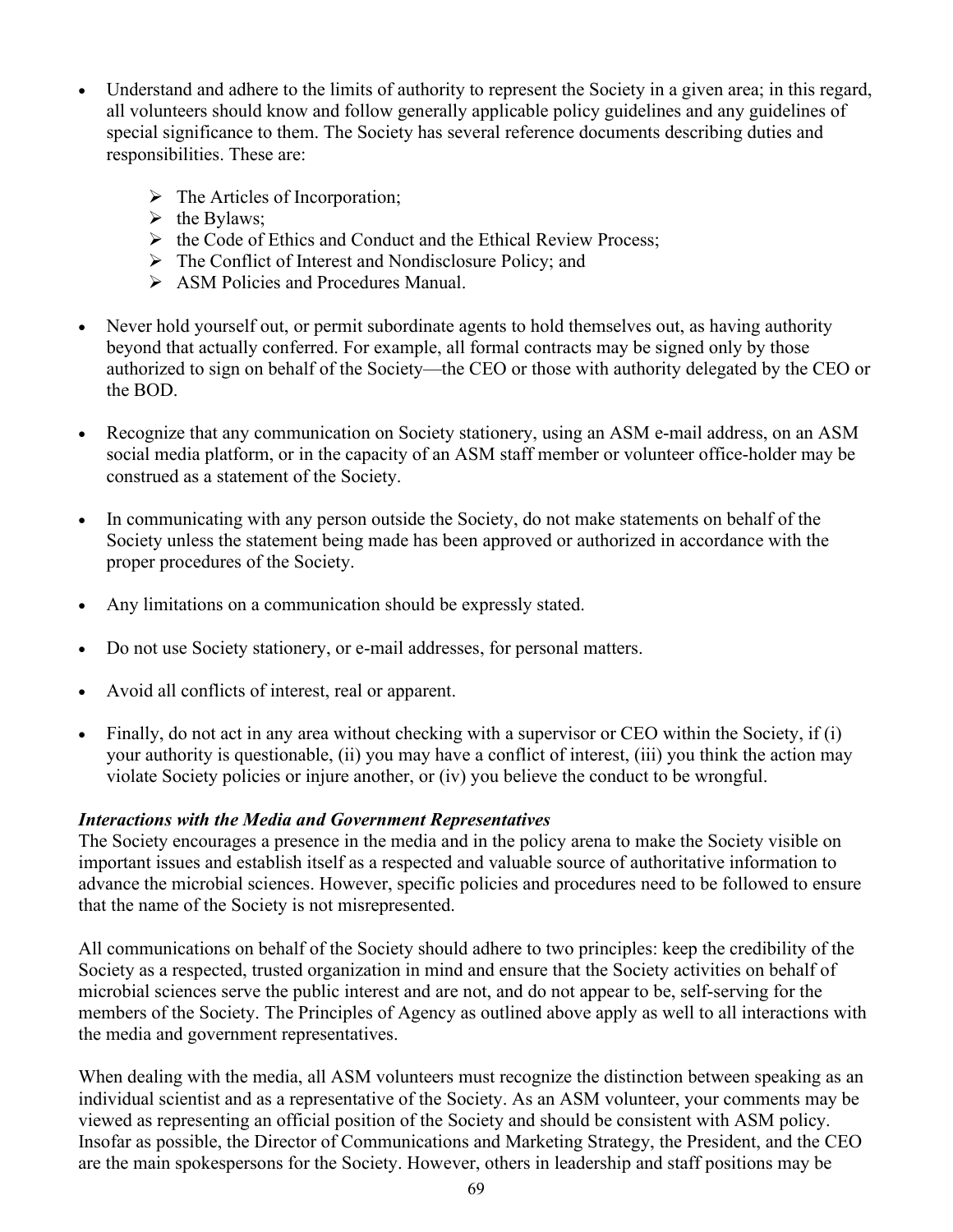asked to speak and comment on behalf of the Society. The Director of Communications and Marketing Strategy or the Director of Public and Scientific Affairs, for example, should be notified in advance that you will be speaking on behalf of ASM. If you are speaking as an individual scientist, your ASM leadership or volunteer position should not be cited.

Volunteers are strongly advised to contact the Director, Communications and Marketing Strategy, before initiating any contact with any member of the media on Society issues, journal articles, and other activities that are not in response to a previous inquiry. Volunteers should not independently contact any media or government representative on behalf of the Society for any activity, such as an interview or speaking engagement, without first discussing this contact with the Director, Communications and Marketing Strategy, or the Director, Public and Scientific Affairs, as applicable. As noted in the Principles of Agency and the policy on gifts to government officials, there are specific policies that must be followed for the Society to retain its tax-exempt status.

### *Ethical Considerations*

All members of the Society have the obligation to know and abide by the Society's Code of Ethics and Conduct. Volunteers serving the Society have a higher duty of loyalty to the Society than mere adherence to those provisions of the Code of Ethics for which discipline may be invoked.

If an ASM Staff member is found to be in violation, the ASM Headquarters Employment Policies will be followed. Action regarding an ASM staff member may result in termination of employment.

It is the Society's policy that a volunteer or employee of the Society *shall not:*

- have a direct or indirect financial interest that conflicts, or appears to conflict, with official duties and responsibilities;
- engage in, directly or indirectly, a personal business matter or transaction, or private arrangement for gain or profit that accrues as a result of or is based upon one's official position or authority, or upon confidential information that one has gained by reason of such person or authority; or
- act in any way or in any matter that might result in, or create the appearance of: (i) using the Society's office for private gain, (ii) granting unfair preferential treatment to any person, (iii) impeding Society efficiency or economy, (iv) losing independence or impartiality, (v) making a Society decision outside official channels, or (vi) affecting adversely the confidence of the public in the integrity or professionalism of the Society.

## **CODE OF ETHICS AND CONDUCT FOR SOCIETY MEMBERS**

# *Ethics Standards for Society Members*

*Guiding Principles* 

1. ASM members aim to uphold and advance the integrity and dignity of the profession and practice of the microbial sciences.

2. ASM members aspire to exemplify inclusive diversity with equity, access and accountability (IDEAA) in the microbial sciences.

3. ASM members aspire to use their knowledge and skills for the advancement of human welfare.

4. ASM members are expected to be honest, ethical, impartial and professional in their interactions with their trainees, supervisors, employees, employers, colleagues, clients, patients and the public.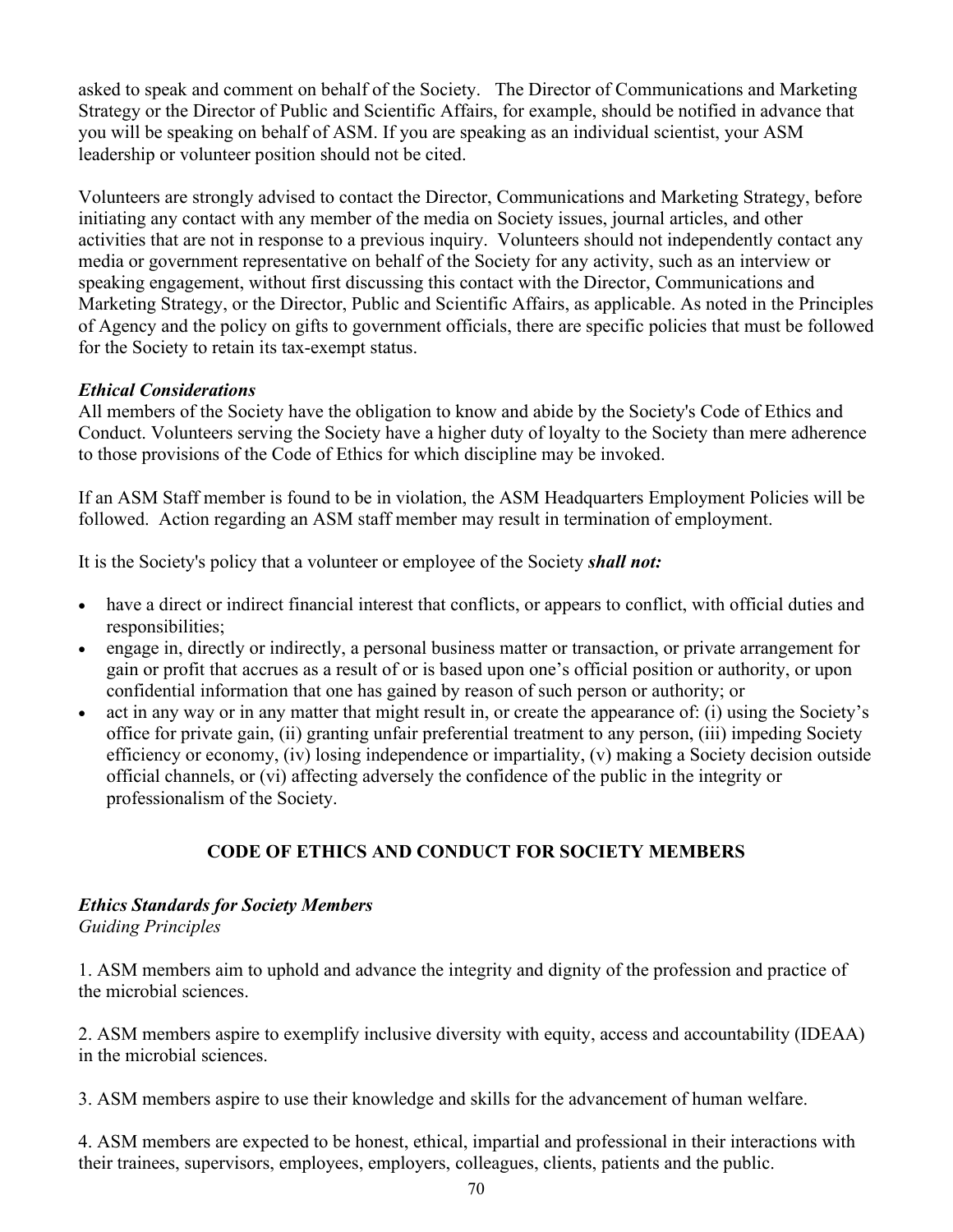5. ASM members strive to increase the competence and prestige of the profession and practice of the microbial sciences by responsible action and by sharing the results of their research through academic and commercial endeavors, or public service.

6. ASM members seek to maintain and expand their professional knowledge and skills.

7. ASM members are obligated to discourage any use of microbiology contrary to the welfare of humankind, including the use of microbes as biological weapons or for bioterrorism. Bioterrorism violates the fundamental principles upon which the society was founded and is abhorrent to the ASM and its members. ASM members will call to the attention of the public or the appropriate authorities misuses of microbiology or of information derived from microbiology.

## *Rules of Conduct*

- 1. ASM members shall not commit scientific misconduct, defined as fabrication, falsification, or plagiarism. However, scientific error or incorrect interpretation of research data that may occur as part of the scientific process does not constitute scientific misconduct.
- 2. ASM members shall avoid conflicts of interest, *professional misconduct*, and potential abuse of privileged positions, *including recognition of the potential power differential between mentors and trainees.* ASM members shall make full disclosure of financial and other interests that might present a conflict in ASM activities.
- 3. ASM members shall treat others equitably and respectfully without regard to race, color, ethnicity, religion, national origin, sex, age, marital status, sexual orientation, gender identity or expression, family responsibilities, genetic information, disability, political affiliation, or any other personal characteristic protected from discrimination or harassment by law.
- 4. ASM members shall abide by the ASM standards of publication that are contained within the ASM Journals Ethics Portal [\(https://journals.asm.org/content/ethics\)](https://journals.asm.org/content/ethics), including the journals ethical guidelines, policies, and procedures. The ethical standards that pertain to the publications and the events code of conduct for the Society also apply for presentations made at annual ASM meetings, conferences, and workshops.
- 5. ASM members shall abide by ASM Events [Code of Conduct Policy](https://asm.org/Articles/Meetings/ASM-Events-Code-of-Conduct) at all ASM-affiliated events
- 6. ASM members shall not engage in harassment of any person, including students, supervisees, employees, colleagues, research participants, and others. Harassment is defined as unwanted and unwelcome attention or other conduct that creates an environment where a reasonable person would feel unwelcome, intimidated, excluded, or abused.
- 7. ASM members shall take responsibility for reporting breaches of ASM's Code of Ethics and Conduct to recommend appropriate responses, as defined in the [Ethics Review Process.](https://asm.org/ASM/media/AM-Governance/Ethics-Review-Flowchart.pdf)
- 8. Members shall not represent any position as being that of the ASM unless it has the approval of the appropriate unit of the ASM.
- 9. ASM members, by accepting membership in the Society, agree to abide by this Code of Ethics.

### *Ethics Review Process*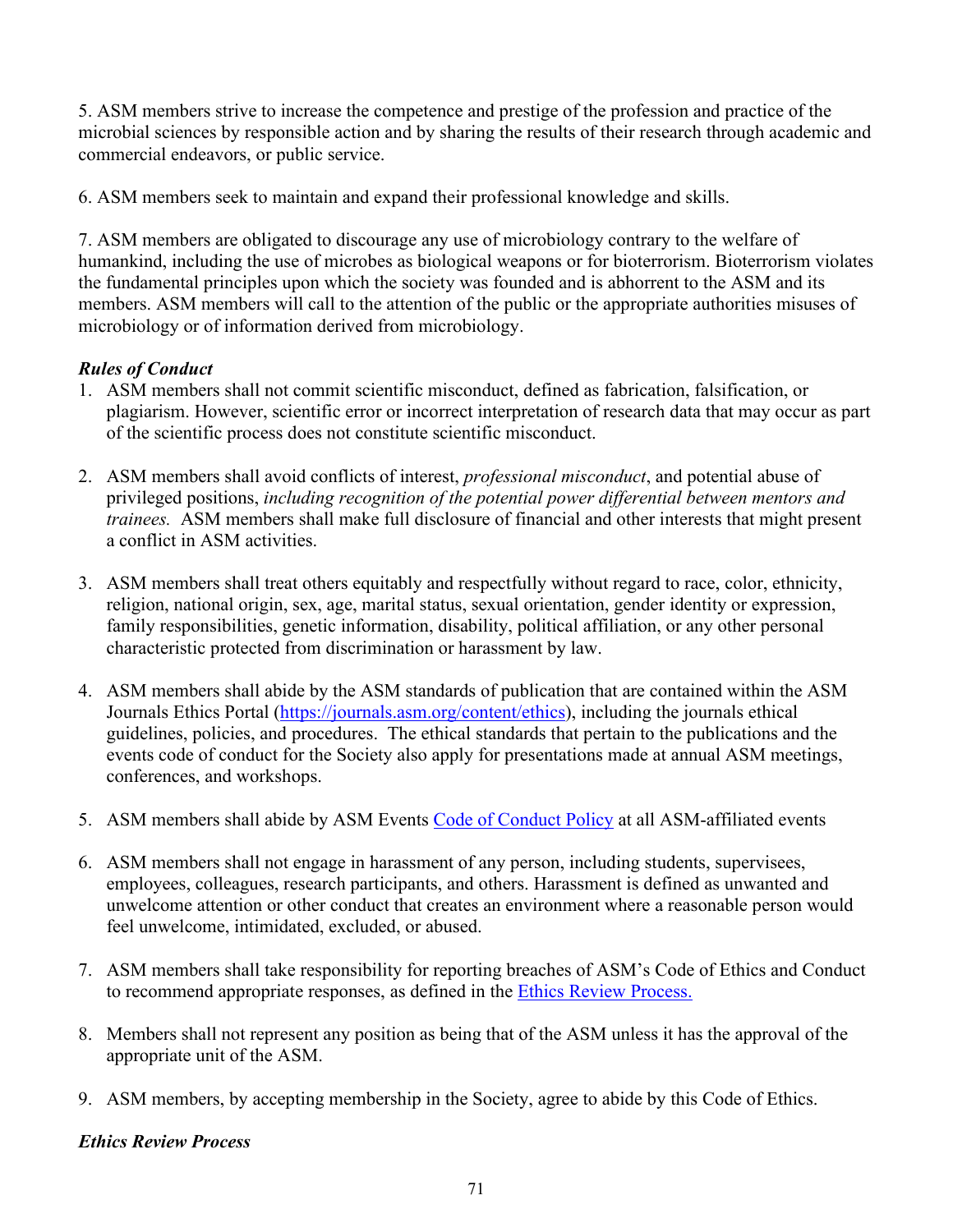ASM members recognize the responsibility of the Society to consider breaches of the Code of Ethics and Conduct and to recommend appropriate responses. These responses are defined as follows:

*Publications*: As specified in the Rules of Conduct, allegations of violations within the ASM Journals Ethics Portal [\(https://journals.asm.org/content/ethics\)](https://journals.asm.org/content/ethics), including the journals ethical guidelines, policies, and procedures shall be processed as according to the standards and procedures set forth in such Guidelines. As noted in the Journals Ethics Portal, allegations of violations do not include authorship disputes.

*Members*: If allegations of *scientific, research, and professional misconduct* are made against a member of the ASM, where appropriate, the academic or other institution that employs the member should make the investigation and resolution of the issues. *"ASM will also consider investigations done by other institutions or entities, but itself will not conduct an independent investigation of incidents at non-ASM affiliated institutions or functions. Membership and its benefits may be suspended during the investigation at the discretion of the ASM Ethics Committee."*

The Ethics Review Process is confidential and mandates several discrete steps, as follows:

- 1. *Complaint.* Allegations of ethical misconduct must be sent by signed letter or email, marked "Confidential," directly to the Chair of the Ethics Committee or ASM Ethics Director. This letter should include a description of the alleged behavior, information in support of the allegation, and citation of the portion of the Code of Ethics and Conduct deemed violated. ASM members may also report complaints via [http://www.ethcomp.com/asm or 866-209-5916.](http://www.ethcomp.com/asm%20or%20866-209-5916) In the event that an individual knowingly provides false or deceptive information in a complaint, ASM may address such action as a breach of the Code of Ethics and Conduct.
- 2. *ASM's Response to a Complaint*. The Chair of the Ethics Committee, together with the Ethics Committee, as appropriate, shall determine whether the alleged conduct may constitute a violation of the ASM Code of Ethics and Conduct. If it is deemed that the alleged facts would not constitute an ethical or conduct violation, the Chair of the Ethics Committee shall dismiss the complaint at this point and the complainant will be notified.

If a determination is made that the conduct would constitute a potential violation, the Chair of the Ethics Committee shall inform the ASM President and initiate a review of the complaint. As needed, the Chair of the Ethics Committee will engage additional scientists with expertise in ethics to investigate the complaint. This panel may consist of ASM members, or non-ASM members if the complaint involves ASM leadership. There must be at least 5 people on the review panel. At this point, the Chair of the Ethics Committee or the Ethics Director will notify the complainants and the accused that an investigation has been initiated. Both parties also are requested to prepare written evidence for presentation to the panel.

3. *The Investigative Panel.* The panel shall have full authority to investigate the validity of the allegation and of the defense against the allegation. The panel shall provide the accused the opportunity to know and respond fully to the allegations in the complaint. The accused is expected to cooperate fully with the Investigative Panel. Failure to respond in a timely manner may constitute a failure to cooperate with the investigation and hence a violation of the ASM Code of Ethics and Conduct. Failure to cooperate shall not prevent continuation of any proceedings.

The panel may decide to permit the presentation of oral evidence in addition to the written materials that are submitted. However, if the facts forming the basis of the complaint are substantial and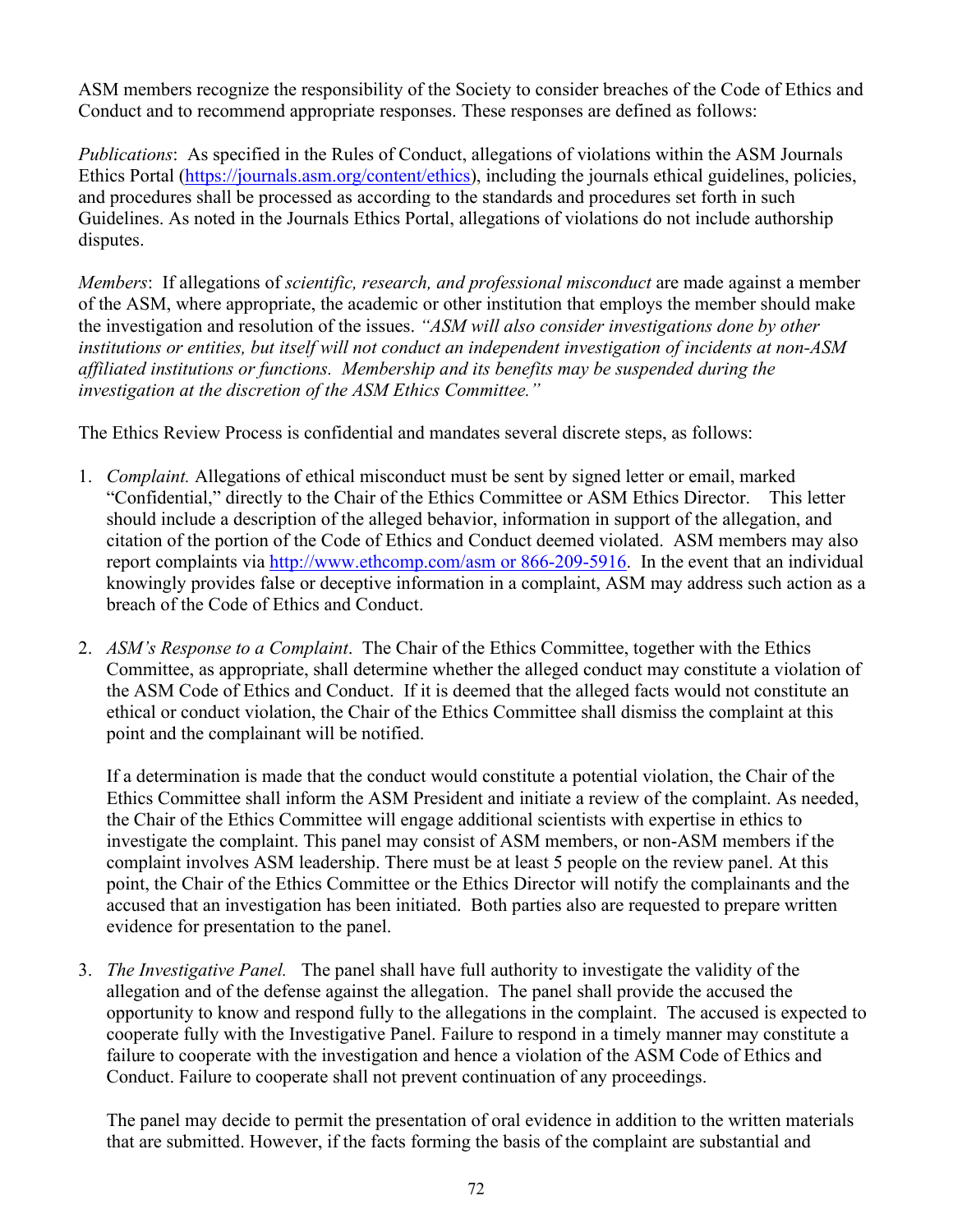verifiable, the matter may be decided solely on the basis of written material. A majority of the panel must agree to the recommended decision and recommended action.

- 4. *Decision by the Ethics Committee*. Upon receipt of the report of the investigative panel, a quorum consisting of a majority of the Ethics Committee will review the entire report. On the basis of the report and its own deliberations, a majority of the full membership of the Ethics Committee will render a decision and report that decision to the President. The Ethics Committee's report must contain a synopsis of the complaint and its investigation and a decision as to whether an ethical violation occurred. If the Ethics Committee decides that no ethical violation has occurred, it can dismiss the complaint. However, if the Ethics Committee decides that an ethical violation has occurred, it must order an action by the ASM.
- 5. *Ethical Complaints Involving ASM Leadership*. Both the complainant and the respondent may provide evidence directly to the Ethics Committee.

The Ethics Committee is authorized to identify and engage the investigative panel without input from the Executive Committee or Board of Directors. This panel could be chaired by an individual who has previously served as president or other elected officer of the ASM, and does not have potential bias associated with the ethics complaint. If a viable candidate is not readily identified within this group, a respected scientist from outside of the ASM who has experience in scientific ethics will be identified to serve as chair of the independent investigative panel. The chair of the independent investigative panel would appoint four additional people who are ASM members to comprise the five-member panel. The results of the investigation will be provided to the Ethics Committee for review as specified in the Bylaws, and the recommendations from the Ethics Committee will be provided in writing to ASM leadership, and each of the parties to the complaint.

As appropriate, the Chair of the Ethics Committee will consult with ASM legal counsel and the ASM Ethics Director at any stage of the investigation.

6. *Timing*. To ensure that the panel has adequate time for establishment of the committee and the subsequent investigation, the time from initiation of the ethics investigation, review by the independent investigative panel, review by the Ethics Committee, and provision of a final report by the Ethics Committee should typically be less than 90 days.

*Notification of the ASM Decision*. Upon receipt of the decision from the Ethics Committee, the Chair of the Committee shall inform the President of the ASM of its decision. Then, the Chair shall promptly and in confidence notify all parties in writing of the decision and order of action. If the decision is other than dismissal of the complaint, the notice will inform the accused of the right to appeal and shall provide the parties copies of the reports of the investigative panel and/or the Ethics Committee.

7. *Right of Appeal*. If the accused wishes to file an appeal, the Chair of the Ethics Committee must receive such appeal within thirty (30) days of receipt of notice of the decision. If such notification is not received, the decision of the Ethics Committee will be carried out.

The appeal may be based on claims that the decision was incorrect in light of the evidence presented and/or that the investigation procedure was flawed. The Chair of the Ethics Committee must receive arguments supporting the appeal within ninety (90) days of receipt of the notice of decision by the accused.

If an appeal is made, the Chair of the Ethics Committee shall request the BOD appoint an Appeal Committee consisting of at least five (5) members. The Appeal Committee may consist of respected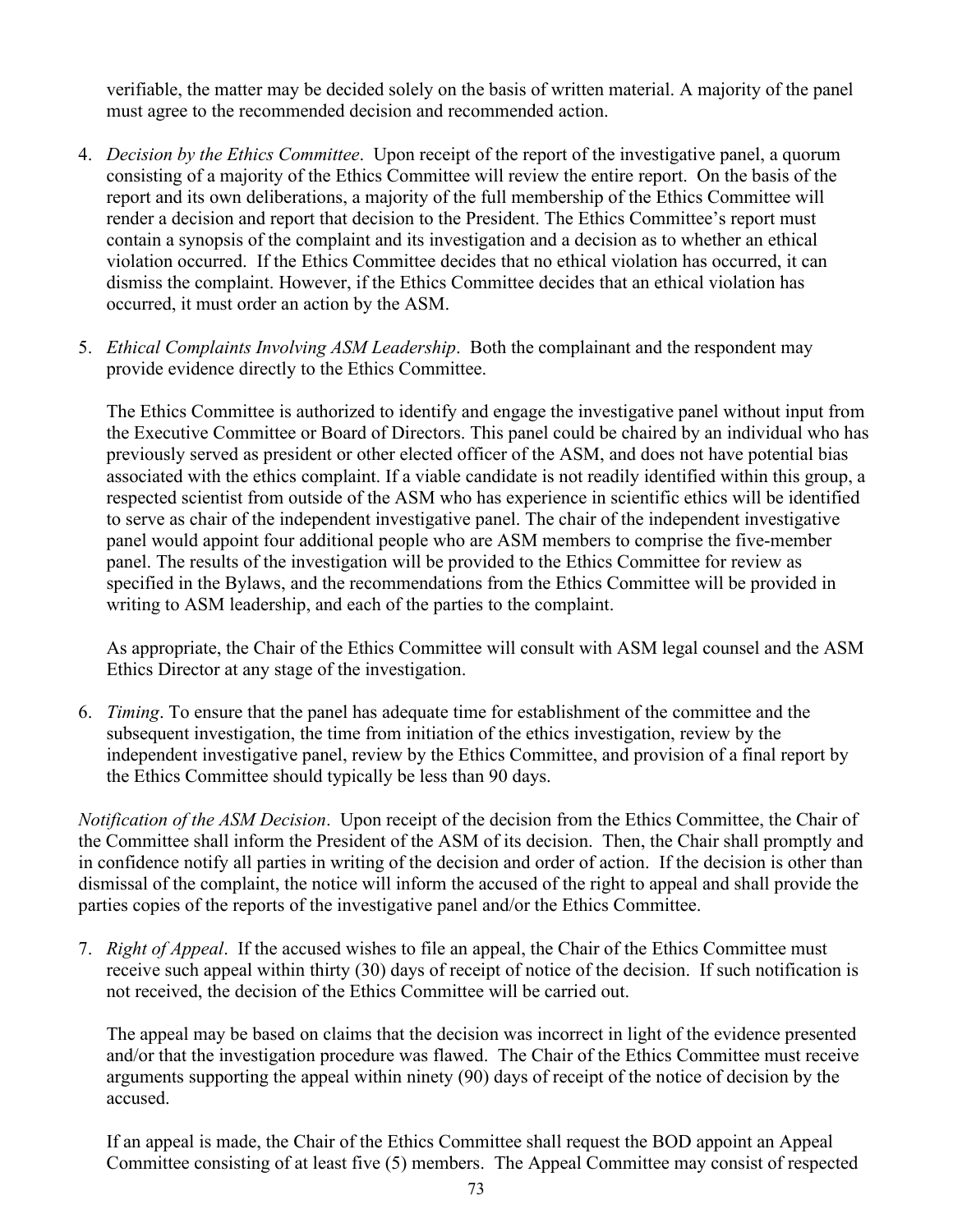ASM members in good standing or the committee may consist of scientists who are not ASM members, but are well-respected, unbiased scientists. The Ethics Committee will release the entire record to the Appeal Committee.

- 8. *The Appeal Committee*. Following review of the entire record, the Appeal Committee will render its decision. The Appeal Committee may reverse the decision of the Ethics Committee and dismiss the complaint, modify the sanction imposed by the decision, sustain the decision of the Ethics Committee, or take such other action as it deems appropriate. Action by the Appeal Committee shall require a majority vote of the Appeal Committee. If the committee is not able to reach a majority decision on the outcome, then the original Ethics Committee decision will be upheld. Denial of the decision of the Ethics Committee by the Appeal Committee may be based on the conclusion that the original decision was not supported by substantial evidence, that the original decision was clearly erroneous, or that due process had not been followed. The Appeal Committee will communicate its decision to the Chair of the Ethics Committee and President of ASM, and all materials will be returned to the Ethics Committee. Upon receipt of the report of the Appeal Committee, the Chair of the Ethics Committee shall promptly notify all parties of the decision and order of action.
- 9. *Implementation of Decisions*. The ASM Ethics Committee Chair and ASM Ethics Director will provide an annual ethics summary report to the Board of Directors. An annual overview of ethics considerations will be provided on the [ASM.org](http://asm.org/) Ethics Page: Annual Ethics Report.
- 10. *Confidentiality*. It is essential that all aspects of the investigation of alleged ethical misconduct be treated in a strictly confidential manner. Only the participants will know all elements of the investigation and adjudication, including the fact that an investigation is proceeding. Breach of this confidentiality shall itself be considered ethical misconduct.

This confidentiality shall be maintained until thirty (30) days after receipt of notice of decision from the President of ASM. In the event of appeal, the President shall extend this confidentiality until thirty (30) days after the notification of decision of the Appeal Committee.

### **ASM EVENTS CODE OF CONDUCT POLICY**

The American Society for Microbiology ("ASM") is the main forum for microbial sciences that considers and debates scientific issues in an orderly, respectful, and fair manner. The ASM is committed to providing an environment that encourages the free expression and exchange of scientific ideas and promotes equal opportunities and respectful treatment for all participants. Differing perspectives are valued and ASM welcomes the diversity of individuals and their identities. All participants are expected to treat others with respect and consideration.

ASM prohibits and will not tolerate any form of harassment or bullying at its events, whether the event is in person or virtual. This applies to all ASM related events.

Harassment is unwanted and unwelcome attention or other conduct that creates an environment where a reasonable person would feel unwelcome, intimidated, excluded, or abused. Harassment based on gender, race, religion, national origin, age, marital status, personal appearance, sexual orientation, gender identity or expression, family responsibilities, genetic information, disability, matriculation, political affiliation, and any other personal characteristic is strictly prohibited. Additionally, inappropriate use of nudity and/or sexual images in public spaces, presentations, or within online forums is considered a violation of the ASM Events Code of Conduct and will not be tolerated.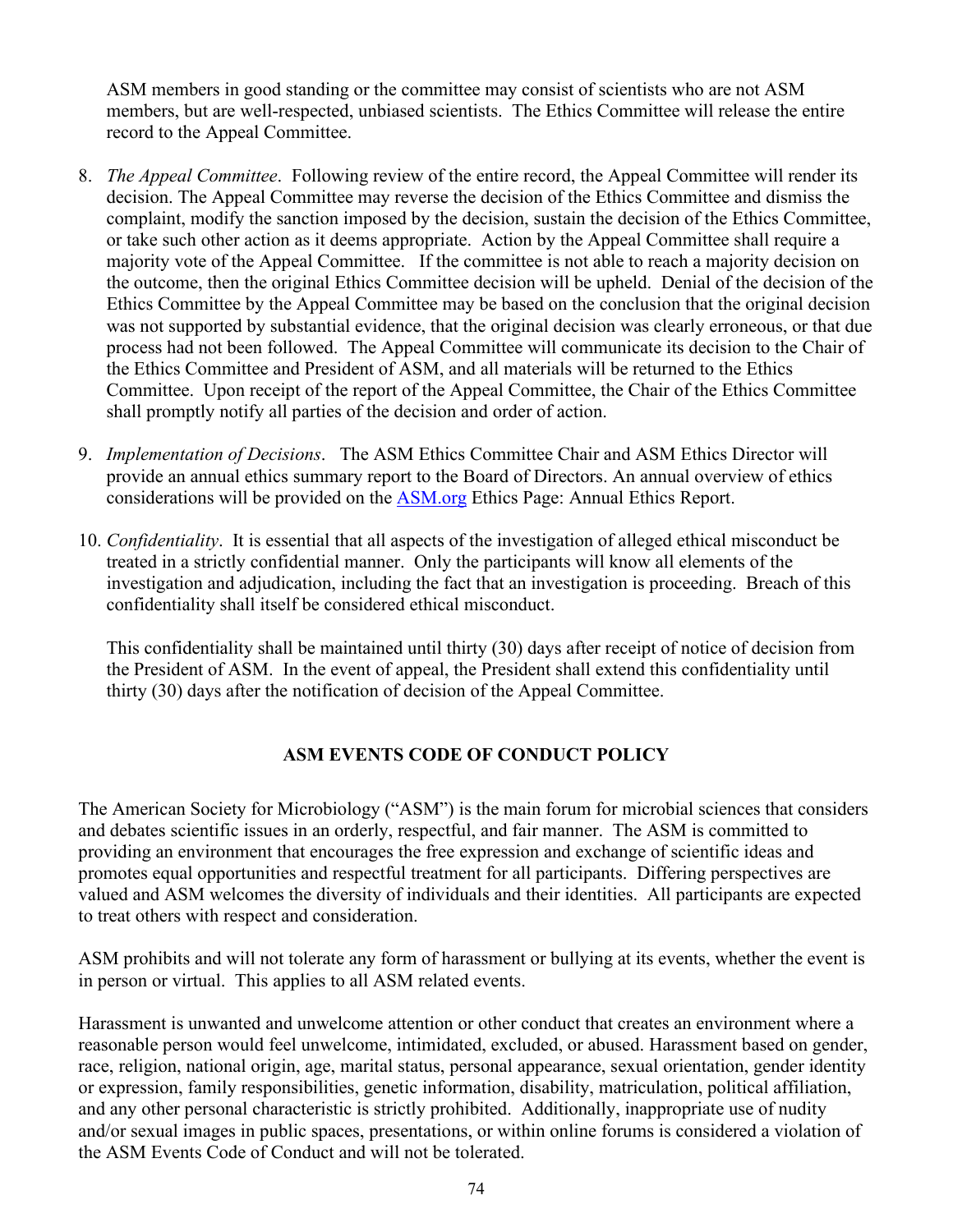If a participant experiences or witnesses harassment, the participant should contact ASM event staff (ASM event staff are identifiable by their ASM Staff name badge and can be located in the registration area) as soon as possible or contact security if they feel unsafe. At in person meetings, event security and local police may be contacted in the event violators pose an imminent threat to others or are disrupting the event.

For in person or virtual ASM events, individuals may also report complaints via telephone at 866-209- 5916 or at [https://www.ethcomp.com/asm.](https://www.ethcomp.com/asm) All complaints will be responded to promptly and treated seriously and, to the extent possible, confidentially. Complaints that require broader investigation will be handled by ASM's Ethics Committee. ASM expressly forbids any retaliation against individuals for reporting harassment.

If possible, the following information should be provided when reporting a harassment incident:

- Name and contact information of participant
- Name and contact information of any witnesses
- Identifying information (e.g. name, badge number, physical appearance, online profile name) of the individual(s) who are accused of the harassment
- The specific action or behavior that was in violation of the ASM Events Code of Conduct
- The date and approximate time of the incident
- The location and circumstances surrounding the incident

In the event that an individual knowingly provides false information regarding a harassment situation, ASM may take similar disciplinary action.

ASM will investigate all complaints of harassment, and investigations will be conducted in an unbiased manner. Complaints should be filed as soon as possible after the incident.

Violation of this code of conduct may result in the participant being asked to leave the event at which the incident occurred, without warning or refund; being barred from attending ASM events (both virtually and in person) in the future; and/or other sanctions, including, if relevant, being barred from or revocation of membership in the ASM.

If an ASM Staff member is found to be in violation, the ASM Headquarters Employment Policy (Prohibition against Sexual and Other Harassment and Discrimination; which is distinct from the Ethics Review Process for ASM Members and Volunteers) will be followed. Action regarding an ASM staff member may result in termination of employment.

This policy applies to all attendees, speakers, exhibitors, contractors, volunteers, and guests at ASM events.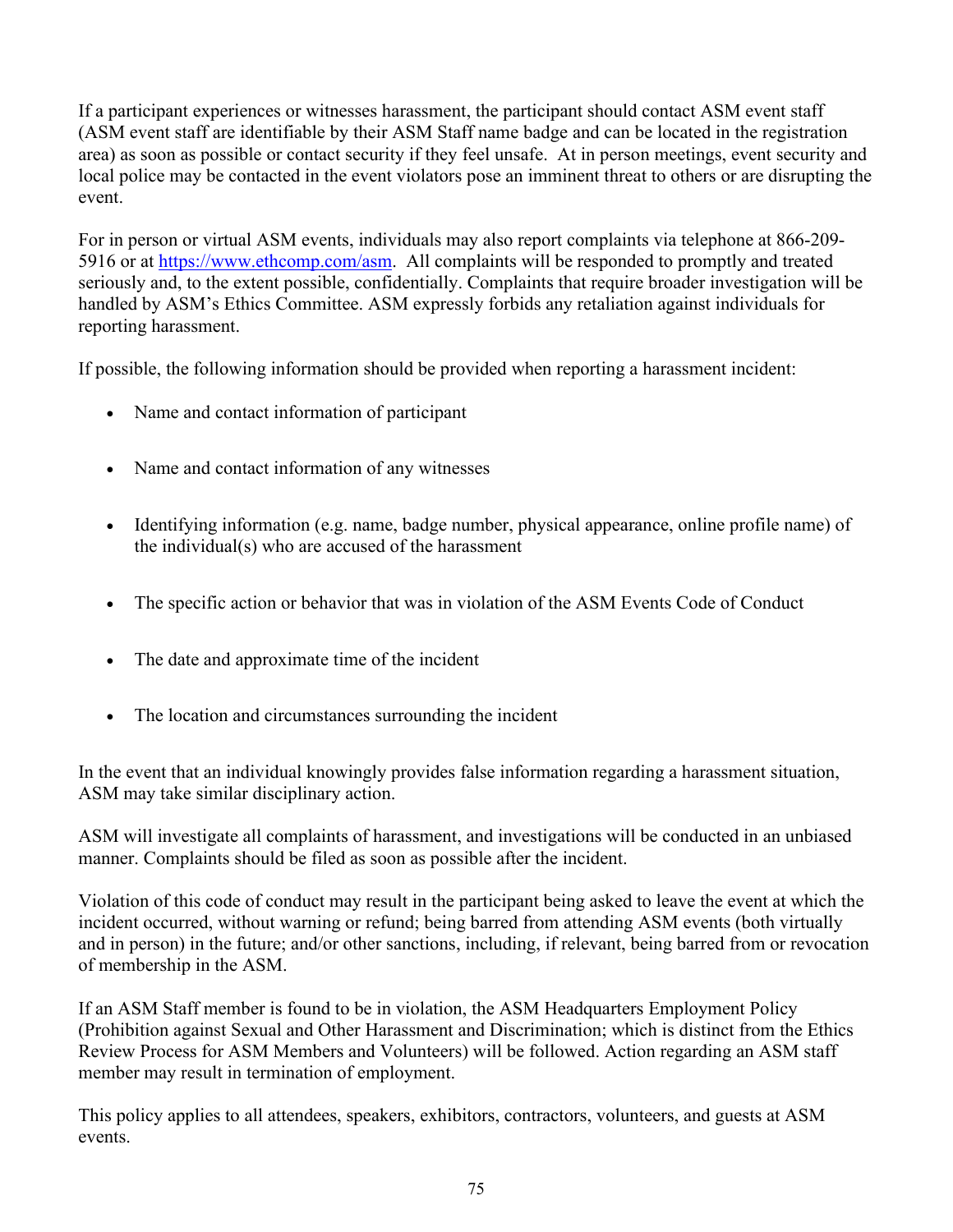#### **CONFIDENTIALITY AGREEMENT FOR ASM ETHICS AND APPEAL COMMITTEES**

I understand that the ASM Ethics and Appeal Committees need to make important decisions that may be very sensitive and have significant implications for ASM programs, volunteers, and employees. It is essential that all discussions occur in an open and candid manner during the committees' meetings, and therefore strict confidentiality of these discussions is maintained.

Therefore, I agree to keep confidential any and all information relating to discussions at these committees' meetings and all other ASM information of a confidential nature ("Confidential Information"), unless compelled or permitted by law to disclose such information, or as otherwise agreed by the ASM Board of Directors.

I also understand and agree that, pursuant to ASM's Conflict of Interest Policy, I will not use any Confidential Information for my own personal benefit or to benefit persons or entities outside ASM. I understand that for purposes of this Agreement, "Confidential Information" shall not include information that I can establish was (i) already in my possession as of this date, or (ii) generally available to the public at the time of disclosure.

I agree that upon completion of my participation as a member of the Committee, I will return to ASM or destroy, as instructed by ASM in the attached form, all Confidential Information in my possession or control, whether in hardcopy or electronic form.

I understand and acknowledge that any violation of this Confidentiality Agreement could cause harm to ASM; therefore, any violation of this Agreement may result in termination of any position that I may hold with ASM, including position on the Committee.

I have read and understand the above expectations of confidentiality and agree to abide by this agreement.

 $\_$  , and the set of the set of the set of the set of the set of the set of the set of the set of the set of the set of the set of the set of the set of the set of the set of the set of the set of the set of the set of th Signature Date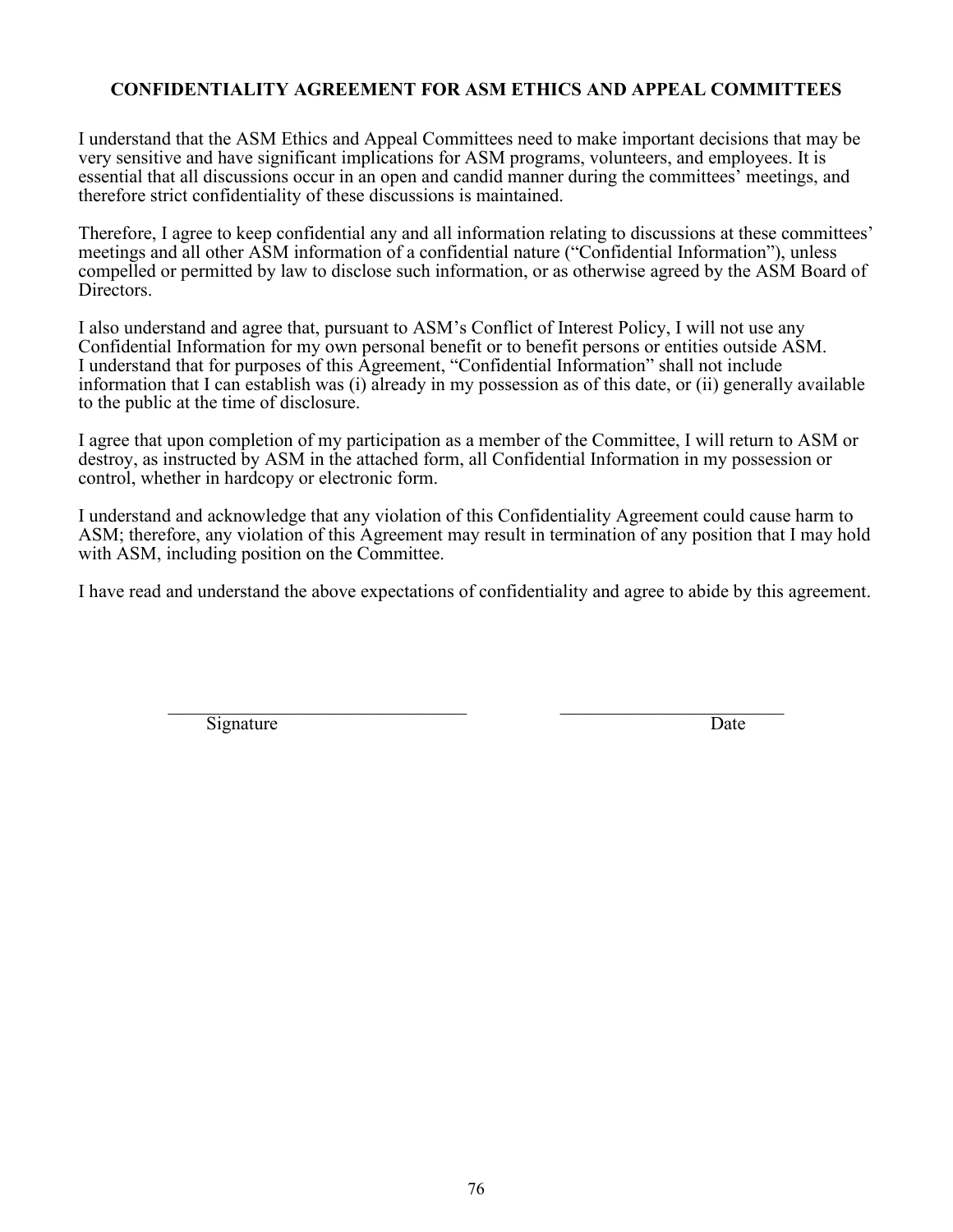#### **CONFLICT OF INTEREST POLICY**

#### *SECTION 1. PURPOSE*

The American Society for Microbiology ("ASM") is a nonprofit, tax-exempt organization. Maintenance of its tax-exempt status is important both for its continued financial stability and for public support. Therefore, the IRS and state regulatory and tax officials view the operations of ASM as a public trust, which is subject to scrutiny by and accountable to such government authorities and to members of the public.

Consequently, there exists between ASM and its directors, officers, and key employees and the public a fiduciary duty, which carries with it a broad and unbending duty of loyalty and care. The directors, officers, and key employees have the responsibility of administering the affairs of ASM honestly and prudently, of exercising the utmost care, skill, and judgment in ASM's best interest, and of complying with all applicable legal requirements including but not limited to the laws of the District of Columbia. Those persons will exercise extreme good faith in all transactions involved in their duties, and they will not use their positions with ASM or knowledge gained therefrom for their personal benefit. The best interests of ASM must be the first priority in all decisions and actions.

This Policy supplements, but does not replace, any federal or District of Columbia laws governing conflict of interests in nonprofit organizations.

#### *SECTION 2. COVERED PERSONS*

This Policy is directed not only to directors and officers, but to all employees who can influence the actions of ASM (a "Covered Person"). This would include all who make purchasing decisions, all persons who might be described as "management personnel," and anyone with proprietary information concerning ASM.

#### *SECTION 3. AREAS IN WHICH CONFLICT MAY ARISE*

A "conflict of interest" is any situation or circumstance that has the potential to, or could be perceived to, undermine or influence the impartiality of a Covered Person because of the possibility of a conflict between the Covered Person's personal or financial self-interest and the Covered Person's duty to ASM. A "conflict of interest" also includes any situation or circumstance in which a Covered Person's responsibility to another entity or individual limits or prevents, or could be perceived to limit or prevent, such person from properly discharging his or her duties to ASM. Conflicts of interest may arise in relations of directors, officers, and key employees in any of the following circumstances with any of the following third parties:

- 1. Persons and firms supplying goods and services to ASM.
- 2. Persons and firms from whom ASM leases property and equipment.
- 3. Persons and firms with whom ASM is dealing or planning to deal in connection with the gift, purchase or sale of real estate, securities, or other property.
- 4. Competing or affiliated organizations.
- 5. Donors and others supporting ASM.
- 6. Agencies, organizations, and associations which affect the operations of ASM.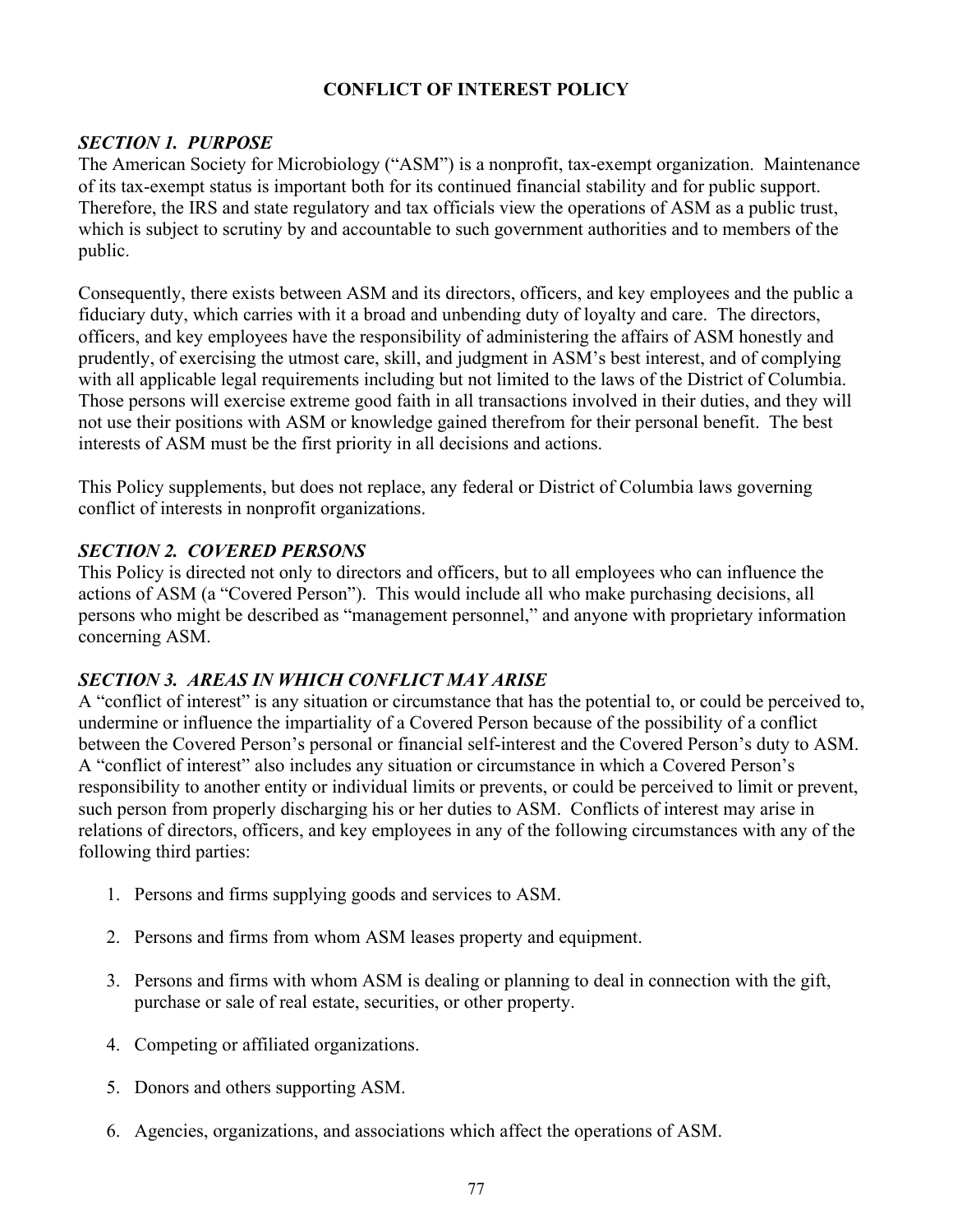7. Family members, friends, and other employees.

## *SECTION 4. NATURE OF CONFLICTING INTEREST*

A conflicting interest defined in Section 3 might arise through:

- 1. Owning stock or holding debt or other proprietary interests in any third party dealing with ASM.
- 2. Holding office, serving on the Board, participating in management, or being otherwise employed (or formerly employed) with any third party dealing with ASM or that competes with ASM.
- 3. Receiving remuneration for services with respect to individual transactions involving ASM.
- 4. Using ASM's time, personnel, equipment, supplies, or goodwill for other than ASM approved activities, programs, and purposes.
- 5. Receiving personal gifts or loans from third parties dealing or competing with ASM. Receipt of any gift is disapproved except for non-monetary gifts of a value less than \$50, which could not be refused without discourtesy. No personal gift of money should ever be accepted.

### *SECTION 5. INTERPRETATION OF THIS STATEMENT OF POLICY*

The areas of conflicting interest listed in Section 3, and the relations in those areas which may give rise to conflict, as listed in Section 4, are not exhaustive. Conflicts might arise in other areas or through other relations. It is assumed that the directors, officers, and key employees will recognize such areas and relations by analogy.

The fact that one of the interests described in Section 4 exists, or is perceived to exist, does not necessarily mean that a conflict exists, or that the conflict, if it exists, is material enough to be of practical importance or, if material, that upon full disclosure of all relevant facts and circumstances it is necessarily adverse to the interests of ASM.

However, it is the policy of ASM's Board that the existence of any actual, perceived or potential interests described in Section 4 will be disclosed before any transaction is consummated. It will be the continuing responsibility of the directors, officers, and key employees to scrutinize their transactions and outside business interests and relationships for potential conflicts and to immediately make such disclosures.

### *SECTION 6. DISCLOSURE POLICY AND PROCEDURE*

Transactions with parties with whom a conflicting interest may exist will be undertaken only if all of the following are observed:

- 1. The conflicting interest is fully disclosed;
- 2. The person with the conflict of interest is excluded from the deliberation and vote of such transaction;
- 3. A competitive bid or comparable evaluation exists, to the extent available; and
- 4. The Board has determined that the transaction is fair, reasonable and in the best interest of ASM.

Disclosure should be made to ASM's audit committee (or if there is no such committee, then to any director not involved with the conflict), who will bring the matter to the attention of the full Board.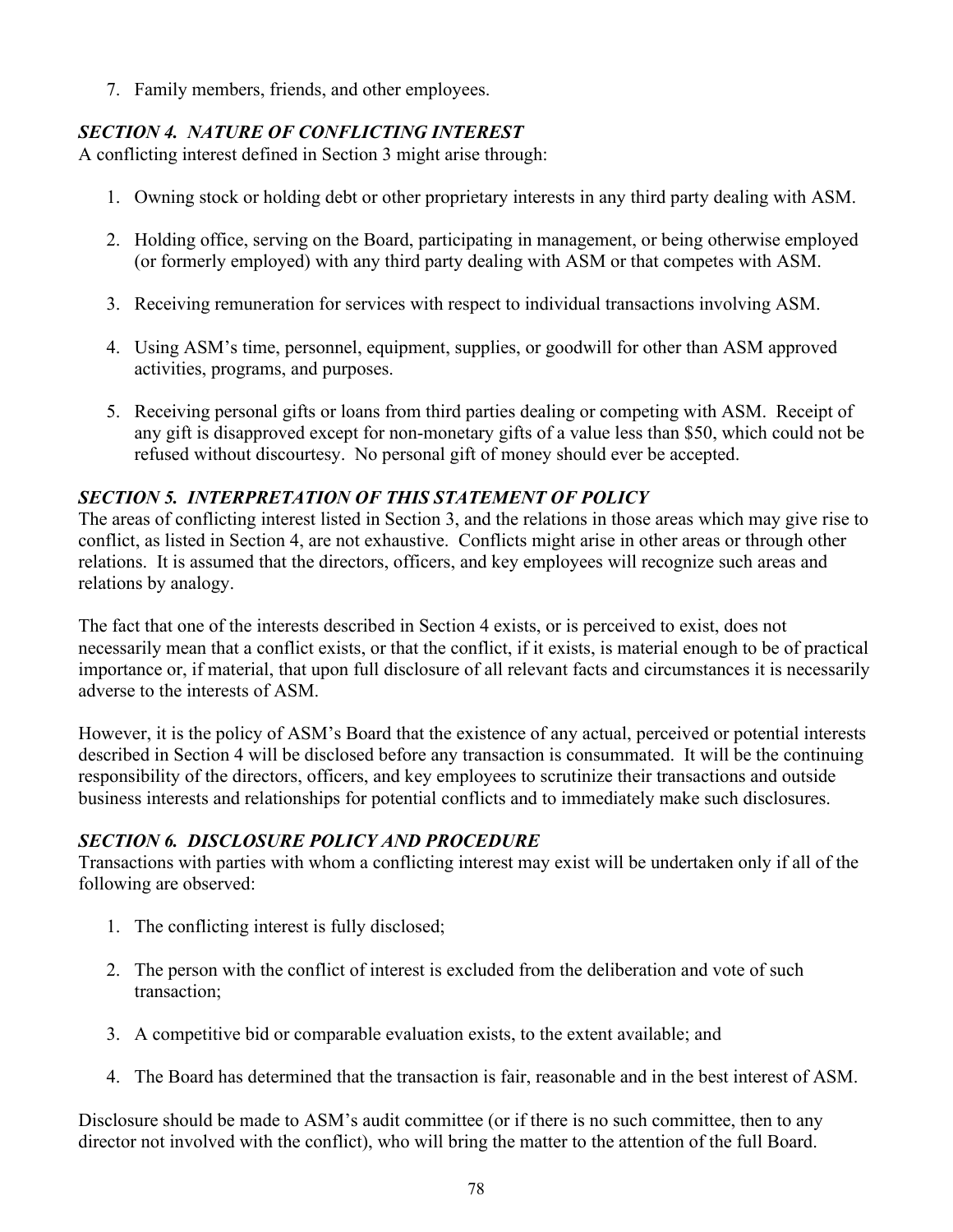Disclosure involving directors should be made to the Board chair (or if she or he is the conflict, then to the President-Elect) who will bring these matters to the full Board.

The Board will determine whether a conflict exists and, in the case of an existing conflict, whether the contemplated transaction may be authorized as just, fair, and reasonable to ASM. Additionally, the ASM Ethics Committee will support the Board, as requested, in addressing potential violations of the Conflict of Interest Policy. The Board may, if appropriate, appoint a disinterested person or committee to investigate alternatives to the proposed transaction. After exercising due diligence, the Board will determine whether ASM can, with reasonable efforts, obtain a more advantageous transaction from another individual or entity that would not give rise to a conflict of interest. If a more advantageous transaction is not reasonably possible under circumstances not producing a conflict of interest, the Board will determine by a majority vote of the disinterested directors whether the transaction is (i) in ASM's best interest, (ii) beneficial to ASM, and (iii) fair and reasonable. If these factors are met, the Board may choose to enter into the proposed transaction. In evaluating such a transaction or arrangement, ASM should pay no more than fair market value for any goods or services which ASM receives and should receive fair market value consideration for any goods or services that it furnishes to others. The decision of the Board on these matters will rest in its sole discretion, and the Board's concern must be the best interests of ASM and the advancement of its purpose. Any director or other individual with the conflict shall not attempt to influence in any manner the Board's deliberation or voting on the matter. At the Board's request, the individual with the conflict may present information and answer questions prior to the deliberation or vote concerning the matter, but shall leave the meeting during the Board discussion and vote.

If ASM in error enters or otherwise participates in a conflict of interest transaction that requires preapproval by the Board under this Policy, such transaction will promptly upon discovery of such error be presented to the Board for its review and the Board will consider, if appropriate, whether to (i) ratify such transaction, (ii) direct the rescission or modification of the transaction, (iii) take any disciplinary action, and/or (iv) change ASM's controls and procedures in connection with such error.

### *SECTION 7. DOCUMENTATION OF CONFLICTS*

All conflicts considered, discussed, or voted on by the Board in any manner will be documented in writing. If the documentation is not contained in the Board minutes, ASM's Secretary shall maintain a written record of all such conflict deliberation. The written record should reflect the name of the interested person, the nature of the conflict, and details of the deliberations of the disinterested directors (such as documents reviewed, any alternatives considered, comparative costs or bids, market value information and other factors considered in deliberations) and the resolution of the conflict including any ongoing procedures to manage any conflict that was approved. The interested person shall only be informed of the final decision and not of particular directors' positions or how they voted.

#### *SECTION 8. COMPLIANCE*

If the Board has reasonable cause to believe that a Covered Person has violated this Policy, it may make such further investigation as warranted in the circumstances and if it determines that a Covered Person has violated this Policy, it will take appropriate action which may include removal of the Covered Person from office or termination of employment.

Failure to comply with this Policy will not invalidate any contract or transaction to which ASM is a party.

#### *SECTION 9. COMPENSATION*

A voting member of the Board who receives compensation, directly or indirectly, from ASM for services is precluded from voting on matters pertaining to that member's compensation.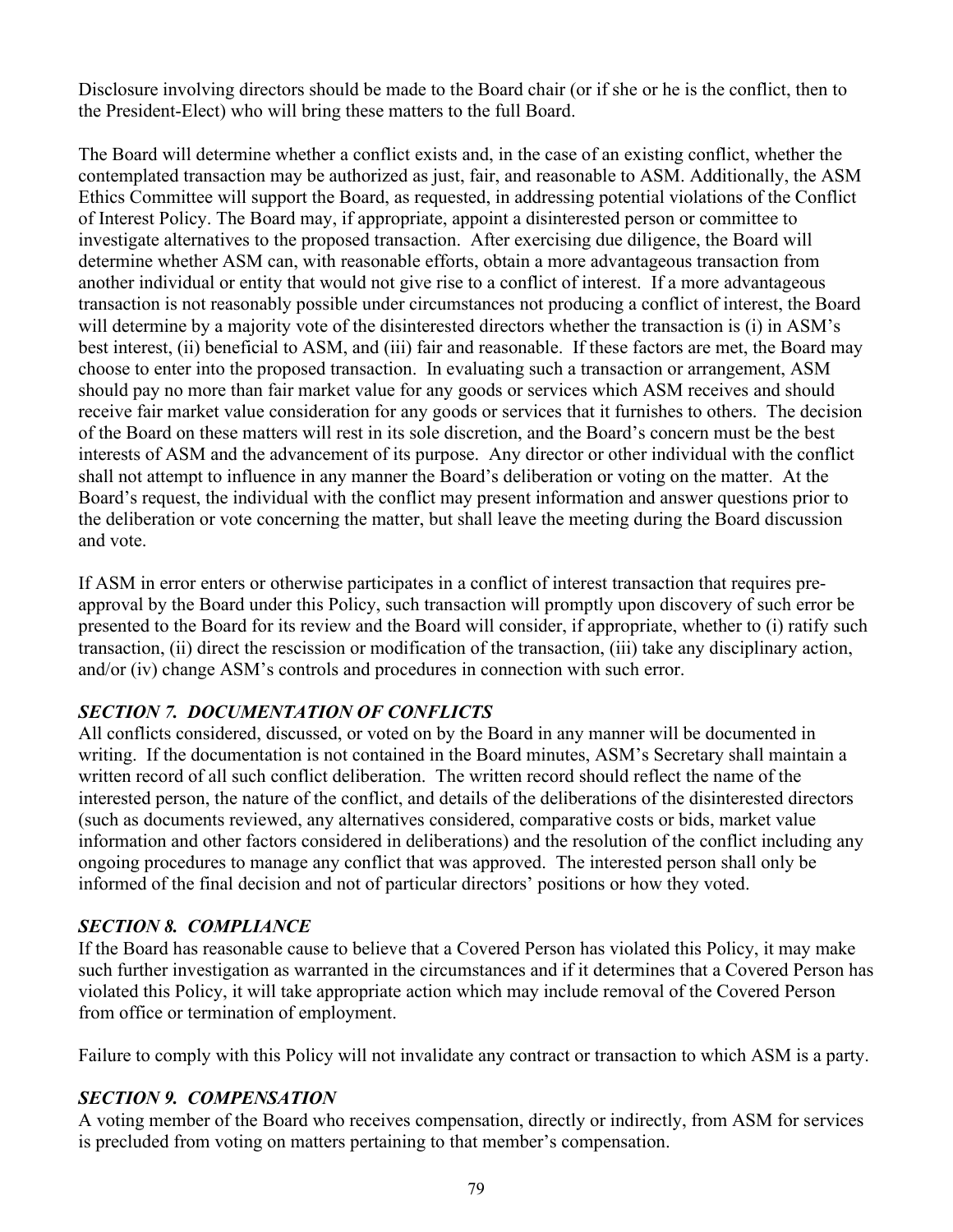A voting member of any committee whose jurisdiction includes compensation matters and who receives compensation, directly or indirectly, from ASM for service is precluded from voting on matters pertaining to that member's compensation.

No voting member of the Board or any committee whose jurisdiction includes compensation matters and who receives compensation, directly or indirectly, from ASM, either individually or collectively, is prohibited from providing information to any committee regarding compensation.

## *SECTION 10. DISCLOSURE STATEMENT REQUIREMENTS*

Prior to the initial election of any director or officer, to the initial employment of any employee deemed to be a "key employee" by the Board, ASM's President, or under applicable law, or to the appointment of any committee member, and at least annually thereafter, such individual shall complete, sign, and submit to ASM's Secretary a written conflict of interest disclosure statement. Disclosure statements for key employees will be collected by the CEO, or the CEO's designee, and forwarded to the Secretary. ASM's Secretary shall submit his or her disclosure statement to the Board chair. The Secretary shall provide copies of the completed and signed disclosure statement to ASM's audit committee or, if there is no audit committee, to the Board chair.

This Conflict of Interest Policy was adopted by the Board on **June 5, 2017**. Amended **October 27, 2017**

# **CONFLICT OF INTEREST DISCLOSURE STATEMENT AND QUESTIONNAIRE**

Every person while acting on behalf of ASM should avoid actual, perceived and potential conflicts of interest. Even the appearance of a conflict of interest should be avoided. All actions should be based solely on the best interests of ASM, in accordance with applicable state and federal laws and regulations. Actions should not be influenced by personal considerations. At least once each year, every director, officer, and key employee of ASM must execute and submit a statement to ASM's Secretary disclosing all material facts concerning any actual, potential or perceived conflict of interest or confirming there are no such conflicts to be disclosed.

I have received and read the ASM Conflict of Interest Policy and understand and agree to comply fully with its terms and conditions at all times during my service to ASM. I understand that ASM is charitable and, in order to maintain its  $501(c)(3)$  tax exemption, ASM must engage primarily in activities that accomplish one or more of its exempt purposes and not engage in activities and transactions that provide impermissible benefits to individuals or entities. Following the submission of this form, if I become aware of any actual, perceived or potential conflicts of interest, or if the information provided below becomes inaccurate or incomplete, I will promptly notify ASM's Secretary in writing.

Please check the appropriate box and sign below after completing the attached questionnaire. Please provide this statement along with the completed questionnaire to ASM's Secretary (or to the CEO, or the CEO's designee, in the case of ASM employees).

### ϒ **I have no conflicts to disclose.**

ϒ **I have described in the attached questionnaire all actual, perceived and potential conflicts of interest of mine and close relatives.**

**\_\_\_\_\_\_\_\_\_\_\_\_\_\_\_\_\_\_\_\_\_\_\_\_\_\_\_\_\_\_\_\_\_\_ \_\_\_\_\_\_\_\_\_\_\_\_\_\_\_\_\_\_\_\_\_\_\_\_\_\_\_\_\_\_\_\_\_\_\_\_** *Signature* Printed Name

**\_\_\_\_\_\_\_\_\_\_\_\_\_\_\_\_\_\_\_\_\_\_\_\_\_\_\_\_\_\_\_\_\_\_\_ \_\_\_\_\_\_\_\_\_\_\_\_\_\_\_\_\_\_\_\_\_\_\_\_\_\_\_\_\_\_\_\_\_\_\_\_** *Position Date*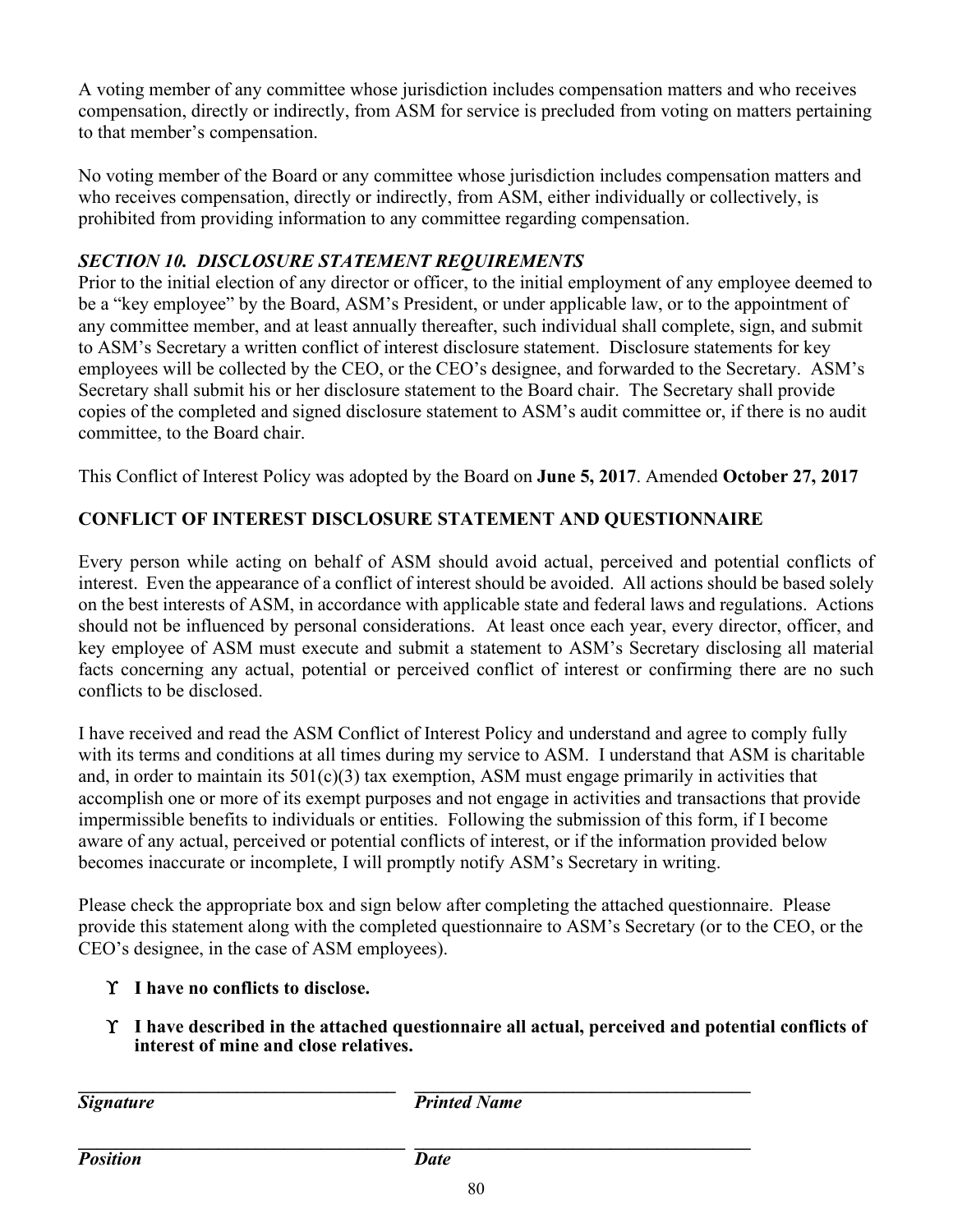#### *CONFLICT OF INTEREST DISCLOSURE STATEMENT QUESTIONNAIRE*

Preliminary note: In order to be more comprehensive, this statement of disclosure/questionnaire also requires you to provide information regarding certain parties related to you. These persons are termed "affiliated persons" and include:

- a. your spouse, domestic partner, child (whether natural or adopted), mother, father, brother or sister (whether whole or half-blood), grandchildren, great-grandchildren, and spouses (or domestic partners) of mother, father, brothers, sisters, children, grandchildren, and great-grandchildren;
- b. any corporation or organization of which you are a board member, officer, trustee, member, owner, or partner, in which you participate in management, by which you are employed, or in which you are, directly or indirectly, a debt holder or the direct or indirect owner of any class of equity securities in excess of five percent, including any corporation or organization that could be viewed as a competitor to ASM; and
- c. any trust or other estate in which you have a substantial beneficial interest or which you serve as trustee or in a similar capacity.
- 1. NAME OF DISCLOSING PARTY: (Please print)
- 2. CAPACITY: **board of directors COLORED CONTECT** committee member employee (position):
- 3. Have you or any of your affiliated persons provided services or property to ASM in the past year?

\_\_\_\_\_\_\_\_\_\_\_\_\_\_\_\_\_\_\_\_\_\_\_\_\_\_\_\_\_\_\_\_\_\_\_\_\_\_\_\_\_\_\_\_\_\_\_\_\_\_\_\_\_\_\_\_\_\_\_\_\_\_\_\_\_\_\_\_\_\_\_\_\_\_

 $\frac{1}{2}$  ,  $\frac{1}{2}$  ,  $\frac{1}{2}$  ,  $\frac{1}{2}$  ,  $\frac{1}{2}$  ,  $\frac{1}{2}$  ,  $\frac{1}{2}$  ,  $\frac{1}{2}$  ,  $\frac{1}{2}$  ,  $\frac{1}{2}$  ,  $\frac{1}{2}$  ,  $\frac{1}{2}$  ,  $\frac{1}{2}$  ,  $\frac{1}{2}$  ,  $\frac{1}{2}$  ,  $\frac{1}{2}$  ,  $\frac{1}{2}$  ,  $\frac{1}{2}$  ,  $\frac{1$ 

YES NO

If yes, please describe the nature of the services or property and, if an affiliated person is involved, the identity of the affiliated person and your relationship with that person:

4. Have you or any of your affiliated persons purchased services or property from ASM in the past year?

NO<sub>N</sub> YES NO

\_\_\_\_\_\_\_\_\_\_\_\_\_\_\_\_\_\_\_\_\_\_\_\_\_\_\_\_\_\_\_\_\_\_\_\_\_\_\_\_\_\_\_\_\_\_\_\_\_\_\_\_\_\_\_\_\_\_\_\_\_\_\_\_\_\_\_\_\_\_\_\_\_\_

 $\frac{1}{2}$  ,  $\frac{1}{2}$  ,  $\frac{1}{2}$  ,  $\frac{1}{2}$  ,  $\frac{1}{2}$  ,  $\frac{1}{2}$  ,  $\frac{1}{2}$  ,  $\frac{1}{2}$  ,  $\frac{1}{2}$  ,  $\frac{1}{2}$  ,  $\frac{1}{2}$  ,  $\frac{1}{2}$  ,  $\frac{1}{2}$  ,  $\frac{1}{2}$  ,  $\frac{1}{2}$  ,  $\frac{1}{2}$  ,  $\frac{1}{2}$  ,  $\frac{1}{2}$  ,  $\frac{1$ 

If yes, please describe the purchased services or property and, if an affiliated person is involved, the identity of the affiliated person and your relationship with that person:

5. Please indicate whether you or any of your affiliated persons have participated or had any direct or indirect interest in any business transaction(s) in the past year to which ASM was or is a party?

NO<sub>N</sub> YES NO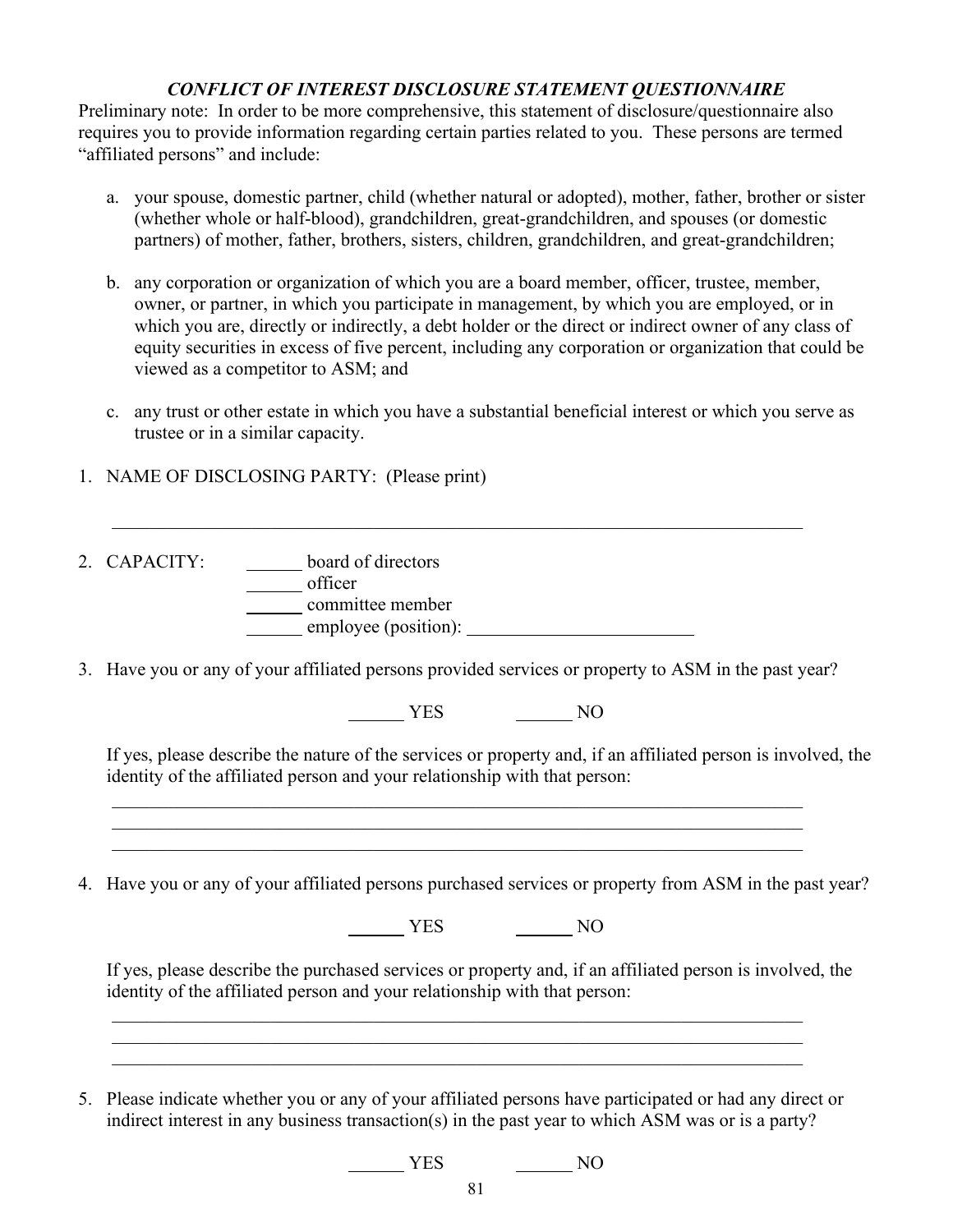If yes, please describe the transaction(s) and, if an affiliated person is involved, the identity of the affiliated person and your relationship with that person: \_\_\_\_\_\_\_\_\_\_\_\_\_\_\_\_\_\_\_\_\_\_\_\_\_\_\_\_\_\_\_\_\_\_\_\_\_\_\_\_\_\_\_\_\_\_\_\_\_\_\_\_\_\_\_\_\_\_\_\_\_\_\_\_\_\_\_\_\_\_\_\_\_\_  $\frac{1}{2}$  ,  $\frac{1}{2}$  ,  $\frac{1}{2}$  ,  $\frac{1}{2}$  ,  $\frac{1}{2}$  ,  $\frac{1}{2}$  ,  $\frac{1}{2}$  ,  $\frac{1}{2}$  ,  $\frac{1}{2}$  ,  $\frac{1}{2}$  ,  $\frac{1}{2}$  ,  $\frac{1}{2}$  ,  $\frac{1}{2}$  ,  $\frac{1}{2}$  ,  $\frac{1}{2}$  ,  $\frac{1}{2}$  ,  $\frac{1}{2}$  ,  $\frac{1}{2}$  ,  $\frac{1$ 6. Were you or any of your affiliated persons indebted to pay money to ASM at any time in the past year (other than travel advances, expense reimbursements, or the like)? NO VES NO If yes, please describe the indebtedness and, if an affiliated person is involved, the identity of the affiliated person and your relationship with that person:  $\frac{1}{2}$  ,  $\frac{1}{2}$  ,  $\frac{1}{2}$  ,  $\frac{1}{2}$  ,  $\frac{1}{2}$  ,  $\frac{1}{2}$  ,  $\frac{1}{2}$  ,  $\frac{1}{2}$  ,  $\frac{1}{2}$  ,  $\frac{1}{2}$  ,  $\frac{1}{2}$  ,  $\frac{1}{2}$  ,  $\frac{1}{2}$  ,  $\frac{1}{2}$  ,  $\frac{1}{2}$  ,  $\frac{1}{2}$  ,  $\frac{1}{2}$  ,  $\frac{1}{2}$  ,  $\frac{1$ 7. In the past year, did you or any of your affiliated persons receive, or become entitled to receive, directly or indirectly, any personal benefits from ASM or because of your relationship with ASM that the aggregate could be valued over \$50 that were not or will not be compensation directly related to your duties to ASM? NO<sub>N</sub> YES NO If yes, please describe the benefit(s) and, if an affiliated person is involved, the identity of the affiliated person and your relationship with that person:  $\frac{1}{2}$  ,  $\frac{1}{2}$  ,  $\frac{1}{2}$  ,  $\frac{1}{2}$  ,  $\frac{1}{2}$  ,  $\frac{1}{2}$  ,  $\frac{1}{2}$  ,  $\frac{1}{2}$  ,  $\frac{1}{2}$  ,  $\frac{1}{2}$  ,  $\frac{1}{2}$  ,  $\frac{1}{2}$  ,  $\frac{1}{2}$  ,  $\frac{1}{2}$  ,  $\frac{1}{2}$  ,  $\frac{1}{2}$  ,  $\frac{1}{2}$  ,  $\frac{1}{2}$  ,  $\frac{1$ 8. Are you or any of your affiliated persons a party to or have an interest in any pending legal proceedings involving ASM? NO<sub>N</sub> YES NO If yes, please describe the proceeding(s) and, if an affiliated person is involved, the identity of the affiliated person and your relationship with that person: \_\_\_\_\_\_\_\_\_\_\_\_\_\_\_\_\_\_\_\_\_\_\_\_\_\_\_\_\_\_\_\_\_\_\_\_\_\_\_\_\_\_\_\_\_\_\_\_\_\_\_\_\_\_\_\_\_\_\_\_\_\_\_\_\_\_\_\_\_\_\_\_\_\_ \_\_\_\_\_\_\_\_\_\_\_\_\_\_\_\_\_\_\_\_\_\_\_\_\_\_\_\_\_\_\_\_\_\_\_\_\_\_\_\_\_\_\_\_\_\_\_\_\_\_\_\_\_\_\_\_\_\_\_\_\_\_\_\_\_\_\_\_\_\_\_\_\_\_ 9. Are you or any of your affiliated persons affiliated as a board member, officer, trustee, member, owner, partner, volunteer, employee or advisor in any capacity for another corporation or organization that could be viewed as a competitor of ASM?  $\frac{1}{\sqrt{1-\frac{1}{\sqrt{1-\frac{1}{\sqrt{1-\frac{1}{\sqrt{1-\frac{1}{\sqrt{1-\frac{1}{\sqrt{1-\frac{1}{\sqrt{1-\frac{1}{\sqrt{1-\frac{1}{\sqrt{1-\frac{1}{\sqrt{1-\frac{1}{\sqrt{1-\frac{1}{\sqrt{1-\frac{1}{\sqrt{1-\frac{1}{\sqrt{1-\frac{1}{\sqrt{1-\frac{1}{\sqrt{1-\frac{1}{\sqrt{1-\frac{1}{\sqrt{1-\frac{1}{\sqrt{1-\frac{1}{\sqrt{1-\frac{1}{\sqrt{1-\frac{1}{\sqrt{1-\frac{1}{\sqrt{1-\frac{1}{\sqrt{1-\frac{1$ If yes, please identify the corporation or organization and nature of services rendered to, or

employment from, each competing corporation or organization, and if an affiliated person is involved, the identity of the affiliated person and your relationship with that person:

 $\frac{1}{2}$  ,  $\frac{1}{2}$  ,  $\frac{1}{2}$  ,  $\frac{1}{2}$  ,  $\frac{1}{2}$  ,  $\frac{1}{2}$  ,  $\frac{1}{2}$  ,  $\frac{1}{2}$  ,  $\frac{1}{2}$  ,  $\frac{1}{2}$  ,  $\frac{1}{2}$  ,  $\frac{1}{2}$  ,  $\frac{1}{2}$  ,  $\frac{1}{2}$  ,  $\frac{1}{2}$  ,  $\frac{1}{2}$  ,  $\frac{1}{2}$  ,  $\frac{1}{2}$  ,  $\frac{1$  $\frac{1}{2}$  ,  $\frac{1}{2}$  ,  $\frac{1}{2}$  ,  $\frac{1}{2}$  ,  $\frac{1}{2}$  ,  $\frac{1}{2}$  ,  $\frac{1}{2}$  ,  $\frac{1}{2}$  ,  $\frac{1}{2}$  ,  $\frac{1}{2}$  ,  $\frac{1}{2}$  ,  $\frac{1}{2}$  ,  $\frac{1}{2}$  ,  $\frac{1}{2}$  ,  $\frac{1}{2}$  ,  $\frac{1}{2}$  ,  $\frac{1}{2}$  ,  $\frac{1}{2}$  ,  $\frac{1$